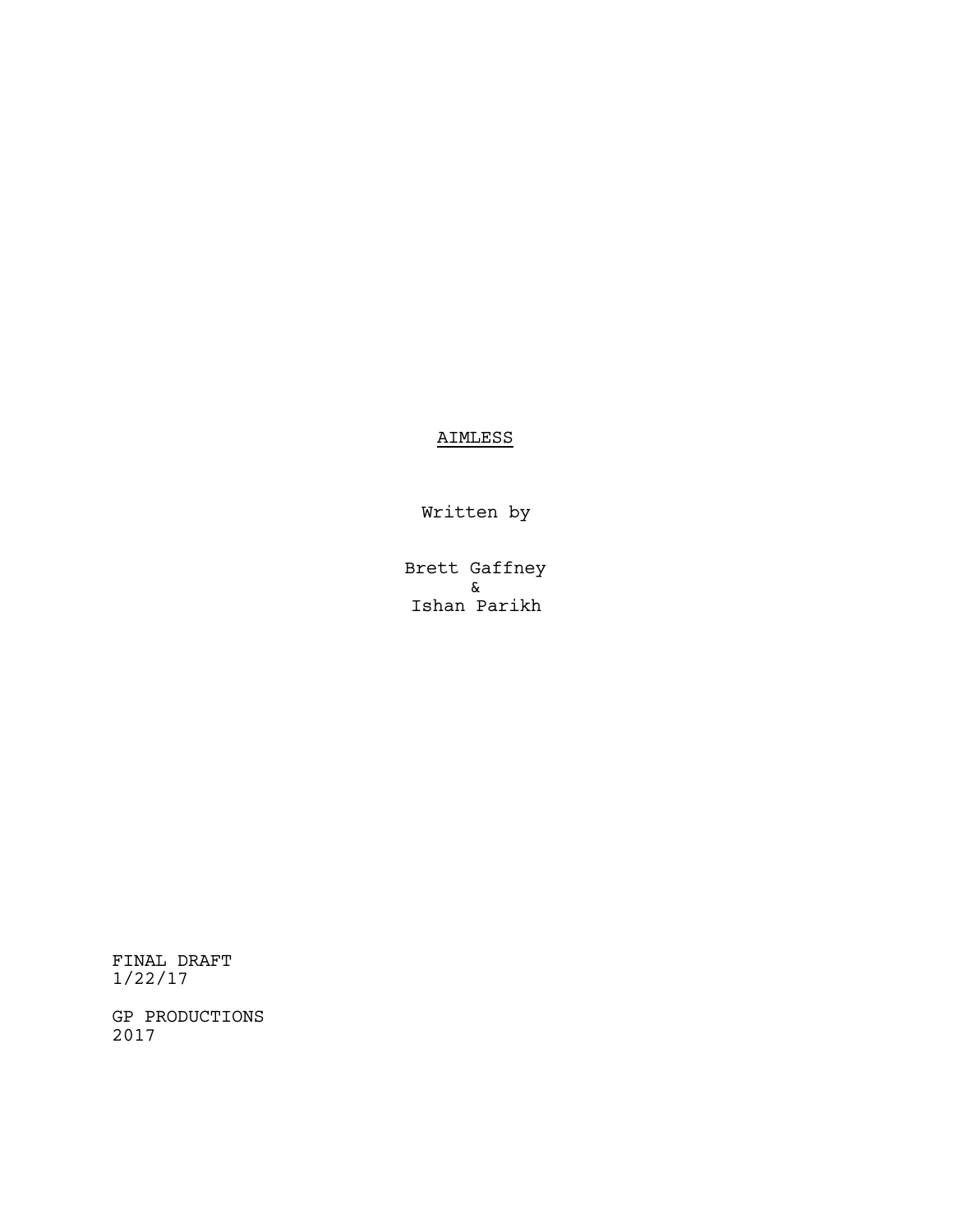#### AIMLESS

OVER BLACK:

We hear a voice -- unknown to us -- and as HE speaks:

VOICE (V.O.) Love. It's a nice thing to have in our lives. Two people. Same feelings. Same interests. And then they either break up... or end up staying together forever.

INSERT CUT:

*We see TWO HANDS. One hands the other a key-chain...*

VOICE (V.O.) Except it's not always like that. Sometimes... it's not between two people. And it doesn't have to be. Right?

INSERT CUT:

*We see TWO PEOPLE walking down a trail. We're not sure who they are (yet), but they SEEM happy.*

> VOICE (V.O.) But love's a weird thing. It's strange. We never see it coming. And when we do... (a beat; Then,) It's never ours.

And then we're back to BLACK as one word FLOATS out of our black frame...

A I M L E S S

(That's our title, by the way)

The "LESS" from the title fades away and all we're left with now is...

A I M

FADE IN:

One-two-THREE QUICK SHOTS of A BOY. Lying on a bed. We CUT from A BED to a COUCH back to A BED, and then to --

-- DYLAN MOORE. Passed out on a bed. This is our main guy.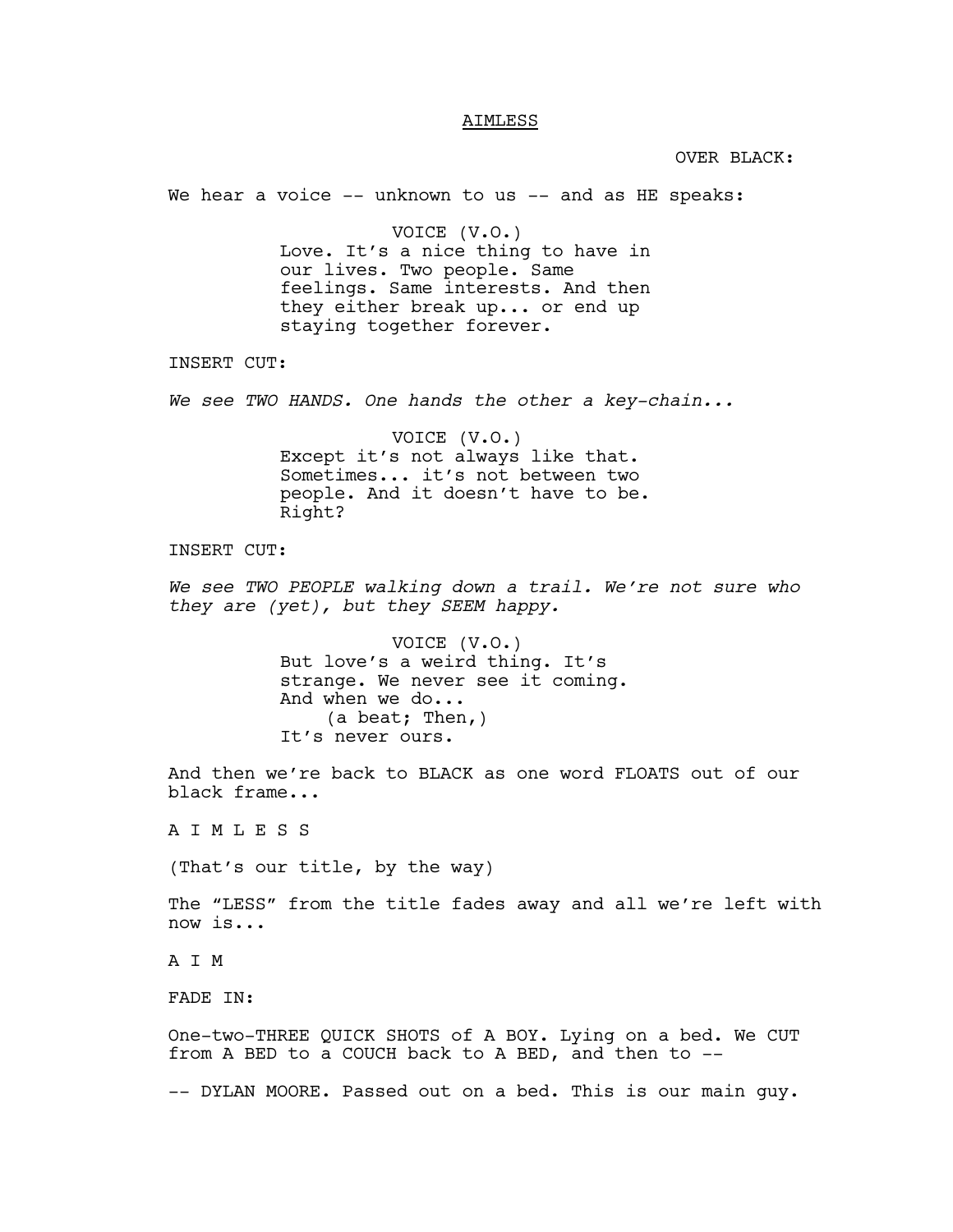He awakes. We WIDEN to see he is in...

1 INT. ZOE'S BEDROOM - EVENING 1 The room is a casual teenage girl's room. Posters of bands... soccer medals... all the typical stuff you would expect. And now A GIRL walks in. This is ZOE. And by the looks of it, these two most likely have A THING with each other. Dylan gets up. Sleepy. Tired. Looks at ZOE. ZOE Oh. Sorry, didn't mean to wake you. DYLAN What time is it? ZOE

> It's almost seven. I think -- you probably should leave now.

DYLAN Seven? Shoot -- I better get home.

Dylan gets up. Scans the room --

ZOE

Here.

Zoe tosses Dylan his keys. He catches them. Goes for the door. And before he can touch the door handle --

ZOE (CONT'D)

Wait.

Dylan stops. Turns.

DYLAN

What?

Zoe shoots Dylan a look. A bit concerned.

ZOE I think -- we need to talk first. Before you go.

Off Dylan, who's in NO mood to talk right now...

JUMP CUT TO:

ZOE'S BED. Dylan and Zoe are face to face.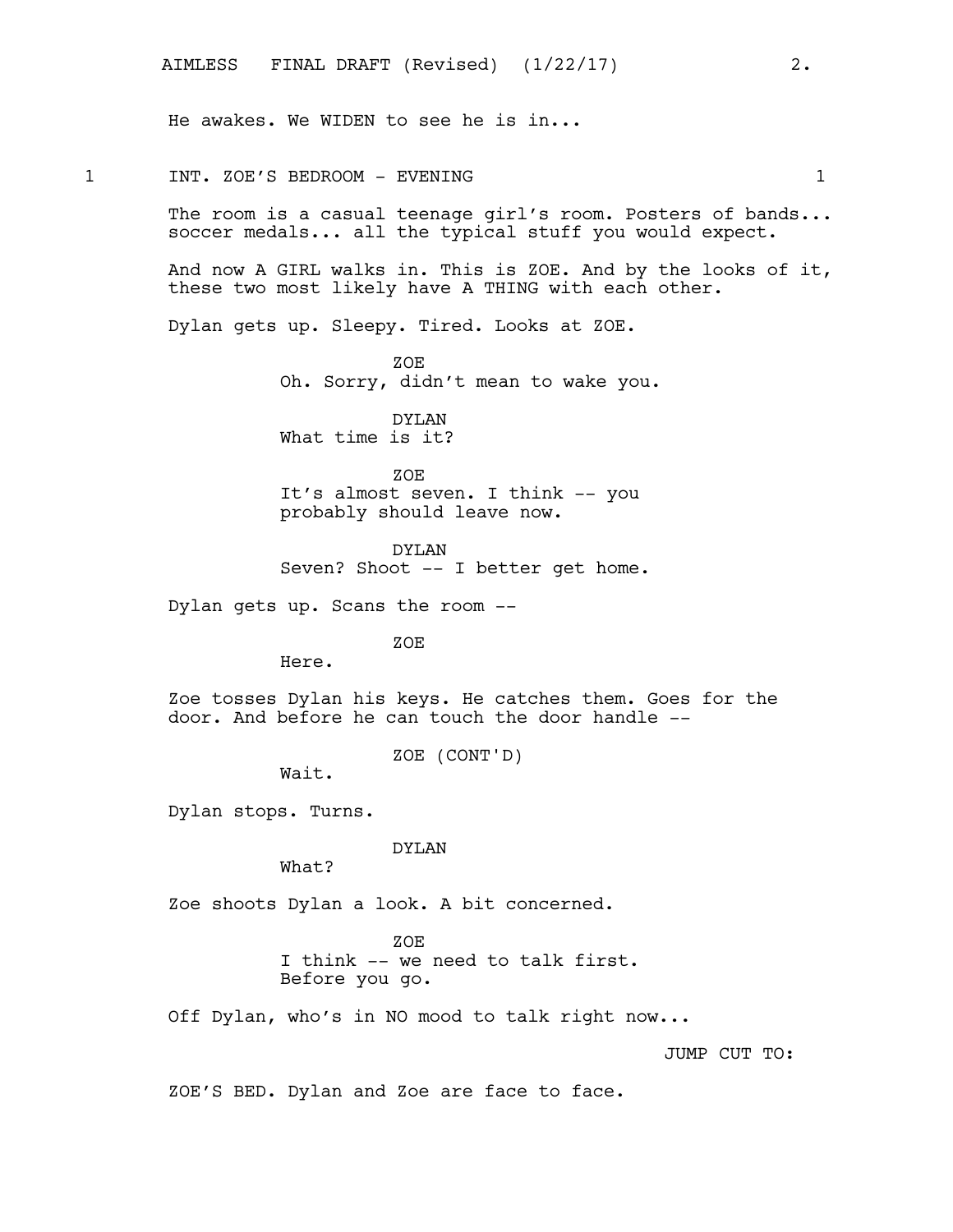DYLAN Break up? What --

ZOE I've been thinking about this for a... while now. And --

DYLAN

And..?

ZOE

I just --

A beat. She wants to say it, but she's looking for the right words...

> ZOE (CONT'D) I just feel that you're different now. You... ever since --

As Zoe talks, Dylan is a bit FLUMMOXED.

ZOE (CONT'D) You're not the same as you used to be. I just think it's time to... like... you know.

Dylan gets up.

ZOE (CONT'D) Um -- so -- are you going to say anything or -- like we can talk about this another time if you really have to go.

And Dylan INTERRUPTS HER right off.

DYLAN I get it.

ZOE Get it..?

DYLAN It's fine... I get it. We're not together anymore.

Dylan turns to leave and we JUMP CUT TO:

2 INT. DYLAN'S CAR - LATER 2

-- DYLAN. Staring off. Looking absent. As we MOVE IN on him... and SUDDENLY --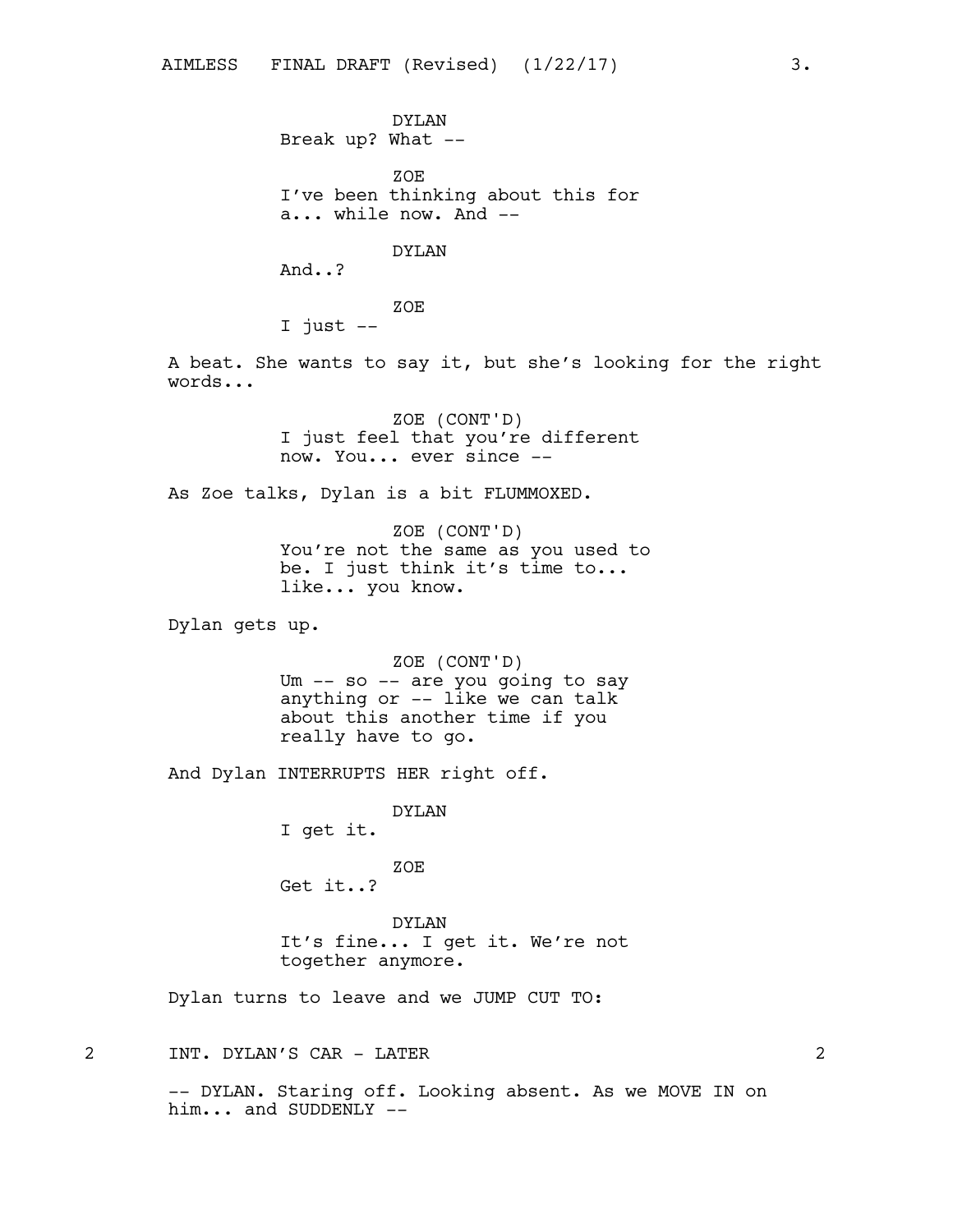He PUNCHES the passenger's seat. We STAY ON him. He's mad. But he doesn't show it off too much. And as he gives off A HEAVY SIGH, we CUT OUTSIDE --

-- DYLAN drops his forehead as the car horn BLOWS and we CUT TO:

#### MONTAGE:

DYLAN comes into his room. We CUT CLOSE to see:

He opens the door.

He walks in.

He throws his jacket onto his desk chair.

He drops his backpack under his piano.

He lays on his bed.

And we see the same thing again.

He opens the door.

He walks in.

He throws his jacket onto his desk chair.

He drops his backpack under his piano.

He lays on his bed.

And we see it again.

He opens the door.

He walks in.

And again.

He opens the door.

He walks in.

He throws his jacket onto his desk chair.

He drops his backpack under his piano.

He lays on his bed.

And again.

He opens the door.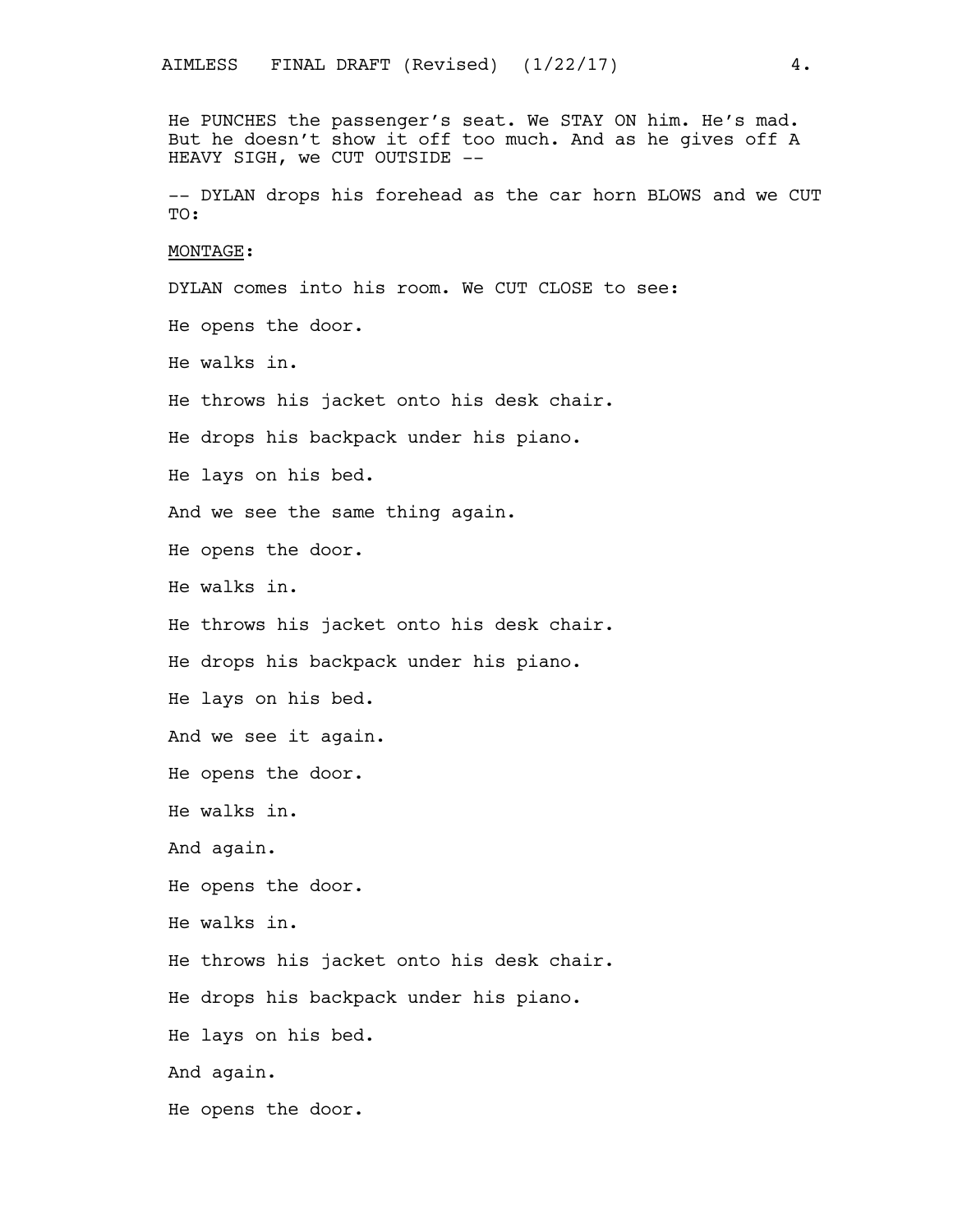He walks in. And again. He opens the door. He walks in. He throws his jacket onto his desk chair. He drops his backpack under his piano. He lays on his bed. Again. He opens the door. He walks in. And again. He opens the door. He walks in. He throws his jacket onto his desk chair. He drops his backpack under his piano. He lays on his bed. And that's how this montage works. It's the same fucking thing over and over and over and over and over and over again. This is Dylan in his post break-up life. Doing - living -- the same thing meticulous routine over and over.

As the shots play on a loop, we're almost sick of seeing them repeat until --

3 INT. CLASSROOM - DAY 3

It's a normal class. Minor background chatter. The KIDS are working on a worksheet of some sort.

ON DYLAN. Impassive. He's just doing his work. Plain-faced. Living that same day over again. WIDEN to find...

A GIRL. Sitting next to Dylan. She looks up at Dylan from doing her work. It looks like she's been sitting by him for a while now.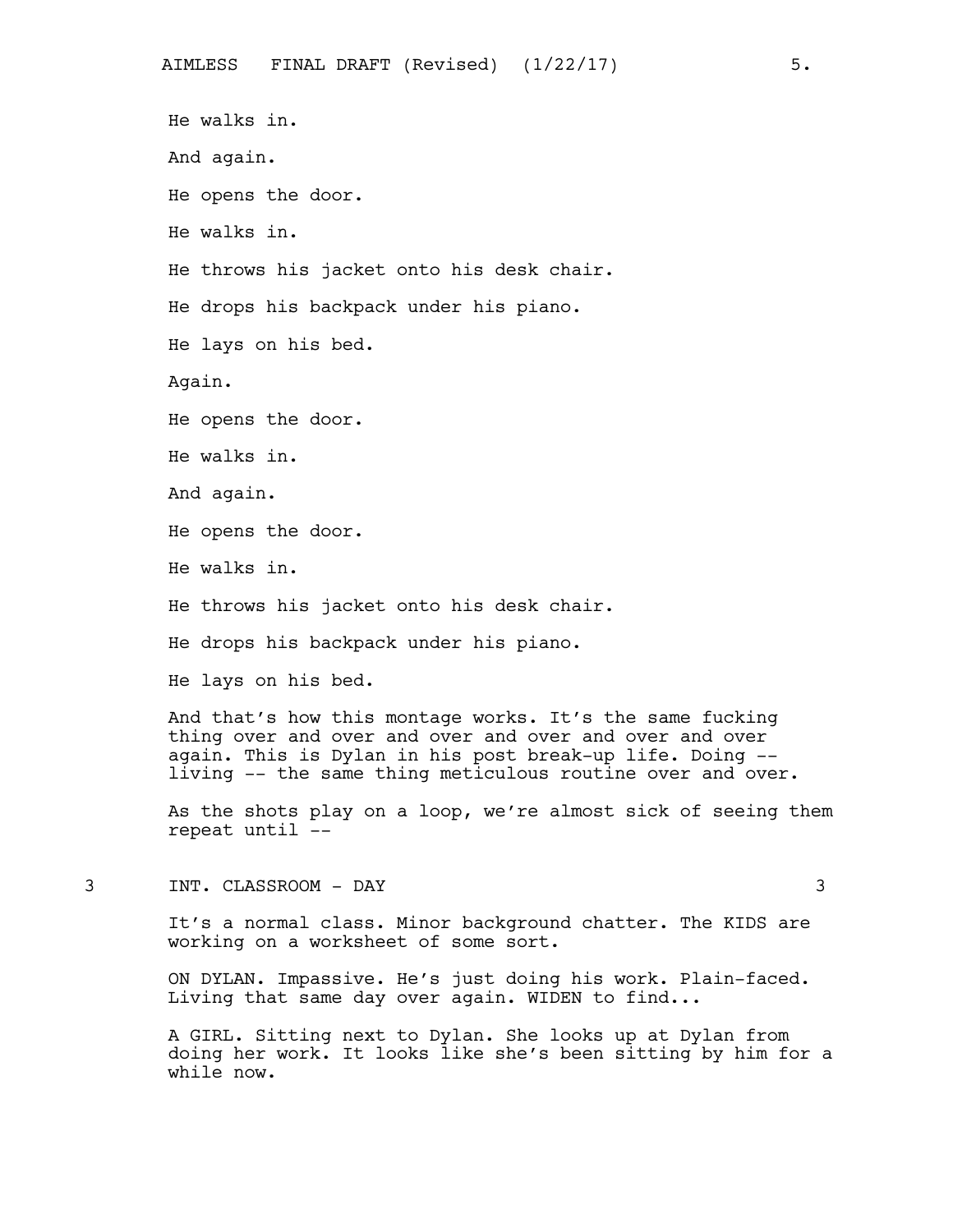This, by the way is JENNIFER HARPER, but we're going to call her JEN.

> JEN (smirks,) Are you ever gonna talk or what?

Dylan looks at Jen. Again, that same confused look.

DYLAN What did you say?

JEN Dude. We're four weeks into the semester and you -- haven't said a word to me.

DYLAN Well... neither have you...

And now Jen smiles. It was just her way of getting his attention, which finally now happened.

> JEN You're right. (then,) Should I like -- formally introduce myself -- like hi I'm Jen...

DYLAN No you don't have to...

JEN Well that's my name.

DYLAN Jen. I'm... Dylan.

JEN Dylan... Dylan...

DYLAN

Moore.

**JEN** Dylan Moore. Nice... mine's Harper.

And we can't even believe it. THIS is their first meeting? Dylan looks off for a beat. Jen tries to read him.

> JEN (CONT'D) So that's it... no conversation?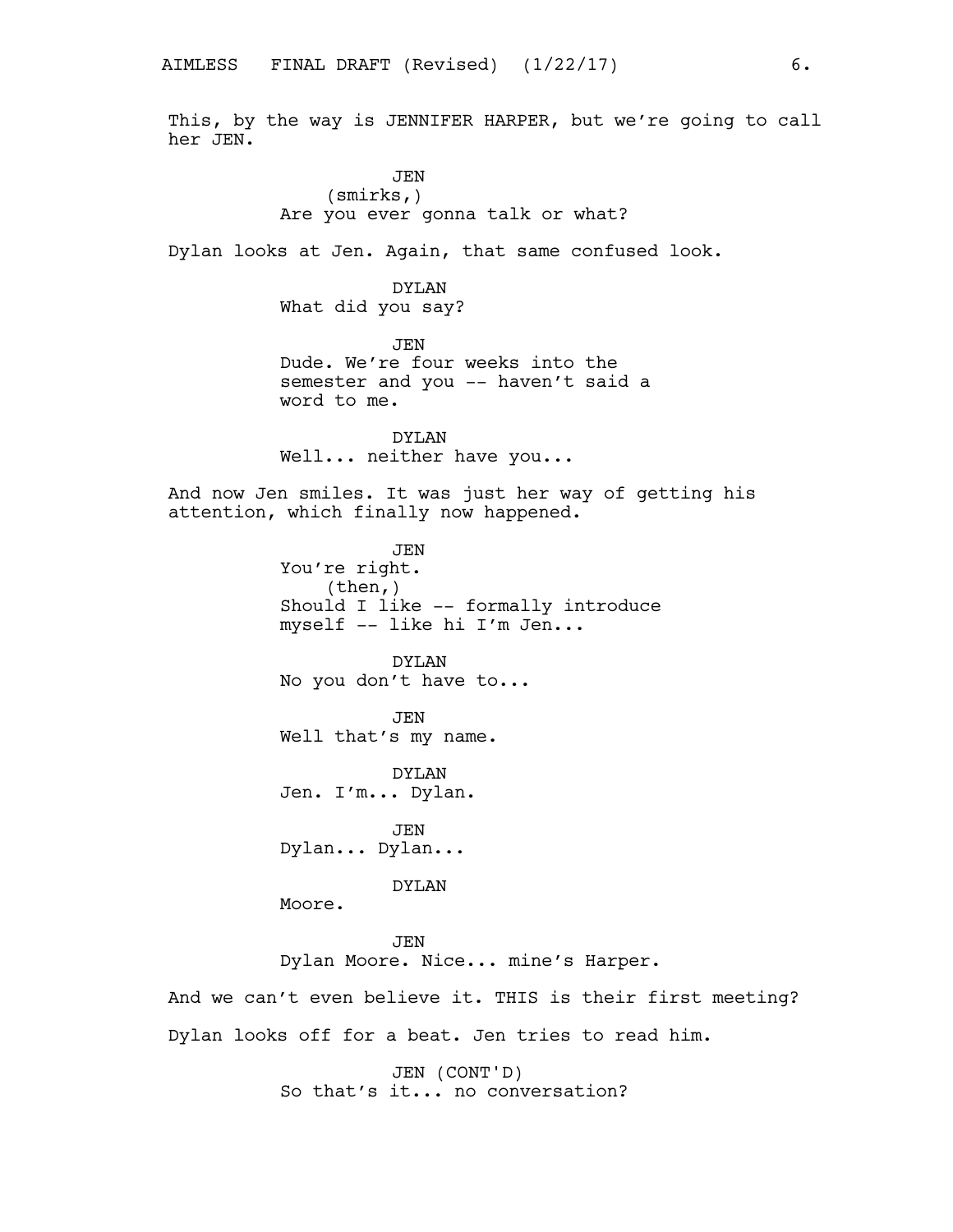## DYLAN

Um...

## JEN Did you get number four yet?

Dylan looks at his paper. Our guess is he's not even passed number one yet.

### DYLAN

Nope. Not yet.

Jen glances him a look. *Okay...*

DYLAN (CONT'D) Look I'm just trying to get through this hour. I don't really wanna be here... and --

**JEN** Well neither do I, but you know. It's nice to have a conversation every now and then...

DYLAN

Yeah okay. (then,) I'm... I'm gonna go to the bathroom.

Dylan gets up. As he leaves, he points to the door. Gets a yes from the teacher, and he goes.

## 4 INT. HALLWAY - CONTINUOUS 4

DYLAN walks out of the bathroom. As he comes out, he catches JEN filling up her water bottle at the water fountain. She looks at him...

> DYLAN Wha -- are you -- following me? JEN Following? No. DYLAN You left after me.

JEN (waves her water bottle,) Not everyone leaves to go to the bathroom.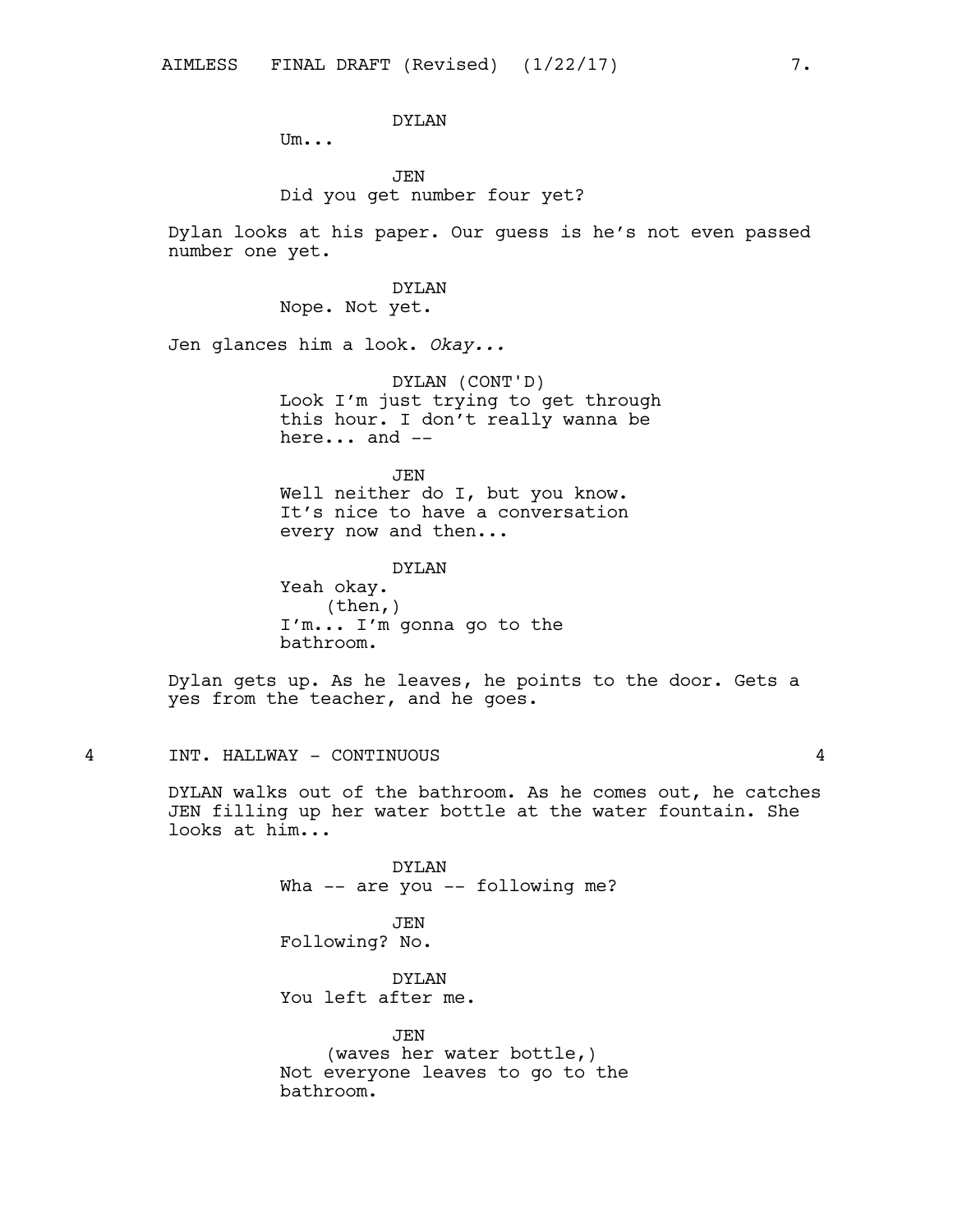5 INT. COUNSELING ROOM - DAY 5

PAN DOWN a row of FOUR EMPTY CHAIRS. As FOUR GUYS walk in, filling those seats.

The third guy comes in. Takes a seat. This is GRAHAM WRIGHT.

And now comes DYLAN. A newcomer to this group. He stands in the middle of the three other guys. He looks at one of them who is JOE.

## DYLAN

Is this... the counseling hour?

JOE Yeah man. You gonna sit down?

Dylan looks at his chair. As he goes over to get it...

GRAHAM Here man. I got you.

Graham takes a chair. Pulls it up for Dylan right beside him. Dylan sits down.

The COUNSELOR walks in the door.

COUNSELOR Alright guys. (to Dylan) This is Dylan here. He's new. Let's be nice to him. Okay? Same drill, same routine. You can sit quietly... I don't care if you talk, just don't yell. If you wanna work on any homework or anything that's fine. Just please don't leave the room. Alright?  $(then, )$ We good?

BOYS Yeah, we're good.

The Counselor goes into his office. And now we're left with the boys. They sit in silence. Dylan looks around. JOE and the OTHER GUY are sitting quite far apart.

> DYLAN So... How does this work? Do we actually talk or...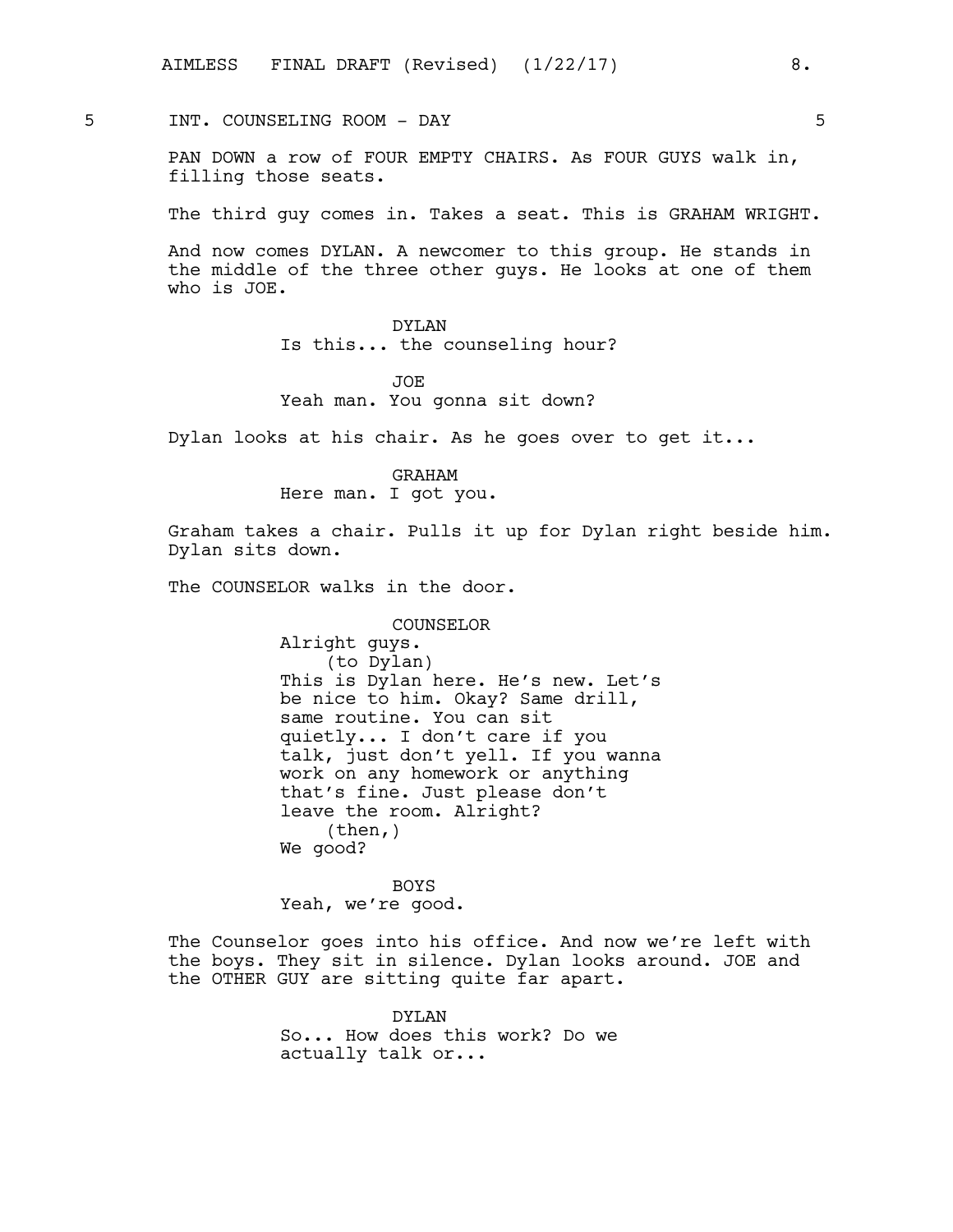JOE Nah, dude. It's mostly just a free hour.

And now the other guy, JOSH, speaks --

JOSH Let him speak if he wants to man.

JOE Why don't you shut up dumbass. We never do anything in here anyway, I'm just filling him in --

GRAHAM Guys. Seriously. (then,) Most of the time it's just kinda whatever around here. Unless you've got something to say. You know, about your issues. We'll listen.

JOE Yeah, man. We'll listen. But -- you don't have to force it out of you or anything, we --

GRAHAM No pressure.

## DYLAN

Oh. Okay. Well -- I think I'm good. Just gonna sit for the hour.

Josh and Joe nod. They retreat to their phones. Still sitting far apart.

Dylan looks to Graham who's got his headphones plugged in.

DYLAN (CONT'D) Why do they sit so far apart?

And as Graham notices that Dylan is trying to say something to him, he pulls our his headphones.

GRAHAM

Huh?

DYLAN Those two. They sit so far apart.

(MORE) GRAHAM Oh. Yeah -- they're just... they're in for bullying each other.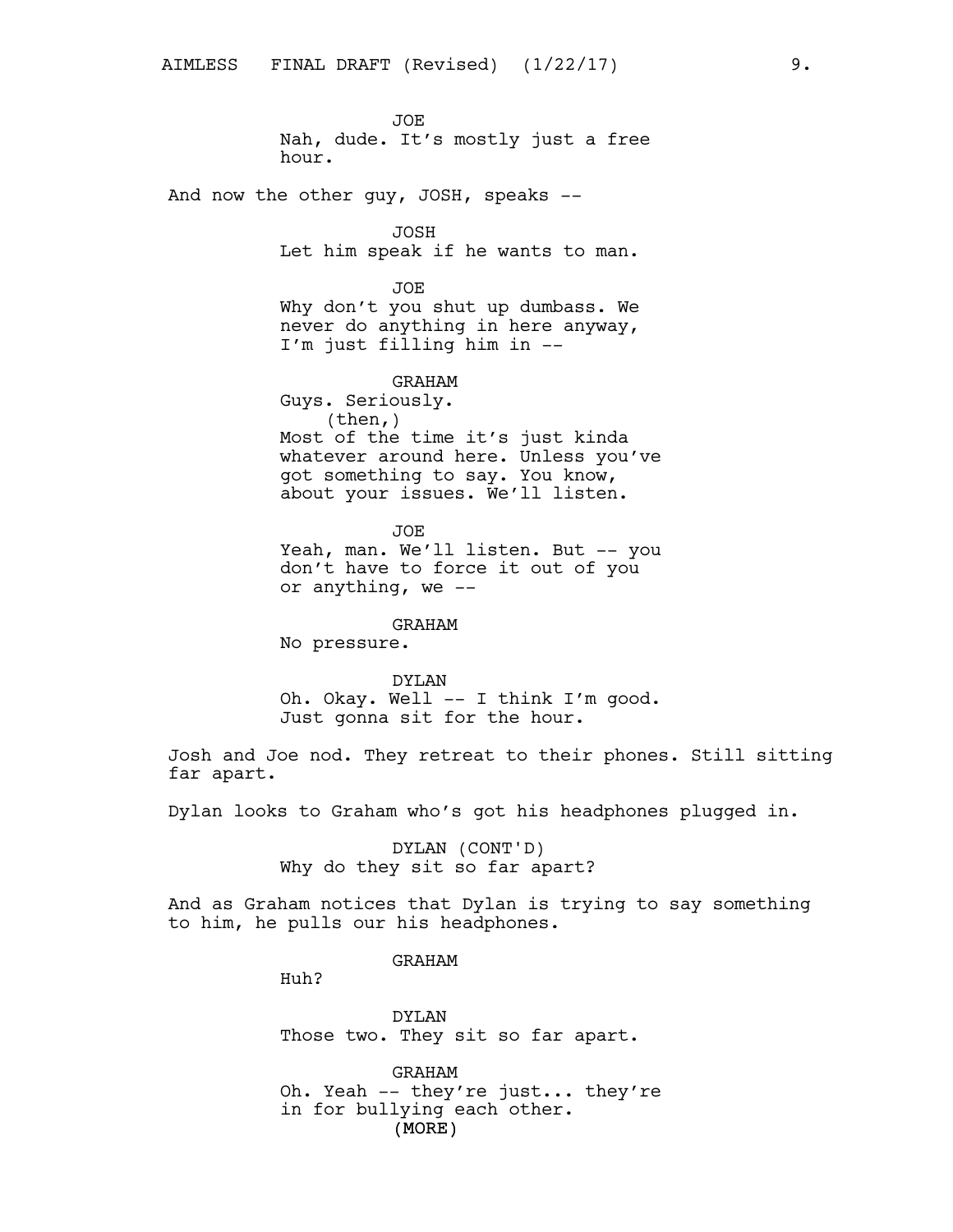GRAHAM (CONT'D) Well -- not really each other. (then,) The bigger one beat up the smaller one. Get it?

Dylan looks to Joe and Josh. Joe is the BIGGER one of the two. Josh is most likely the victim.

### DYLAN

Huh. Okay. So they put them in the same counseling session?

GRAHAM There's only one hour of this. School doesn't want more than that.

DYLAN Right. It's a waste of time anyway.

GRAHAM Parents making you do it?

DYLAN

Yup.

GRAHAM You okay with that?

DYLAN

Not really. Just keeping them happy. We -- just had a death in my family. So...

GRAHAM

Oh. Sorry.

A BEAT. Then...

DYLAN What are you in here for?

GRAHAM

Drinking. (chuckles,) I -- I don't do it anymore, I used to.

DYLAN Parents make you stop?

GRAHAM (shakes his head,) I made myself stop. Volunteered to come here.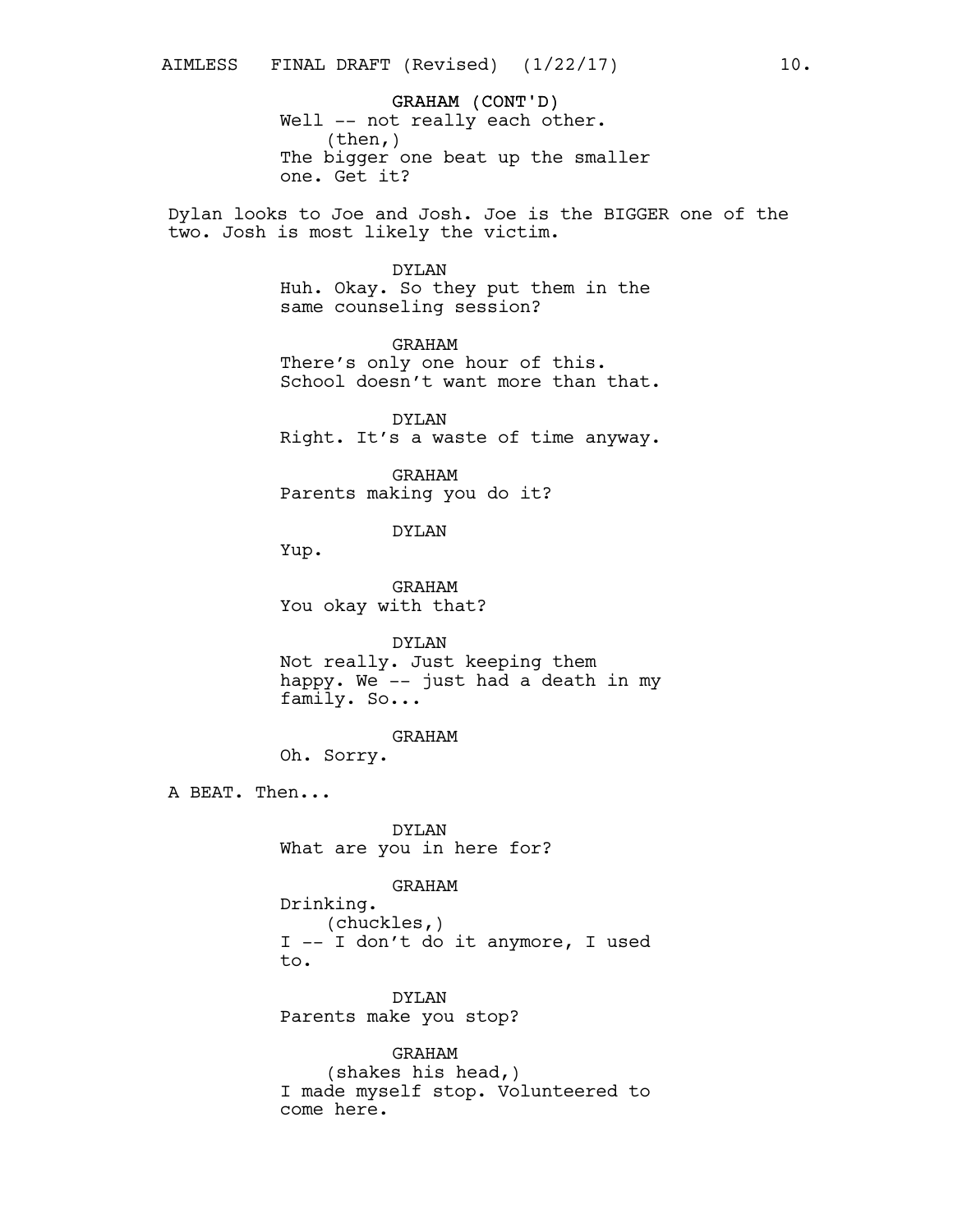DYLAN What made you do that? GRAHAM It just... all got out of hand. I got in an accident. Woke me up. DYLAN Yikes. Were you hurt? GRAHAM Hurt my back a little bit. Not too bad.  $(then, )$ How about you? Were you -- the person that died -- were you close with them? A BEAT. And now we PUSH IN on Dylan before he says it... DYLAN Uh, yeah... it was... my sister. She was a senior here. Almost -- it was over the summer. Her car got

> GRAHAM Like full on or..? Did she get hurt after and then...

DYLAN Yeah. She -- yeah it was a wreck.

GRAHAM I'm sorry man. That sucks.

Dylan nods. Looks away for a second. Then --

DYLAN I didn't catch your name.

GRAHAM

Graham.

hit.

DYLAN

I'm Dylan.

GRAHAM Yeah. I know. I -- I sit behind you in fourth hour. History?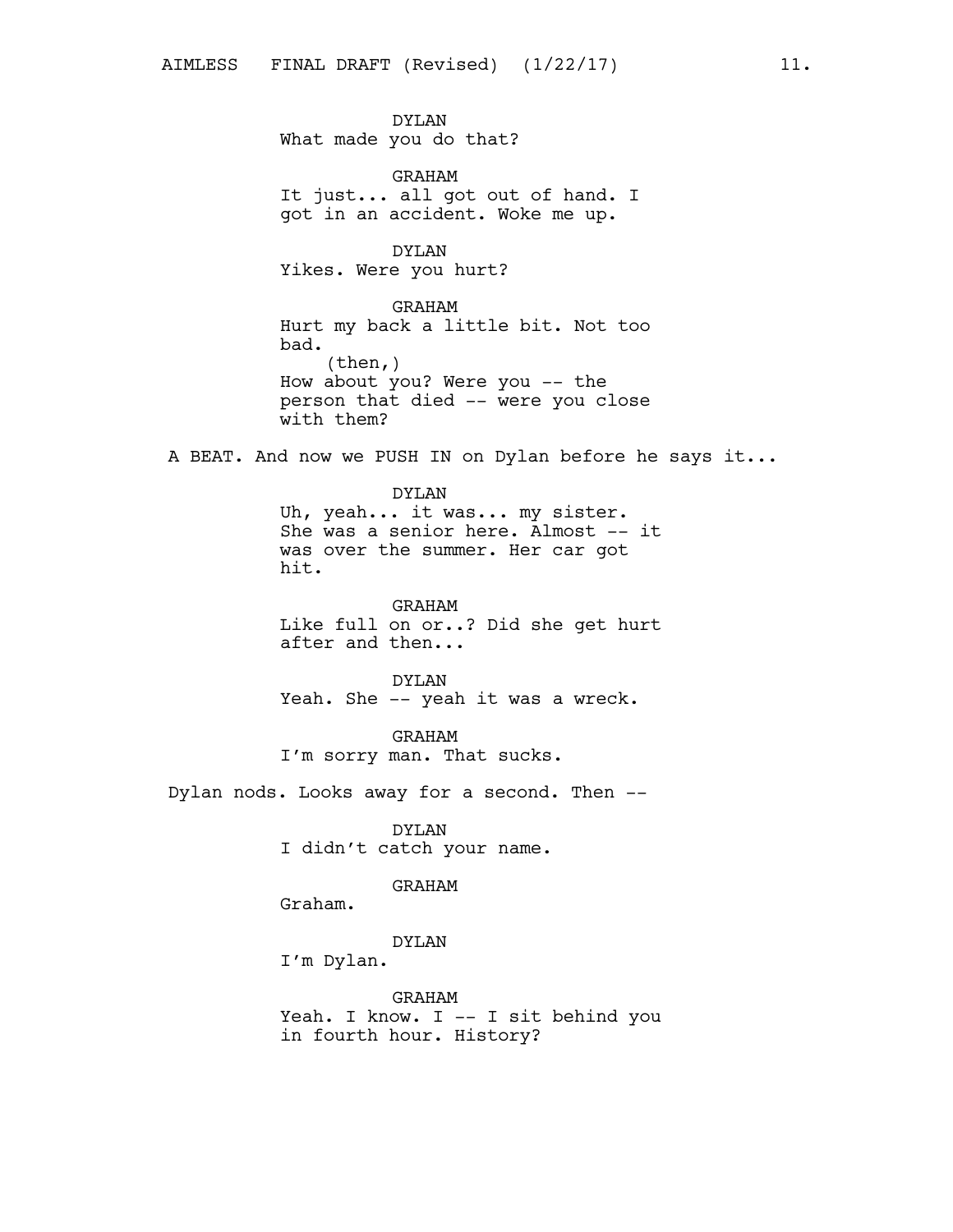DYLAN Oh yeah... sorry, I -- haven't noticed you. I don't really pay attention that much in that class --

GRAHAM -- Don't sweat it man. It's only history class.

## DYLAN (chuckles,) Yeah.

CUT TO:

6 INT. DYLAN'S BEDROOM - DAY 6

We HOVER OVER DYLAN. He lays on his bed. It's probably the end of another repeat day.

His phone buzzes. He goes to check it.

7 INT. CLASSROOM - DAY 7

We're back in the same classroom we were in earlier, and we FOLLOW UP with JEN. Sitting on her own. And now -- Dylan enters frame and sits beside her.

#### DYLAN

Hey.

JEN Hey. Finally talked to me.

DYLAN What can I say I'm a pretty loud guy.

Jen laughs at that. *Funny!*

JEN You, you seemed pretty off-beat last time. Then again, you don't really talk so it's good to hear your voice.

A beat. Dylan waits. Then says it...

DYLAN Then again. I kinda just broke up with my girlfriend.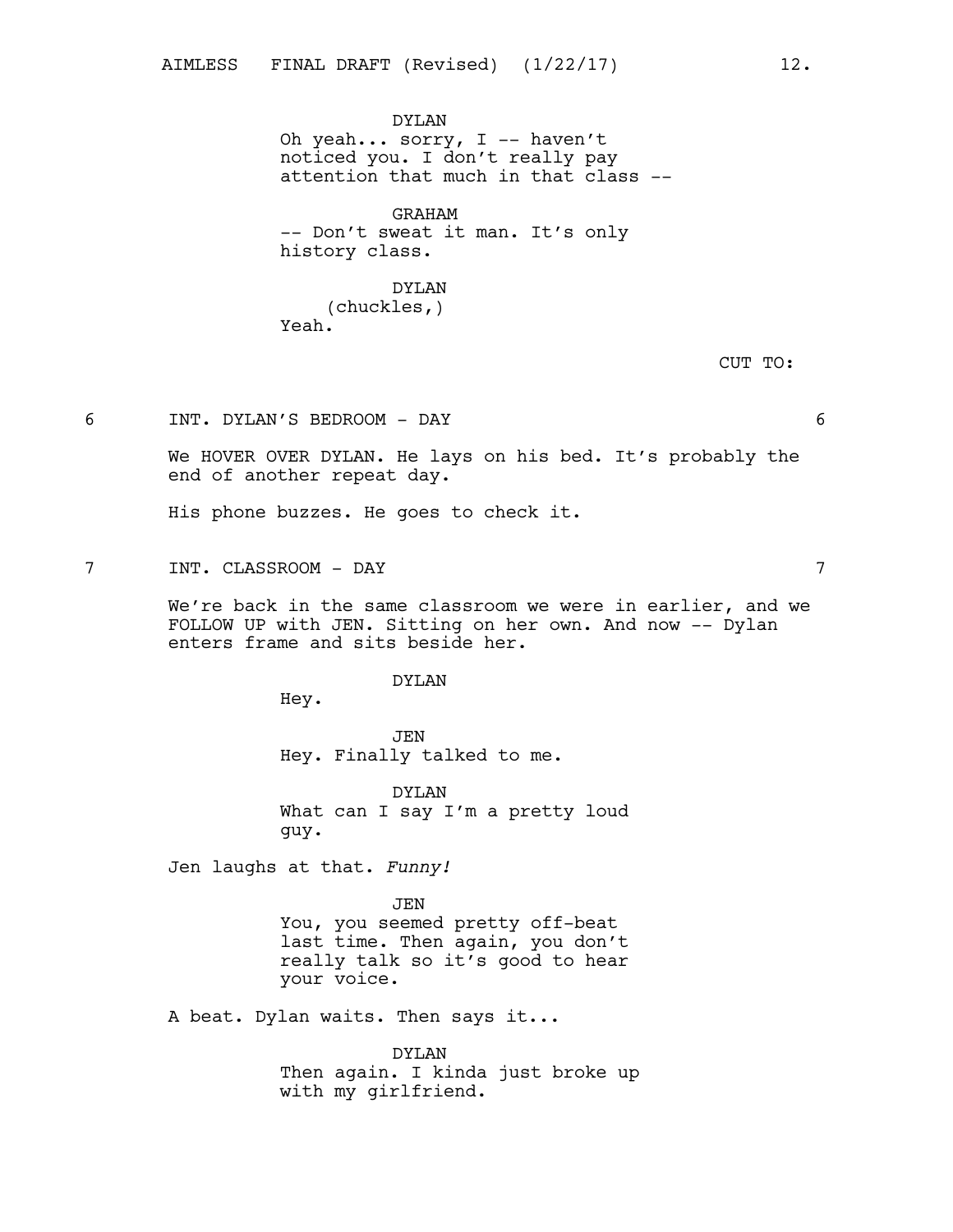**JEN** More like ex-girlfriend now. Right? DYLAN Yeah. Right. JEN I didn't mean it like that, I was just... being playful. DYLAN It's okay. It's just -- weird to talk about her... especially this early in the morning. **JEN** So did you end with her, or she you? DYLAN ...The latter. JEN Okay. Yeah, sorry. I'll stop. DYLAN It doesn't bother me too much. She was a bitch anyway. JEN Woah there buddy -- you can't get too worked up before business class. Dylan smiles. *Right, I can't.* JEN (CONT'D) Hey, this might a bit straightforward but would you --

And she's interrupted by MR. CONLEY, the teacher, addressing the class.

> (MORE) MR. CONLEY Okay kiddos -- you have your worksheets. You'll find it all in chapter nine. Accounting. Put the books back when you're done on the back counter. Trust me -- you'll find better things to steal than a business essentials book. Not kidding. (then,)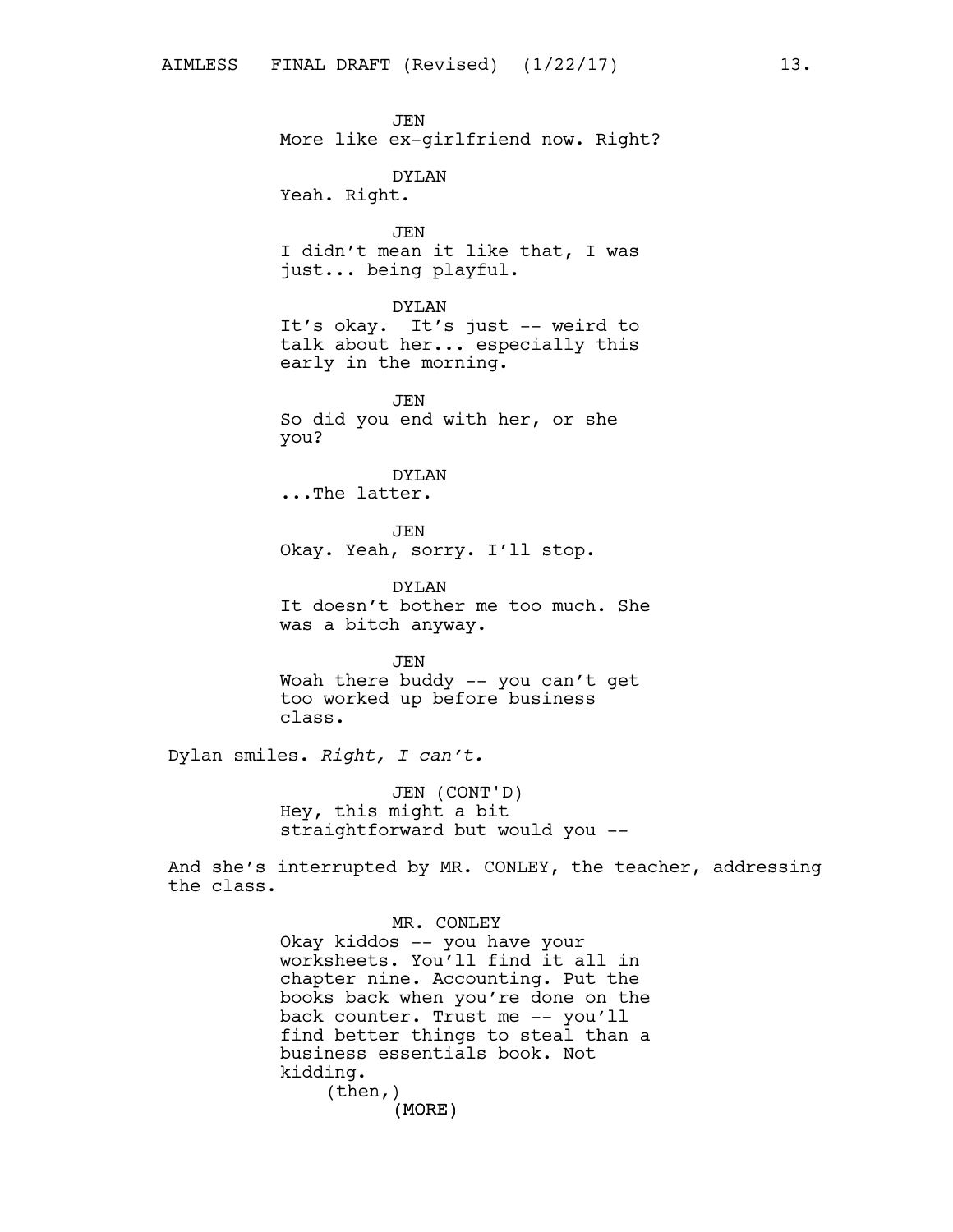MR. CONLEY (CONT'D) Let's get the worksheets done by the end of class. You get done early, I want it in the tray.

He then heads back to his desk. Dylan looks back to Jen, curious.

> DYLAN Wait -- what were you about to say?

> > JEN

Huh?

DYLAN You said something about being straightforward...

JEN Oh yeah. It was... nothing. Actually well...

She checks herself before she says, and then she goes for it --

> JEN (CONT'D) Would you wanna hang out some time?

DYLAN Um yeah, I'd be down for that.

JEN Like just us...

Dylan looks at her. *I got it the first time...*

DYLAN Well yeah -- I'd be cool with that.

JEN Okay. Sweet. That should happen soon. 'Cause like I don't work or anything so --

DYLAN Yeah me neither.

JEN Nice. Yeah -- sounds good.

Dylan nods. Jen goes to her worksheet. After a moment, so does Dylan.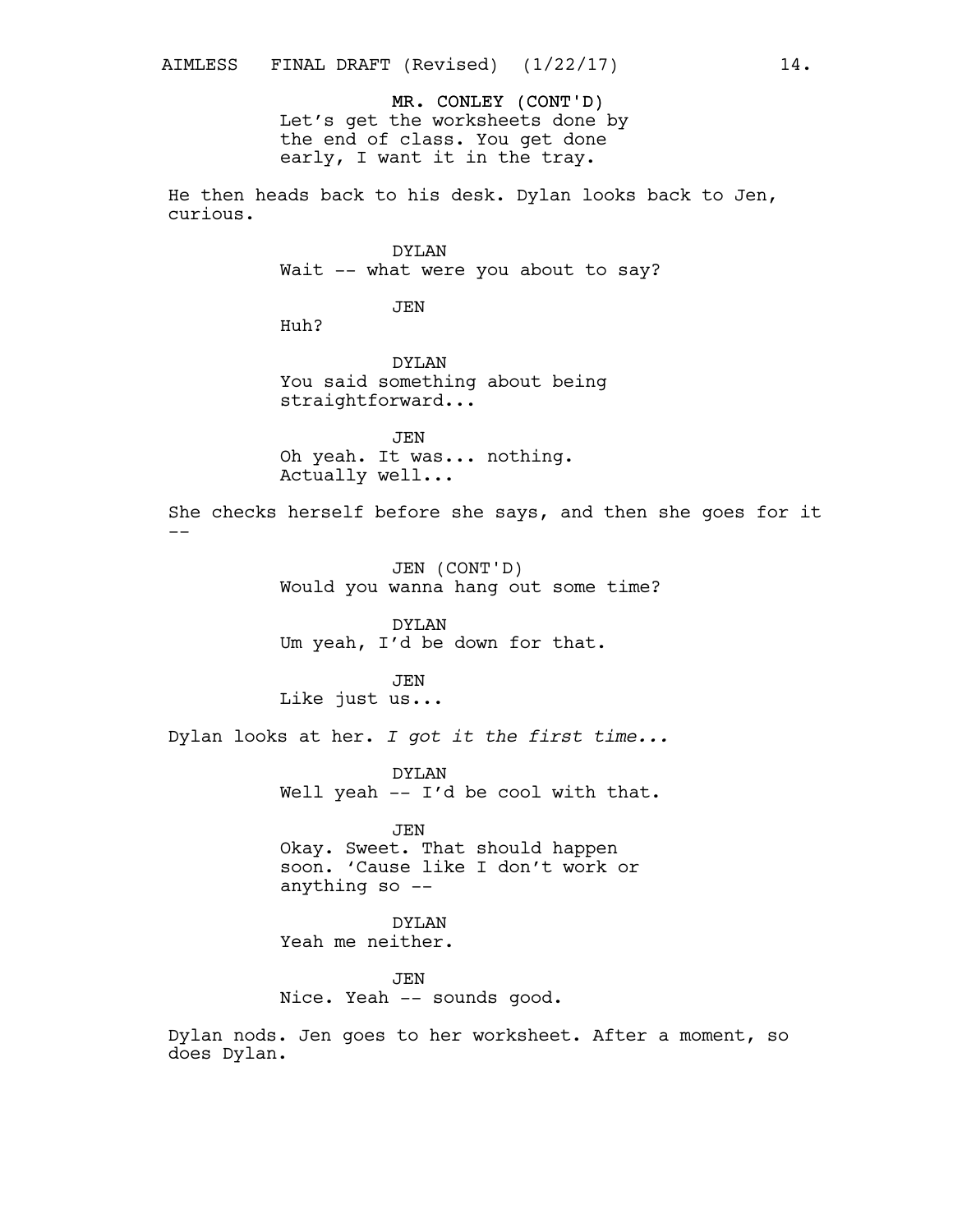A BEAT. As Jen works, Dylan looks at Jen. His glance gives us something new. Something we HAVE NOT seen before. He notices something different about HER.

> FLOYD (PRE-LAP) All the governments are going "We're not paying for your mess, this all you guys."

8 INT. FLOYD'S CLASSROOM - DAY 8

This is HISTORY CLASS. MR. FLOYD, the teacher, lectures the class. He's a slim guy, well-dressed, and pacing from side to side as he talks...

#### FLOYD

So the League of Nations is going to make this thing called the Treaty of Versailles, and that basically settles everything after the war and it has one specific thing... Germany has to pay for ALL the damage they caused in World War I. And that's like a whole bomb for Germany because what's going to happen is their economy is going to completely FLOP and everything's going to be so expensive and that's what's going to create this VOID for Germany that will lead to World War II and all, but this is crushing for Germany because they basically LOSE it all. And what's important is that the United States DOESN'T take part in the League of Nations. They say no -- we're out. They didn't want any other country dictating their foreign policy so...

The kids all sit in silence as he talks. Some bored, some really INTERESTED. We come across Dylan, who is, of course, uninterested. And then, GRAHAM taps him from behind. He turns --

> DYLAN Oh, hey dude.

GRAHAM Told you. I sit behind you.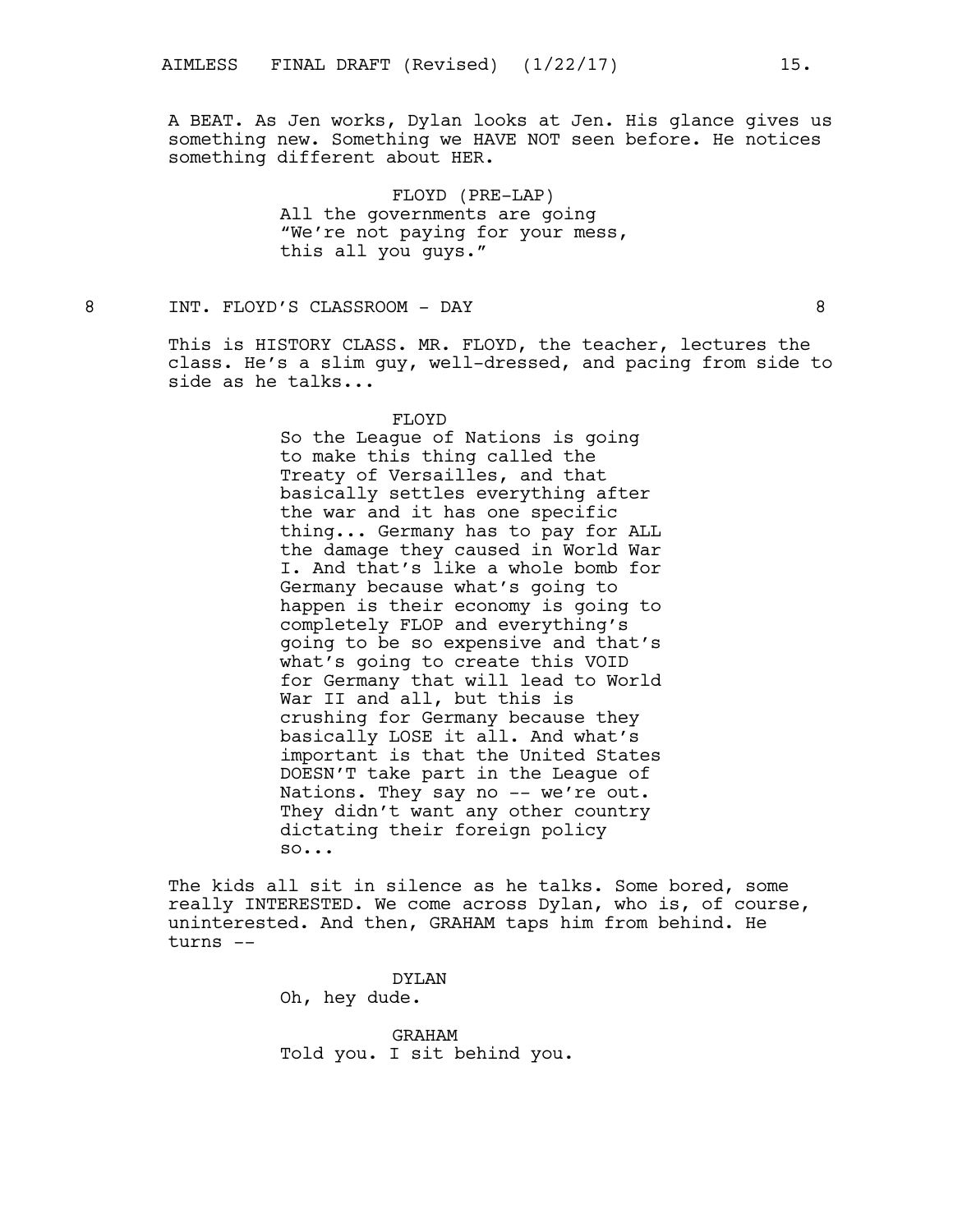DYLAN Yeah I made sure I saw you before class. You excited for counseling?

GRAHAM

Always.

Dylan turns around as the lecture continues --

FLOYD Alright. So then, we've got our new nations that the League establishes. Some of them are -- Yugoslavia -- uh -- I'm trying to think -- there was Poland, there was Czechoslovakia -- there were nine total.

CUT TO:

### LATER

The class is over, and as the students file out, we find Dylan the last guy to get up. He passes Mr. Floyd putting his notes away. And as he heads out --

FLOYD (CONT'D)

Hey, Dylan!

Dylan turns. *Huh? Me?* He stops. Floyd comes up to him.

DYLAN

Yeah?

FLOYD Hey, how are you man? Seemed a little talkative today in class...

DYLAN Uh, yeah sorry about that...

FLOYD Nah -- it's okay. I don't care, you know that.

DYLAN

Yeah.

FLOYD So -- you doing okay? How's your family doing?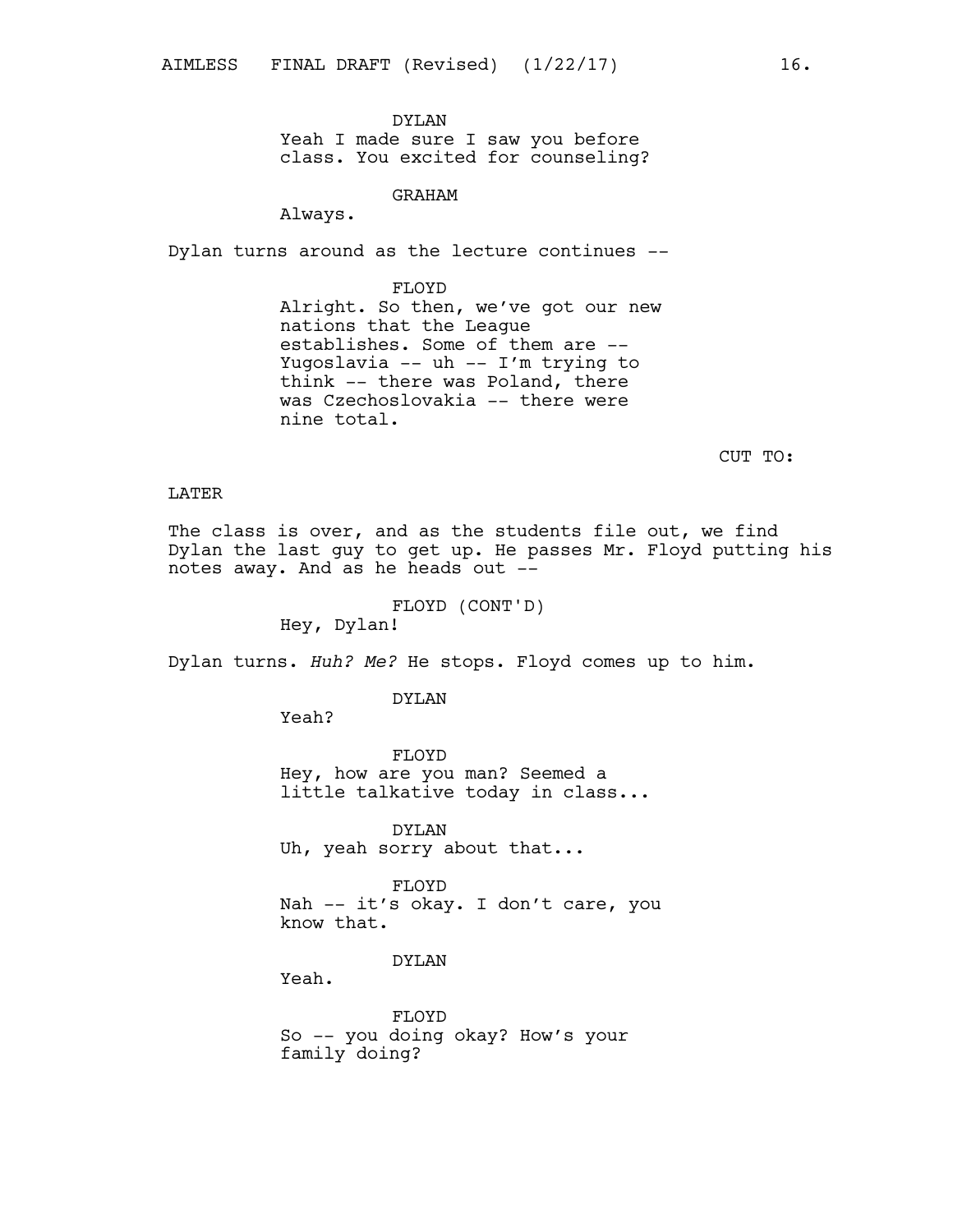DYLAN Uh -- yeah. They're good. It's been a little weird since... Summer. But it's fine. It'll take time, I guess.

FLOYD Oh, no yeah -- I get it. It doesn't happen overnight.

DYLAN Sure. Yeah.

FLOYD But you're okay, right?

DYLAN Oh, yeah. Definitely. I'm good.

FLOYD That's good, that's great. No, I was just gonna say -- if you ever need anything -- if you ever need to talk to someone, don't be afraid to stick around after school

DYLAN Oh. Yeah... thanks Mr. Floyd.

anytime. I'm usually here.

FLOYD No, anytime man. Have a good day,

I'll see ya later.

Dylan leaves. Floyd goes back into the class and we CUT TO:

9 INT. HALLWAY - LATER 9

GRAHAM is walking in the hallway as Dylan catches up to him.

GRAHAM What did Floyd want?

DYLAN Oh -- it was nothing.

GRAHAM Was he mad?

DYLAN No he was fine. It -- I'm not in trouble or anything.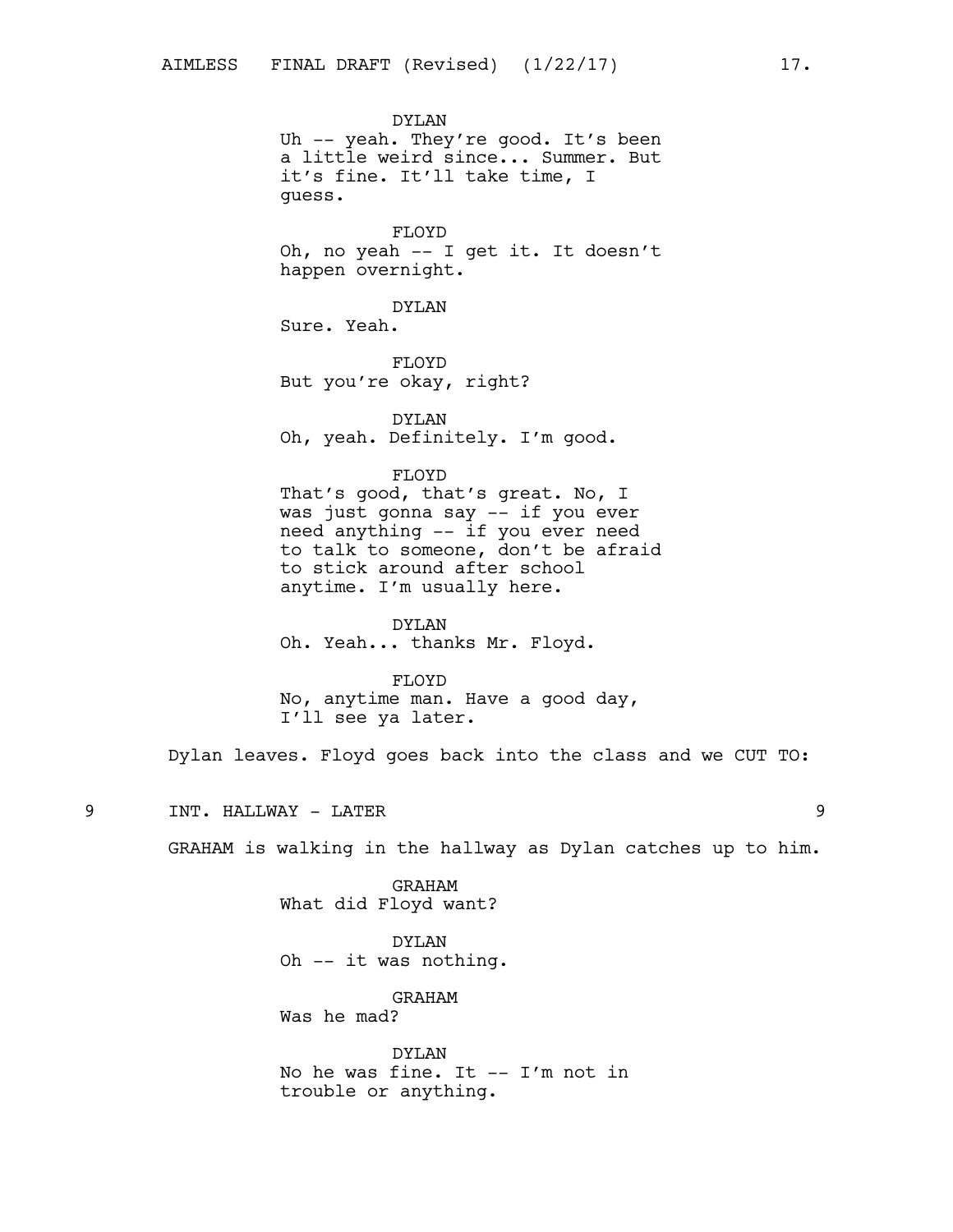Graham nods. They keep walking. Then --

GRAHAM Hey so you know that ex-girlfriend you were telling me about?

DYLAN Yeah. We don't talk anymore. She --

GRAHAM She's actually in my first hour. I just noticed this morning.

DYLAN Oh. What do you think about her.

GRAHAM

She's cute.

DYLAN Um. Yeah. I thought that too.

GRAHAM So you guys broke up..?

DYLAN She dumped me like... three weeks ago?

GRAHAM Oh. Sorry dude...

DYLAN Oh -- no worries. It wasn't much of a relationship.

GRAHAM Yeah I understand that. It happens sometimes.

DYLAN I mean I don't think I was like super heartbroken about it. She just kinda threw it in my face and then I was like -- (impassive,)

Okay...

GRAHAM Did you see it coming? She like another guy?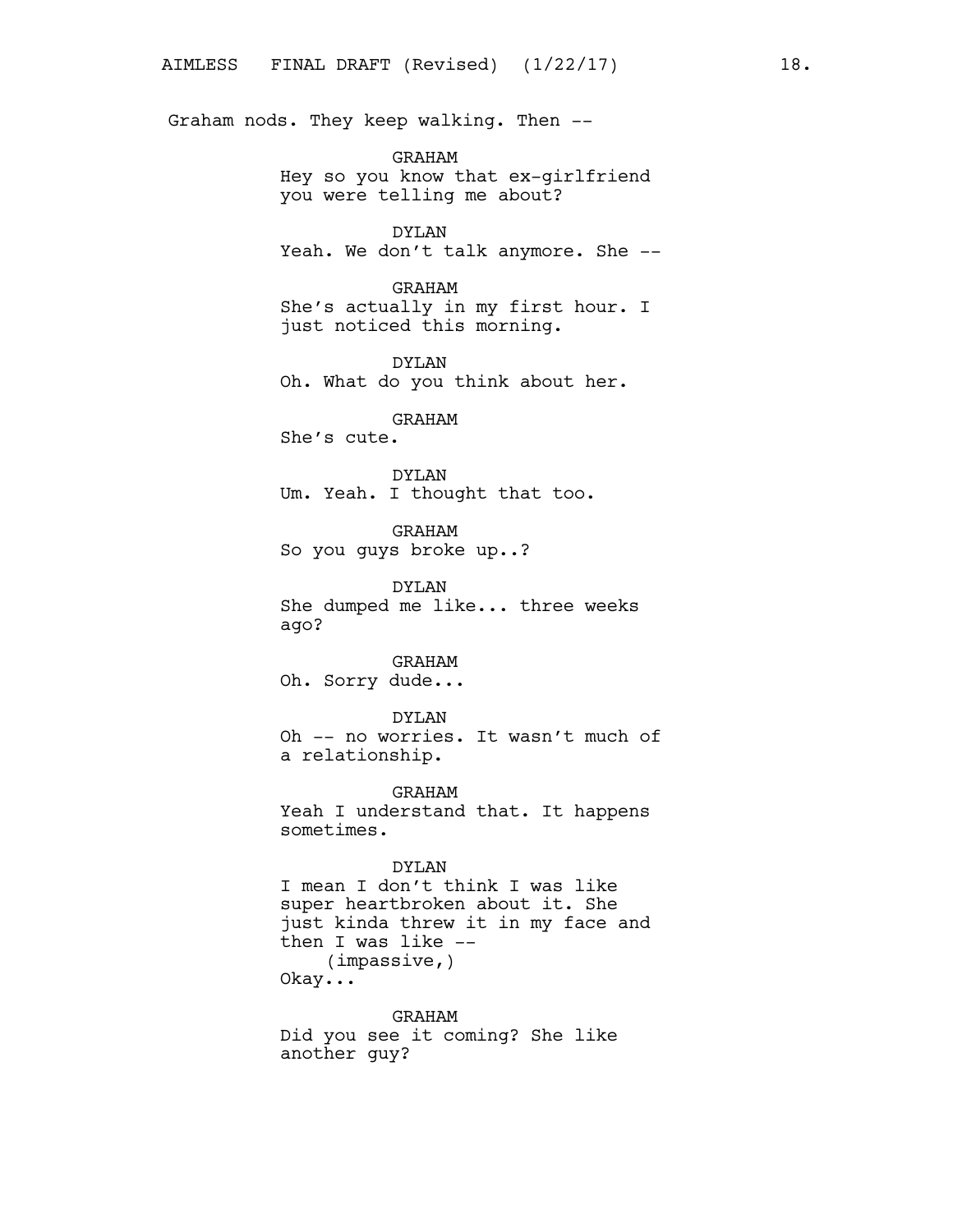DYLAN I don't think so. It was -- pretty sudden.

As they walk, we CUT TO:

10 INT. COUNSELING ROOM - DAY 10

JOE and JOSH are arguing. Joe is sitting down, trying to ignore the kid, while JOSH is pleading --

JOSH Come on man. Where the hell's Told you. I don't have it! my phone--! JOSH

> JOE Yes you do! You always take it, and anytime I ask for it you're always like "Oh I don't have it!"

> JOE (CONT'D) Yeah and then you always have to be a pussy and announce it to the class so the teacher comes and gets it -- surprised you didn't do that today!

JOSH So -- SO YOU DO HAVE IT! Give it back! JOSH No I didn't say I have it, I  $just$   $--$ 

And now Dylan and Graham are at the door. As the enter, they hear --

> JOSH (CONT'D) C'mon dude just give it back!

Joe glances at Graham. Tosses THE PHONE to him which Graham then catches.

> JOE Don't let him get to it!

Joe looks at Josh. ON JOSH -- *Fuck you.* Then, Josh goes to Graham --

JOE (CONT'D)

That's mine!

Graham knows what's up. He passively hands the phone over to Joe. Looks at JOSH --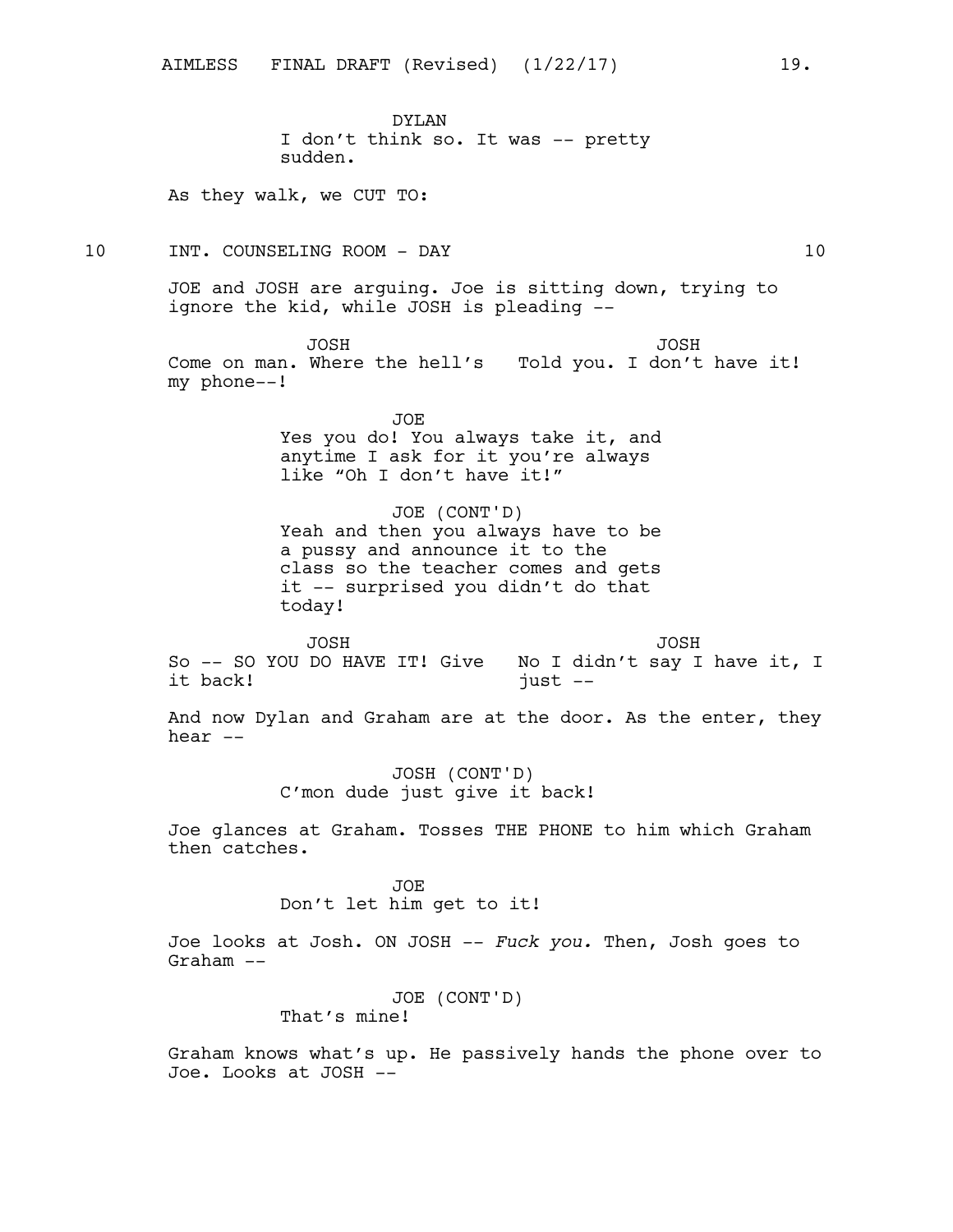JOSH Wow -- nice going Graham!

Graham scoffs. He sits down. Dylan follows. They both now sit down. Dylan looks to Graham -- curious about something.

> DYLAN Do you like anyone? Have -- or were you ever in a serious relationship?

GRAHAM Um -- yeah -- I used to be, but... we -- hit a bump.

DYLAN

A bump...

GRAHAM Well -- I got in a car accident.

DYLAN Oh, yeah. Right.

GRAHAM

Yeah. She always wanted me to stop drinking. And then after the accident... we... started to drift. And then we both kind of knew it was over.

And Dylan gets it. He should probably stops. He gives one nod.

> GRAHAM (CONT'D) It -- It's okay. We're supposed to be talking in here anyway.

DYLAN So... are you guys still close or... do you guys still talk?

GRAHAM Yeah we still talk every now and then... I don't know about close. She definitely knows me better than

DYLAN Do you still like her?

Graham takes a beat. Then...

anyone else...

GRAHAM

Yeah.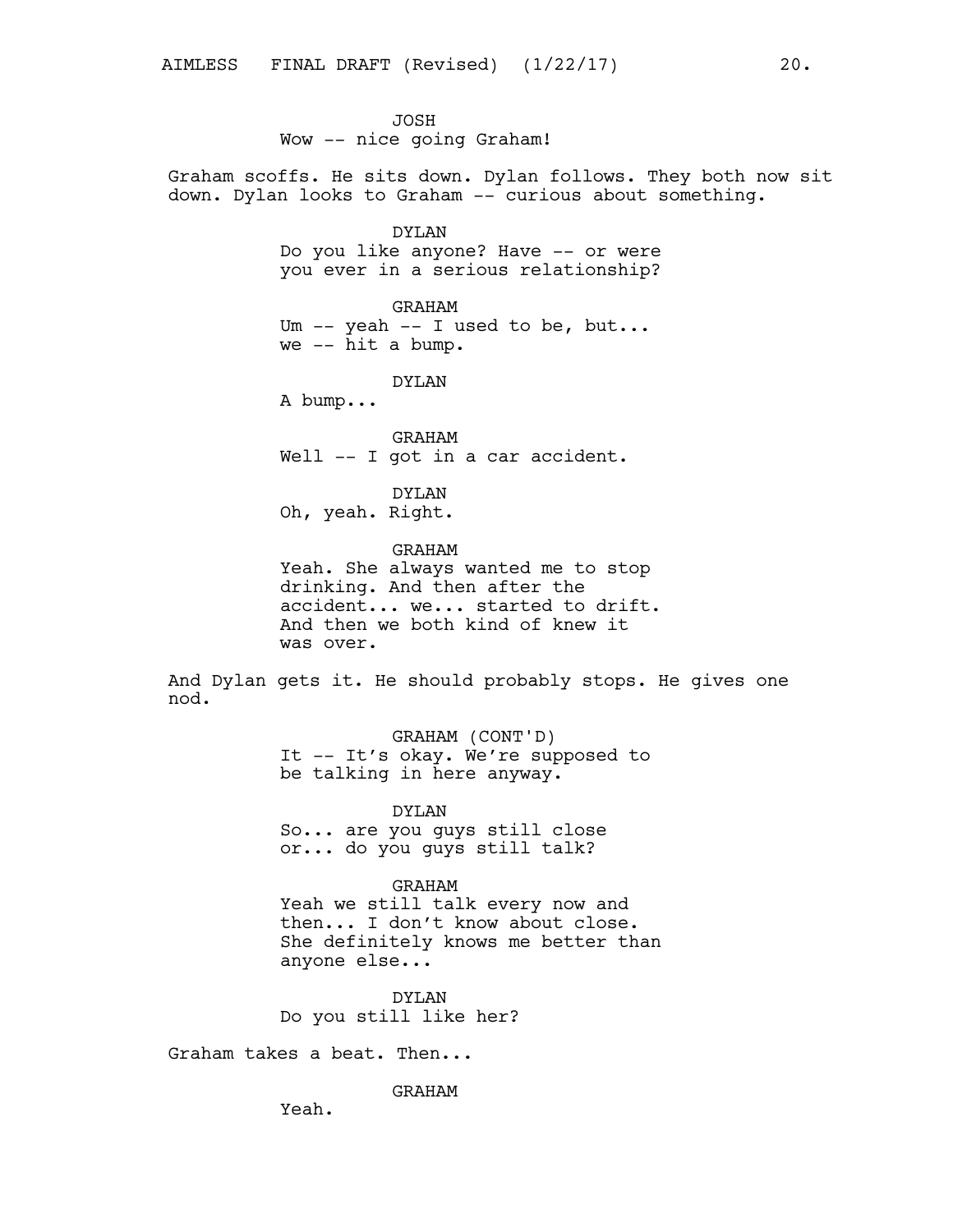DYLAN Well then you should go back to her. 'Cause you know... if you like her... GRAHAM Does she like me..? DYLAN I mean -- I don't know her so I  $can't --$ GRAHAM Yeah... don't -- don't worry about it. A BEAT. Then -- GRAHAM (CONT'D) Do you like anyone? DYLAN I mean -- not really. Like -- I'm not talking to anybody. JOSH I'm talking to someone! JOE (laughs,) Who? You mean Jamie? (then,) Yeah. EVERYONE in this room is talking to her! JOSH No dude. Shut up dude -- I like her! JOE You're not getting anything bud! Joe keeps laughing. Josh looks off, frustrated. Dylan goes back to talking to Graham. DYLAN So you gonna talk to her?

GRAHAM Um... I don't know. I might.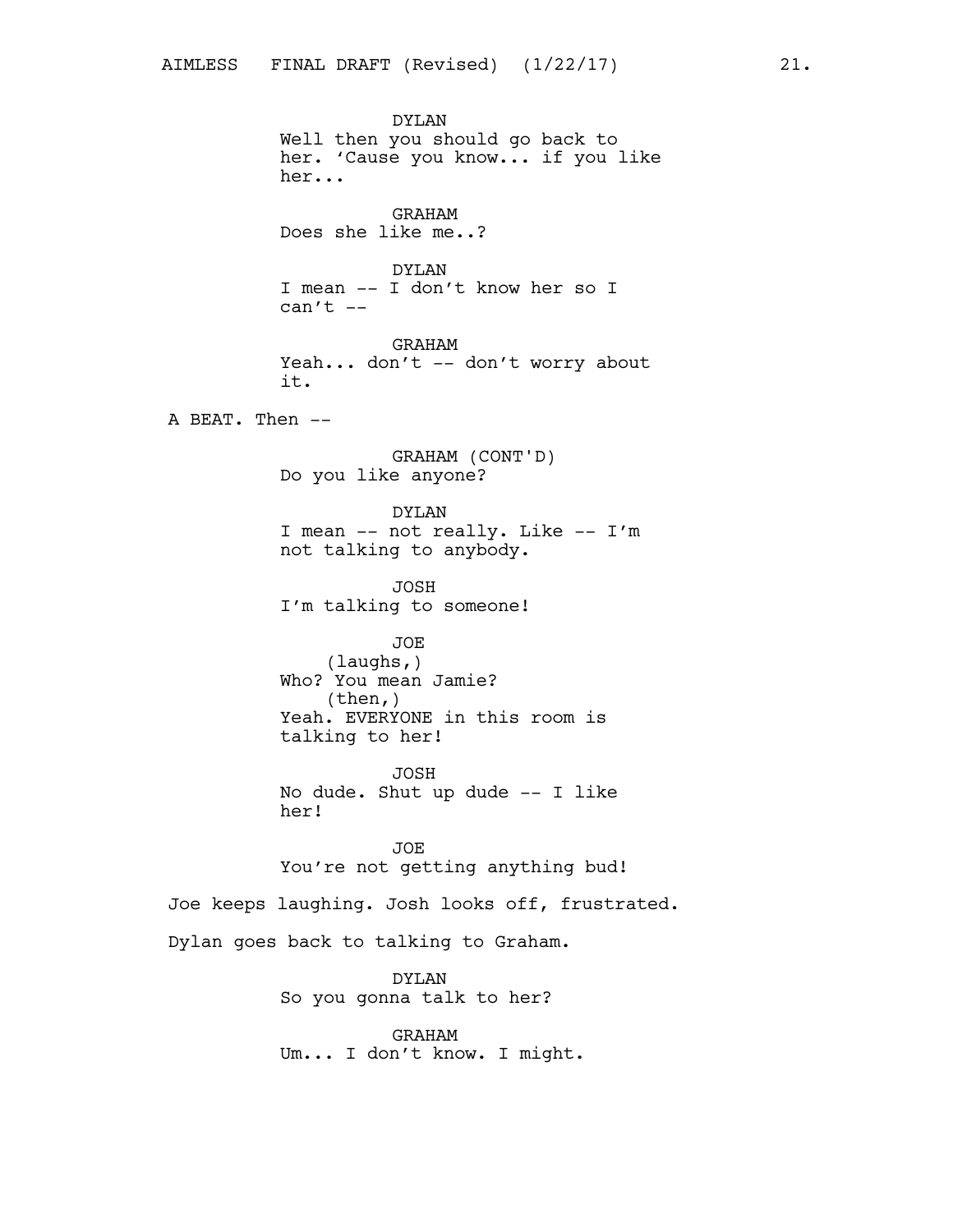Dylan nods. He really should stop. He leans back. Plugs his headphones in. As we MOVE IN on him, and his music starts... we GO TO:

11 INT. DYLAN'S CAR - MOVING 11

DYLAN in his car.

He stops at a stoplight. Taps his fingers on the wheel. Checks his mirror.

A few quick shots of him driving around. And then we get to...

12 EXT. JEN'S HOUSE - DRIVEWAY - DAY 12

Dylan's car PARKS into frame. He waits for a beat. JEN comes out of her house and goes to the car. As she gets in...

JEN

Hey!

DYLAN Hey -- you ready to go?

JEN Yeah. I know this coffee shop downtown if you're cool with that --

DYLAN Yeah, sure thing, let's go!

The car DRIVES out of frame and we CUT TO:

13 EXT. DOWNTOWN KANSAS CITY - DAY 13

Lovely downtown KC. Every day normal people. Coffee shops, BIG BUILDINGS, small shops, it's the straight HEART of the city.

DYLAN and JEN walk down the streets with their coffee. Chit-Chatting, laughing, talking -- having a good time. And then we catch up with them as they are talking --

> DYLAN So does Mr. Conley seem like a nice guy to you?

JEN Honestly, he looks like he's stuck up. That guy is never happy.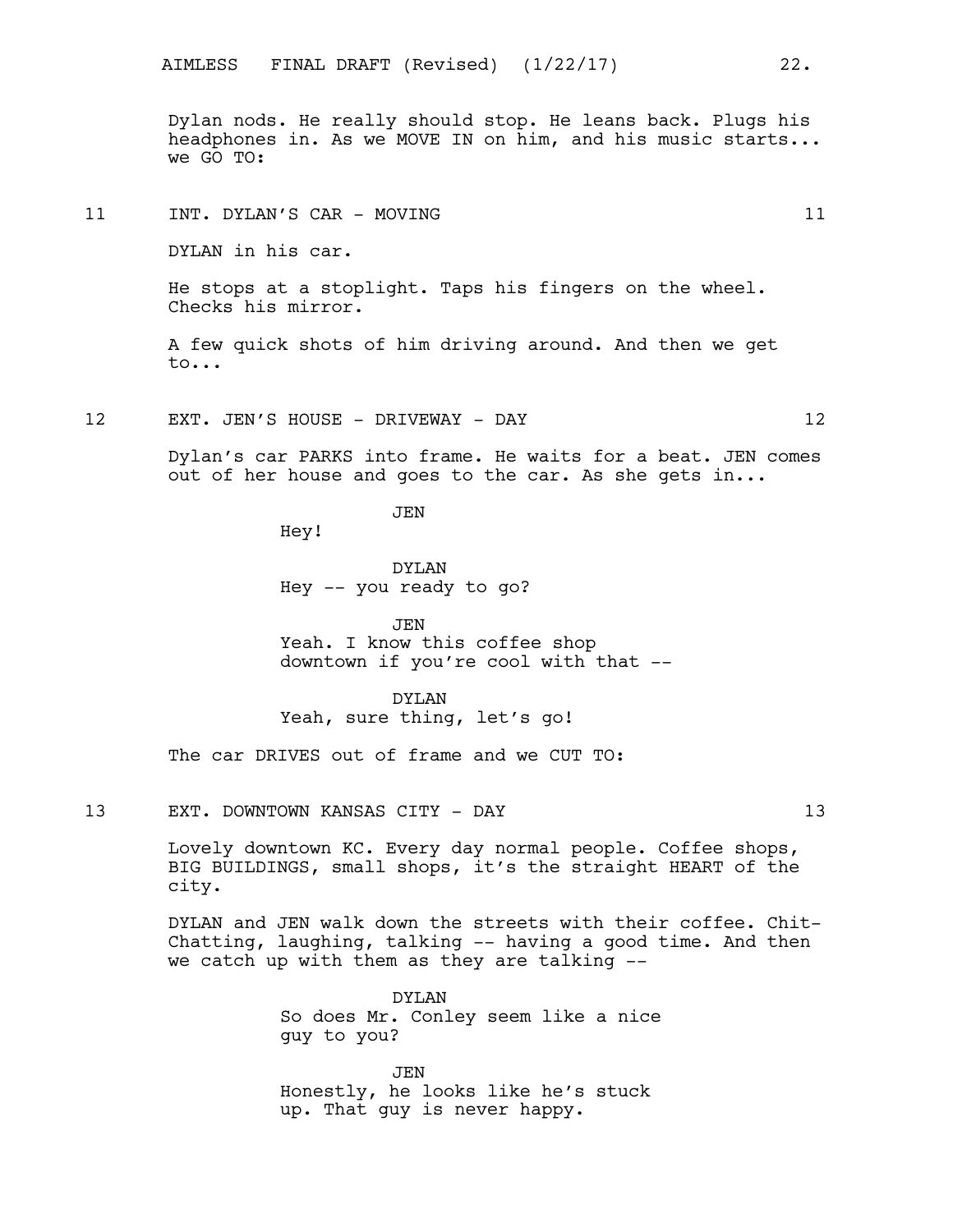DYLAN Yeah I can see that. He's always in a bad mood.

JEN And like seriously -- teachers need to understand that half the time - they're just like us. They don't want to be there either.

#### DYLAN

Yeah -- and if you have a bad grade in their class then that means they hate you.

JEN Yeah. My physic's teacher. Did you -- what did you get on the test --

DYLAN Yeah I'm not in physics. I don't --

JEN Yeah  $--$  you know what  $--$  it's the weekend. Let's not talk about school.

### DYLAN

Yeah. School sucks. I mean -- we all just do it to get to college.

JEN But then again -- we need it.

DYLAN

Yeah true. And then we all have to grow up, and get jobs, be adults --

JEN Yeah -- so what do you want to be?

#### DYLAN

Yeah -- you know I haven't put a lot of thought into it. Probably should start that now but as a kid I always wanted to be an architect. I'll probably end up in business... maybe in accounting or something. I'm -- I'm pretty good at math.

JEN

Oh cool. I -- wouldn't have thought of that.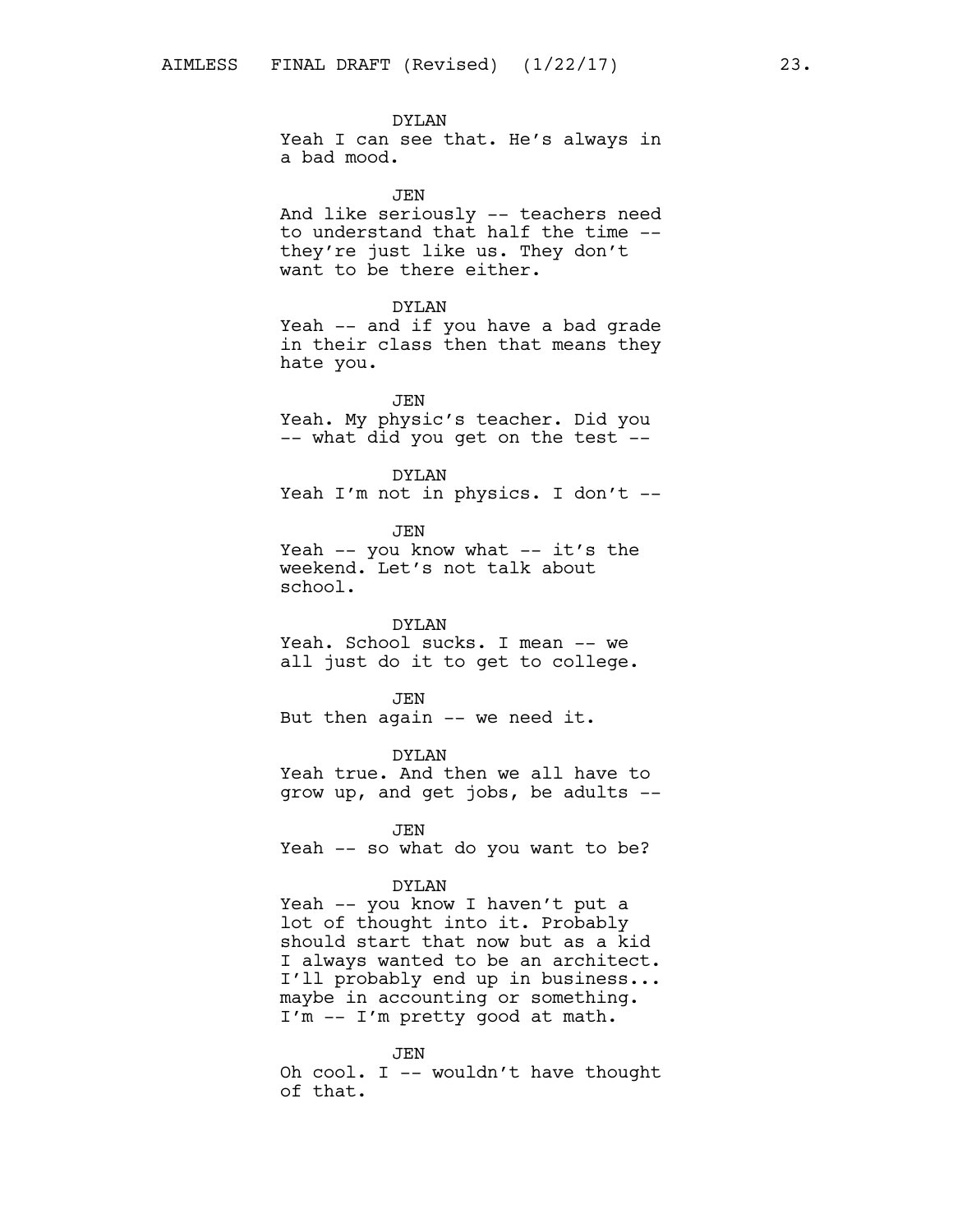DYLAN Thanks. (laughs it off,) What about you? JEN I want to go into fashion. You know -- I've always been into designs and clothes and that kind of stuff. After high school, I'll probably look for an internship, but I still have to figure college and other stuff out. DYLAN Woah. I wouldn't have guessed that. JEN Yeah, right? Pretty cool. Jen takes a glance at her phone. Dylan notices -- DYLAN Dang. How many streaks do you have? JEN Uh... twenty... twenty four, I think. DYLAN Woah. JEN Why? How many do you have. DYLAN Uh... I have one with you -- and one of my other friends. JEN Okay, so that's two... that's it only two people? DYLAN Yeah -- I guess I don't find social

media that important. Like -- it's just a bunch of people sending a picture of their faces. There's no real conversation. This is. Right?

JEN Right... I see...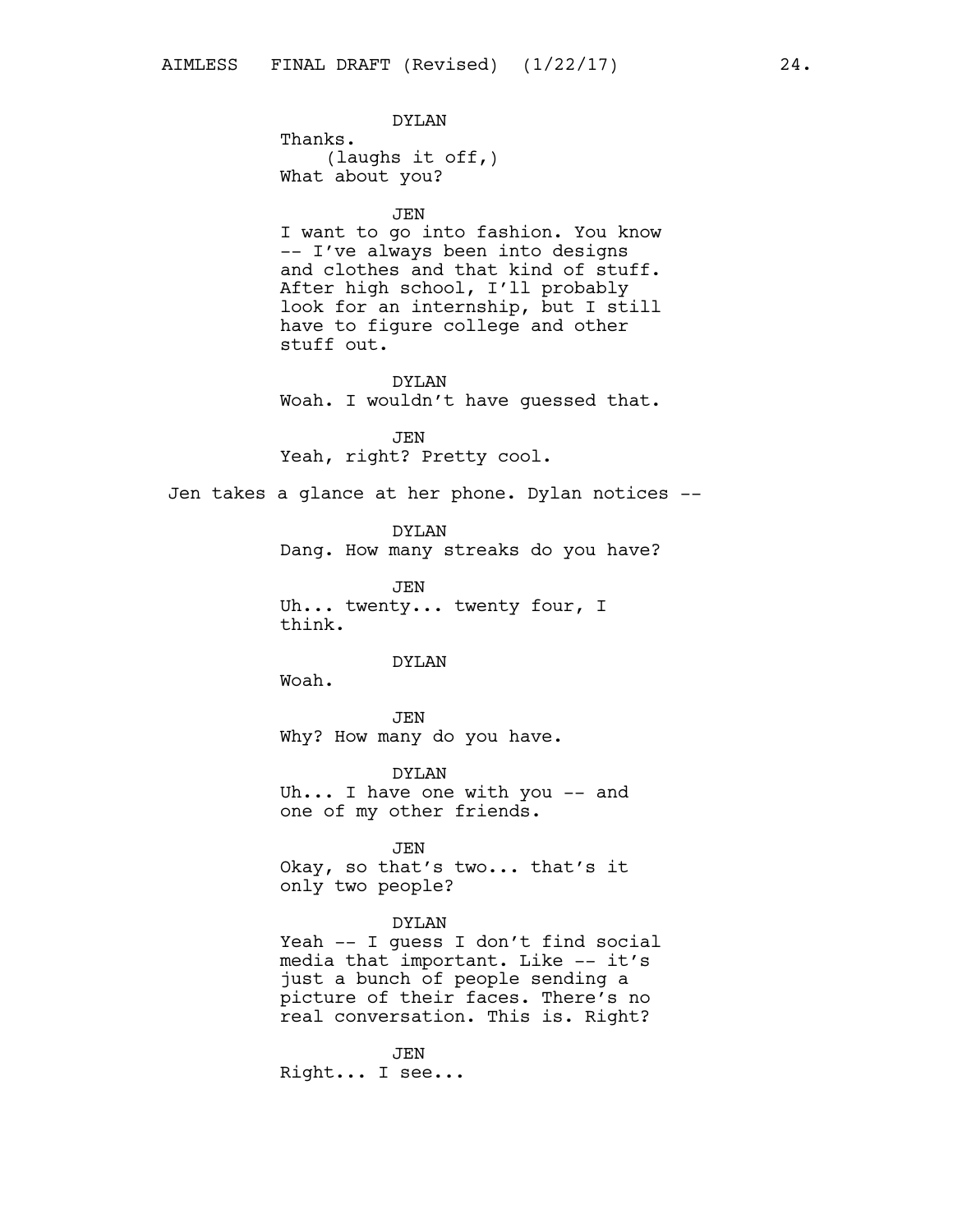DYLAN So what's the point in doing it every day?

JEN To keep the streak going.

DYLAN Just to show your face? I mean you could just go talk to the person.

Jen shrugs. Has nothing to say. Takes a beat. Then --

JEN Hey you mind if we go somewhere else... I know this place... It's really nice around this time of the year.

DYLAN What is it?

Off Jen --

CUT TO:

14 EXT. BRIDGE - DAY 14

JEN and DYLAN stand on a bridge. Looking out. Dylan finds this REALLY odd.

DYLAN

A bridge?

JEN Yeah, it's cool right? The water and... sometimes if you come at the right time you can see the sun go down.

DYLAN Yeah. But it's like -- so you do you hang out here a lot?

JEN Yeah. By myself, sometimes.

DYLAN

Why?

JEN To think. Especially when I'm stressed out...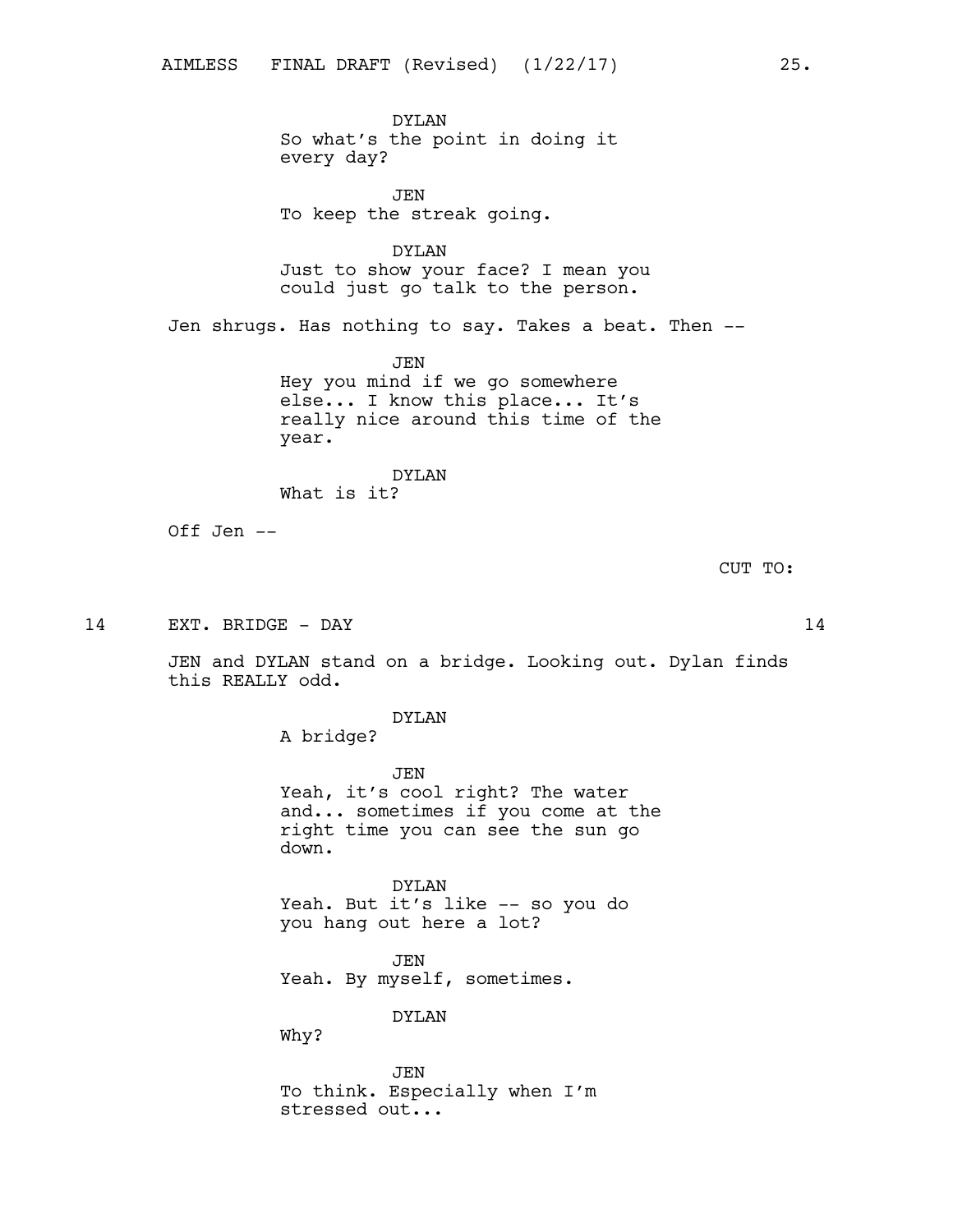DYLAN With -- school and stuff? JEN No. I mean I came here a lot - like A LOT over summer. DYLAN Why by yourself though? A BEAT. Jen is cautious. She's holding something back. But she says it... JEN I had this... breakup. DYLAN Breakup? Wait so you too--? JEN Yeah. But mine was a while ago. Like the beginning of the summer. DYLAN Oh... sorry -- (then,) I mean, it's a nice place. JEN Yeah? DYLAN So were you dating him a long time? JEN For a while. It just -- after a while, we both decided that we shouldn't... stay together. DYLAN Why? Did he become a jerk? JEN No. It's... It's complicated. DYLAN It's fine if you don't want talk about it. I'm not -- JEN

No it's fine. I'll -- I'm sure I'll tell you some other time.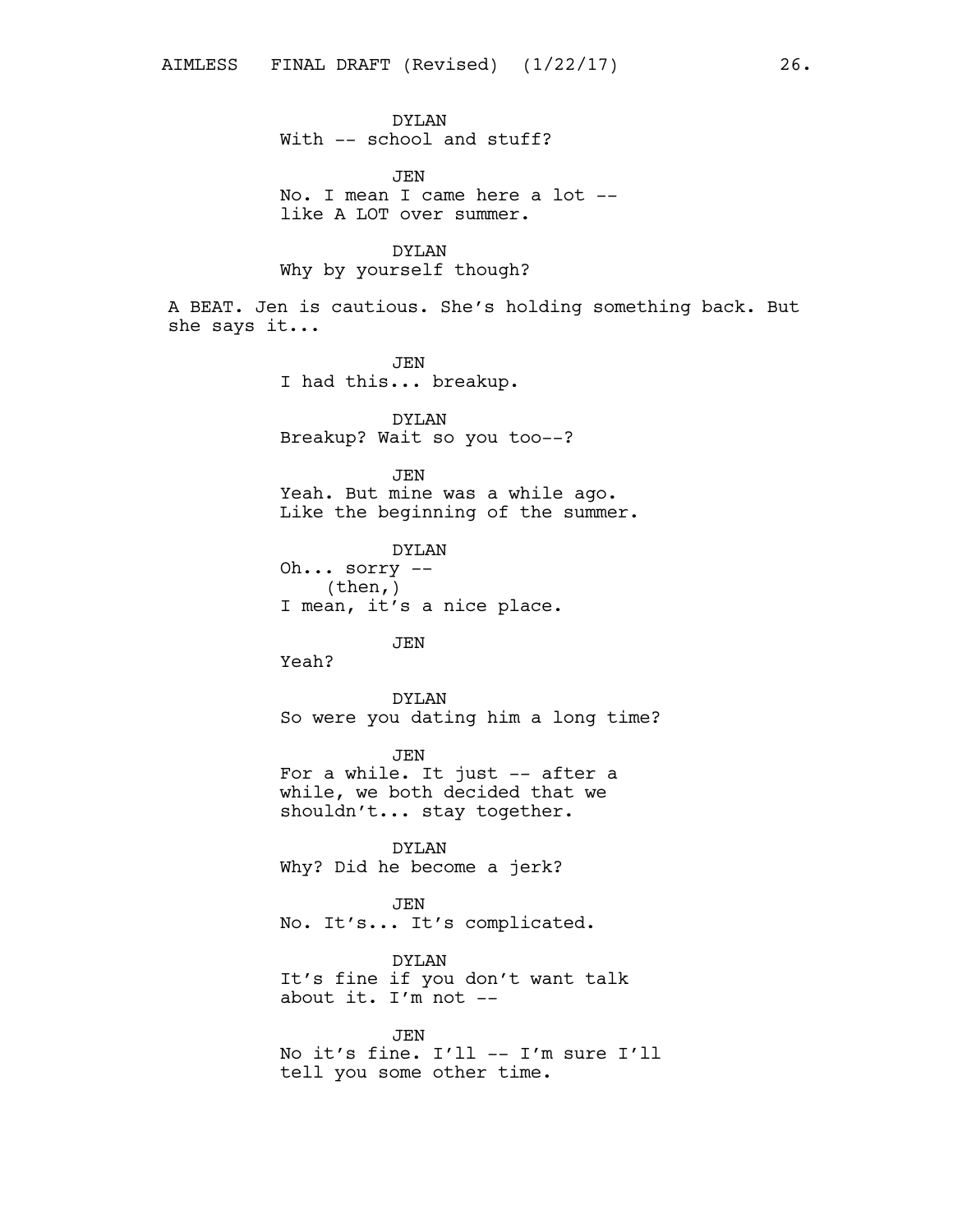DYLAN Don't worry about it. You don't have to.

They both look out to just a bunch of open land.

DYLAN (CONT'D) Nice view though.... kinda.

JEN

Dude, you don't have to... I get it, it's more of a me thing. I thought you would like it because you're quiet.

DYLAN Am I really that quiet?

JEN

Well -- like -- that's just the vibe I got from you the whole time I was sitting by you... you never said anything, never worked so I figured you were shy.

DYLAN

Hm. Okay...

JEN What vibe did you get from me?

DYLAN

Well -- I never really paid too much attention in the beginning until we started talking...

JEN

See? That's the thing... I never knew all this about you until we started talking. You have a really cool personality but you just have to... show it more. Be more vocal. Let it out more.

DYLAN

Yeah... I get what your saying...

And for a second Dylan gets a bit serious. He's thinking about something. And WE know what it is. And then --

> JEN Is everything okay?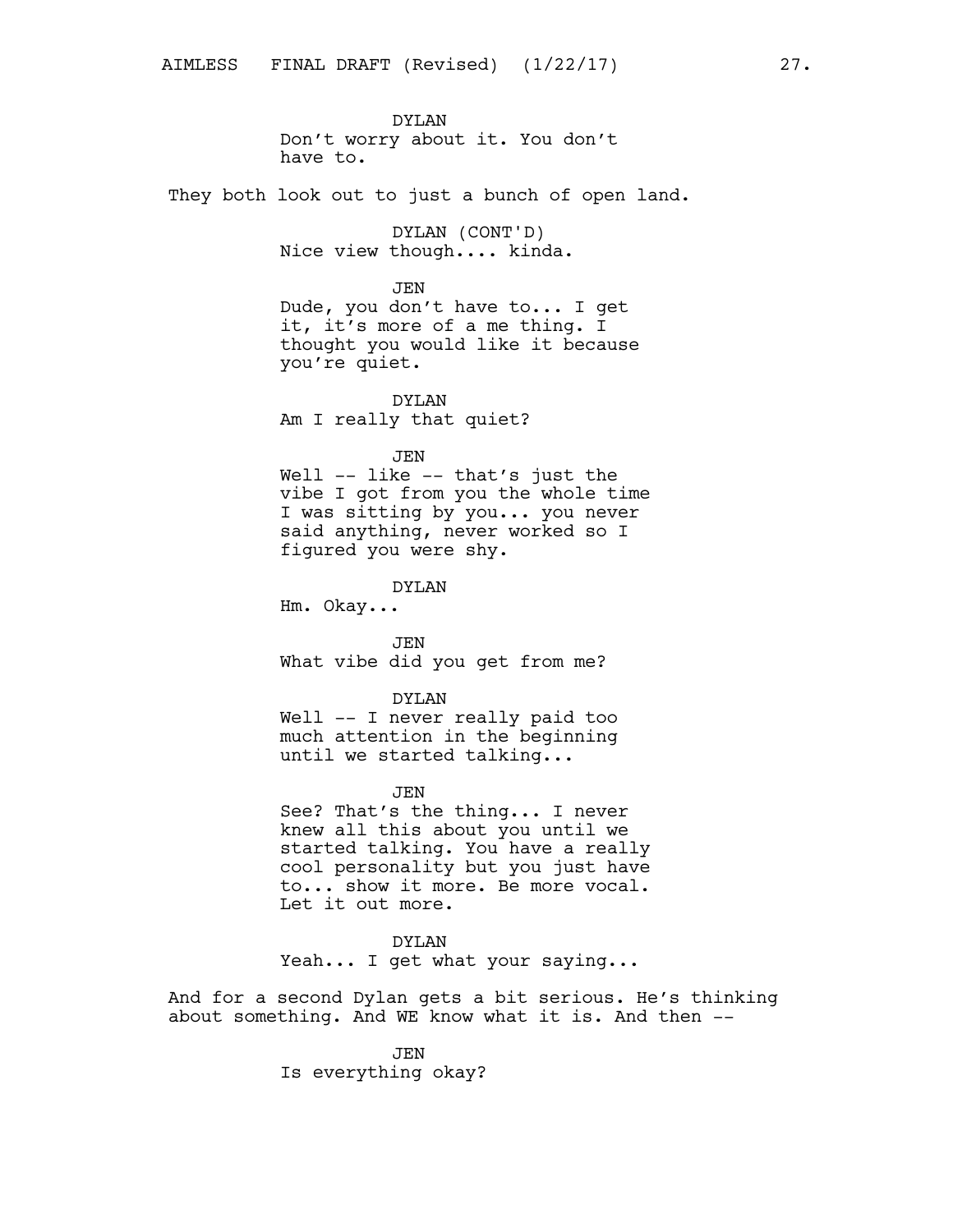DYLAN Yeah, definitely...

A BEAT. They linger for a second. Then --

DYLAN (CONT'D) Hey, I told my parents I'd be home soon, so we should probably head out.

JEN Oh, okay. Well thanks for taking me to *the bridge.*

DYLAN (laughs,) Yeah, anytime.

Jen walks out of Dylan's way and heads off the bridge. Dylan looks at the view ahead. It's just desolate land. He smirks at it.

ON DYLAN as he looks back at Jen moving away. He sees EVEN MORE to her (we're not quite sure what it is). But whatever it is... He APPRECIATES IT. Off his look...

### MONTAGE:

*Dylan gets out of his car. We glimpse A SLIGHT SMILE on his face. He's a bit more upbeat.*

*Dylan and Jen are in BUSINESS CLASS... talking away.*

*Dylan and Jen are walking the school's empty hallways, most likely killing time while class is going.*

*Dylan is in COUNSELING SESSION. He shows GRAHAM, JOSH, and JOE a funny video. They huddle around Dylan watching it as they crack up at it.*

*We see Dylan and Jen in the CAR. Jen turns the music up. Dylan, after a beat, turns it back down. Jen turns it back up. Dylan, back down. The two then go back and forth at it for a second until Jen turns it back up. Dylan knocks her hand out of the way. Jen strikes back. It's a pretty playful fight. And suddenly Dylan almost loses his grip on the wheel. Jen instinctively goes to put a hand it as Dylan gets both hands back on. They both laugh at how stupid that just was.*

*We find Dylan in his BATHROOM. We're CLOSE ON HIM as he double checks himself. Off him...*

*INSERT CUT:*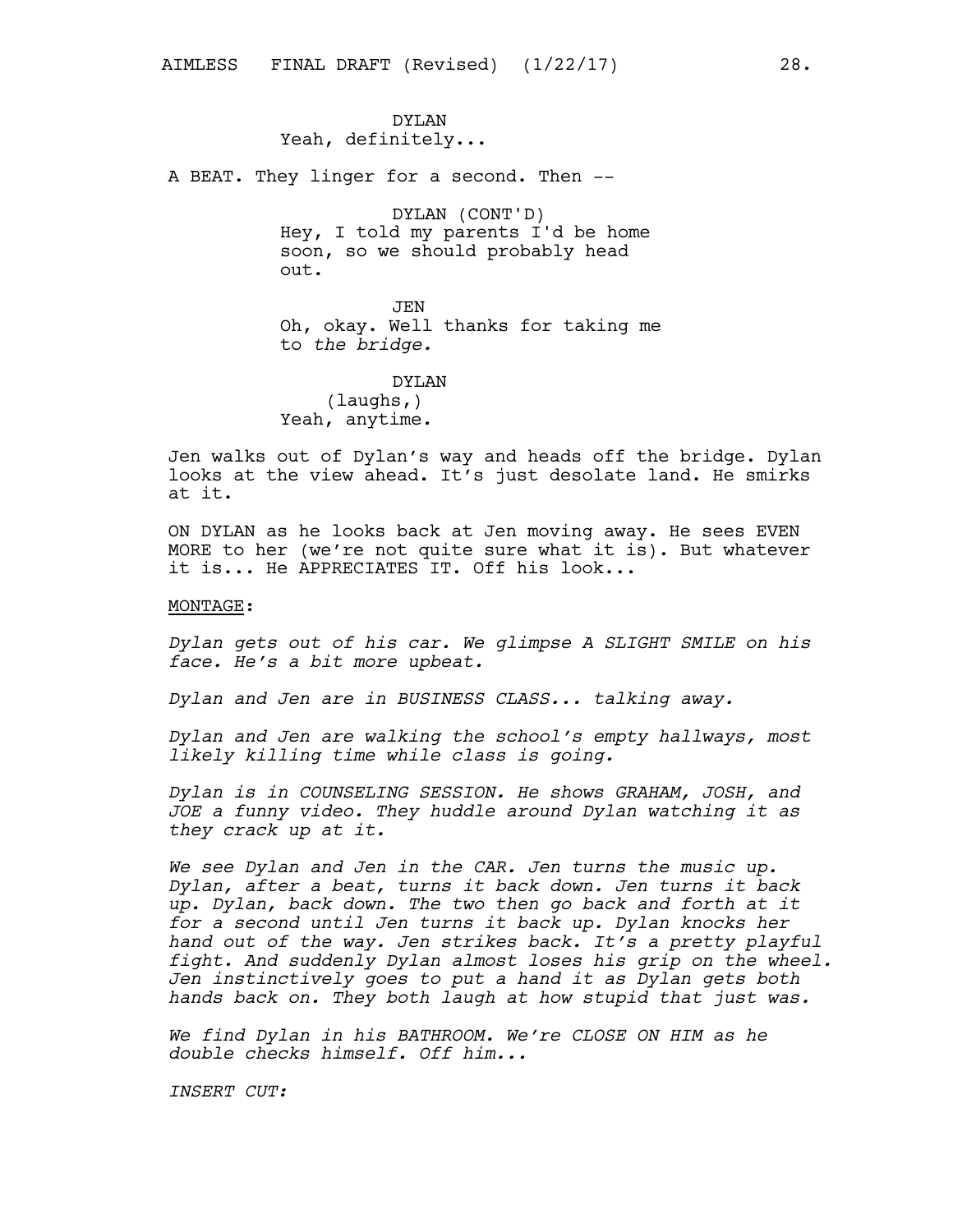*From earlier, on the bridge, Jen tells Dylan:*

*JEN I figured you were shy.*

*Back on Dylan as he's stuck on that word: shy.*

### *DYLAN*

*Shy... am I?*

*We now go to Dylan sitting on his bed. He gets a text from JEN that reads: "Hey how was your day?!?" Dylan gives the text a genuine smile. (Yes, ladies and gents, our main character just smiled. Like ACTUALLY SMILED. Yay!)*

*We're in the COUNSELING ROOM, seeing Dylan and Graham talking. They seem to get along REALLY well as they chat.*

*Dylan and Jen are walking the trails. They look like they're talking about something deep. It's a conversation between two CLOSE friends.*

*And now we're with Dylan in his bedroom. But wait... he DOESN'T throw his jacket on his desk chair. He folds it up and lays it on his bed. Aha! There's SOME change.*

*As our montage ends, we watch Dylan as PLOPS onto his bed, and we're off to --*

15 INT. HALLWAY - SCHOOL - DAY 15

JEN and DYLAN are walking down the hall, probably skipping class again.

> DYLAN Hey you think we should head back in?

> > JEN

Ah... (checks her phone,) No we still have ten minutes. He won't care. (then,) Oh hey I forgot to tell you something!

DYLAN

What's up?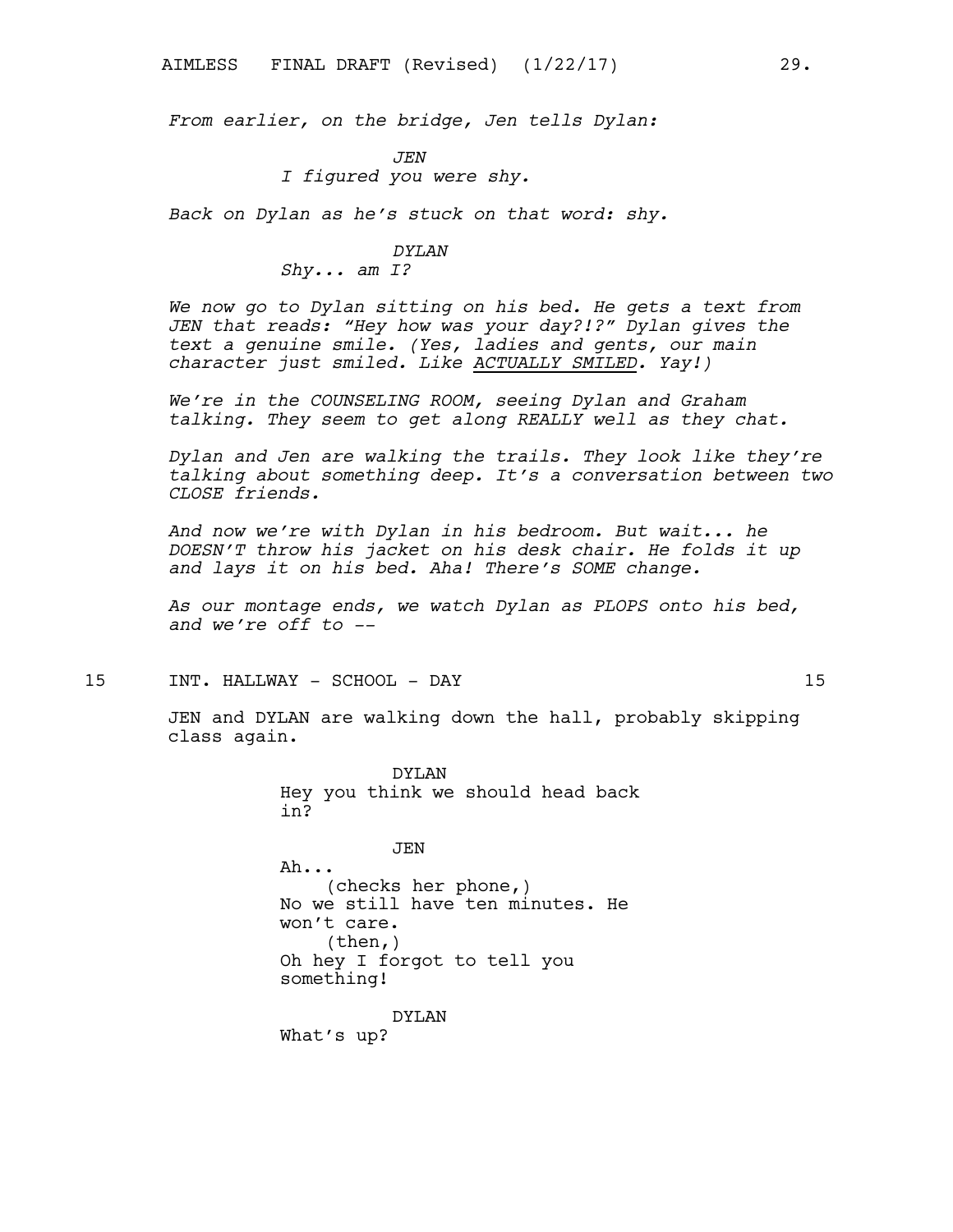JEN So my friend -- I play soccer with her -- she's having a bonfire at her house Friday night -- so tomorrow... DYLAN Yeah... JEN And you should come. And the thought of that confuses Dylan... DYLAN Me? JEN (*Obviously you...*) Yeah. DYLAN I'm -- I'm not in your friend group, I don't know any of your -- JEN Oh my god. Dude -- you did not... (mocks him,) "I'm not in your friend group!" (then,) It doesn't matter stupid! You can still come! DYLAN Yeah but I wouldn't know anyone there. JEN So? Talk to people. I'm telling her you're coming. DYLAN Woah -- I don't know if -- JEN You're coming. DYLAN Jen -- JEN Hey. I want you to go. Okay?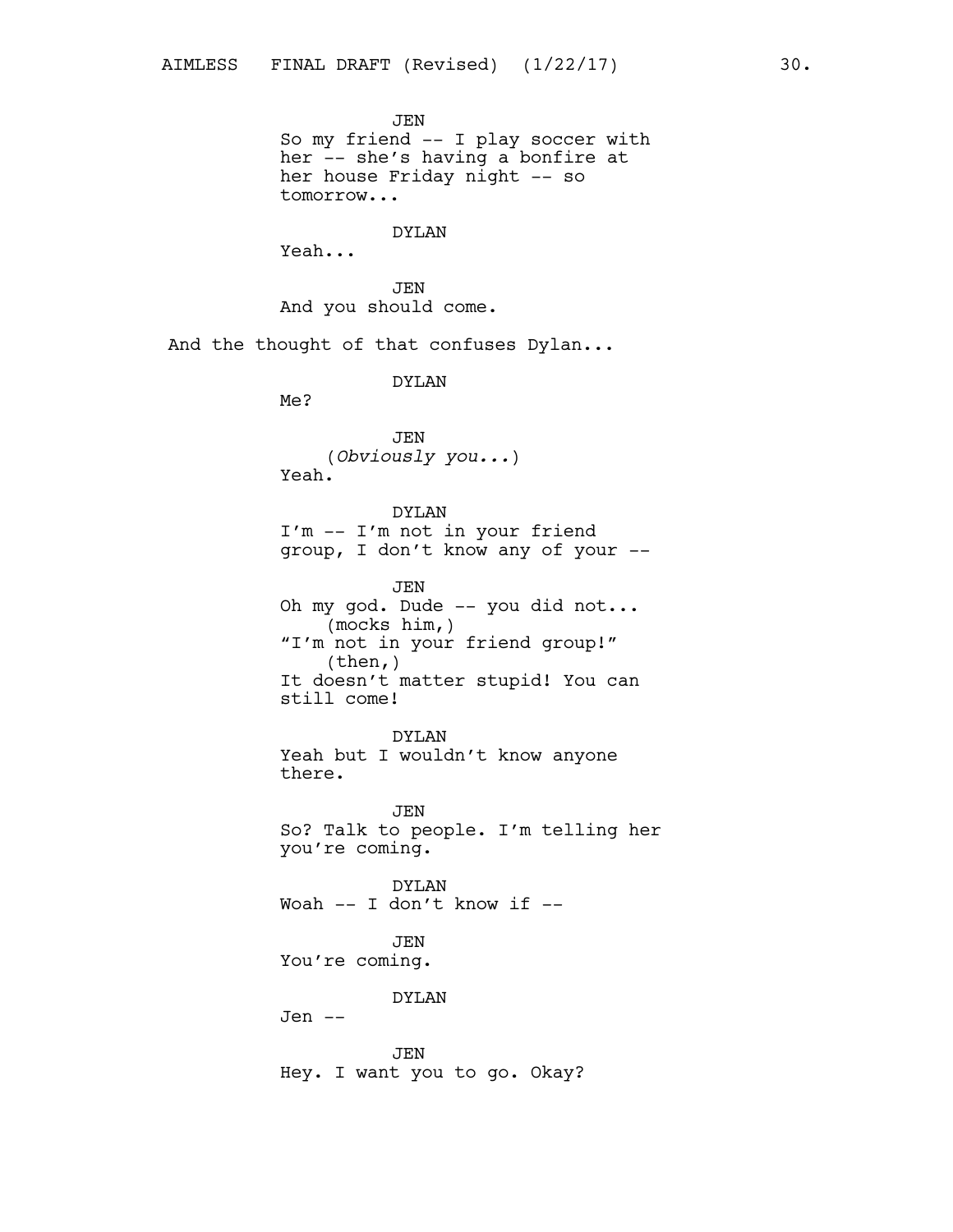JEN I don't wanna hear it. You're coming.

Jen walks ahead of Dylan. Dylan laughs it off as he follows behind.

16 INT. DYLAN'S BEDROOM 16

ON DYLAN'S FACE. He gets a text from JEN. We don't know what it says, but it makes him smile. He tosses his phone aside, CONTENT with where he's at right now.

17 INT. ART CLASSROOM - AFTERNOON 17

CLOSE ON --

Coloring pencils. Shading from dark to light. WIDEN TO find...

JEN. She's working on her project. By the looks of it, she's into it, and she sure is GOOD at it. And now the TEACHER comes by as he GLIMPSES the project.

> JEN This look fine to you?

TEACHER That looks awesome! Wow --

JEN I tried putting different layers of blue, so with layering it goes well with the value.

TEACHER No yeah that looks great. That looks cool. Now are you happy with it?

JEN Ah -- yeah...

TEACHER How do you feel about it?

(MORE) JEN I mean -- I kinda want to do something more with the background.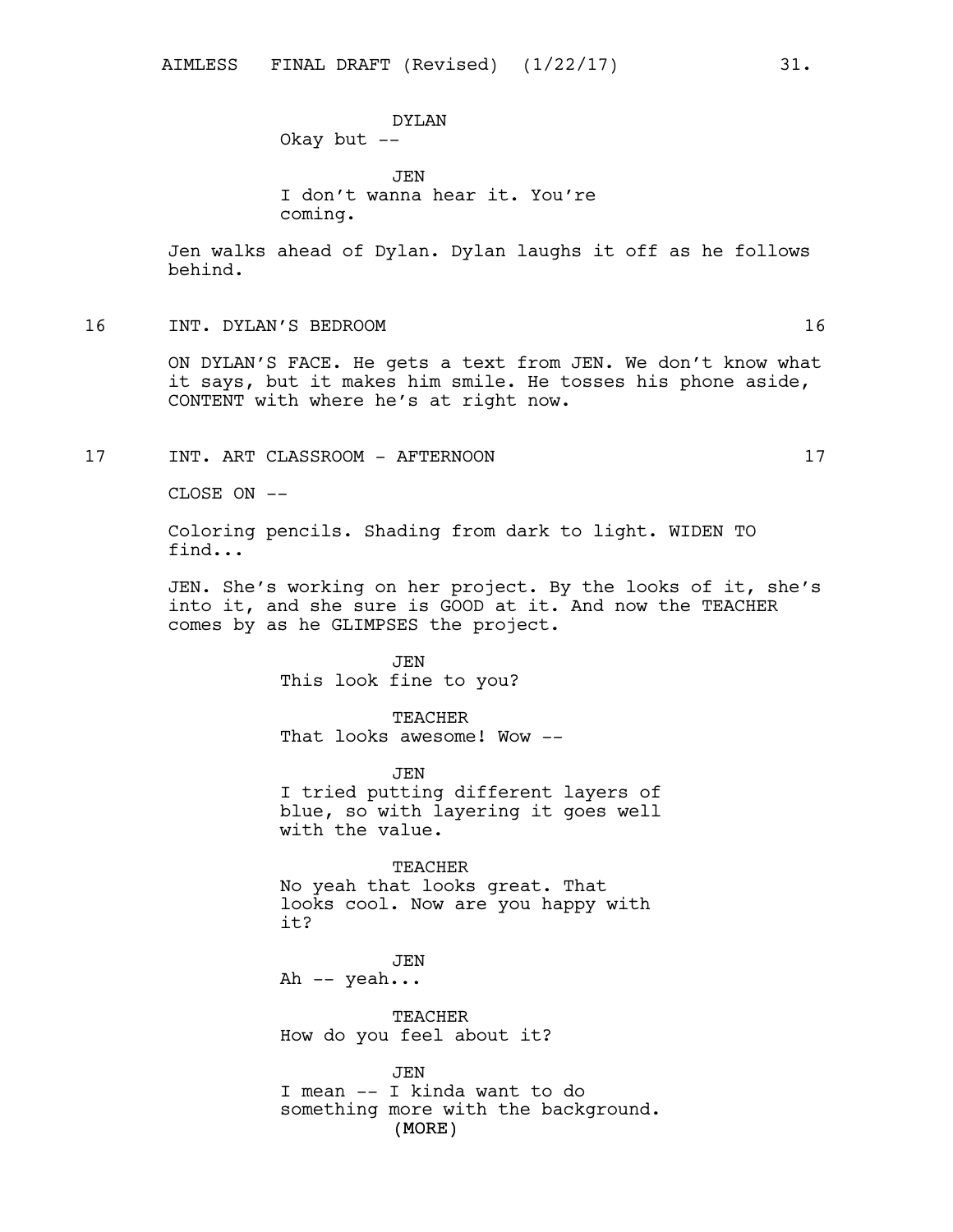### JEN (CONT'D)

It kinda looks messy and I want it more clean and smooth so --

### TEACHER

Well -- now what I would do is wait until you're completely done, and just kinda add more pastel so you can blend it, and I have something that'll -- ah -- it's kinda like a blending stump but with oil pastel so I can show you how to do that. We can get that done. No problem.

JEN Okay, cool. Yeah, I'll wait.

#### TEACHER

Alright. Well -- stay here as long as you like, and just kinda make sure you clean up once you're outta here. Yeah?

**JEN** 

Okay. Yeah.

The Teacher walks away. DYLAN now comes into the room. Jen EYES him.

> JEN (CONT'D) What's up?

DYLAN You needed me?

JEN Yeah -- uh -- I need a ride home. You think you could help me out?

DYLAN Didn't drive today?

JEN No, I was low on gas

DYLAN It's fine. I got you.

JEN Sorry, I'm almost done here, we can leave in like five minutes.

Dylan looks at the picture. Safe to say he's IMPRESSED.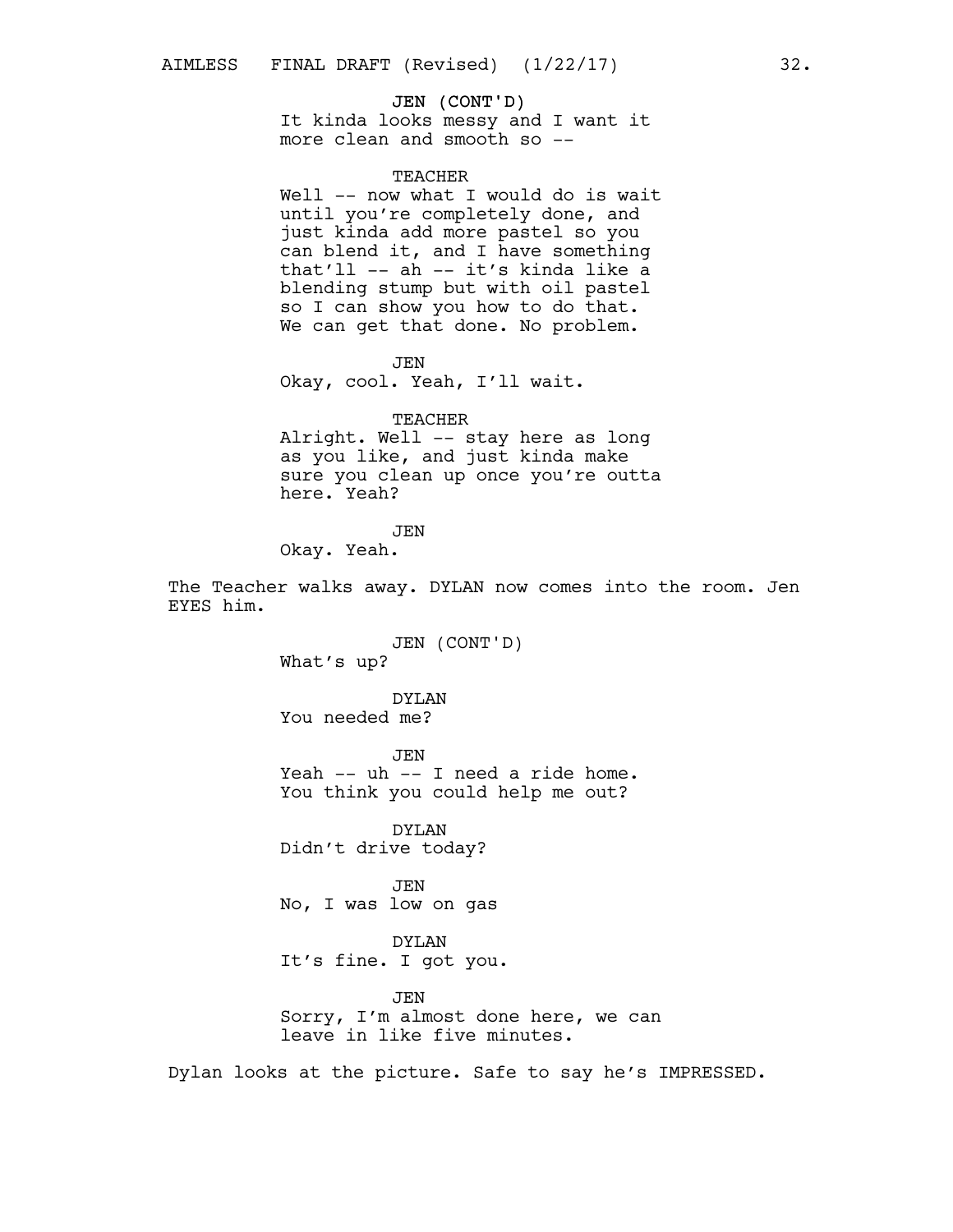DYLAN Woah... that's really good. JEN Yeah, I've been working on it for like, three weeks now I think. DYLAN Wait, so you actually have to try in this class? JEN I mean... it's an easy A. But I like drawing -- I like art -- so, I put in work. DYLAN Oh... JEN Why, are you not a fan? DYLAN It's cool, but... I just don't think I'd be that good at it. Like... (to her project,) *This* good. JEN Well, no one's really good at it. It takes a lot of time. DYLAN Yeah but I'm terrible. Like -- when I draw a circle, it looks like a rock. JEN Well... (a beat,) Here. Wait a sec. Jen gets up. She goes over to the counter and grabs a sheet

of blank sketch paper and a sharpie. She comes back. Sets it down before Dylan who eyes it like it's not worth his time.

> JEN (CONT'D) Draw something.

DYLAN But I suck...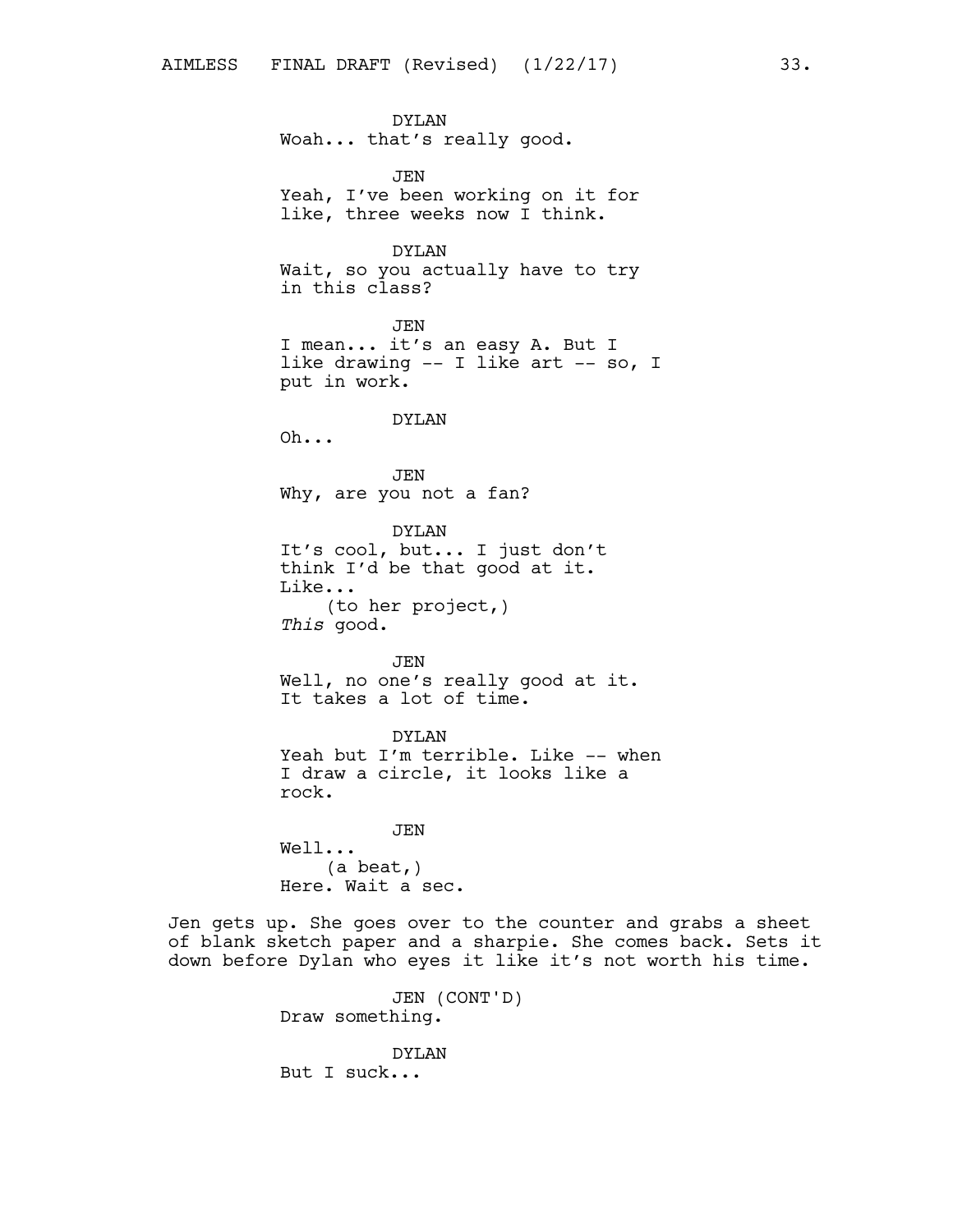**JEN** Just draw anything. Anything you want. I won't judge, I promise.

Dylan grabs the sharpie. Thinks for a beat. Then goes:

DYLAN Okay well this is all I got... (then,) There was this guy with no arms, and he got chased by a bunch of bees. Then he jumped into a pond...  $(then, )$ Then he climbed mountains. Got shot twice... and went to heaven... and he grew two wings...

We CUT TO the paper to see Dylan just drew a dog's face out of that story he just told.

> **JEN** (chuckles,) Ah... okay... that story got dark real quick.

DYLAN Yeah, I know -- some teacher taught me it...

**JEN** He got shot twice... *a teacher* taught you that?

DYLAN I -- I don't know -- it's (then,) But do you see the dog? The ears, the nose..?

JEN Yeah, yeah there's like seven different ways to draw that.

## DYLAN

It's bad.

JEN I mean -- it's still art. Kinda...

DYLAN I did tell you it was gonna be crappy.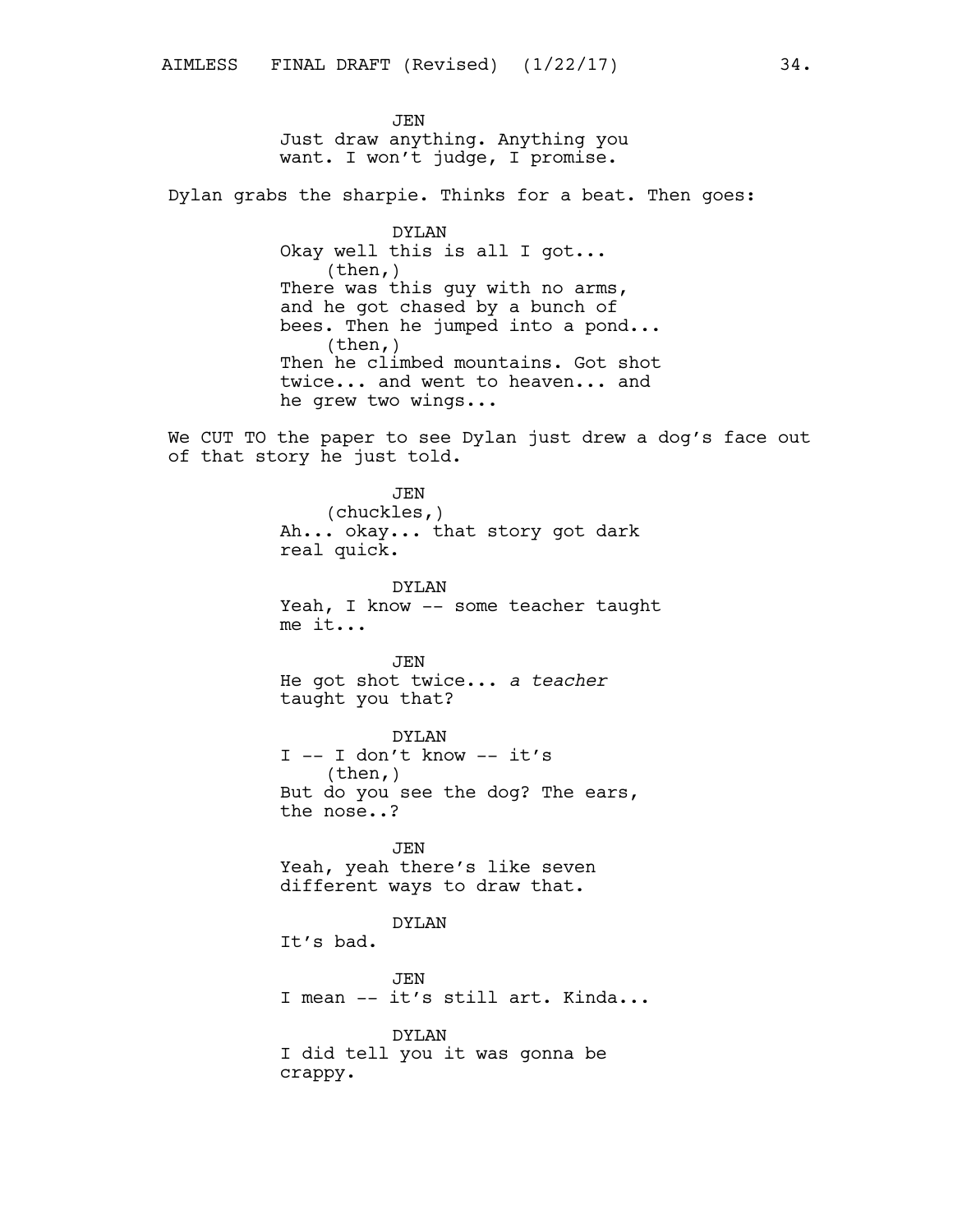**JEN** No, it's still something that came from your head. You had an idea, and you made it. It doesn't have to be good, but as long as it comes from a place where you wanted to created it... it allows for accomplishment. DYLAN So you *like* it? JEN It's... different... especially the story. (laughs; then,) But that's good, though. If everything were perfect, the world would be the same and boring. You understand what I'm saying? And as those words TOUCH Dylan... DYLAN Yeah.... That's really smart. I mean, it's a good way to think of it. JEN Okay. Give me five minutes, then I'll be ready. Dylan nods. Smiles. Then, she goes back to working on her

project. Dylan keeps his gaze ON HER. Clearly, there's something pulling him towards her.

## 18 EXT. GRAHAM'S DRIVEWAY - DAY 18

Quick CUTS of A BASKETBALL being PASSED. It BOUNCES back and forth in our frame as we now JUMP-CUT TO:

DYLAN and GRAHAM. Shooting hoops. So these guys DO hang out outside school.

Graham goes for the board. Makes it in.

DYLAN Dang, did you play basketball last year?

GRAHAM No. I did in middle school. Then I was on a rec team.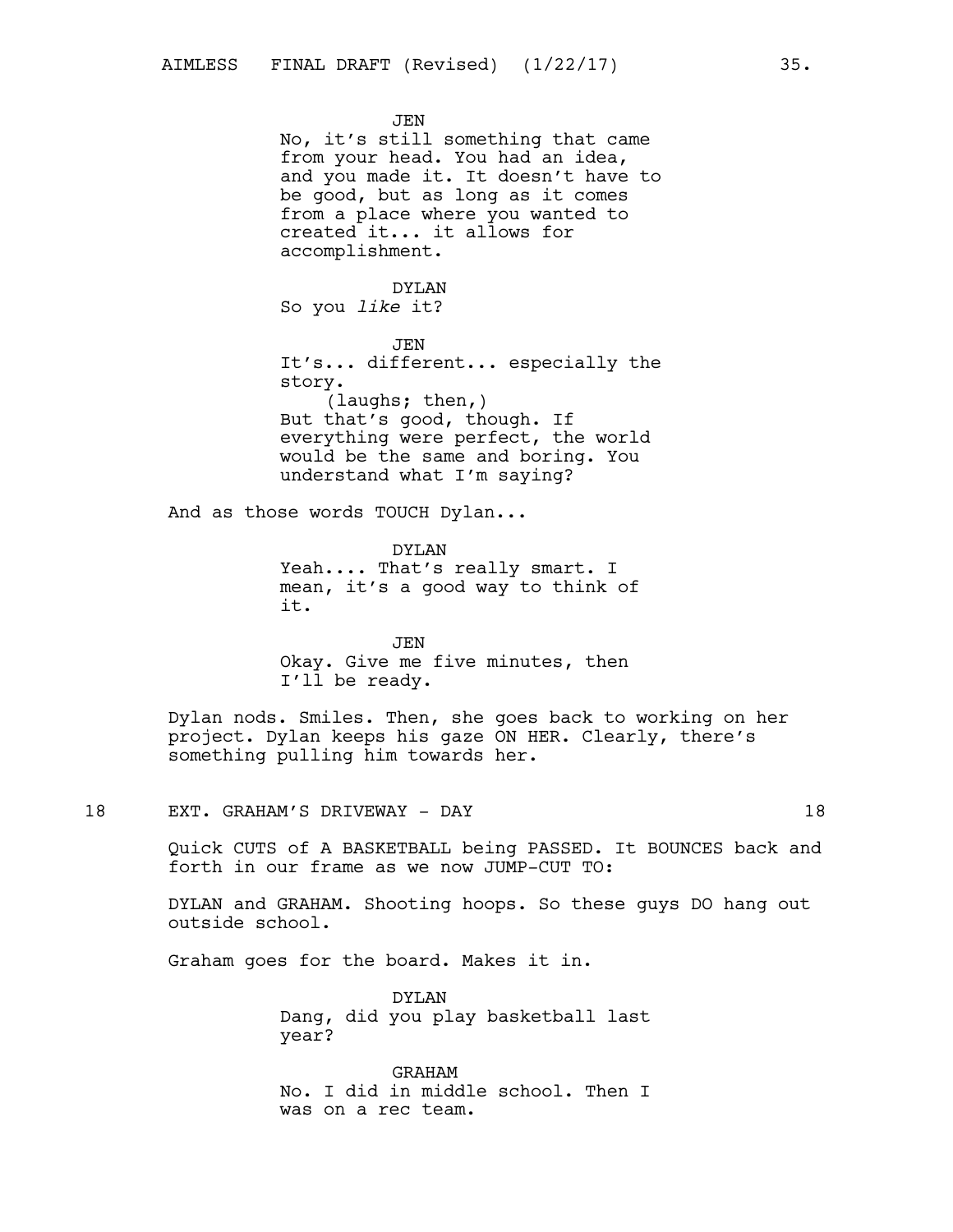Graham makes another shot. It goes in AGAIN.

GRAHAM (CONT'D) Doctor told me to stop after I hurt my back in the accident.

More SHOTS of the ball being bounced toward the board. Then --

# DYLAN

Still haven't talked to that girl?

### GRAHAM

Nope.

DYLAN Do you plan to?

GRAHAM Um -- I don't know.

DYLAN Sorry dude, if you don't wanna talk about it... (then,) But just saying... talking to her is not gonna hurt.

GRAHAM Yeah... but -- I don't know if she would take me back. I thought we talked about this before man. (then,) Your shot.

Graham passes to Dylan. Dylan holds onto the ball.

DYLAN You gotta talk to her before you know for sure.

Dylan aims for a shot -- SHOOTS -- and he misses. Graham takes the rebound.

### GRAHAM

I'm not the same guy for her anymore. I'm -- different. I think that's why we split in the first place.

DYLAN You're not drinking anymore. That's good, right?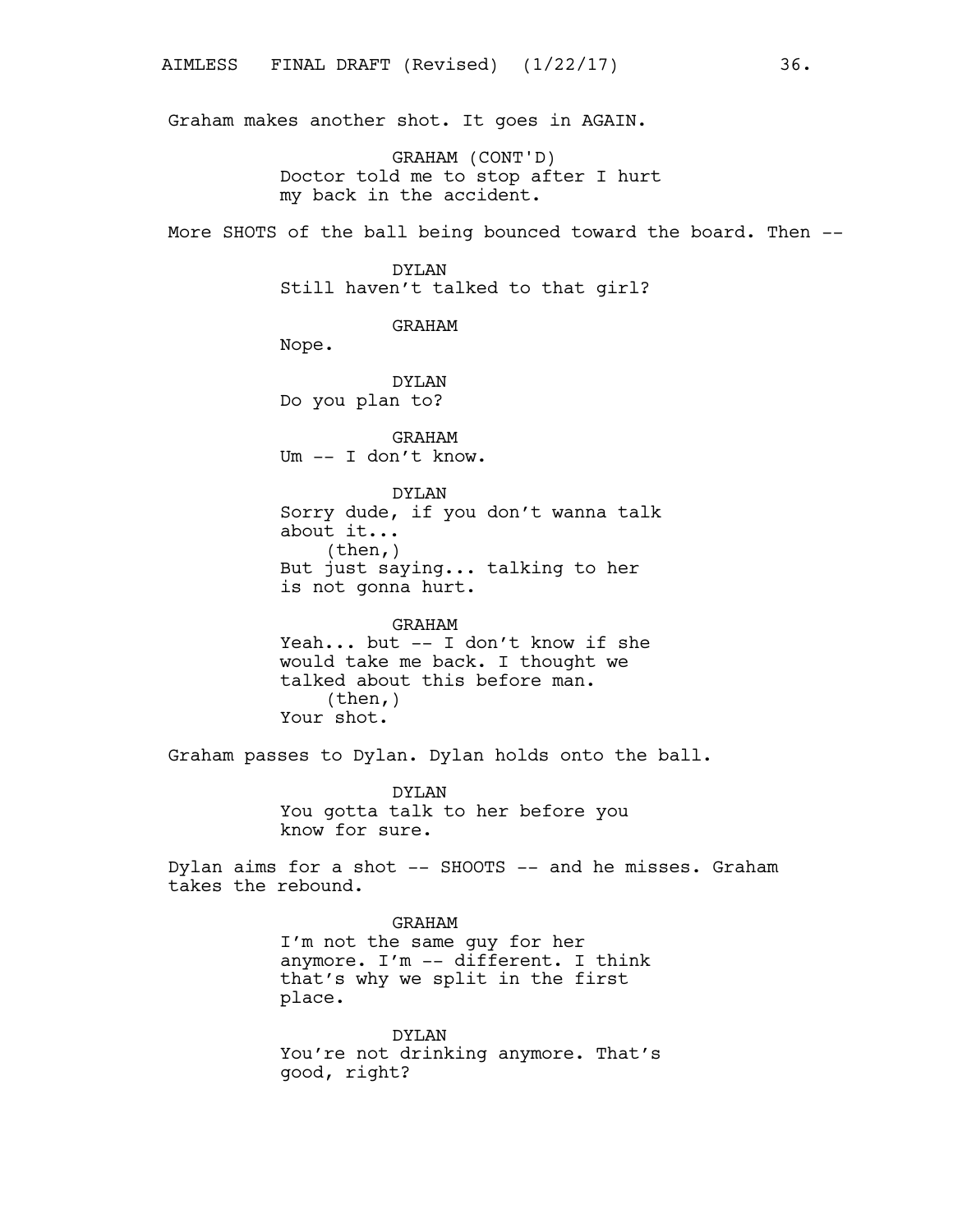Graham double-checks Dylan. Almost as if he DIDN'T want that brought up.

> GRAHAM Yeah. You have a point.

DYLAN So go for it, then. Patch things up with her.

A LONG BEAT. Graham stares at Dylan, trying to figure out why the kid's being such a preacher right now.

> GRAHAM Why are you so peachy right now?

> DYLAN Well -- life's pretty good right now.

GRAHAM Glad to hear that. Did you find a girl?

Dylan thinks for a second. Then looks at Graham. FULL CONVICTION.

> DYLAN Yeah. I think I did.

GRAHAM You like her?

DYLAN She's nice. She's realistic. I like her.

Off Dylan, having admitted it now, we CUT TO:

19 EXT. TRAILS - DAY 19

Dylan and Jen walk the trails.

JEN Wait -- so you used to be in acting?

DYLAN Yeah. I wasn't too bad. At least --I don't think so.

JEN So why'd you stop?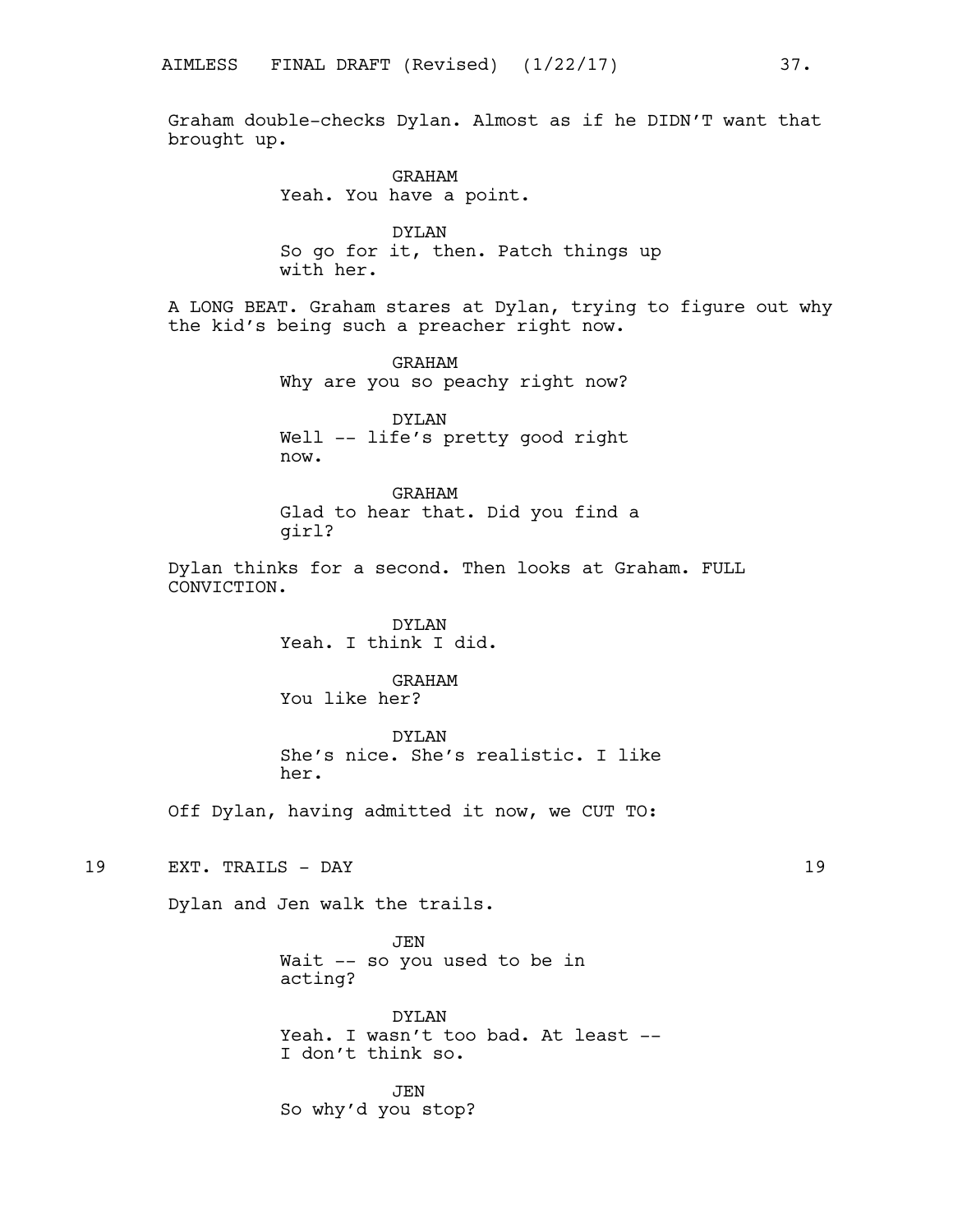DYLAN Ah... (then,) I just did. JEN It's fine if you don't wanna tell me. DYLAN No really, I just don't know why I stopped. There was a play that I missed auditions for... and then after that -- I just never went back. JEN Really? You missed the auditions? DYLAN Yeah -- I'm serious. I -- I also dropped the acting classes, so maybe that might have been it. JEN Whatever you say... DYLAN No seriously, I would tell you if I knew. JEN Really? DYLAN Yeah, of course I'd tell you. You're... one of the few people that I would tell. Like -- I... I appreciate you. Off Jen's look -- she finds this PROFOUND -- DYLAN (CONT'D) (clarifying himself,) Like -- not you as in you YOU, but like -- you know -- (then,) I like this. Spending time with you. If you know what -- JEN Yeah, I like you too. I mean, I *appreciate* you too.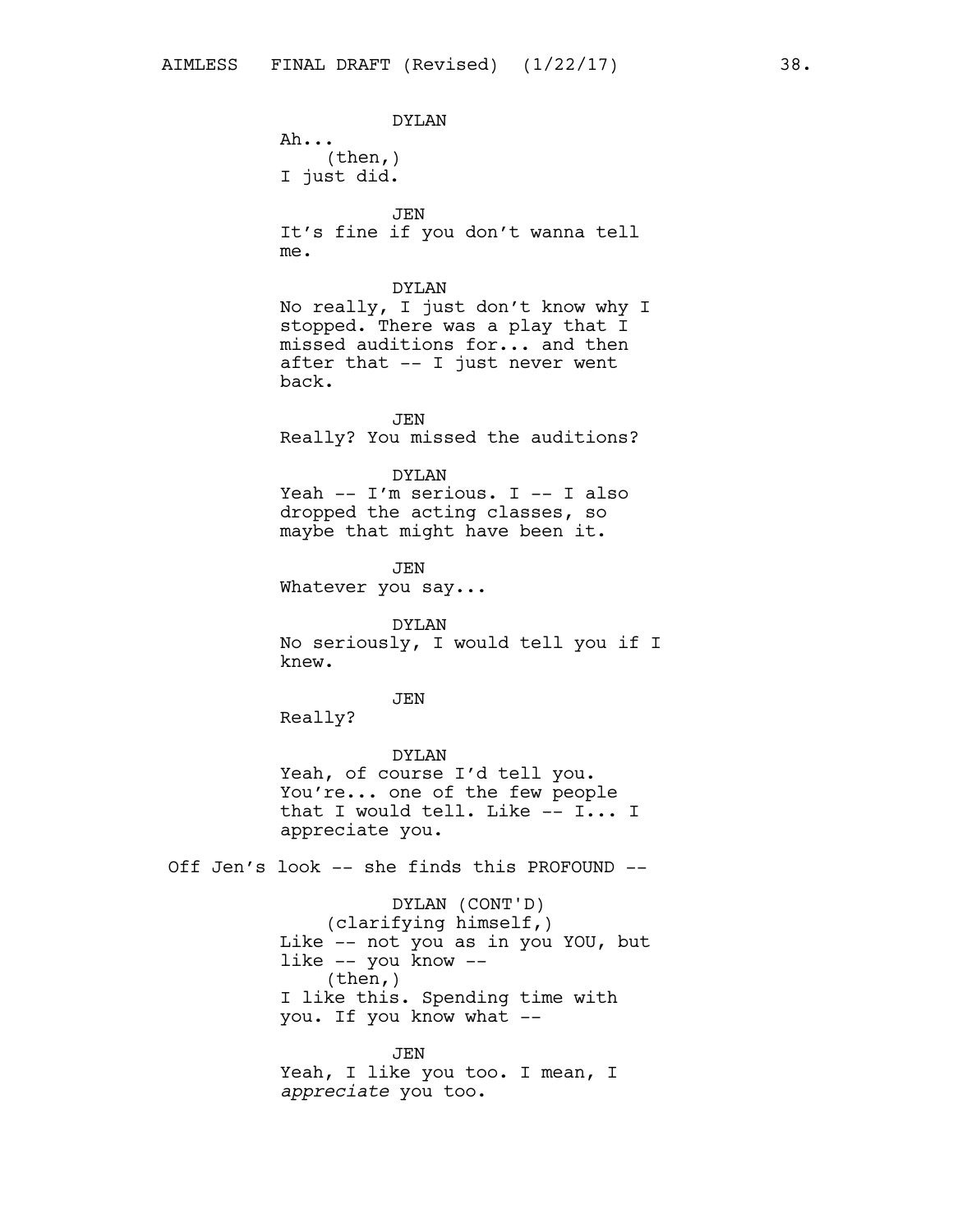DYLAN Yeah. So this good.

JEN Yeah. It's pleasant.

As they keep walking, we FADE TO:

20 EXT. POND AREA - DAY 20

DYLAN and JEN are now hiking down into a POND AREA. Streaming water runs ahead with patches of rocks leading a trail across.

> DYLAN So you haven't talked to your ex in months?

JEN Talk as in... sometimes we may end up in the same area because of our friends... but it's not... it's not what it used to be. Before, I was --

DYLAN So you guys are still friends.

JEN Of course. I'm still friends with another ex of mine.

DYLAN

Another ex?

JEN

We dated for a while... and then he and I -- we just couldn't keep it going. But he's really nice. He gives good advice...

## DYLAN

It's really just freeing when you're not with someone. Like -- I kind of felt like crap after I ended with Zoe, or that bitch, you know --

JEN Okay. We're done now, dude.

DYLAN Done with what? You have to leave?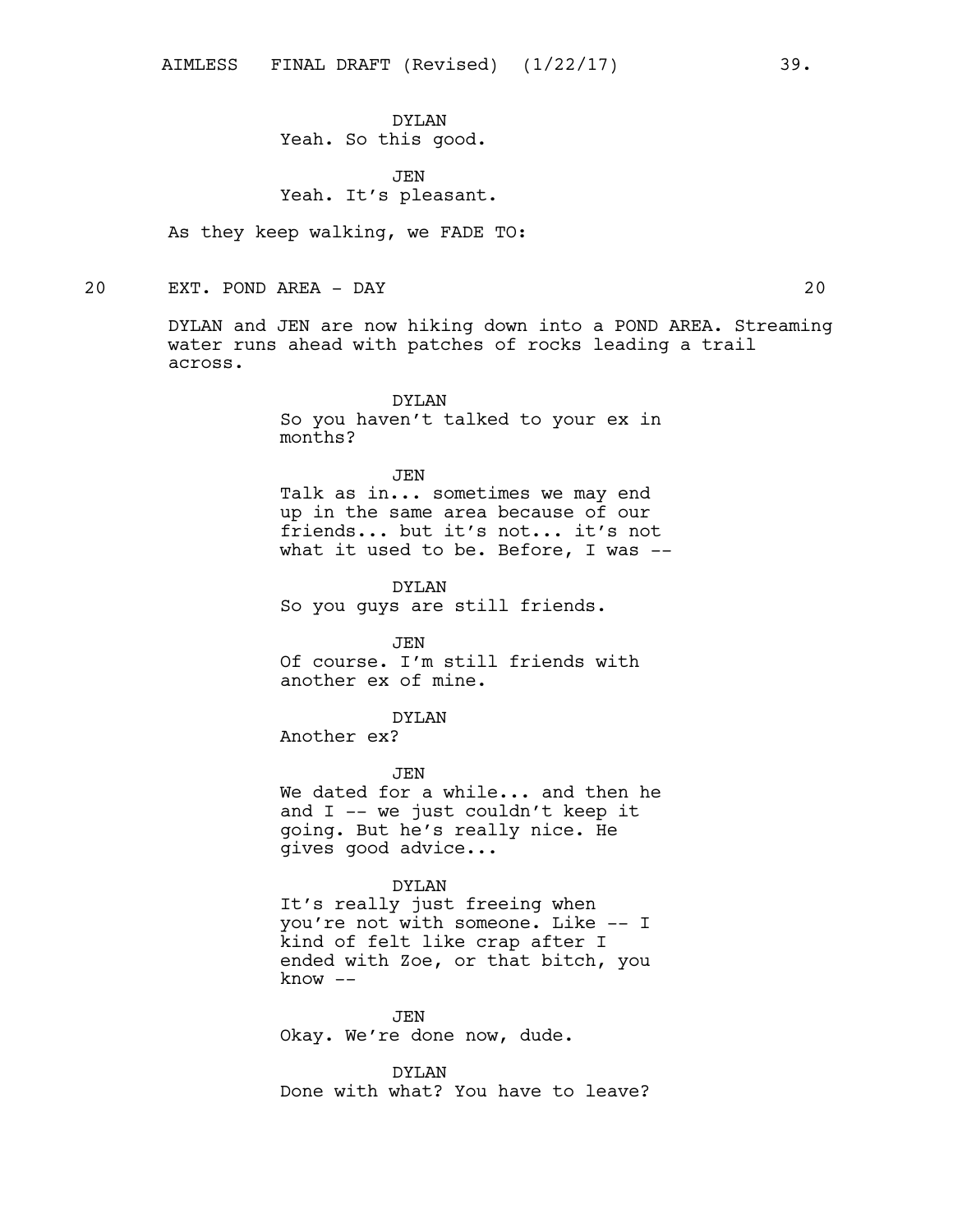JEN No -- the whole Zoe is a bitch thing. Let's dial it down -- in fact -- let's just erase her. Make her go away, okay?

DYLAN Ah -- okay...

JEN Here, follow me.

She leads Dylan to the bank of the pond. She hands him a rock.

> JEN (CONT'D) Here. Toss it.

### DYLAN

What?

# JEN

Whisper her name, and toss it in the pond. Like you wanna get rid of her.

Dylan takes the rock, still perplexed at what she wants him to do.

> DYLAN Whisper Zoe's name?

> > JEN

I did it with my ex. It -- It'll work, just do it, trust me.

DYLAN

Okay...

ON DYLAN -- he clutches the rock.

DYLAN (CONT'D) (whispers,) Zoe.

He tosses the rock in the water. Then looks back to Jen --

JEN Good. Now do it again.

DYLAN What -- again?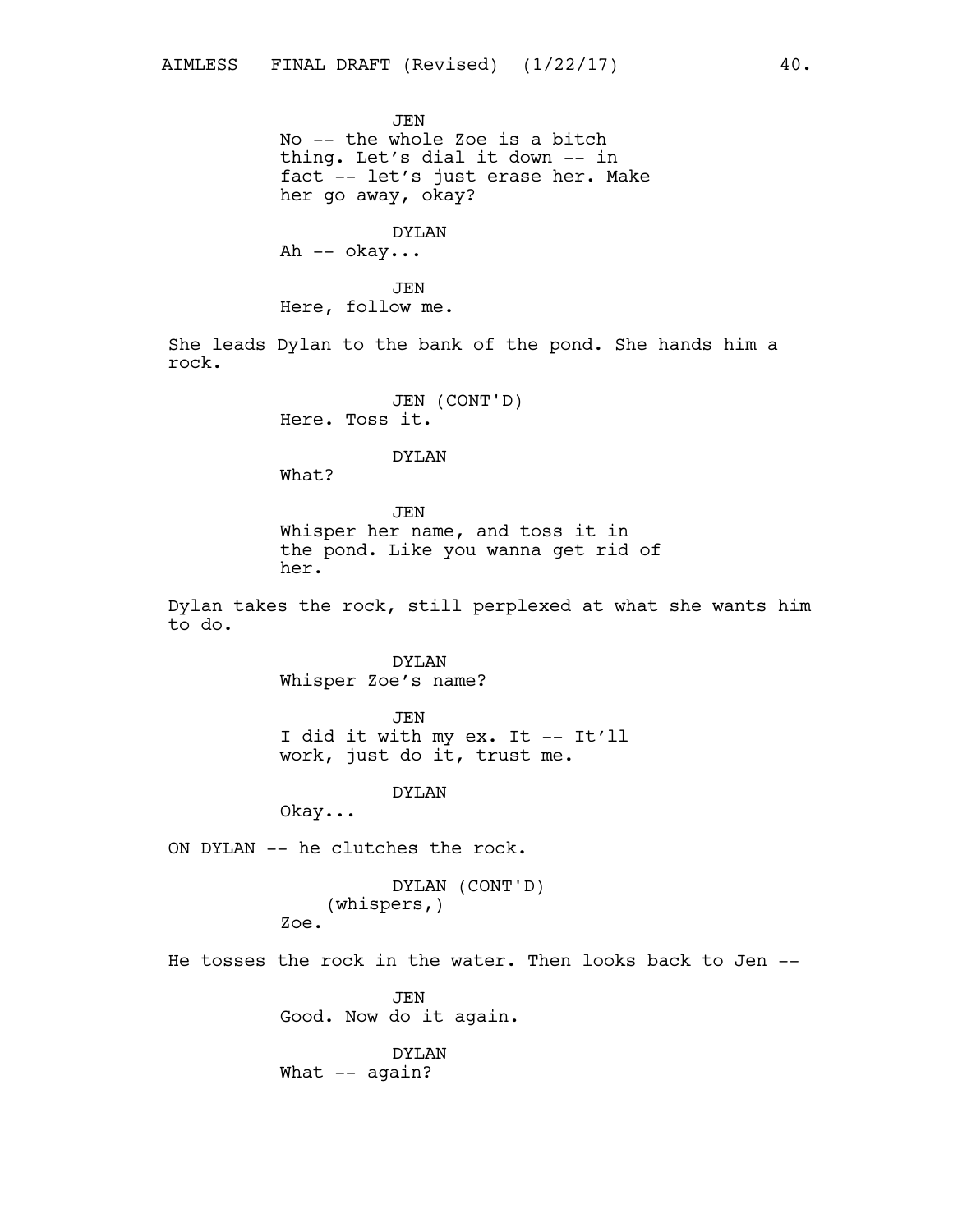up, I --

**JEN** Say her name, and toss it again. Dylan grabs another rock and does it again. And back to Jen -- JEN (CONT'D) Again. Dylan does it again. Then again. Then again. Then again. And now he looks back at Jen. JEN (CONT'D) Mm... one more time. Dylan bends down Grabs something. Picks it up. Shows it to Jen. It's a KEY-CHAIN. DYLAN Found a rock. JEN (laughs,) That's not a rock. DYLAN I know -- just saw it. Dylan goes to THROW it. Jen steps forward -- **JEN** Wait no don't throw it --! Dylan looks back. DYLAN It's just a key-chain. JEN Yeah, I know but it's cool. (then,) So... how do you feel? DYLAN Better, I think. JEN Ever gonna bring her up again? DYLAN It's -- weird -- I don't even want to know. But she might still come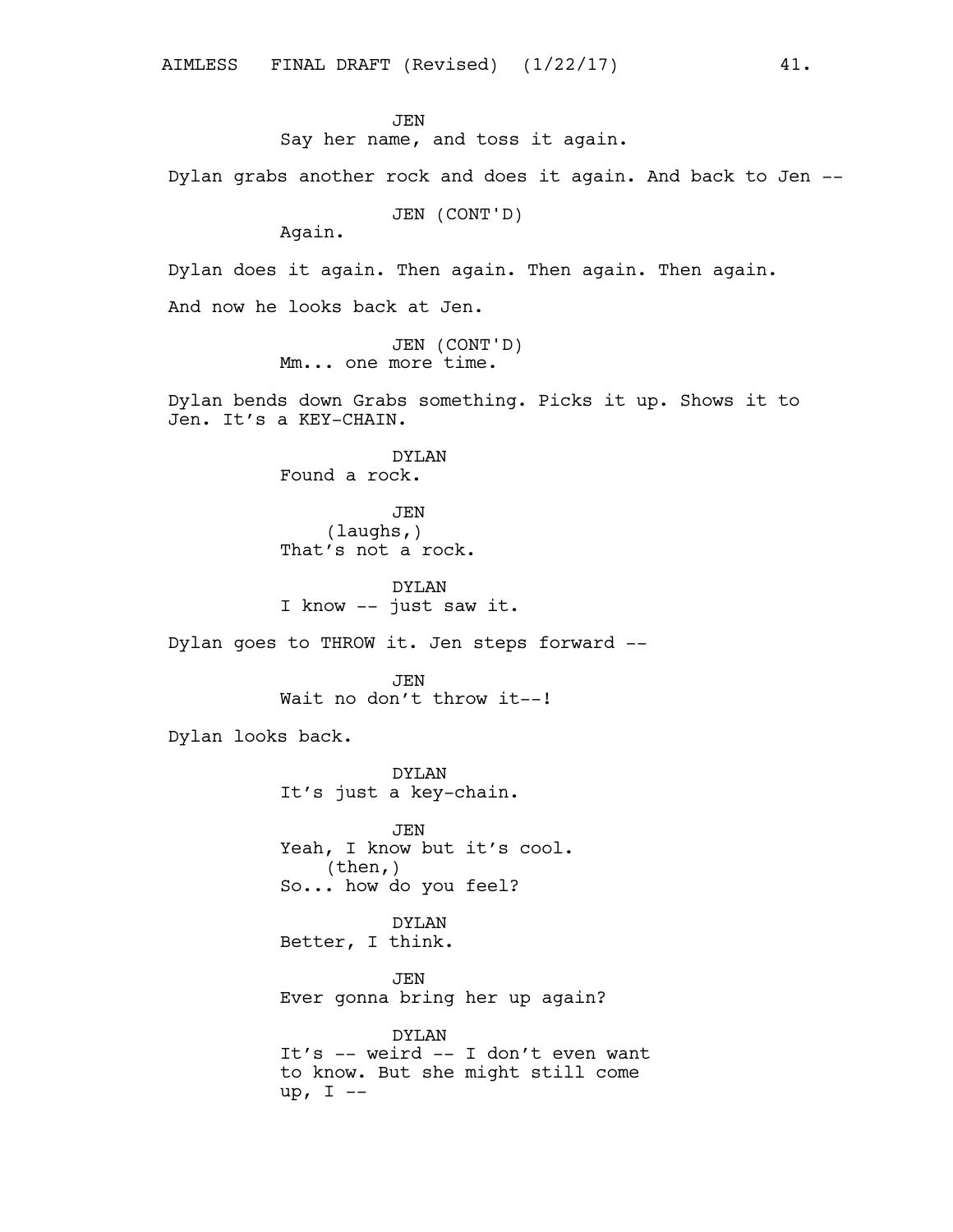**JEN** So you need to throw another rock?

DYLAN No. We're good.

JEN Okay. Let's go then.

21 EXT. TRAILS - DAY 21

Dylan and Jen continue to walk through the trails and talk.

22 EXT. FIELD - DAY 22

Dylan and Jen cut across a WIDE field. Still talking. Enjoying each other's company.

- 23 EXT. POND CIRCLE DAY 23 Dylan and Jen walk around A LARGE CIRCULAR POND.
- 24 INT. DYLAN'S CAR EVENING 24

Dylan and Jen are now in the car. She's leaning on his shoulder, on her phone while he sits quietly.

DYLAN So... Jen... JEN Yeah... DYLAN You wanna get off your phone... JEN Yeah once sec... (then,) Okay... yeah? DYLAN What... what do you look for in a guy? JEN

What do you mean? Like to date him?

A BEAT takes over Jen's question as Dylan struggles how to phrase this.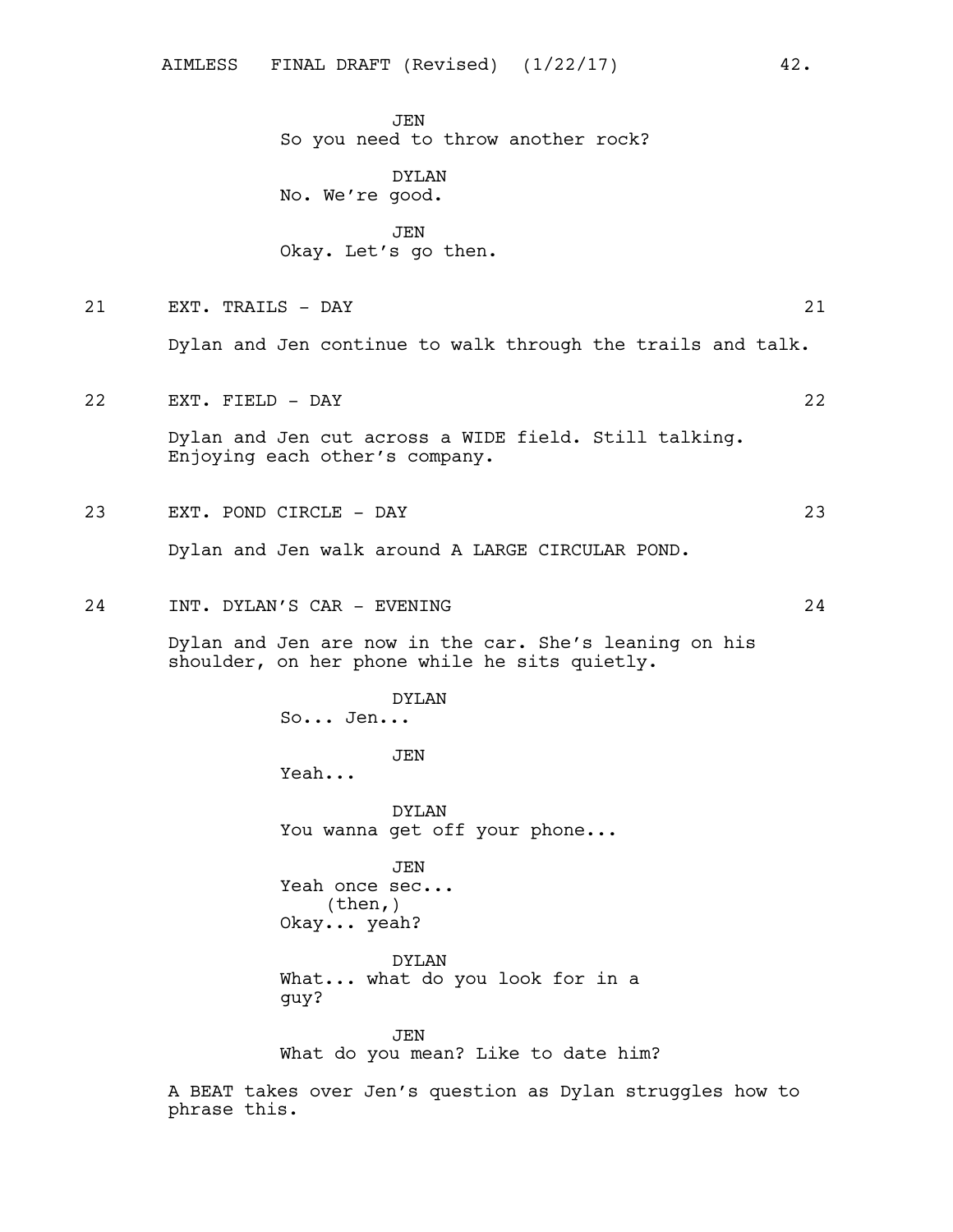# DYLAN

Like... you like me right?

JEN Yeah. You're -- you're my best friend, of course I do.

## DYLAN

Why do you like me as a friend?

#### JEN

Um -- you're not like other guys, you're... you're really laid-back. And when I started talking to you in class that day, and then the day after, and then for a few more weeks... I don't know I just felt that you're a really good friend. I really love spending time with you, and I'm glad you do too -- right?

#### DYLAN

Yeah, no totally. I think you're genuine. Nice. You definitely care. And...

JEN And I'm glad we've gotten to know each other well. I -- I feel like we should've already been friends for a long time. Which... we can be now right?

DYLAN

For life?

JEN Yeah. Why not?

DYLAN (smirks,) Like a BFFL?

JEN (laughs,) Yes. Like a BFFL.

Jen gets the joke, but it looks to us as if Dylan was thinking of something else.

> DYLAN We should. Definitely.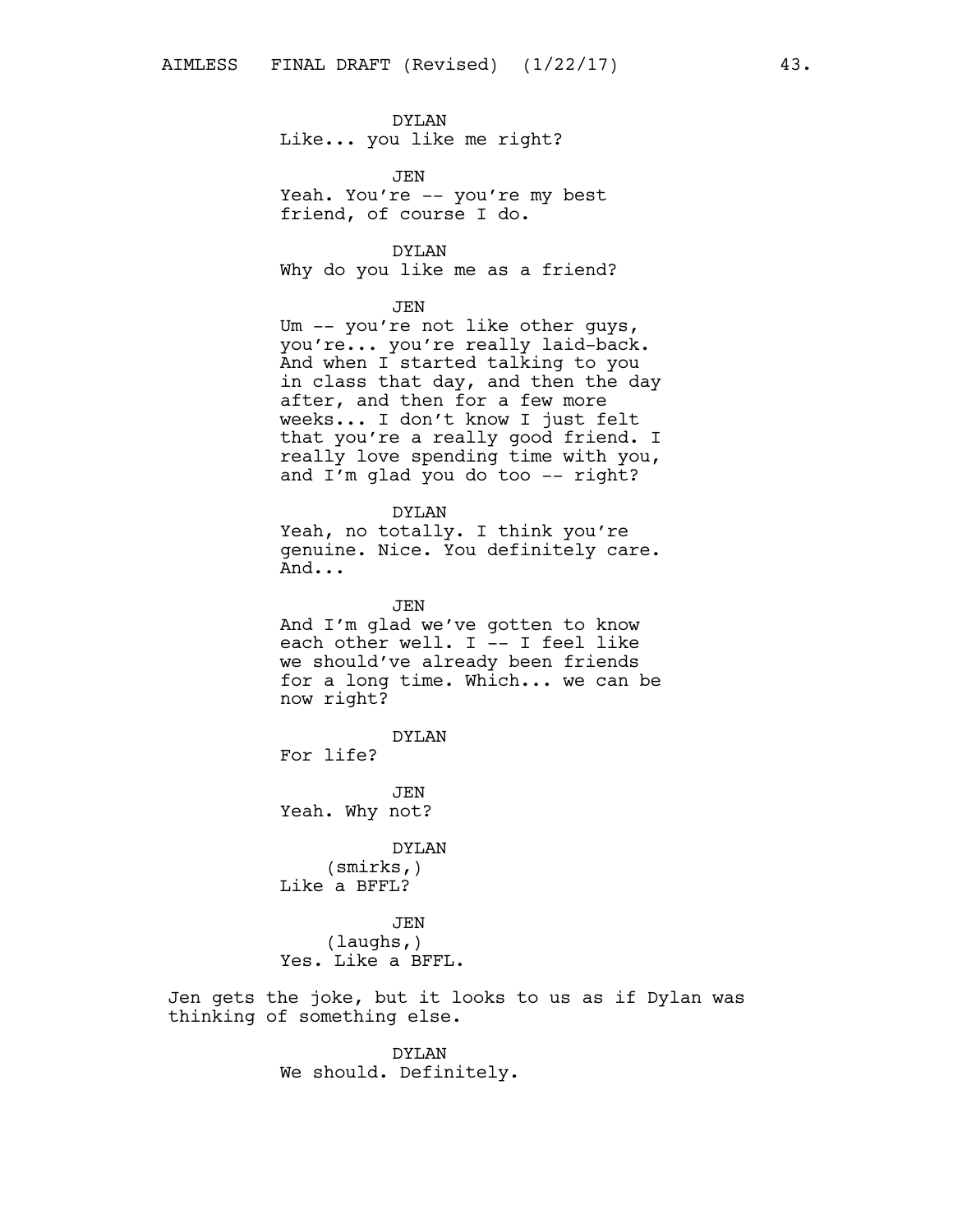JEN

And like, I absolutely do not care what other people think. *"*Oh Dylan and Jen are a thing, they like each other, they're dating..." But I don't give a shit. A guy and a girl can be friends without them liking each other. Just because they talk a lot and they hang out doesn't mean they have a thing.  $(then, )$ 

I mean -- yeah, sometimes if they both have feelings then they date, but that doesn't mean that *has* to happen. It's okay if they're just friends. Right? You don't -- you don't ALWAYS have to be a thing.

And Dylan's face starts to go uneasy, but he covers it.

#### DYLAN

Yeah. I agree, people get the wrong meaning sometimes.

JEN

And you know Dylan... like, with relationships and things... when people date and then they break up, it all just goes away. Your friendship, your communication - you never talk to that person. Like, I'm lucky that I'm still on decent terms with one of my exes, but still -- when people break up, it's like "Oh, I dumped him he was too clingy, or oh she was a bitch I ended it with her."

(off Dylan,) And like, that's fine but if that's how you feel then why do you even talk about them? You lose friendships that way. If we dated... and then something happens and we break up -- what if we're the same way? What if we stop talking?

(then, to Dylan,) And you, Dylan -- I never want to lose your company. You're an amazing guy... and I love you.

And as Dylan SOAKS all that in, he sees her words are GENUINE.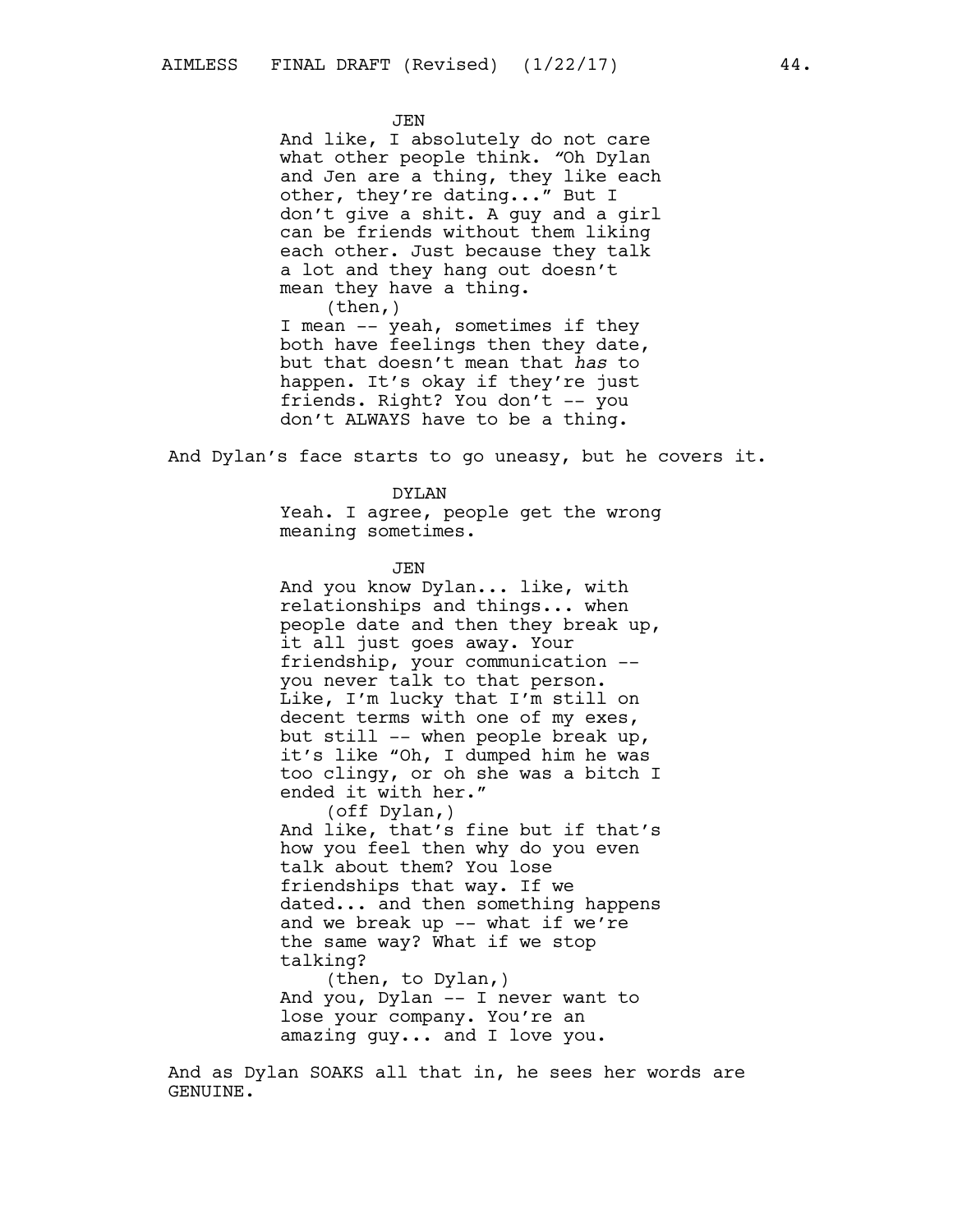DYLAN I love you too. And we won't ever lose each other.

Dylan pulls the key-chain, from earlier, out of his pocket. He hands it to Jen.

> DYLAN (CONT'D) You keep this, and you'll always remember me.

Jen takes the key-chain in her hand. We GRAB A SHOT of their hands touching as Dylan hands if off to her.

> JEN I'm so keeping this now.

DYLAN You should.

JEN Hey... I'm glad we talked about this. It -- I feel good now.

# DYLAN

Me too.

Jen nods. *Cool.* Then she rests her head back on her shoulder. Dylan now puts his arm around her as we CUT OUTSIDE the car, and PULL AWAY...

25 INT. JARED'S BASEMENT - DAY 25

-- DYLAN. He's resting his head on the couch. He lets out a big EXHALE. WIDEN to find he's with:

JARED. His best friend. And though we've never met this kid before, we just instantly get a feeling he's been Dylan's friend for AGES.

> JARED What's eating at ya man?

DYLAN (glances at him,) Um... just thinking.

JARED

Really?

A long beat. Then --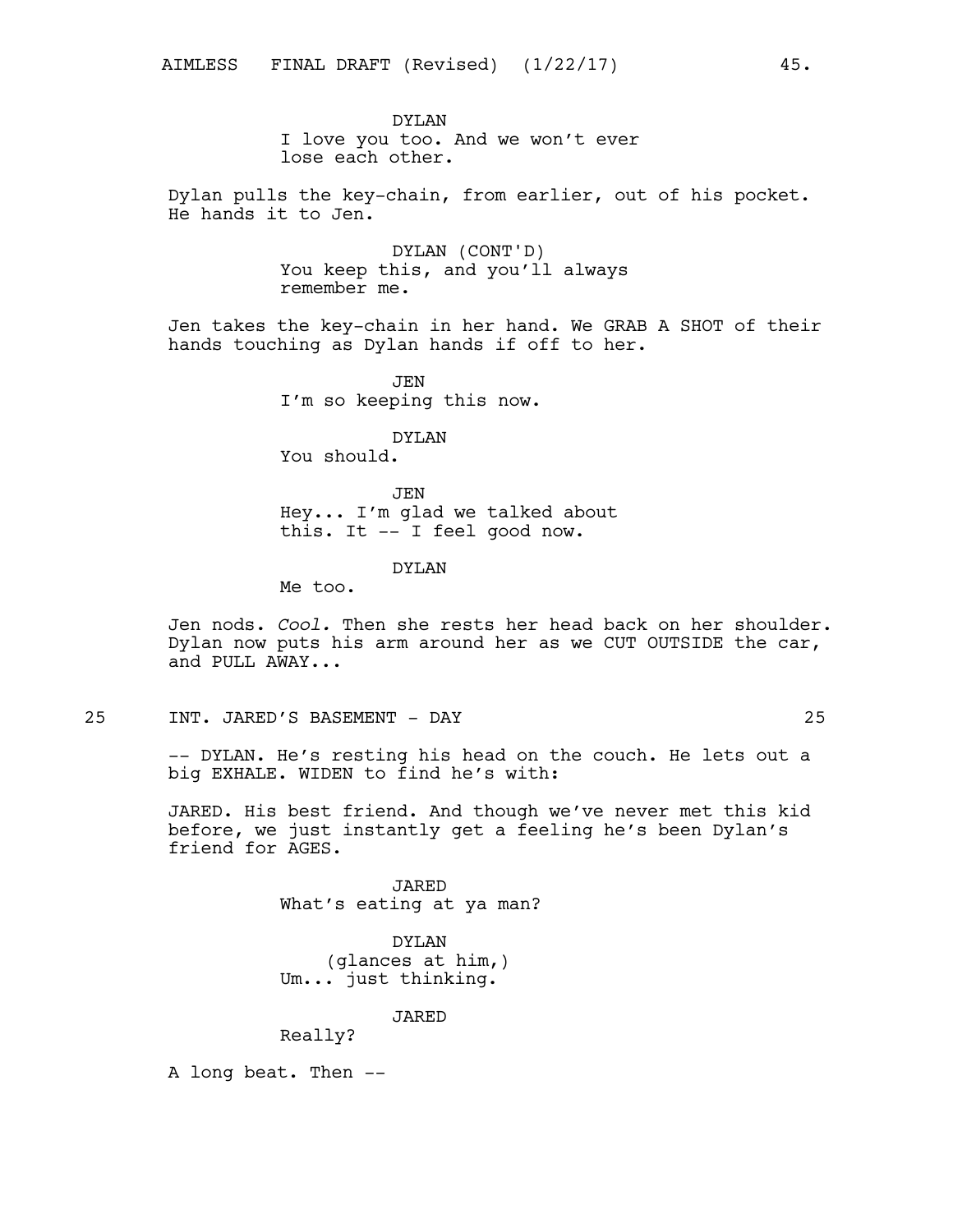DYLAN (another exhale,) She's not up for it.

JARED What did you ask her to hook up?

DYLAN

No-no. She -- just wants to be friends. She said she hates relationships.

JARED You told her you liked her?

DYLAN Not exactly. I -- almost brought it up. She kinda went on a rant... and I got a message.

JARED Well then you didn't tell her.

DYLAN Well I just have a hunch.

JARED Dude. You're a good looking kid - and you've had some rough times... but I still think you're a solid guy.

DYLAN Yeah but  $-$  I  $-$  don't have a chance.  $(then, )$ Hey can I have something to drink?

JARED Yeah. Go ahead. Fridge is there.

Dylan gets up, travels to the fridge and grabs a pop from inside.

CLOSE-UP -- soda can is POPPED open.

ON DYLAN -- he takes a sip.

JARED (CONT'D) So does she like someone?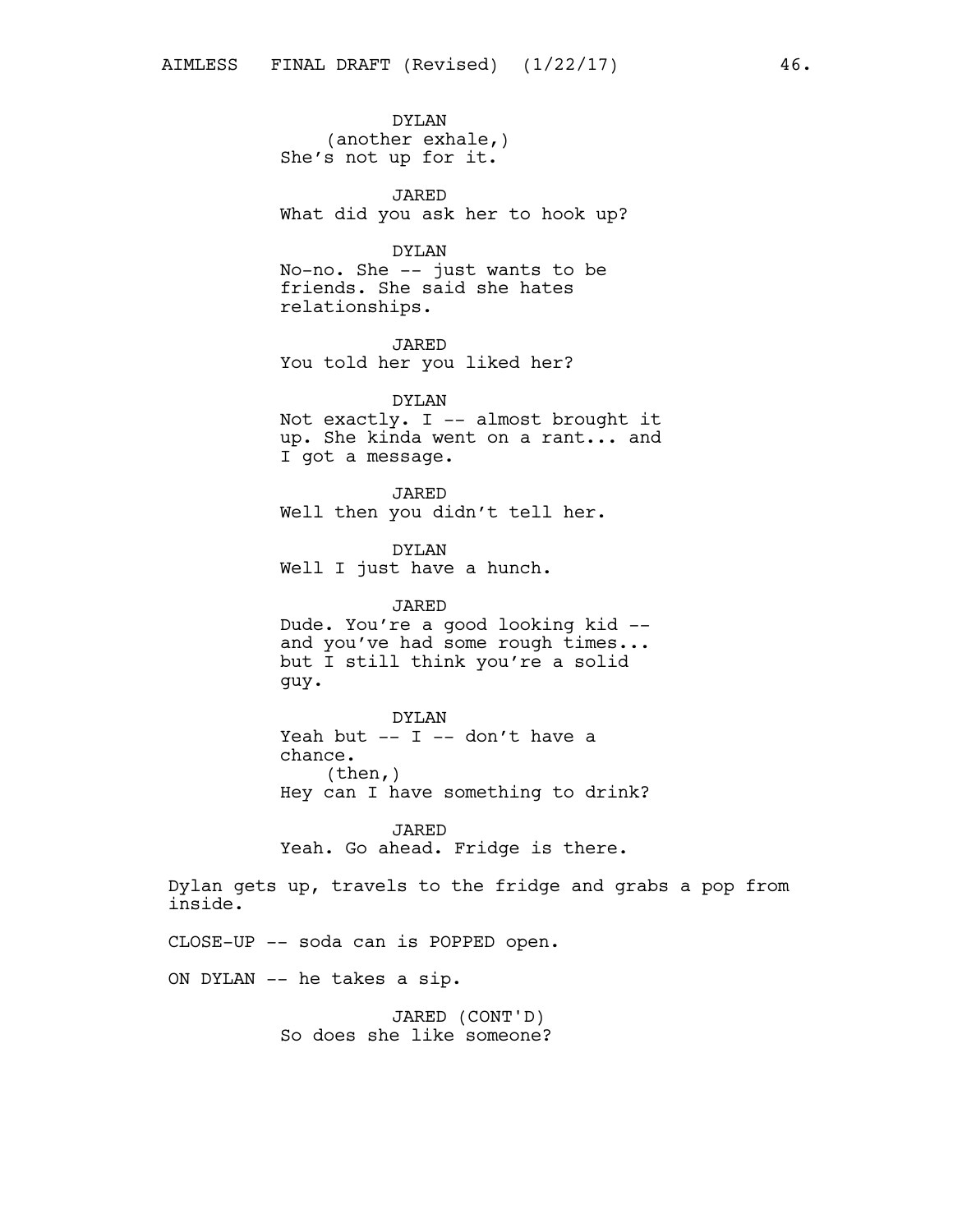DYLAN I don't think so. Ah -- definitely not me. But -- she didn't say anything about a guy or... JARED Okay then you definitely have to tell her. Dylan takes another sip. A BEAT. Then looks to Jared -- DYLAN How old is this soda? JARED Dylan -- You're going to tell her. DYLAN It tastes really -- flat. And a little sour..? JARED Okay that's a couple months old. DYLAN Seriously? JARED But my point is -- if you don't tell the person, you're just bottling it up. So what if she doesn't like you? At least she'll know how you feel. Right? Dylan sits down. Thinks. Then -- DYLAN The whole friends stuff ruins it. JARED What? DYLAN Being friends... why do people always just want friendship? Like -- I feel more than that. And I understand that they want someone in their life... but -- isn't it okay to want more than that? Like --

> I'm not asking for -- JARED

I know what you're saying.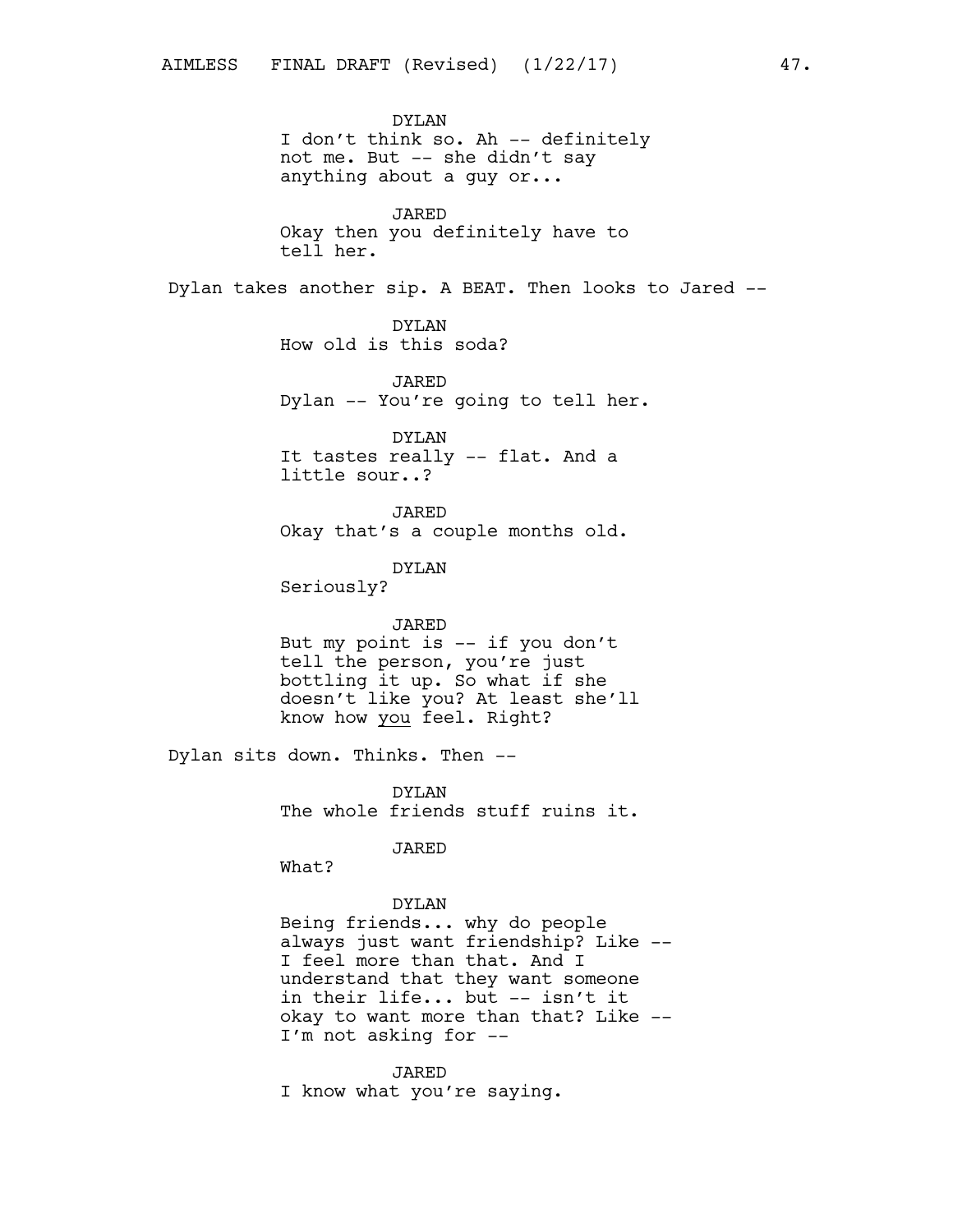DYLAN

I can be her friend -- I'll be her best friend -- and we'd be good in a relationship! We think the same things, we both appreciate each other...

JARED See? You're telling me all this, but does she know that?

# DYLAN

HOLD ON DYLAN as he lets that sinks in.

DYLAN (CONT'D) So... I should go for it shouldn't I?

JARED Yeah man. Take the chance.

Off Dylan, now seriously considering it...

DYLAN Is there anything else on?

Jared and him both look towards the TV. Jared grabs the remote to flip the channel as --

### CUT TO:

26 INT. JEN'S BEDROOM - NIGHT 26

-- JEN. She's on the phone. It's dialing.

And then someone picks up... a smile appears on her face.

JEN Hey! Do you have a second... I don't want to interrupt you or anything but I wanted to ask to you something... so Saturday, I was going to have a few people over, and I wanted you to come! You didn't answer my text... uh yeah, so Saturday... yeah, seven o clock is when people are coming over, no you don't have to bring anything, but it's going to be chill. I want you to meet a few of my friends...

A quick second, then --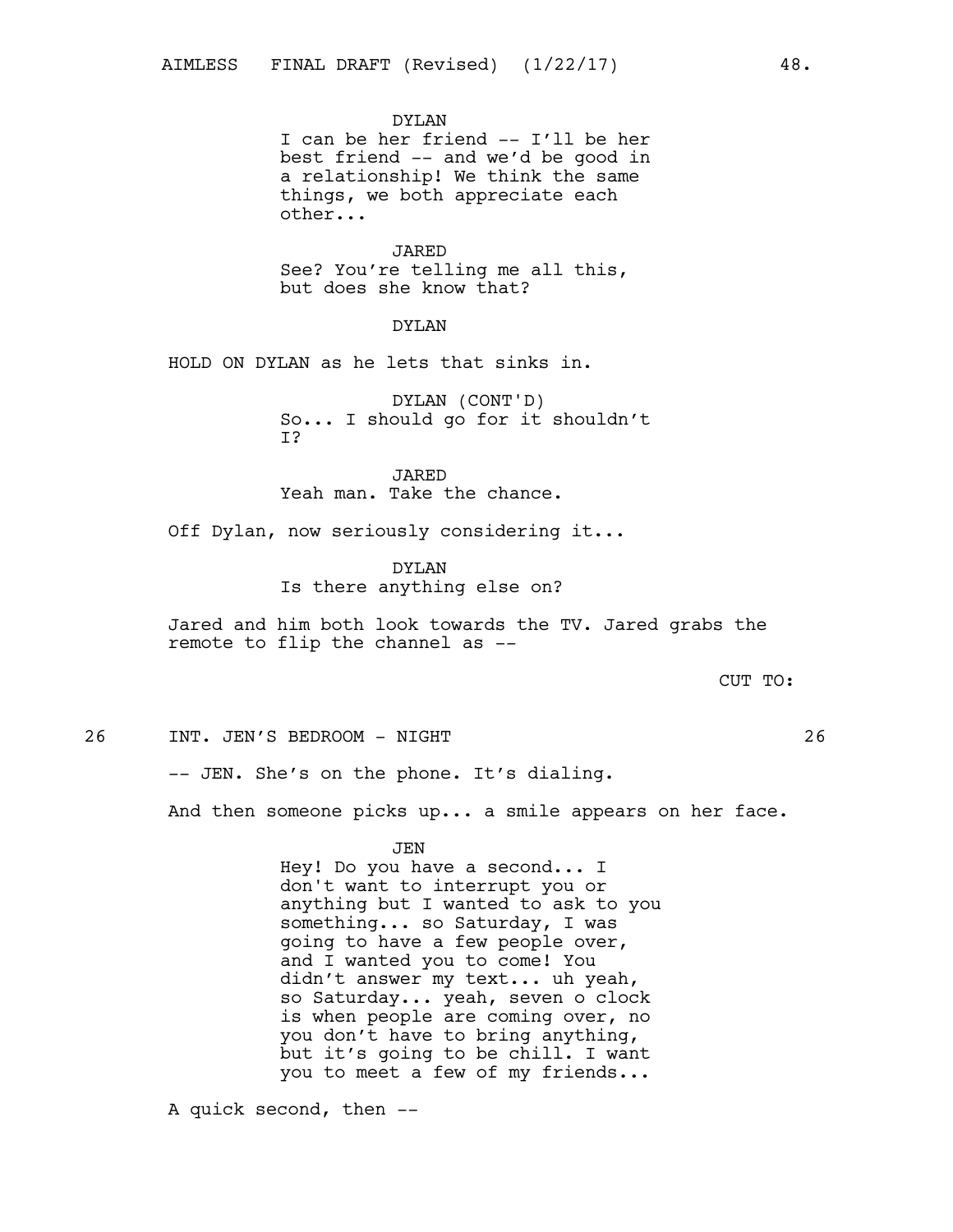JEN (CONT'D) And -- actually -- I really do need you to come. Because... he's kind of coming too. So... (a beat,) You know -- my ex. The guy I was talking about.  $(then, )$ Yeah I know -- but -- I'm just trying to be nice. Like -- I didn't want to at first but I was just like screw it, he's still friends with a lot of my other friends too. (then,) Yeah so... I kind of want you to meet him. So... would you be cool with like... I don't wanna force but... you know, I don't know I just -- am I over thinking this?

A beat. Then -- And now we CUT TO:

27 INT. DYLAN'S BEDROOM - NIGHT - CONTINUOUS 27

Jen.

ON DYLAN. He's the one on the other end.

DYLAN No you're fine It's no problem. Saturday should be good. (a beat,) Yeah. Okay. Bye.

Dylan hangs up. Smiles to himself. Looks around. He drops his phone on the bed and walks in the b.g.

A BEAT. Dylan stops. Still smiling. Then --

He heads back over to his bed and grabs the phone again. Dials a number. And waits. It rings. And then --

DYLAN (CONT'D)

(then,) Okay so... I have to... I have to tell you something. (then,) No -- no I can still come Saturday.

A BEAT. Dylan thinks for a second... then --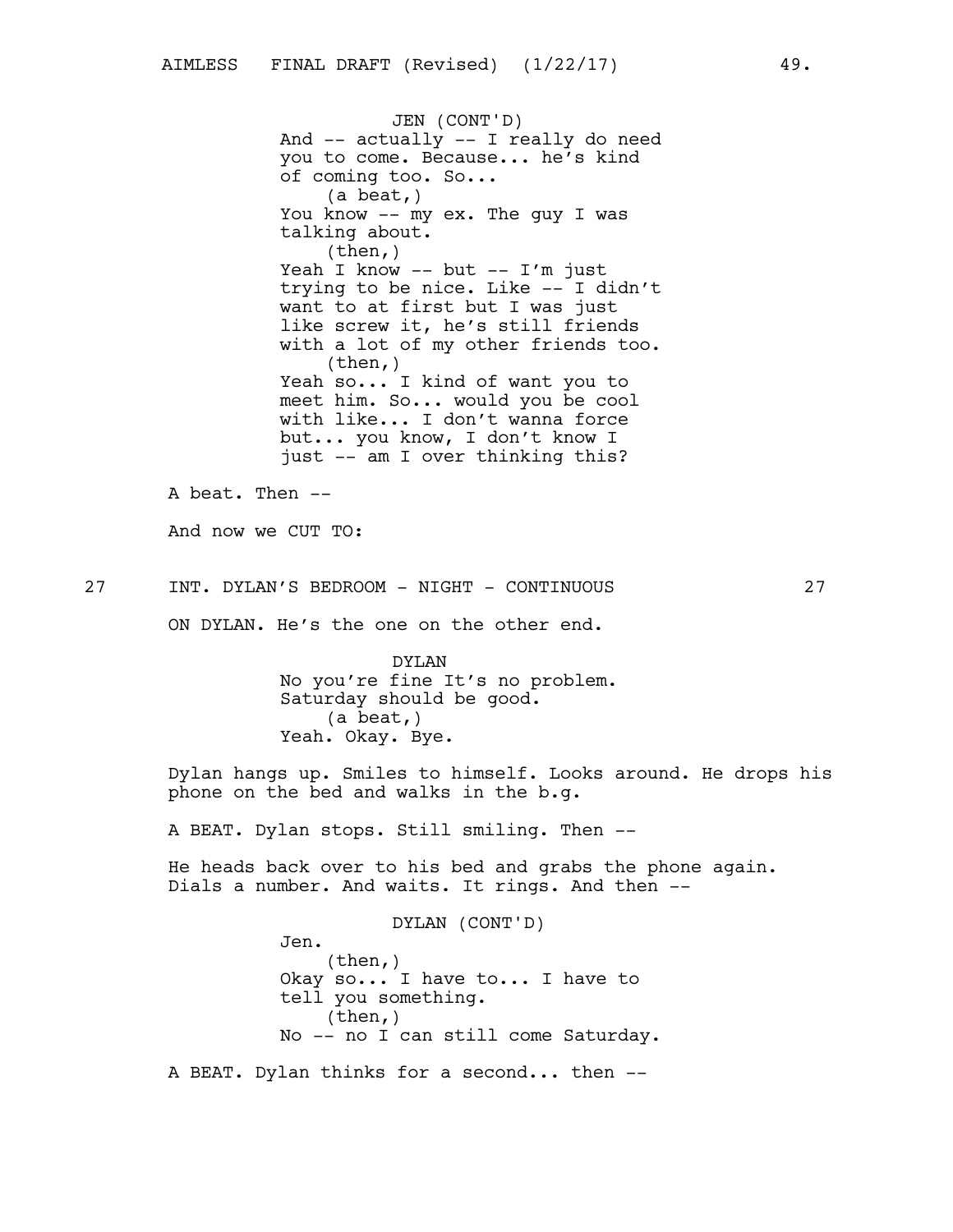DYLAN (CONT'D) Actually -- I'll just -- I'll tell you on Saturday. How's that? No no -- totally, it can wait.  $(then, )$ Yeah I'm sure. I'm still coming Saturday. You'll -- you'll see me there. Alright cool, yeah. See you then. Bye.

Dylan hangs up. Smiles. He's got a GOOD FEELING about what's to come.

CUT TO:

28 EXT. DRIVEWAY - NEIGHBORHOOD - DAY 28

-- DYLAN gets out of his car. Walks towards the door. Still holding that faint smile on him.

29 INT. JEN'S BASEMENT - NIGHT 29

It's a HANGOUT session with a bunch of teens. Nothing too big or flashy. The lights are dim, people on the couch, talking.

Amidst all the fun, we find DYLAN. He walks in. Scans the room -- doesn't know a lot of people. And then Jen approaches him --

> **JEN** Hey -- Dylan!

DYLAN (turns; sees her,) Jen! What's up?

JEN You like the basement?

DYLAN Oh yeah -- It's pretty cool. I didn't know you had those games.

JEN Yeah my dad likes them.

A BEAT.

JEN (CONT'D) Hey listen I'm really glad you're here.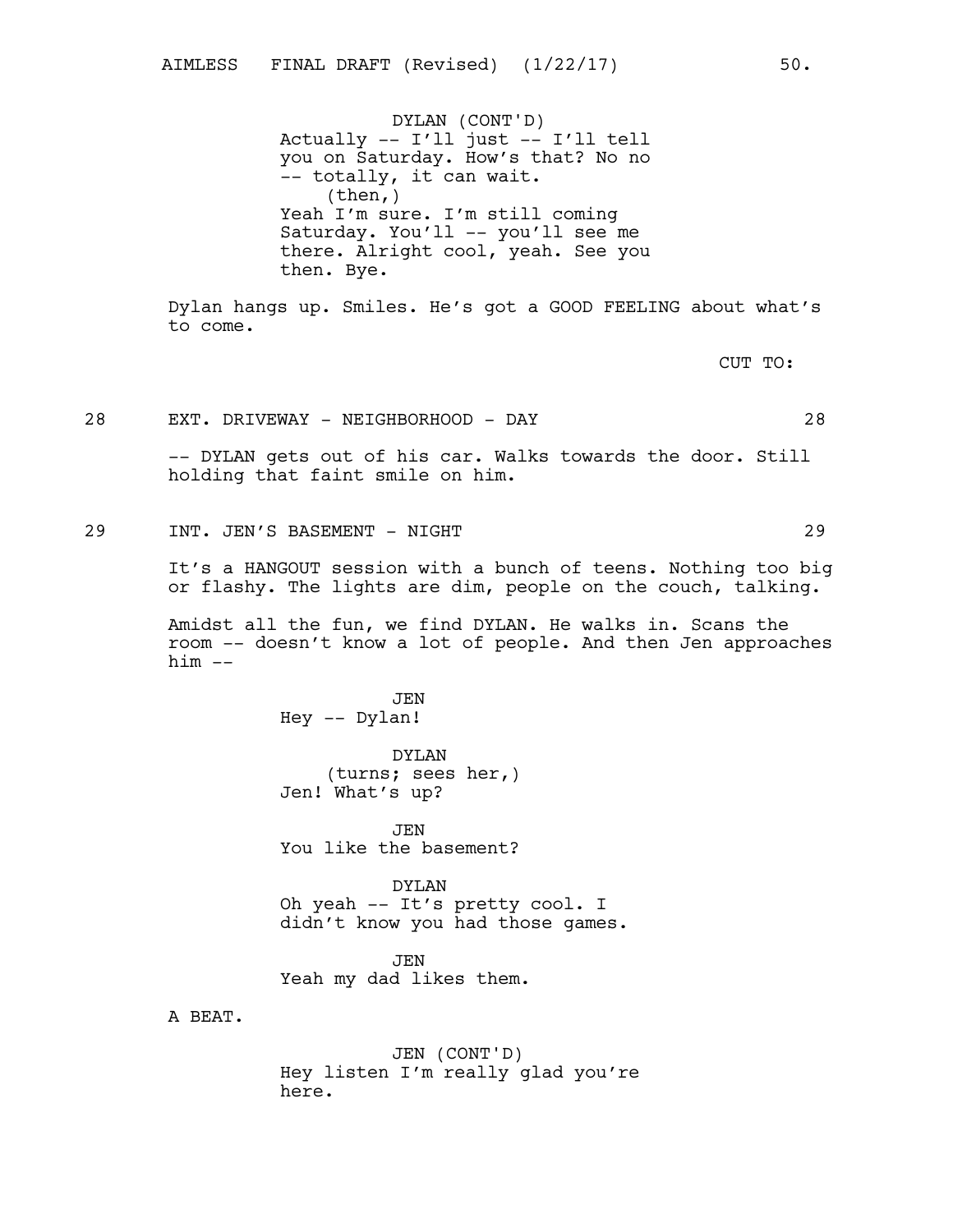DYLAN Told you I'd come. JEN Yes, thank you. I know you don't know a lot of people. DYLAN Its okay! You're super welcome I -- JEN Oh yeah you had something to tell me right? DYLAN Um... yeah... maybe if I could stick around once everyone's gone? (then,) What time's this going till? JEN Um, I think they'll just leave whenever but -- just tell me now. DYLAN Oh no, it's fine, I can wait. JEN Okay... um... VOICE (O.S.) Hey Dylan! And we ARM AROUND to find that voice belongs to.... GRAHAM. Dylan sees Graham. His face lights up -- DYLAN Graham! Dude, what's up? Hey man, what's going on? GRAHAM ON JEN -- dazed. **JEN** 

> GRAHAM Hm? Dylan? Yeah he's... ah...

Wait -- you guys know each other?

DYLAN We're friends yeah! We have classes.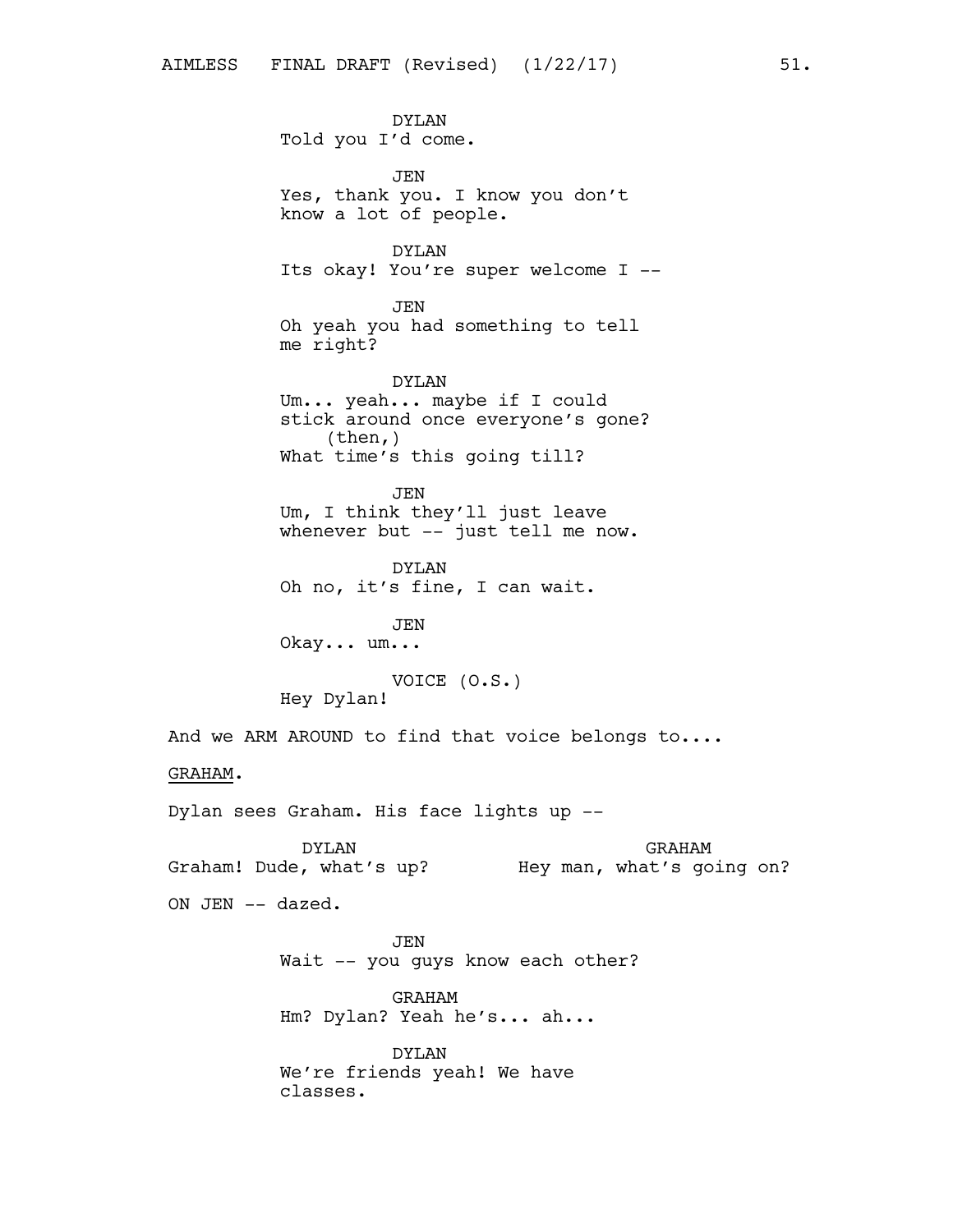GRAHAM Yeah. Fourth hour. DYLAN Yeah. JEN (to Graham,) And you didn't know I knew Dylan? GRAHAM I do now. (to Dylan,) And you know Jen too? DYLAN Yeah dude. (pats Jen on the head,) Best friends over here. GRAHAM Huh. That's cool. JEN (to Graham,) Are you having fun? And now A GIRL passes them by -- GIRL You guys should get a picture, that would be so cute! JEN (sarcastically,) I think we're good, thanks! (to Graham,) Did you wanna a picture? GRAHAM We can wait. (to the girl,) Thanks!

Jen and Graham both laugh at that. Dylan smirks, but still is trying to figure something out in his head.

> JEN (to Graham,) Are you staying after?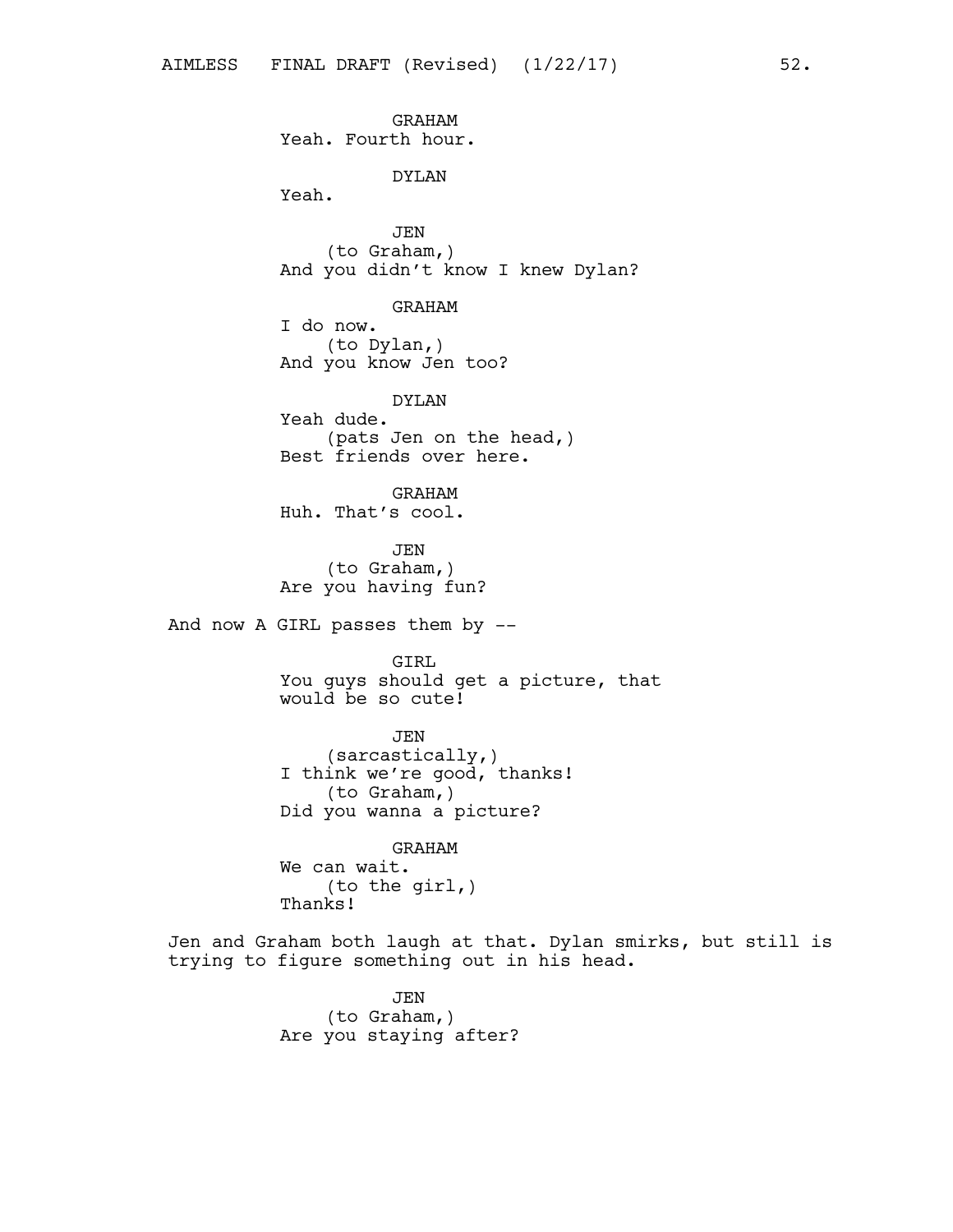GRAHAM Yeah I think I might be able to --I'm about to pop five more of these.

JEN Okay you do that.

GRAHAM Actually I'm gonna go see what the boys are up to. (to Dylan,) Come on Dylan.

Graham and Dylan high five as Graham walks away.

DYLAN Yeah I'll be there in a sec.

Graham leaves Dylan and Jen alone.

JEN That is so funny I had no idea you and him were friends.

DYLAN Yeah he's cool, we hang out sometimes.

JEN Really? And he -- he's never said anything about me?

DYLAN

No...

And as something starts to FORM here...

DYLAN (CONT'D)

Why?

Jen becomes really shy now, but still goes on...

JEN Well because... we dated. And -we're... kind of back together now... So...

Holy shit.

Did we hear that right?

We GO CLOSE on Dylan as his FACE FALLS FLAT inside after hearing THAT.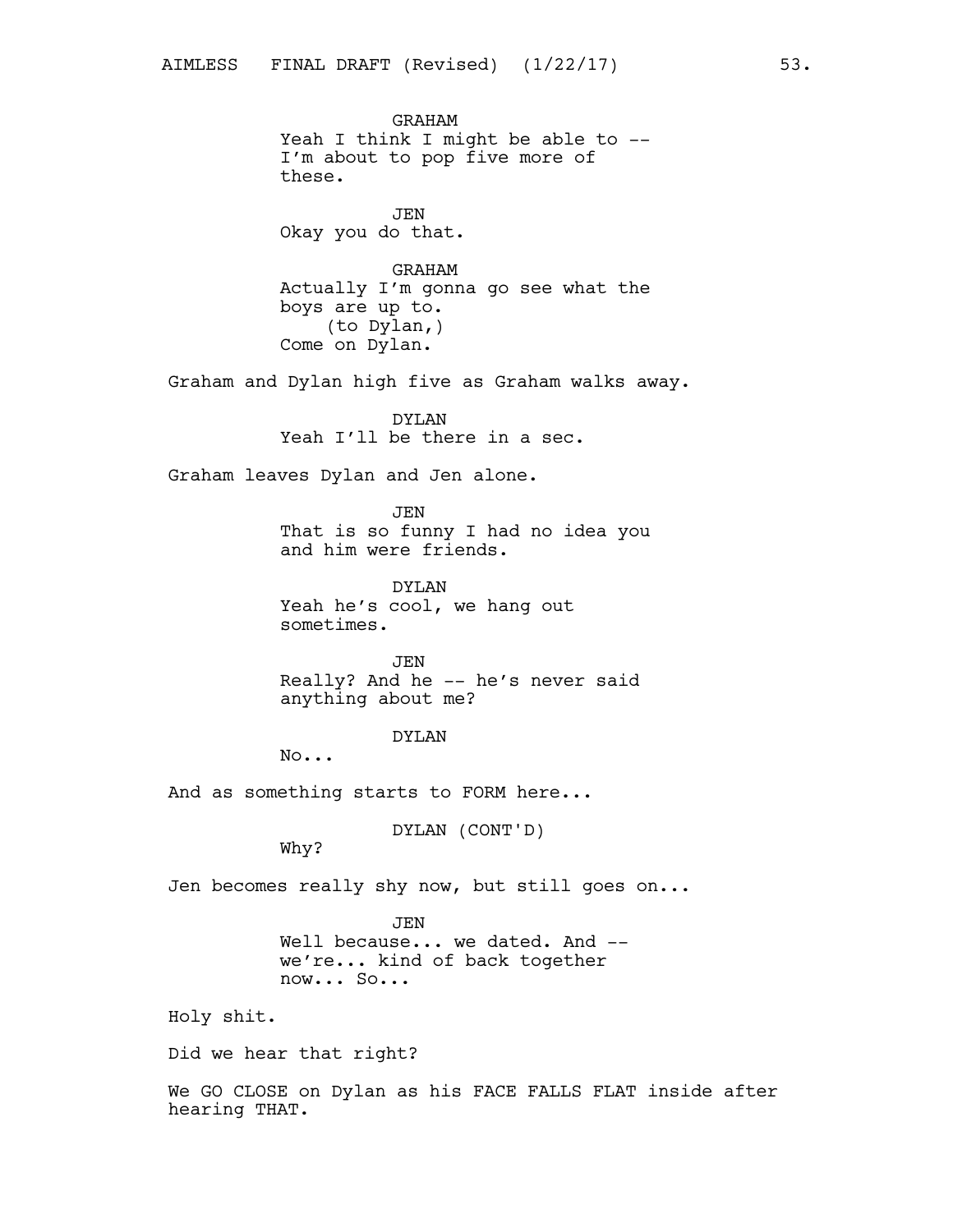DYLAN Ah... Wait you and him --

JEN He's the guy I wanted you to meet. My ex? On the phone when  $I$  --

DYLAN

Oh right... Yeah...

Oh fuck. Dylan looks off as it HITS HIM. He's now THE OTHER GUY.

And we're straight on him as he tries to PROCESS all this.

JEN But I'm just so glad you two know each other because I'm -- I honestly was so nervous to introduce you to him because I didn't know if you would like him and  $I$  --

DYLAN Wait so you guys dated... or you're dating now...

JEN Well yeah not like dating, "dating" exactly but we're -- we're figuring things out. I -- I really wanted him to come tonight and he did - and  $--$ 

As Jen is talking, the wheels are SPINNING HARD in Dylan's head -- *Oh shit shit shit shit! What do I do now?*

> DYLAN Right. Yeah. Um...

And as he's about to say something else --

DYLAN (CONT'D) Hey,  $I$  -- I think I have to go now.

And as Jen is THROWN OFF by that --

JEN

What?

DYLAN I have to go.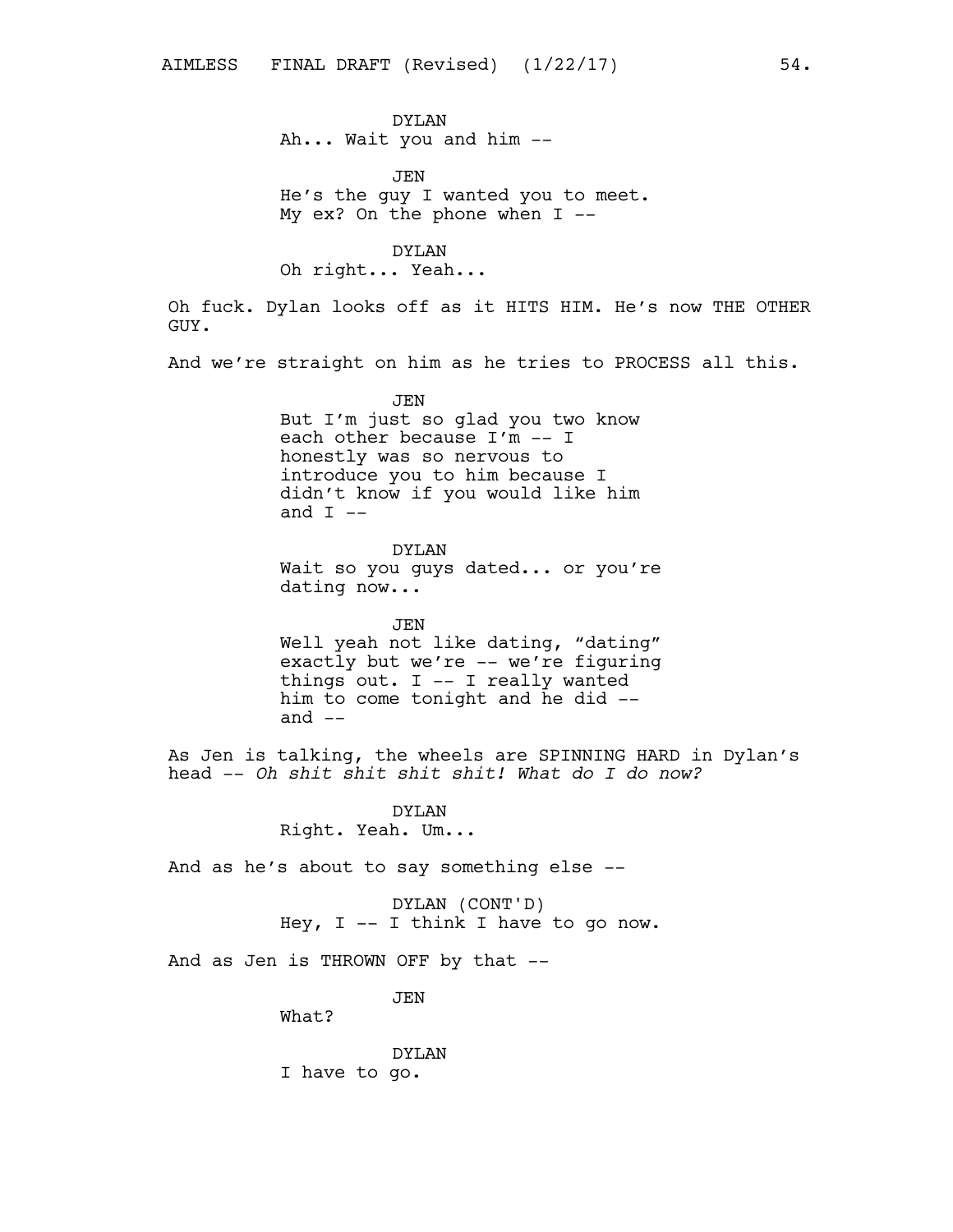JEN Now? You just got here. DYLAN Yeah -- I just remembered I had something... JEN Really? DYLAN Yeah. I'm sorry. JEN (surprised,) Okay... ah... okay... (then,) I'll walk you out, I guess. 30 INT. ENTRANCE - JEN'S HOME - NIGHT 30 JEN follows DYLAN out as he's about to leave. JEN Are you sure you can't come back for a little bit? DYLAN Um -- yeah, I don't know if I can -- JEN It's fine -- we can hang out some other time. (then,) Are you sure everything's okay? DYLAN Yeah I'm good. Thanks for inviting me, though. Jen can't believe he's leaving like this. JEN Wait -- so what were you gonna tell me earlier? DYLAN What? JEN

You said you were going to tell me something.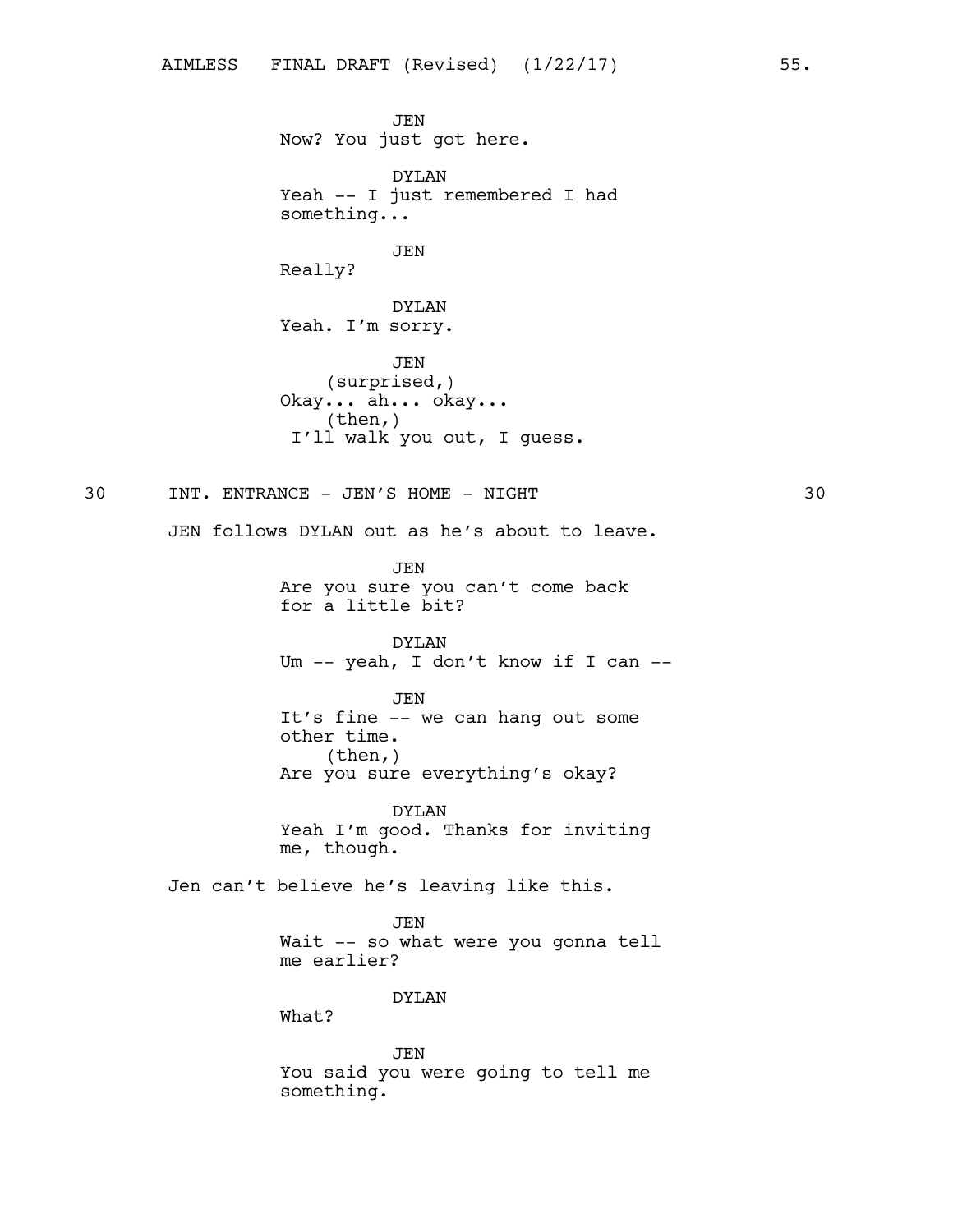And inside, Dylan is being CRUSHED as he can't say anything.

DYLAN Oh... um...  $(then, )$ I really have to go. It -- it wasn't really that important.

JEN

Really?

DYLAN

Yeah.

Dylan turns to leave, but he stops himself. He can't go just yet. He turns and faces Jen --

DYLAN (CONT'D)

Jen...

JEN

Yeah?

DYLAN I thought -- you were saying you didn't want a relationship -- like you said you liked being friends.

And Jen KNOWS what he's referring to and she's ready to explain herself...

> JEN Yeah I know but... Okay this is going to sound really dumb but... I just... (a beat; she gathers her words,) When you're with someone and you really like them... it just sticks with you. And he came back and apologized and he was really genuine. Like, last night he and I met up and talked for hours. I just... I think we can work things out. I wanted to talk to you about this, because I know I can trust you. But... yeah. I'll see how it goes. I think -- I'm good with another shot at it.

A BEAT as Dylan takes that in, utterly BIT by it.

DYLAN Right... yeah.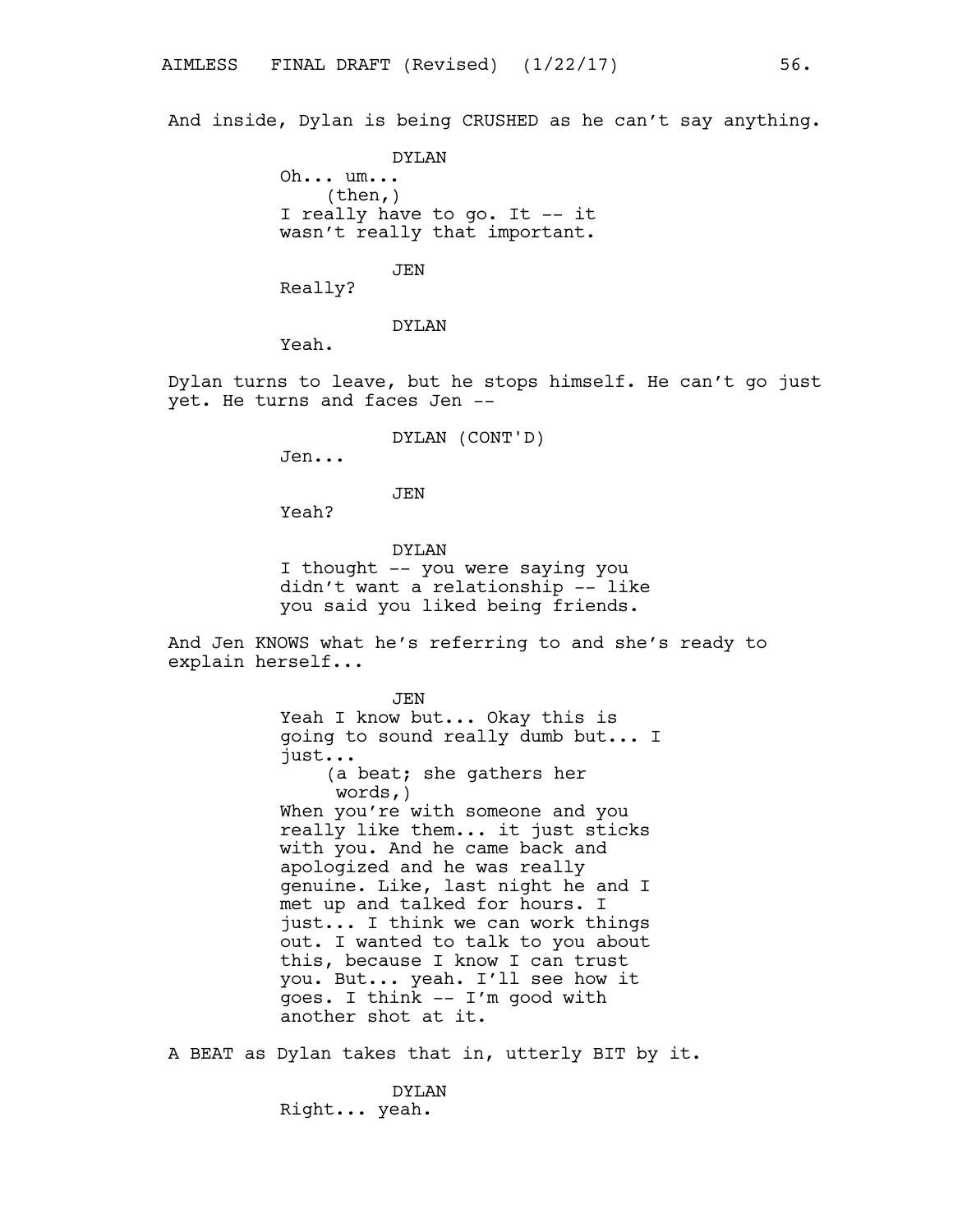# **JEN** You get what I'm saying right?

Dylan remains quiet for a beat. Then, as he gathers his words...

## DYLAN

...Yeah. (then,) I'm gonna go now.

JEN (opens her arms,) Okay. Here, give me a hug.

He looks at her. His eyes show us how much HE cares for her, but perhaps she doesn't notice it just yet. And as he HUGS her back, we HOLD ON him -- very let down.

> JEN (CONT'D) Bye. Love you.

ON DYLAN. His eyes fighting back the IMPACT of the moment --

DYLAN Love you. (holds look; then,) Bye.

He then lets off. He TURNS AROUND and walks towards the driveway as OUR MUSIC STARTS UP AND SWELLS...

Jen watches Dylan go, and as he leaves, she too now TURNS around and heads back inside.

31 INT. JEN'S BASEMENT - NIGHT 31

JEN comes downstairs. Everyone is having a GREAT time as she enters back into the atmosphere. Still confused as to why Dylan had to leave. GRAHAM approaches her, putting his arm around her.

> GRAHAM What's wrong? JEN Nothing. What's up? GRAHAM Where's Dylan? JEN He -- said he had to go.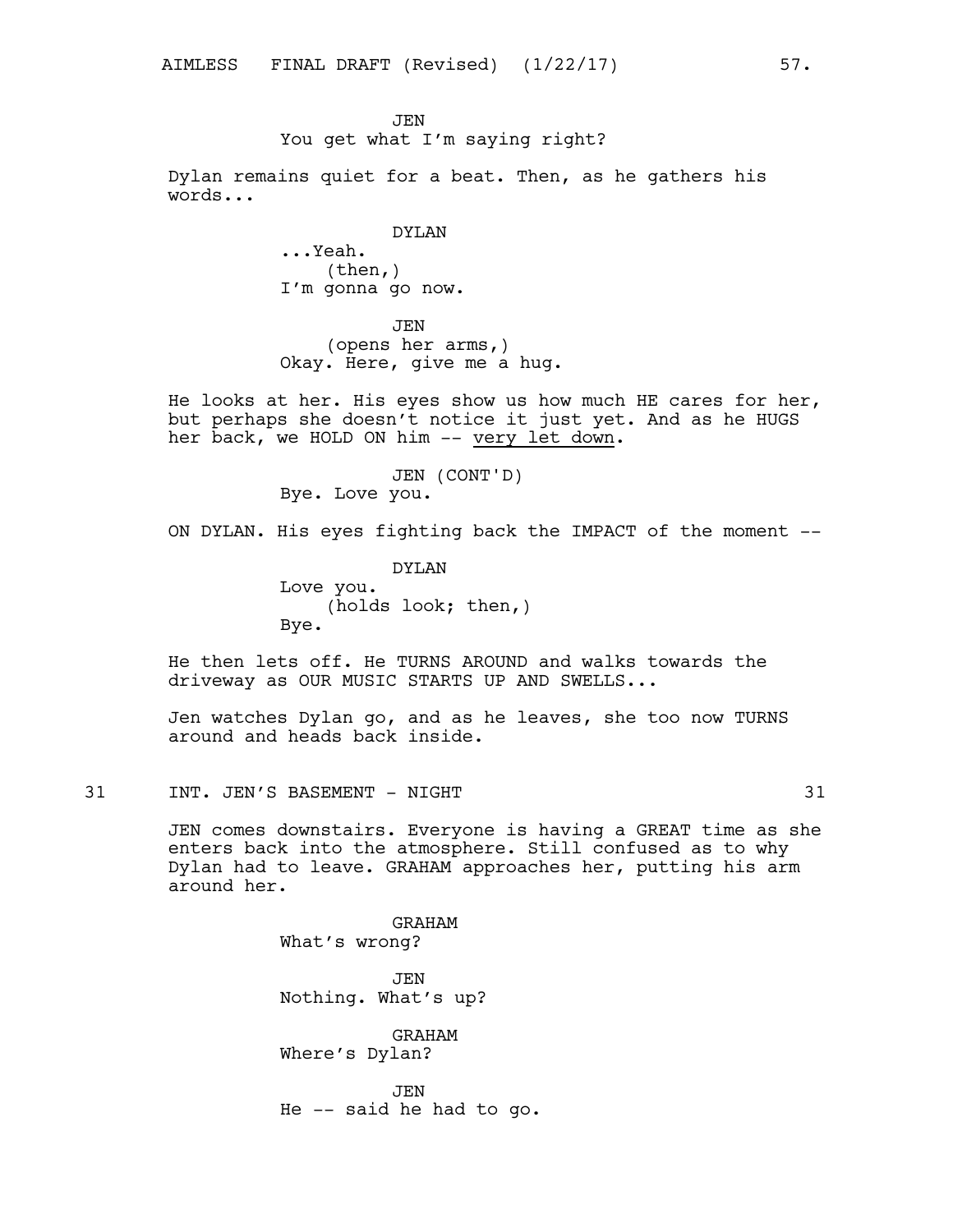## GRAHAM

Go where?

And Jen doesn't know how to answer that because SHE herself doesn't know...

#### 32 EXT. DRIVEWAY - NEIGHBORHOOD - NIGHT - CONTINUOUS 32

-- DYLAN. He walks to his car. We FOLLOW ALONG with him as he approaches it. He stands by it. STOPS. He EXHALES. And that one breath tells us:

It's a big loss for him.

He gets in his car.

#### 33 INT. JEN'S BASEMENT - NIGHT - CONTINUOUS 33

Jen and Graham are talking to their friends. We find JEN a bit lost in the conversation. She turns her head over her shoulder. Notices the STAIRCASE of her basement she just came down from walking Dylan out...

34 INT. DYLAN'S CAR - NIGHT 34

DYLAN sits in his car. DEFEATED. COMPLETELY and UTTERLY HEARTBROKEN. Watery eyes fighting back TEARS.

We PUSH IN on his face... his eyes... they're fucking screaming the pain of one-sided love.

Dylan now puts the car on drive and DRIVES out of frame as we...

#### **CUT TO BLACK**

....And that, ladies and gentlemen, is the END of the FIRST HALF of our story.

We're still on BLACK as a word FADES UP:

L E S S

And then it's gone. Still black... and then we --

FADE IN: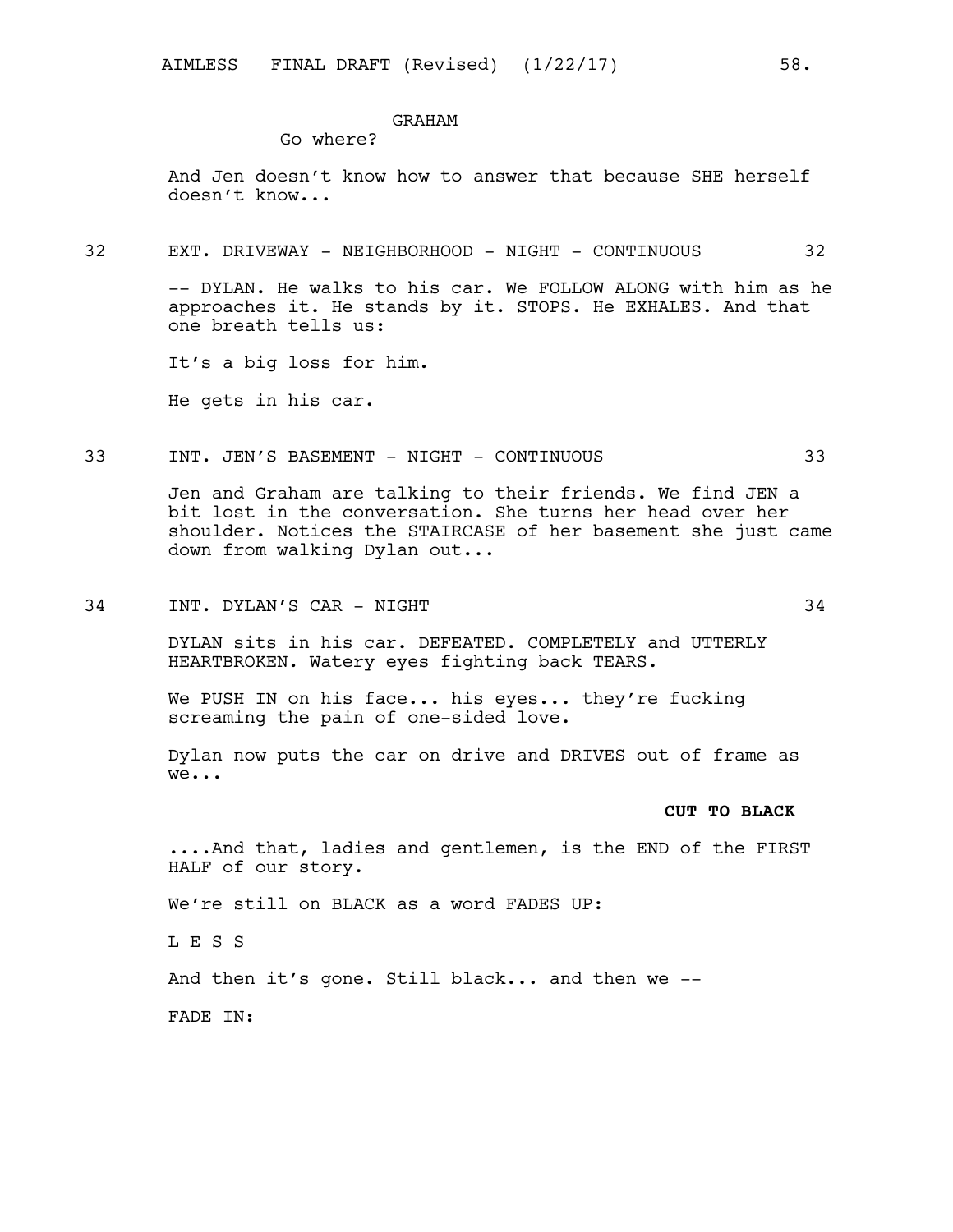# 35 INT. DYLAN'S BEDROOM - DAY 35

One-two-THREE quick SHOTS of DYLAN. Laying his head on one side of his bed, laying on top of his bed, and laying his head against the other side of his bed.

While he's sitting by his bed, he's on his phone. We go CLOSER to see the screen says --

## **JEN**

It's her message thread. Dylan contemplates typing on it. He doesn't. He ends up putting his phone aside.

### 36 INT. COUNSELING ROOM - SCHOOL - DAY 36

GRAHAM enters the counseling room. SEES DYLAN sitting far from their usual spot. He goes over to his spot. Keeps looking at Dylan --

Dylan sits. Nonchalant. Headphones plugged in.

Graham goes over to Dylan. Taps him. Taps him again. Dylan notices him. Graham asks if he's okay. Dylan gives him the thumbs up. *Yeah I'm good.* And then he puts his headphones back in.

ON GRAHAM -- puzzled. He then manages to nod and walk back over to his seat. He sits down. Gets out his homework.

ON DYLAN -- From the corner of his eye, he can spot Graham. He looks at him secretly as his ANGST kicks in...

# 37 INT. DYLAN'S BEDROOM - NIGHT 37

In another instance, we find DYLAN walking around his room.

DYLAN (to himself,) I know you're with someone else... but they're my feelings... I just... I really like you, and I know you --

Dylan stops himself. Breathes. *This is so stupid, what the fuck am I doing?*

He drops out of frame, falling onto his bed.

We're on DYLAN as he stares up at his bedroom ceiling. This is the aftermath of his heartbreak. He's succumb to his own feelings... which is painful for him.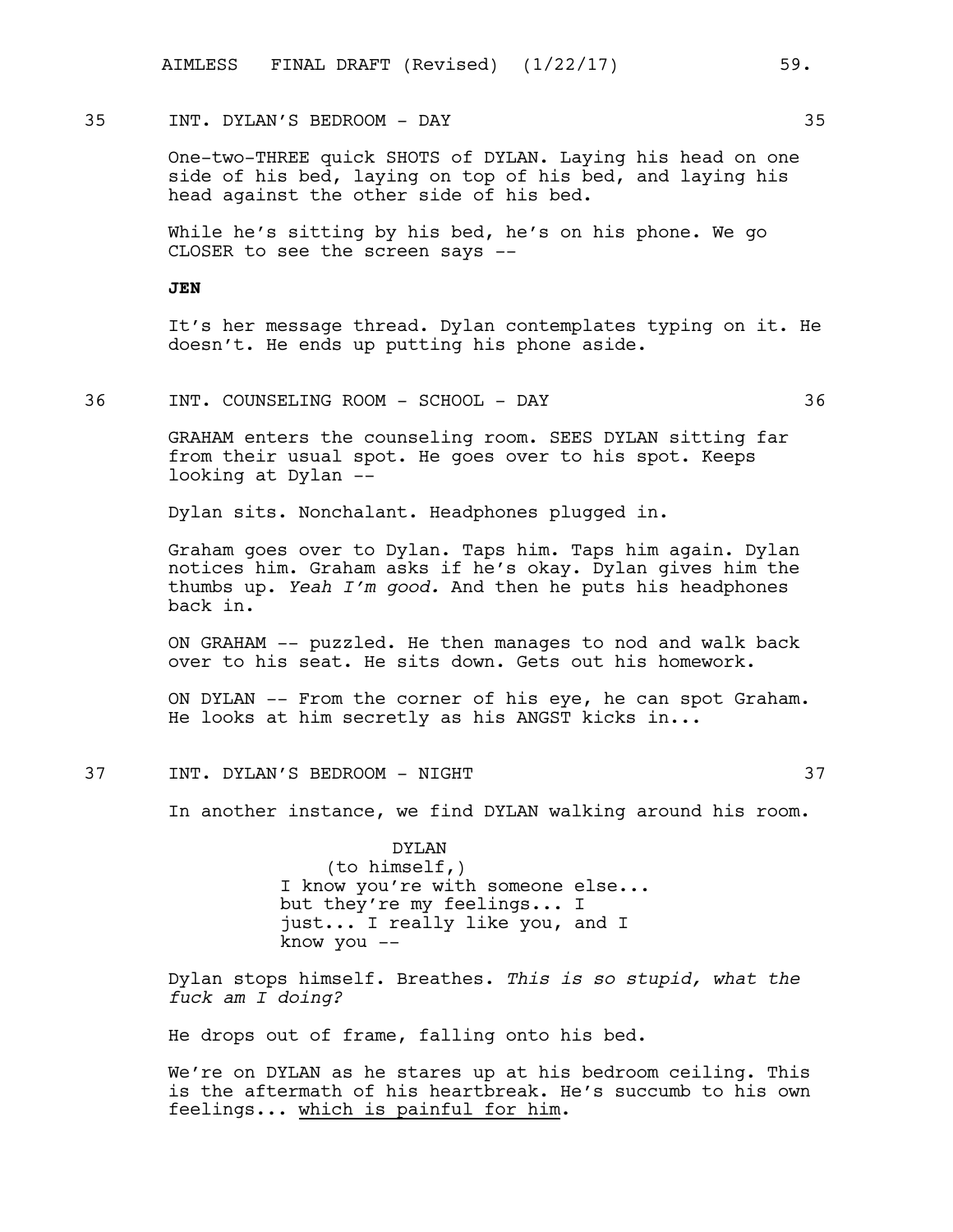As Dylan closes his eyes, we CUT TO:

38 INT. FLOYD'S CLASSROOM - DAY 38

We find MR. FLOYD alone at his desk. On the computer.

DYLAN walks into frame in the b.g.

## DYLAN

Mr. Floyd...

Floyd looks up from his computer. SURPRISED to see Dylan.

FLOYD Dylan! Hey, how's it going?

DYLAN

Not much.

FLOYD Here to complain about a grade? 'Cause I'll kick ya out, I swear.

DYLAN (makes his way closer to the desk,) Oh-no, I have an A.

FLOYD Oh good lemme lower it! (laughs,) Nah I'm just kidding--! What's up man?

DYLAN Nothing. You said come after school anytime -- so I'm here.

FLOYD Oh yeah absolutely -- pull up a chair. Make yourself at home!

Dylan pulls up a chair by Floyd's desk. Sits for a beat while Floyd continues something on his computer.

> DYLAN So do you just normally hang around here after school all the time or...

(MORE) FLOYD Oh yeah. I hate doing all this grading work at home.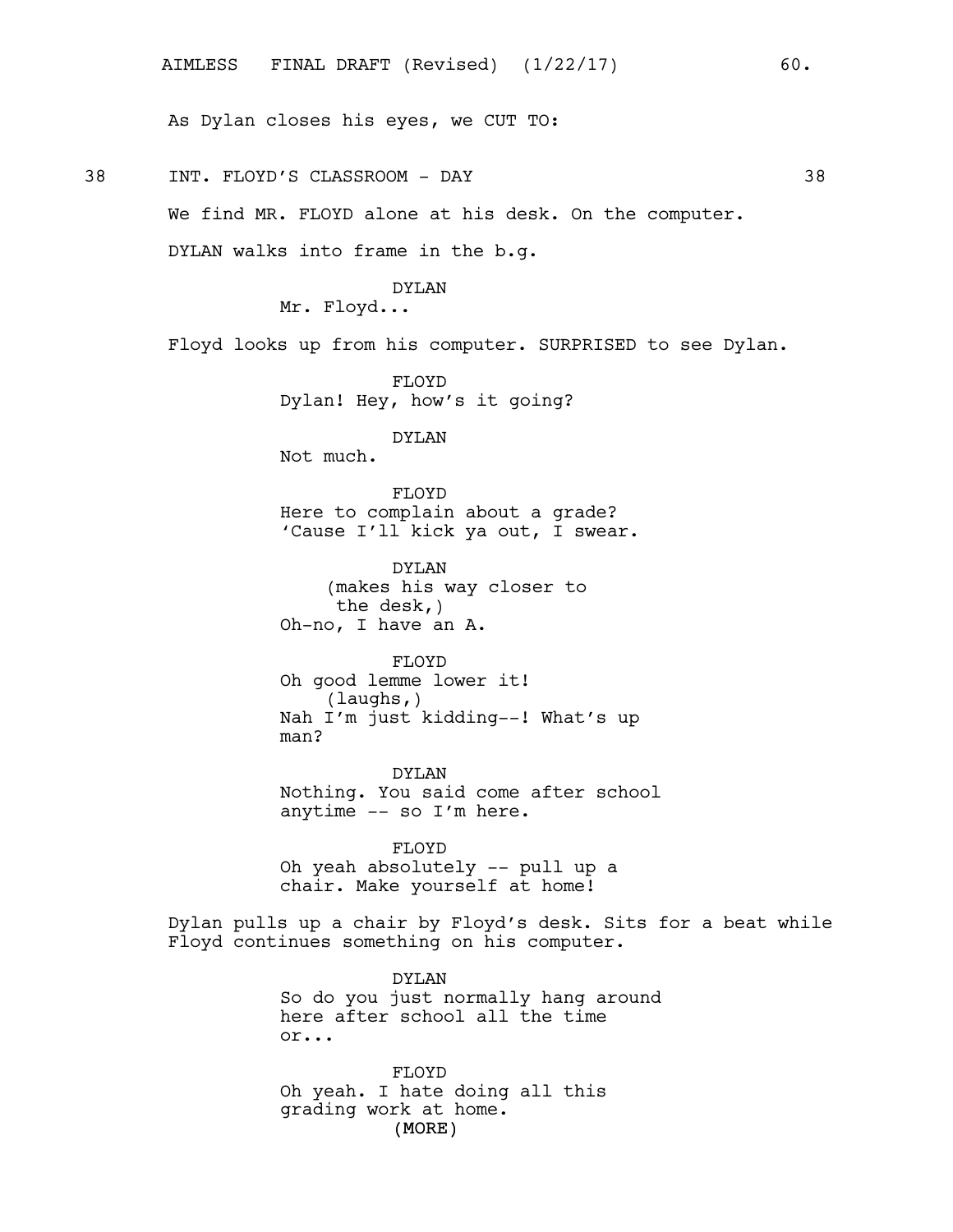FLOYD (CONT'D) Plus, my wife and daughter hate me -- they're like "yeah stay at work, we don't want a history time-line in our home!" (laughs,) No -- I'm kidding. I just like to keep work at work... home at home.

### DYLAN

Nice.

And as something starts to strike at Dylan...

DYLAN (CONT'D) So how long have you been married..?

### FLOYD

Eight years. Doesn't sound like a long time but -- trust me -- when you think about how long that ring's been on your finger, you'll know what I mean.

## DYLAN

(chuckles,) Yeah...

### FLOYD

I'm sure you're not even thinking about marriage right now though... I hope. I wasn't when I was your age.

DYLAN I -- yeah, I don't think that far. I try not too.

FLOYD Your girlfriend doesn't either, I'm guessing.

DYLAN I -- don't have a girlfriend.

FLOYD Oh -- then definitely not!

The two laugh it off. Then --

(MORE) FLOYD (CONT'D) Yeah I -- was probably just like you when I was in high school.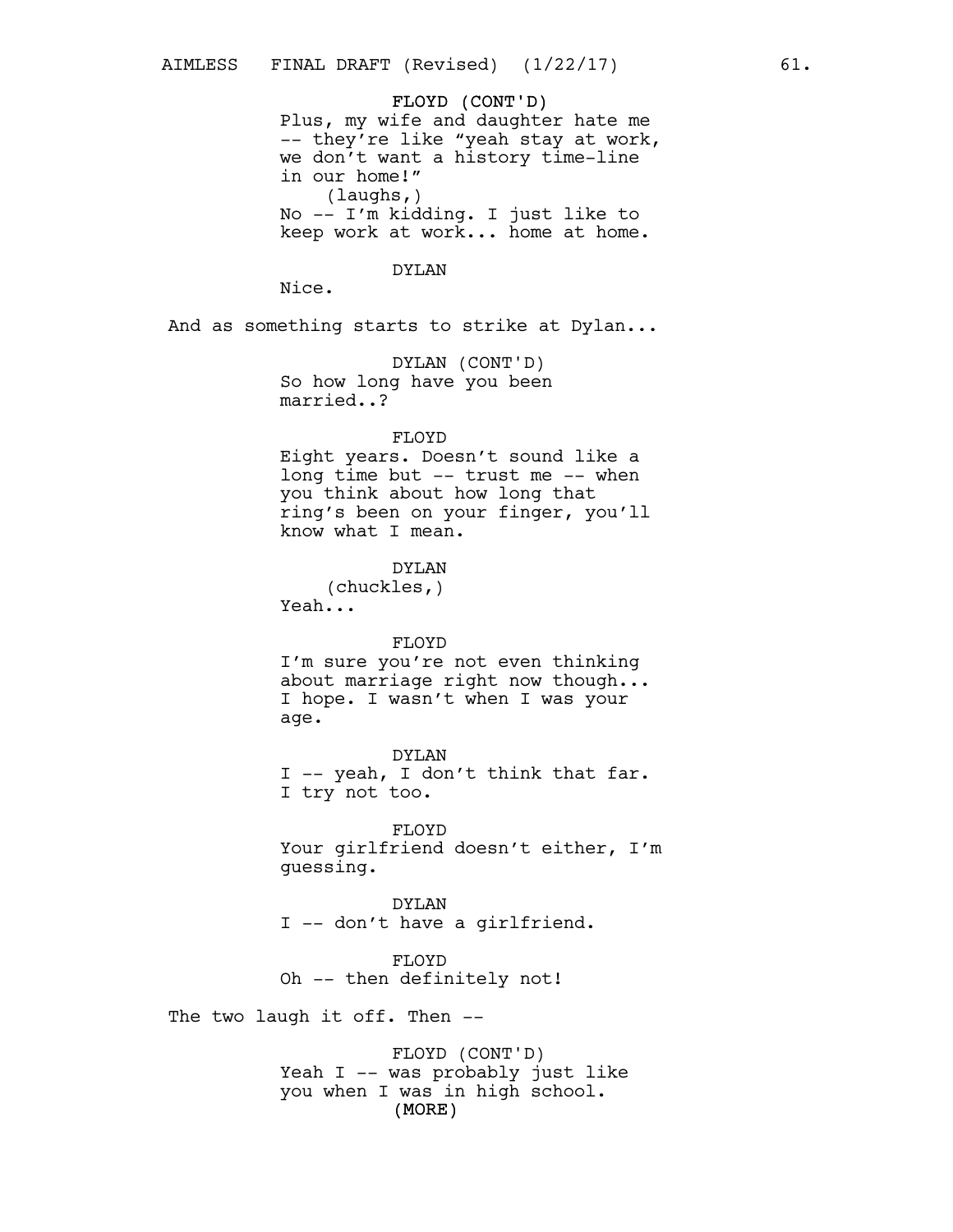FLOYD (CONT'D) All the cliques, girlfriends, liking people -- I went through all of that.

DYLAN Were you in a clique?

FLOYD

Ah -- yeah I mean I had a friend group. We weren't -- we didn't label ourselves or anything but we hung out a lot...

DYLAN Did you date a lot of girls?

FLOYD Mmm... not really. Maybe one. I only actually ever liked one.

Dylan is taken ABACK by that.

DYLAN Really? Just one?

FLOYD Yep. Just one. I --

DYLAN It's not -- she's not your wife now is she?

FLOYD Oh no -- I met my wife in college later on. But the one in high school --

DYLAN How long were you together?

FLOYD Oh no I was never with her.

And that gets Dylan confused. But Floyd is serious.

DYLAN You guys never were in a relationship?

FLOYD Nope. It was... she never liked me back, but I liked her a lot. And - that was the thing for  $-$  a long, long time.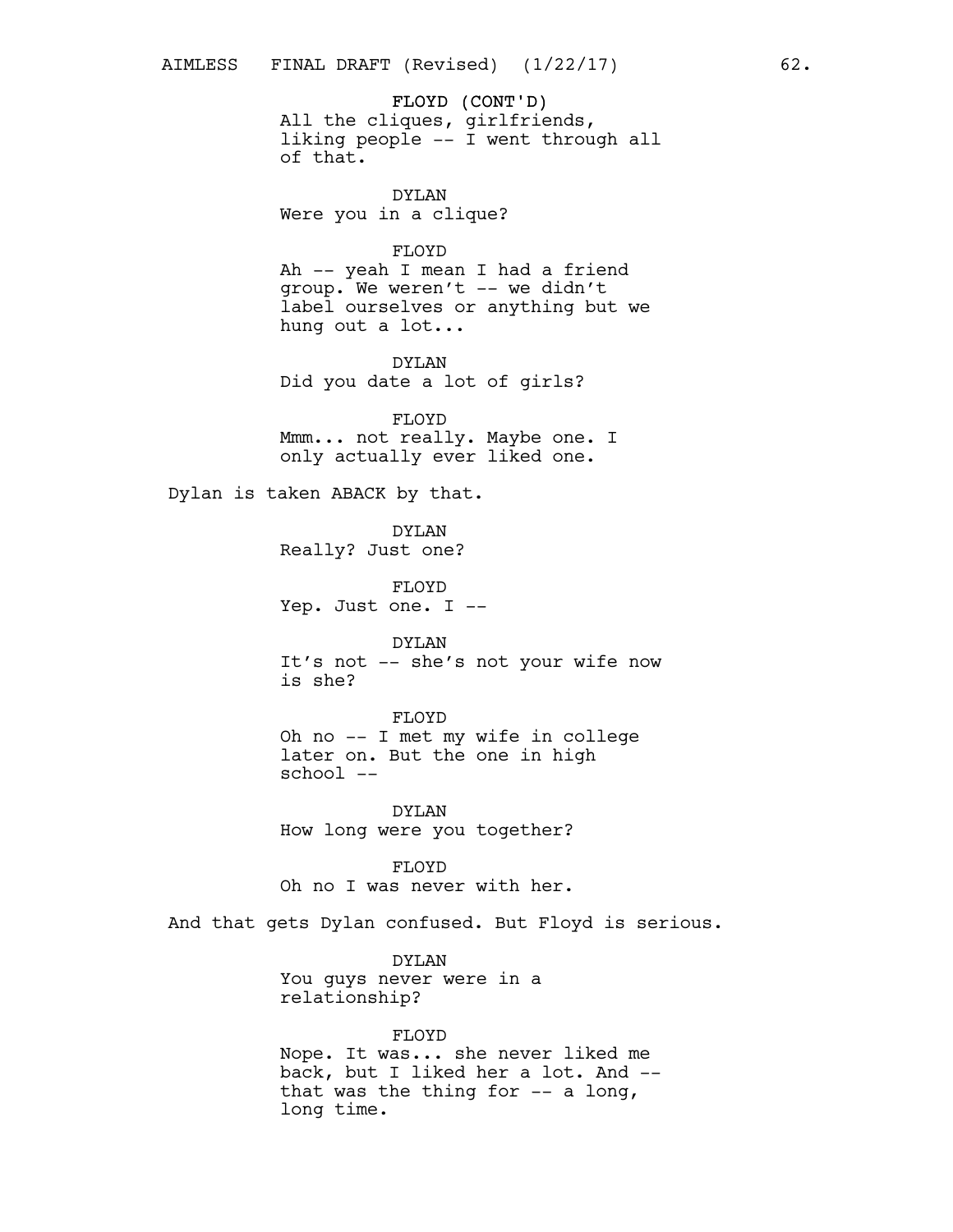Did she know?

FLOYD She knew. She still wanted to be my friend, but she said she never looked at me that way -- said she wanted to be there as a friend for me.

And as Floyd talks, our minds are remembering something VERY familiar. Even Dylan feels it.

> DYLAN But you still liked her.

FLOYD Oh yeah. Even after we stopped talking for a while I... I never

stopped caring about her. I wasn't like obsessed with her like "Oh, you're the love of my life" but I -- (then,) See man, that's the thing about feelings. They just hit us, and especially the ones that we can't shake. We just... (a beat,) Sometimes we don't see them coming. But when they come... we just stick to them.

A BEAT. Dylan thinks about that and how Floyd is SO RIGHT. And then he looks at him, with GENUINE CURIOSITY about HIS OWN feelings...

> DYLAN Is it easy?

> > FLOYD

What?

DYLAN To love someone like that? And not get anything in return?

Floyd looks off. He smirks. Then --

(MORE) FLOYD ...It sucks. But I never let it hurt me. Even though I don't like her anymore... (then,)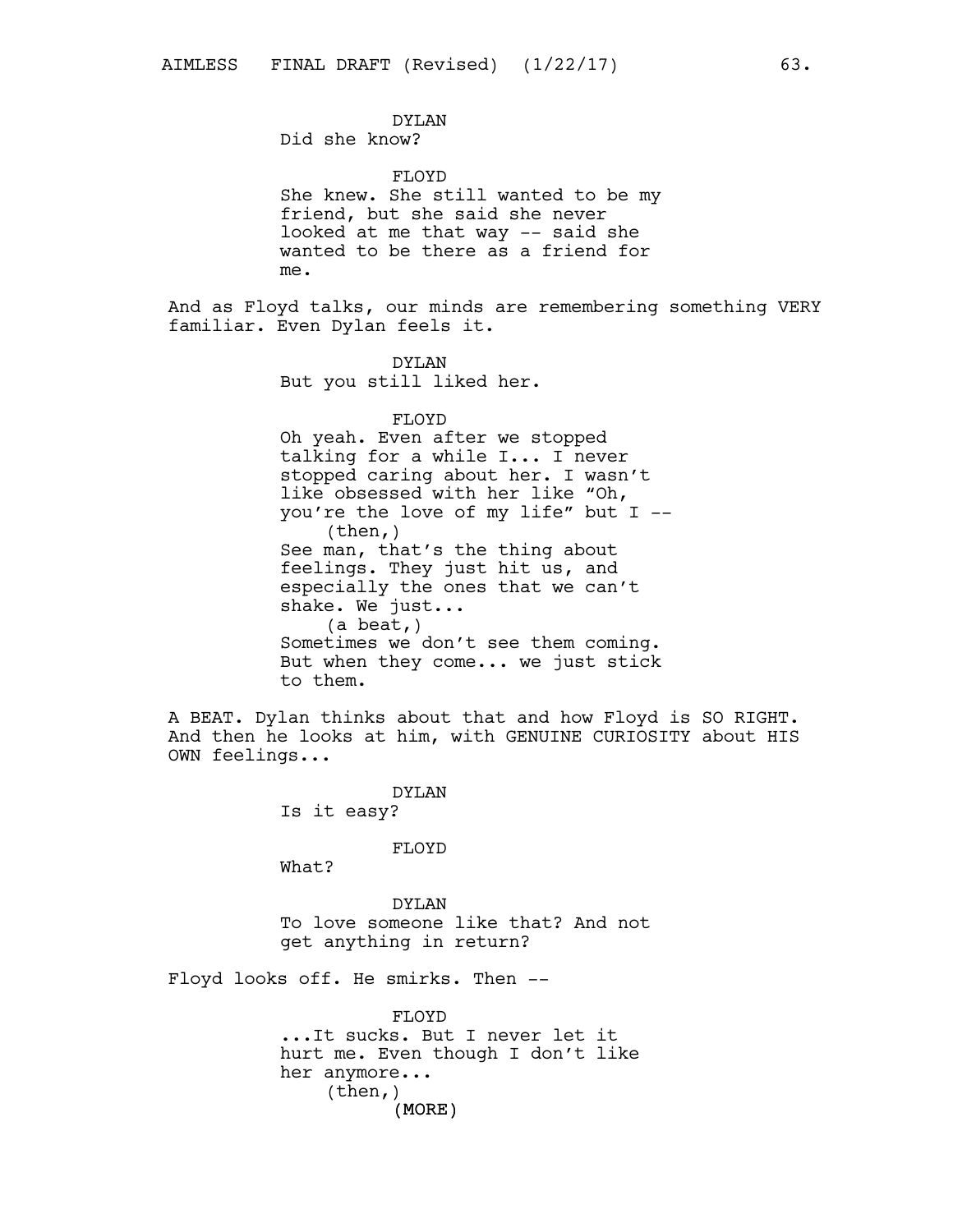FLOYD (CONT'D) I still don't regret having feelings for her. I -- (then,) That's thing about love, Dylan. It's one-sided sometimes. It's only you and your feelings. And even though you hate it and you wish and wish that the other person would just feel that same... and they don't... you just have to learn to be okay with that. Because that's what makes it gratifying. That's what'll give you peace.

DYLAN So you're saying it's okay... to feel that way about someone...

FLOYD

Do you?

DYLAN I don't know... (then,) It's...

FLOYD If you actually care about the person... if you have feelings for them... and you can't shake them easily... then you'll know if it's okay.

### DYLAN

Why?

FLOYD Because of how you feel.

Boom. Dylan is MOVED, IMPRESSED, and SLIGHTLY AWAKENED by Floyd's words. As we PUSH IN on him, CUT TO:

39 INT. HALLWAY - SCHOOL - DAY 39

DYLAN is walking down the hall. He then STOPS. Hears something. A VOICE. He listens more, nearing closer to it.

Dylan now comes to a door with A CRACK in it. The PEEPS through to see that voice is... A GIRL'S.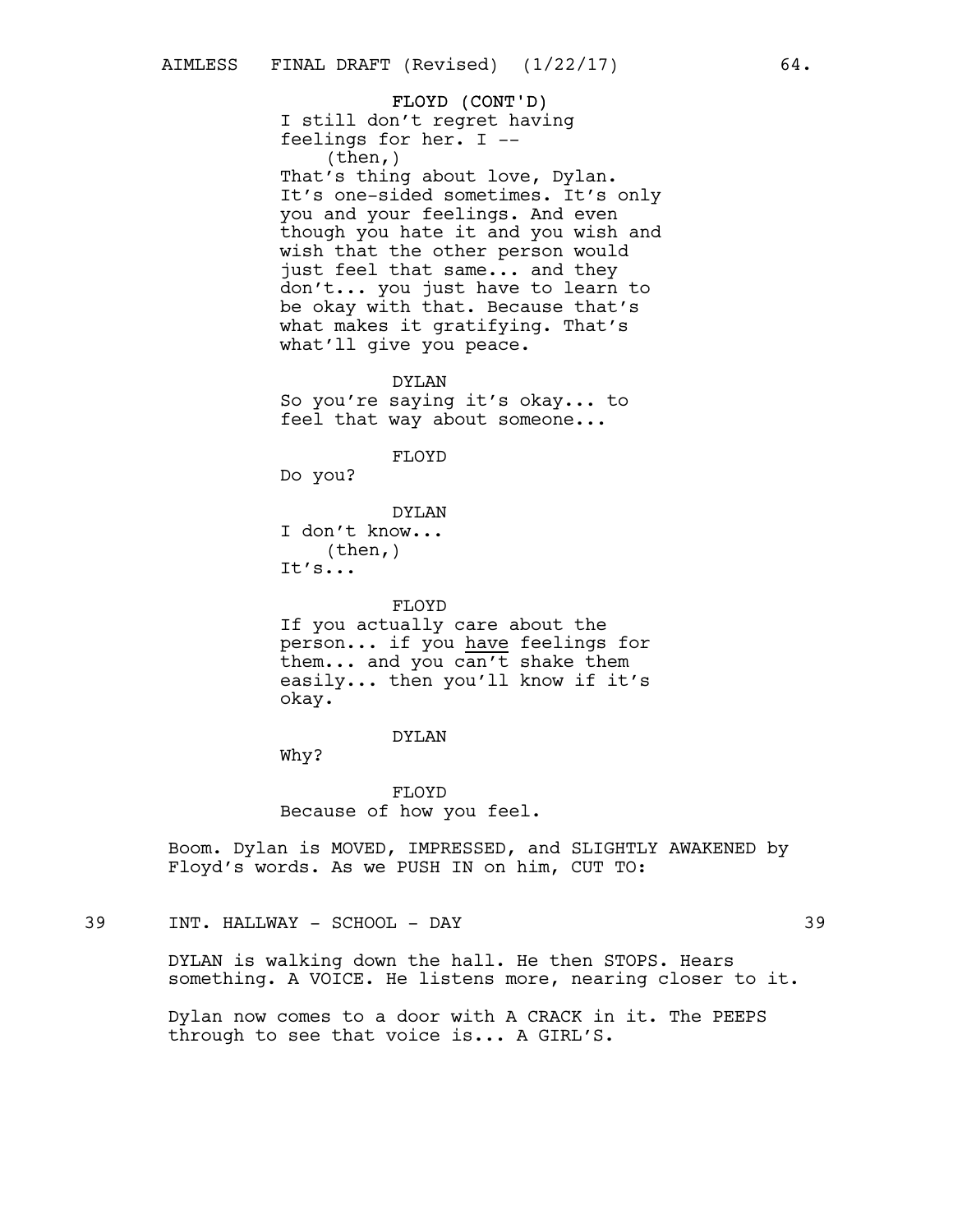40 EXT. THEATER AUDITORIUM - SCHOOL - CONTINUOUS 40

This GIRL is standing on the STAGE of the THEATER AUDITORIUM. Dylan is watching her from afar as she SPEAKS LOUDLY --

> GIRL Your tatoo. It says Tina... Who's Tina? (whispers to herself,) Tina, I thought your name was Tina. (then,) That's not my name. (a beat,) No -- I think I would know my own name. (whispers something; then,) Yes I'm sure that is not my name. It's a nice tatoo, I suppose. Not exactly the type I would... (then,) It's a nice tatoo, I suppose. Not exactly the type I would...

We now CUT TO the stage to TAKE A PEEK at this GIRL. She's pretty, and actually VERY beautiful. She's reading from a script pamphlet for a play, and we get it. She's a theater girl.

As she reads from it, rehearsing, Dylan is still watching from far away...

> GIRL (CONT'D) What is my name? (then,) My name. What is it? You don't know do you? (a beat,) You don't know. I knew you didn't know.  $(then, )$ It's not. It's Jane.

And as the GIRL talks, Dylan now ENTERS into the auditorium, still listening. As she practices her lines, he nears closer, like an eavesdropper.

We CLOSE ON the GIRL. Practicing hard, and very dedicated. ON DYLAN -- curious and slightly DRAWN IN by her voice. And

suddenly...

GIRL (CONT'D) Have you been there the whole time?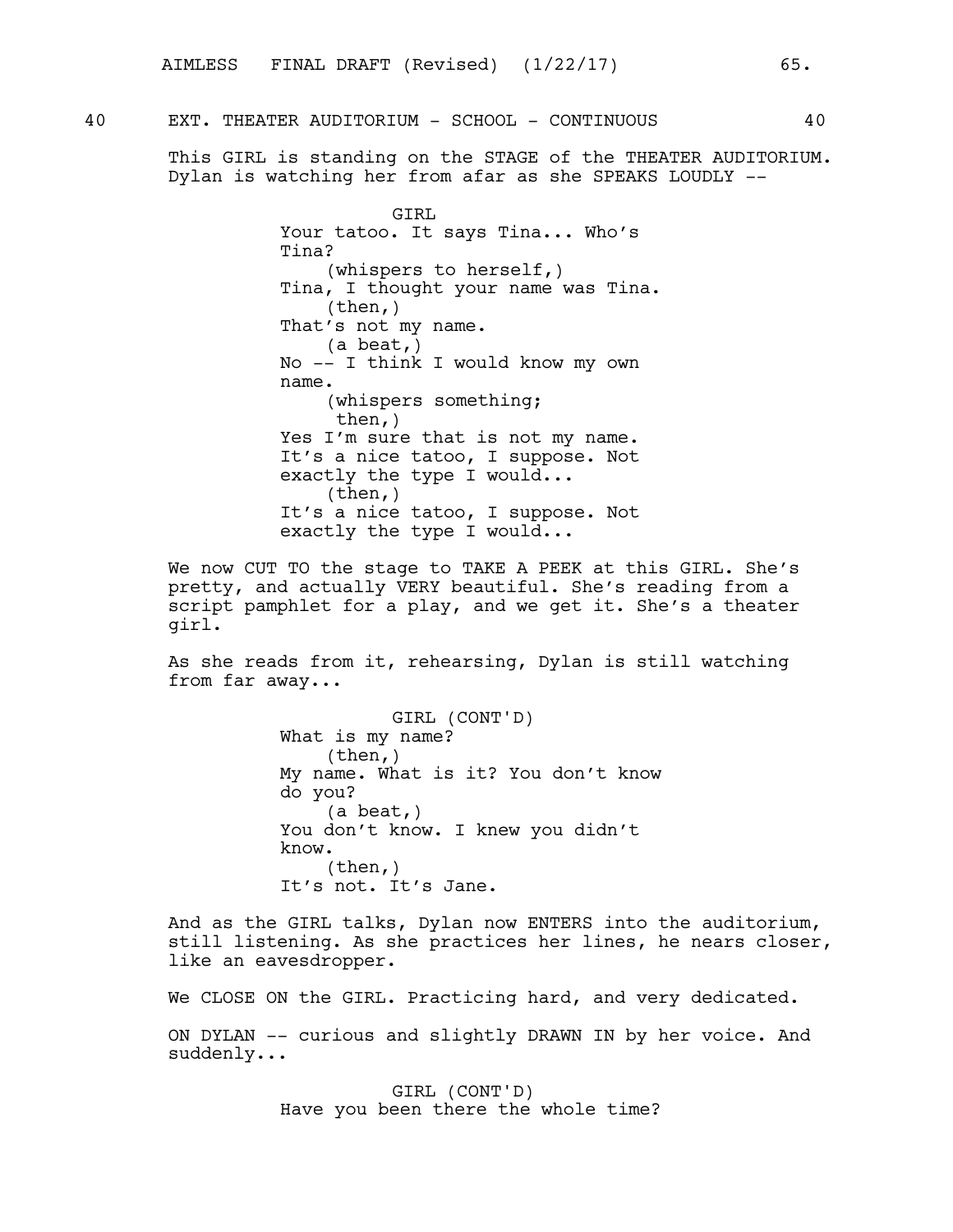And Dylan pops out of it --

DYLAN

Um...

# GIRL

Um?

DYLAN Ah, yeah, I heard most of it.

Dylan now STEPS OUT from the doorway and starts making his way toward the stage.

> GIRL Nice. You were spying on me.

DYLAN Oh -- no, I was just passing by and I heard you, so --

GIRL

Oh.

DYLAN I -- I can leave, if you --

The GIRL now cracks up. She WALKS to the edge of the stage, standing over Dylan with the lights shining behind her -- PRISTINE, almost like AN ANGEL blessing Dylan.

> GTRT. No, you're fine. I don't care, I was just practicing.

DYLAN I saw. You do this a lot?

GIRL Only sometimes. No one comes in here this hour.  $(then, )$ Why? Was it not good?

DYLAN No it wasn't bad, actually. You just didn't... pause enough.

The GIRL shoots Dylan a look. Slightly hit by that. She KNEELS down to Dylan's level.

> GIRL What's your name?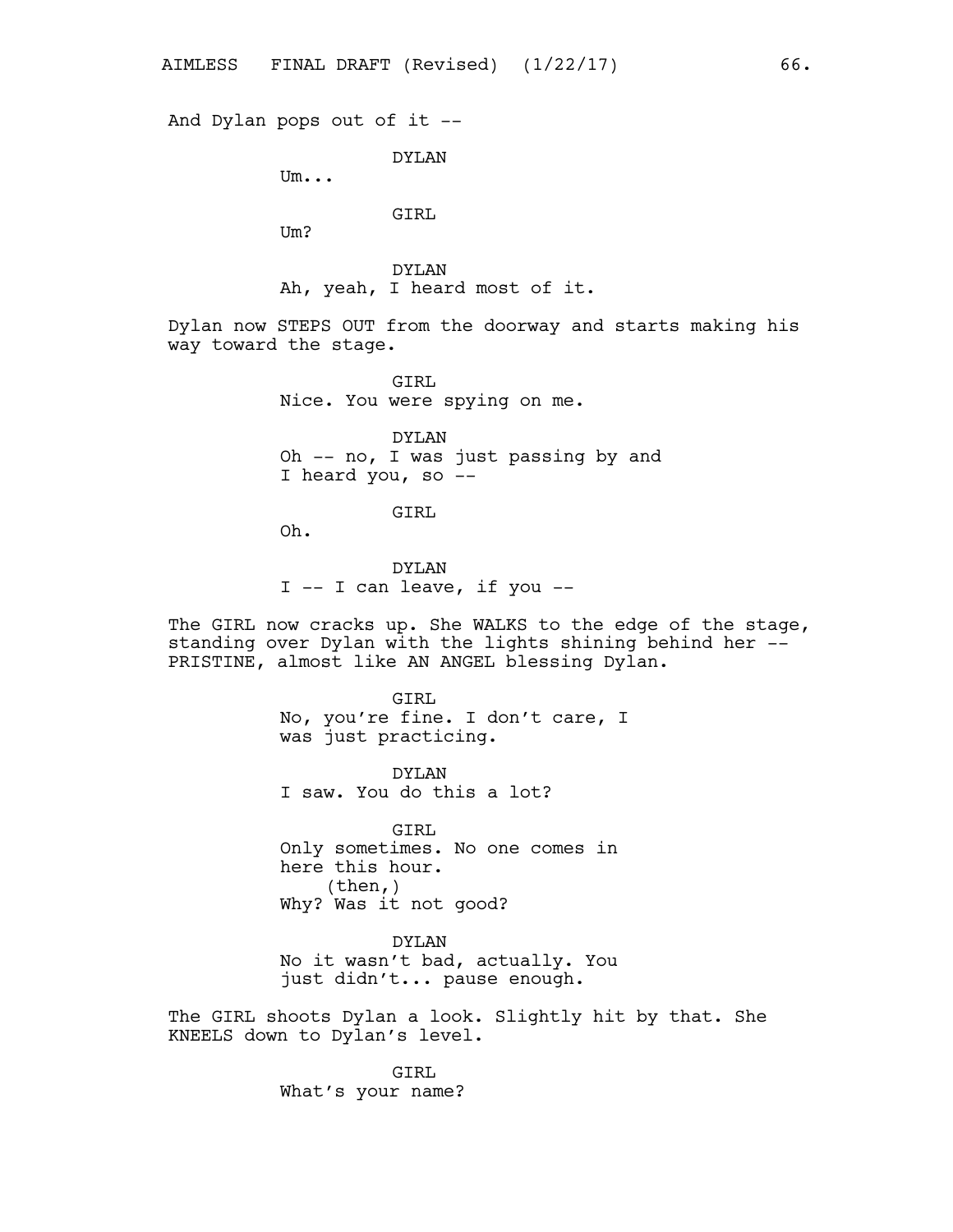DYLAN I'm Dylan. GIRL Dylan.  $(then, )$ I'm Riley. Aha. There's her name! Riley. And it suits her very well as she keeps her EYES on Dylan, challenging his opinion. DYLAN Nice to meet you. RILEY Pleasure. (then,) So Dylan... you're saying I didn't pause enough? DYLAN Uh, yeah. I'm pretty sure you didn't. RILEY Really? Where? DYLAN What? RILEY Where did I forget to pause? DYLAN Can I see your script? Riley smirks. She then HOPS off the stage and comes ground level. She hands Dylan her script. Dylan scans through the script -- DYLAN (CONT'D) Okay, so... RILEY Do we wanna sit first? Dylan CLOCKS Riley. *Okay...*

They both sit in the first row. Dylan reads the script. Then --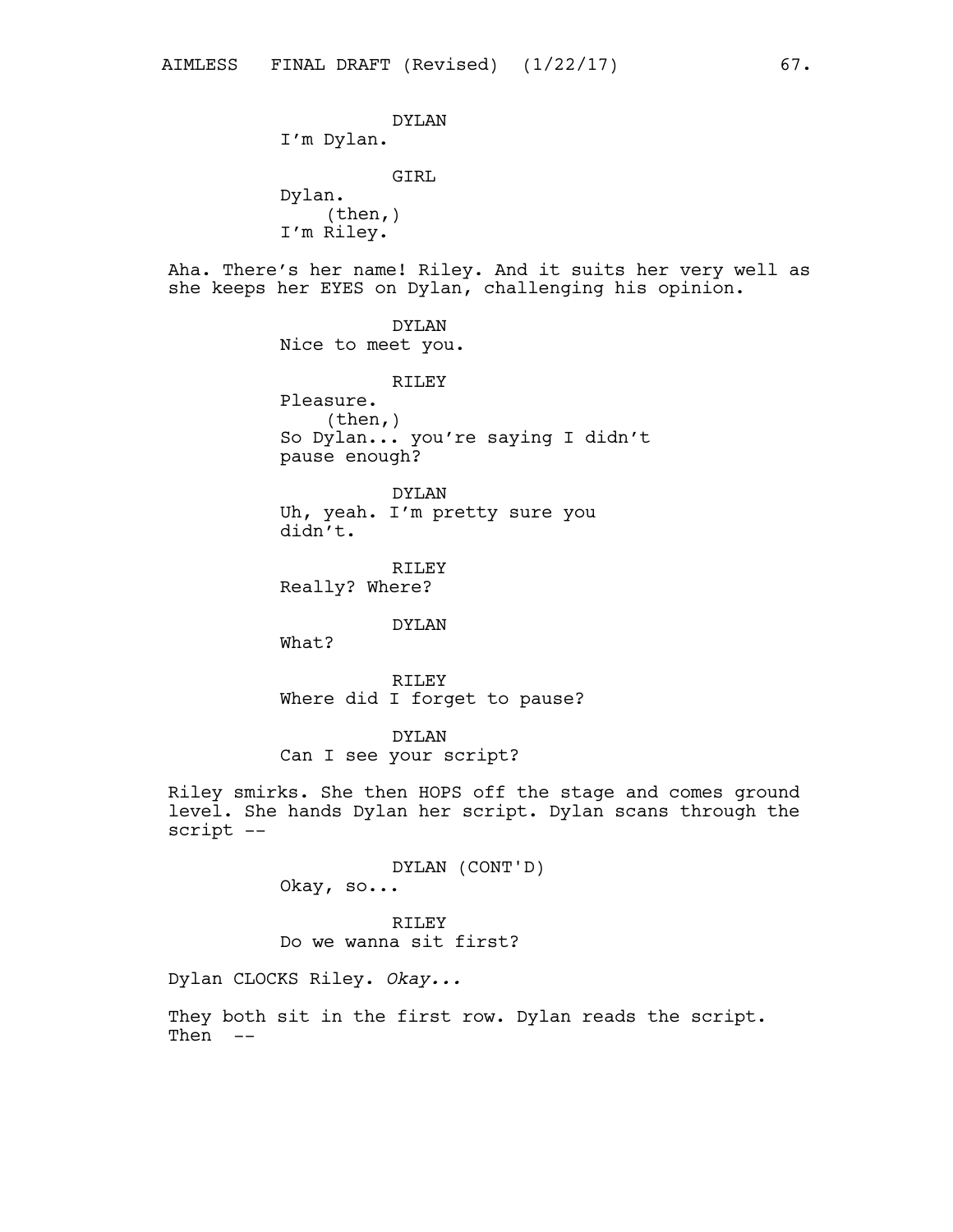DYLAN Right there. Where you say -- "You don't know, I knew you didn't know." (then,) Maybe say it like, "You didn't know... I knew you didn't know." Like with more of a beat in between the two lines... split them up. Not like say it all in one sentence.

RILEY So like -- "You didn't know... I knew you didn't know."

DYLAN Yeah. Perfect. It -- adds emotion to the moment, and it  $-$ 

### RILEY

Have you been in theater? I don't think I've ever seen you --

DYLAN Um -- I did in middle school.

RILEY Huh. Not my middle school.

DYLAN

(laughs,) Yeah, yeah. (then,) But then I did end up quitting.

# RILEY

Why?

DYLAN I just... had some stuff happen, and then... yeah.

Riley pauses. Dylan looks off, but she keeps her gaze on him. Dylan looks back at her, and sees she's STILL looking at him. Riley then wipes out of her stare.

RILEY

Sorry.

DYLAN You okay?

RILEY

Yeah, ah...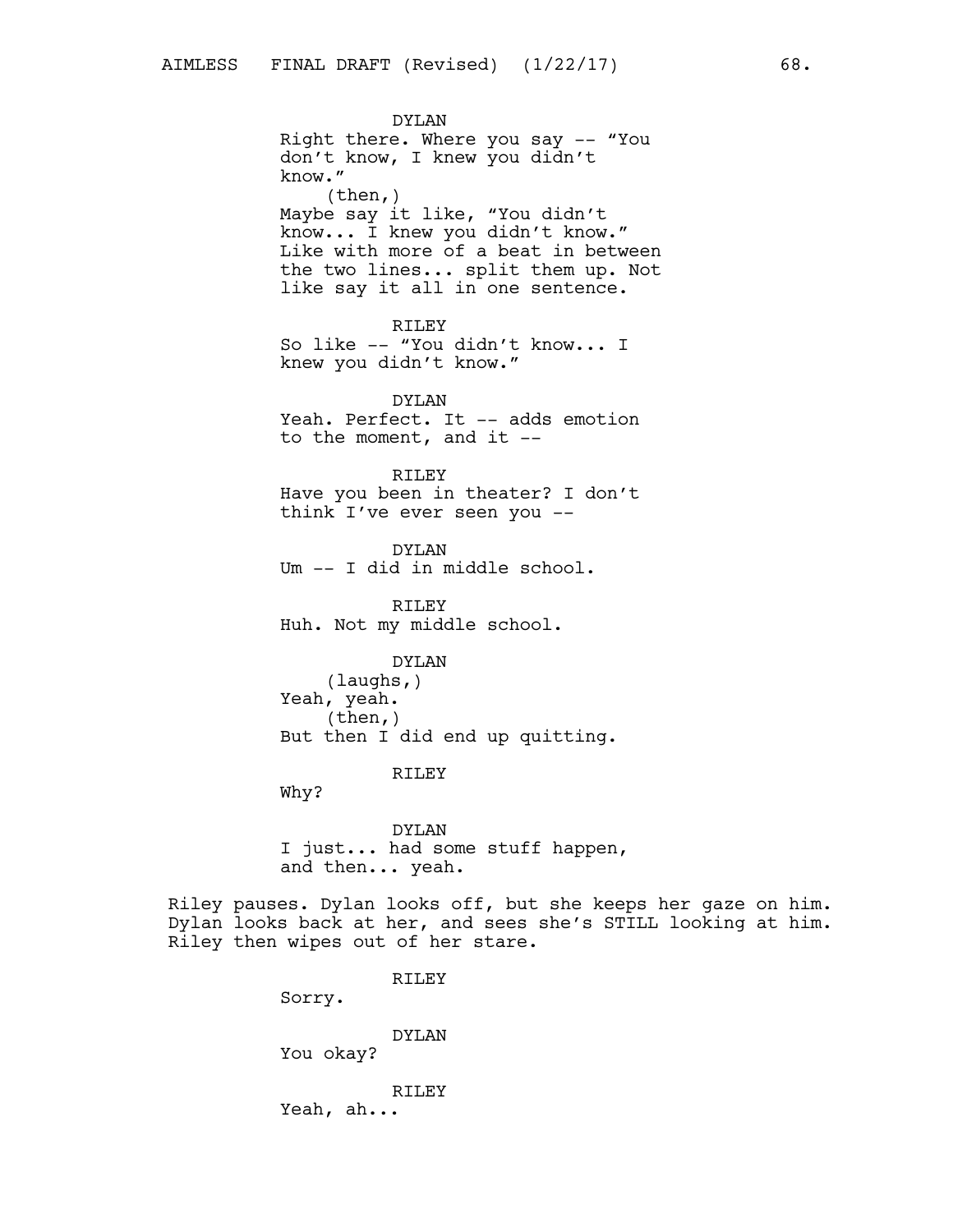She trails off, but then she looks at him again and just SAYS what she was about to --

> RILEY (CONT'D) You know, you seem really down.

DYLAN (thrown off,) Oh... okay.

RILEY Like sometimes you know when you can usually tell someone's sad by looking at their eyes..?

DYLAN I've never done that before --

RILEY I can see that in you. I'm seeing it now.

Dylan blinks at Riley. Then looks at her. Yep. She can TOTALLY TELL he's been moping. And then he exhales, EMBARRASSED at his own emotions and how they're leaking through his expressions.

> DYLAN You're good...

RILEY I didn't mean to shine the light at you or anything, I just --

DYLAN No -- it's okay. (then,) I've had a rough few weeks.

Riley nods. Understanding. A LONG BEAT.

RILEY You wanna talk about it?

DYLAN Well... I don't really know if I should because it's not all my business --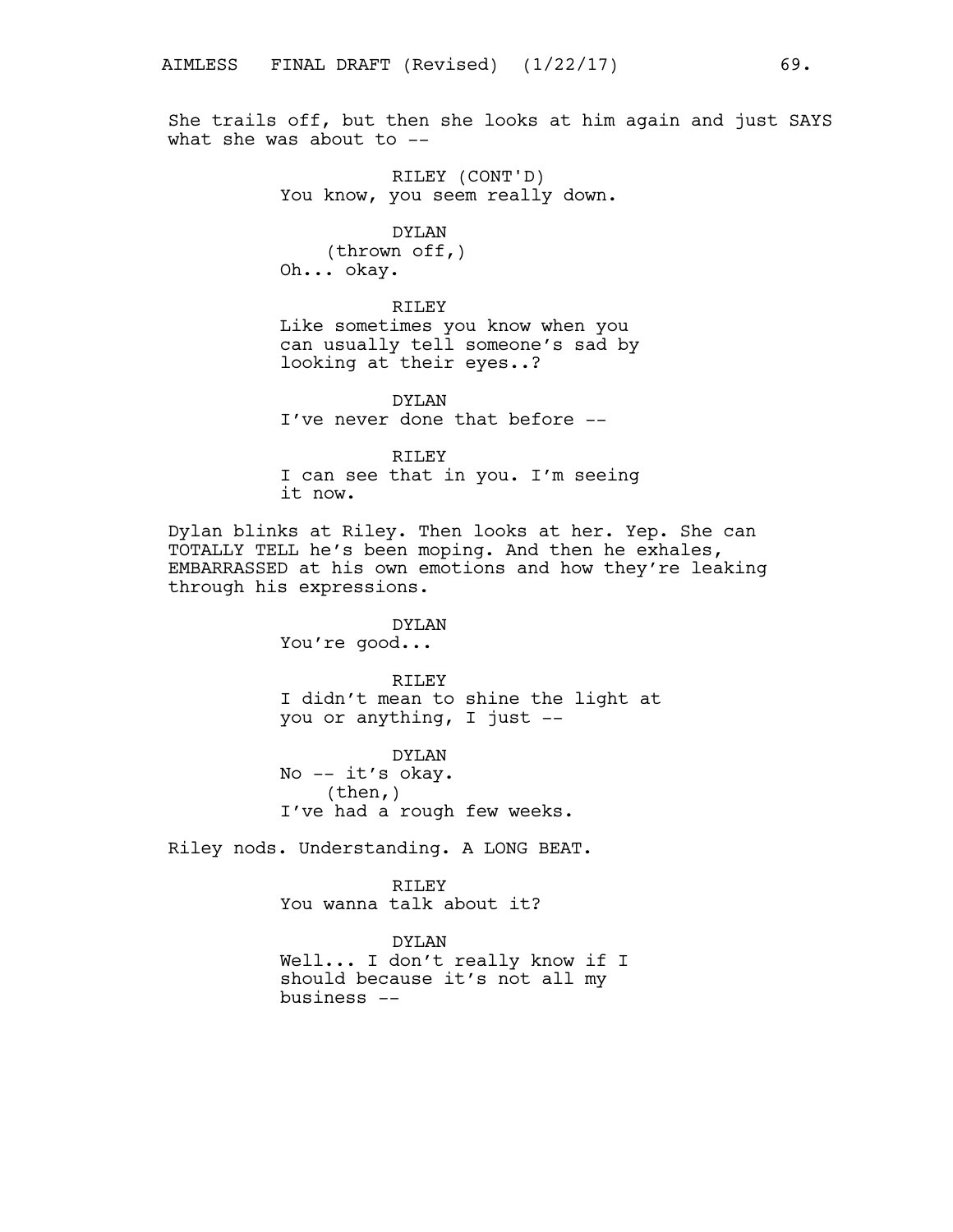RTLEY

Dude. You just walked in on me. We're probably not going to talk ever again, so if you want to get something off your chest -- which you look like you need to -- then it's okay.

#### DYLAN

You caught me. I'm actually really sad...

And as his EYES meet her's, she SYMPATHIZES with them as he looks down and starts talking... at which point, MUSIC FADES UP and we FADE TO...

SOME TIME AFTER...

Dylan and Riley are STILL TALKING. Dylan, explaining in detail, LETTING IT ALL OUT. Riley CRACKS UP at parts, and comments on some parts. It's a super amiable conversation between two people who literally JUST met.

We GO ON Riley -- both FASCINATED and ENTHRALLED by Dylan's words as he keeps TALKING and TALKING. And man, we have not seen him talk THIS much. She gives him a genuine smile as we CUT TO:

41 EXT. FOYER - HALLWAY - LATER 41

DYLAN and RILEY come walking out of the auditorium into a FOYER separating two hallways.

> DYLAN Hey I'm sorry for eavesdropping earlier, I probably interrupted your rehearsal --

> RILEY Oh no you're fine. I'll try and make those "pauses" work. (laughs,) No really, thank you.

DYLAN No thank you. For listening to all... of that.

RILEY Oh sure. I actually kind of enjoyed it. Though some parts were...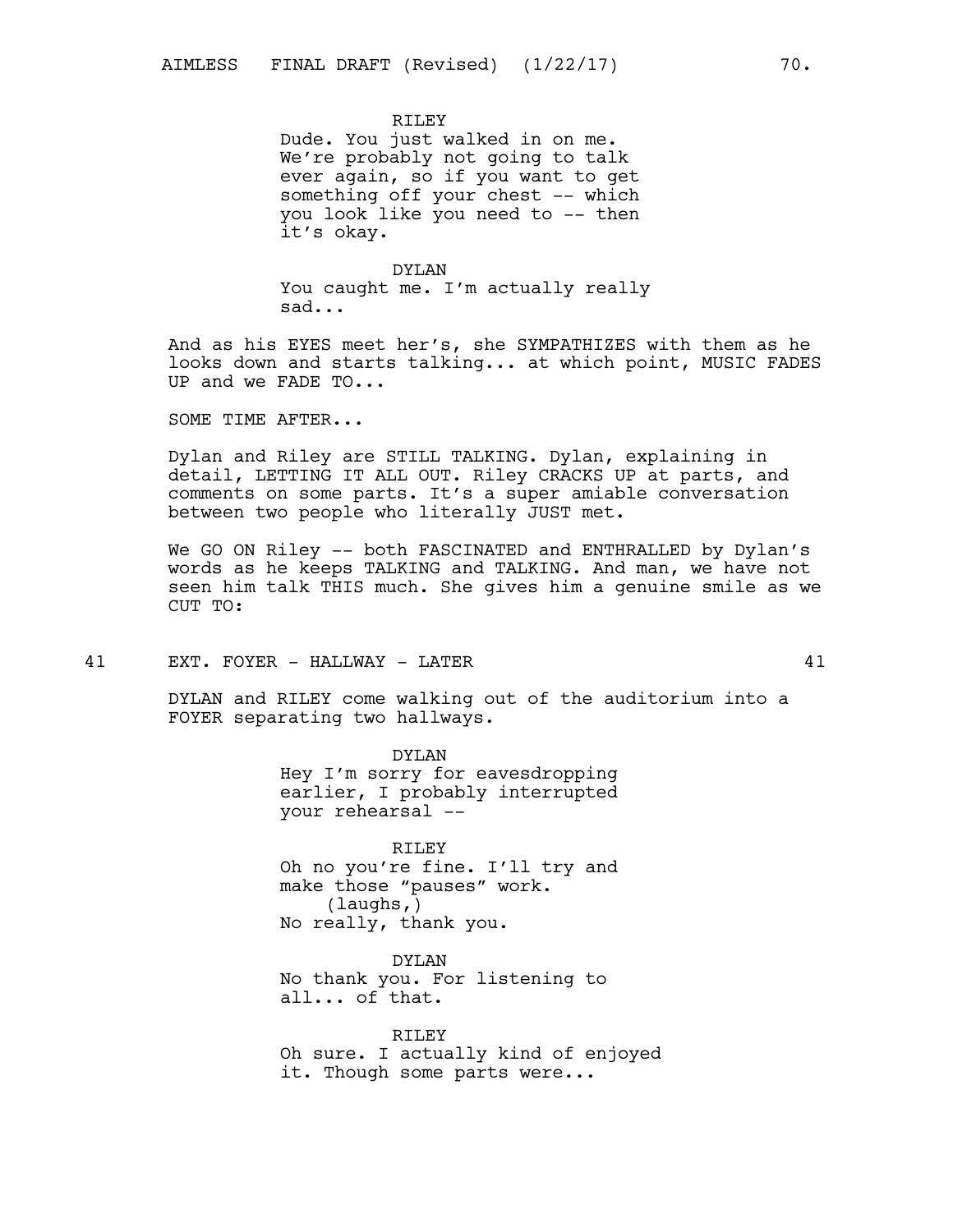DYLAN

Boring?

RILEY Mm... passionate -- for lack of a better word.

They both laugh at that. Then, as a moment now ARISES between them...

> RILEY (CONT'D) Ah... Dylan -- I know -- I know it's not easy talking -- like talking to strangers about this kind of stuff... but I mean -- if you ever need to talk more -- I mean like -- if anything else happens and you need to talk -- if -- if... the girl you like...

> DYLAN Like talk as in meet up somewhere..? Or meet back here tomorrow... sixth hour, same time?

RILEY Are you asking for my number or..?

DYLAN Is it working? (off Riley's grin,) Here, you can just type it in my phone.

Dylan pulls out his phone and hands it to Riley who takes it and taps in her number. She then hands it back to Dylan --

> RILEY (with a grin,) Might wanna text that to make sure it's not fake.

> > DYLAN

Right. Yeah.

RILEY I'm gonna head back now. Nice meeting you. Bye.

DYLAN

You too. Bye.

Some MUSIC kicks in as they divide, going their separate ways. Riley walks away. She TURNS.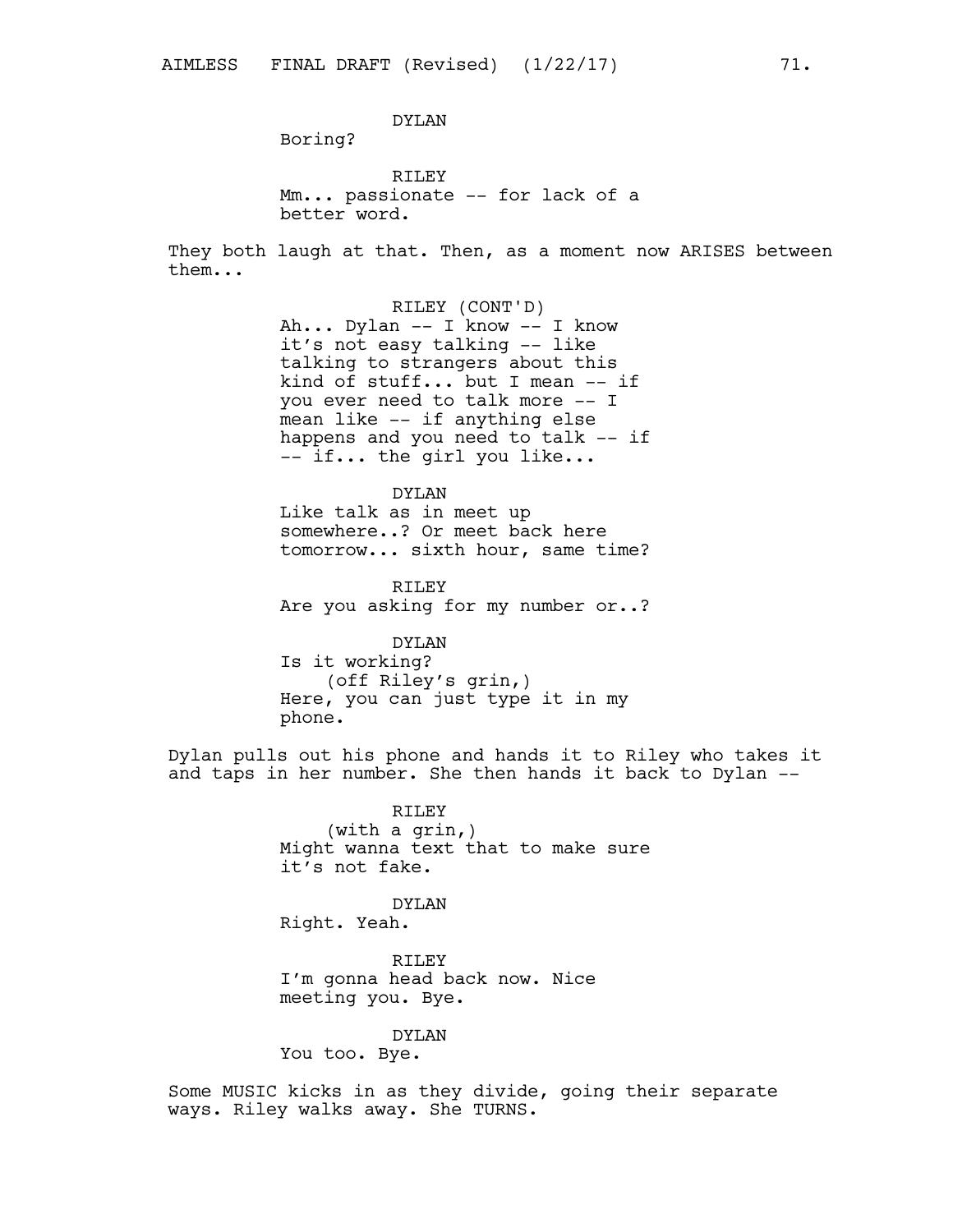Dylan is STILL looking at her. She waves bye with a smile. He too waves back and TURNS to go his way.

42 INT. DYLAN'S BEDROOM - NIGHT 42

Dylan is SITTING in his chair. A slight GLUM look on his face. He's toying around with a game controller.

A TEXT now pops up on his phone. It's from...

**JEN: Hey, what's going on?! Haven't heard from you in a while!**

Dylan immediately reads the text, ready to respond. But then that STRONG DAMAGING look comes upon him, almost as if it's hurting him. He puts his phone down.

And then Dylan remembers something. He picks his phone up. Taps a few times and we GO CLOSE on it to see he's typing in RILEY'S NUMBER from earlier and as he types her name: R, I, L, E, Y...

ON DYLAN -- smiling... and it makes him FEEL BETTER.

FADE TO:

LATER...

Dylan is up TALKING to RILEY on the phone. We INTERCUT The phone call:

Dylan and Riley are walking further on THE TRAILS...

RILEY So many people break up with each other, it's frickin' crazy. My mom -- she's been divorced twice.

DYLAN Woah. Ah -- She's not re-marrying is she?

RILEY God no. She better not. I'm so glad I stay with my dad, though.

DYLAN So you kinda hate the whole dating thing?

RILEY

Me? (then,)

(MORE)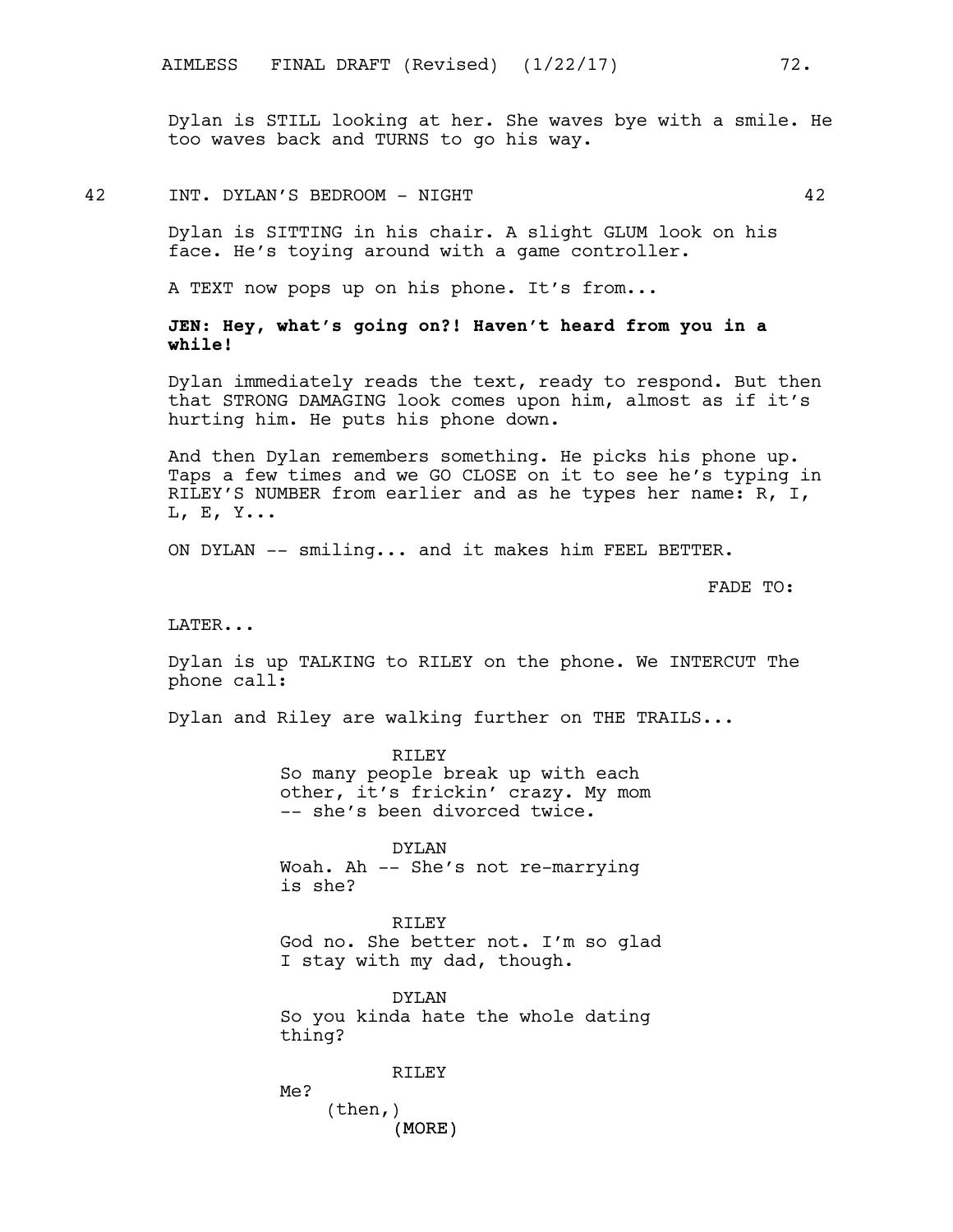RILEY (CONT'D) No... I wouldn't say I hate it. I'm definitely not against it. I just don't think I have... room for a relationship in my life.

DYLAN You've dated right?

RILEY (a beat,) Yeah. Once. That was it, though. (then,) You?

DYLAN Few times.

RILEY Man, you must have a handle on it.

DYLAN (embarrassed,) All of them dumped me.

RILEY (sarcastically,) Aw, poor thing. I'm so sorry.

DYLAN

Oh, whatever.

And Riley now LAUGHS it off, making Dylan feel the humor she's bringing on.

> RILEY (chuckling,) No, that really sucks.

And as we get a FEW MORE SHOTS back and forth of them talking, we hear MUSIC again fading in...

#### MONTAGE:

*A brief CUT of DYLAN and RILEY out on a lunch date. Dylan still is the one doing the talking and Riley listens, nodding.*

*In another instance they're at RILEY'S HOME, playing a board game. Dylan reads from the instruction manual while Riley rolls the die.*

*In RILEY'S KITCHEN, they stand at the counter, mixing cookie batter, and we see a CLOSE UP as they both PLACE the cookie dough on the foiled pan...*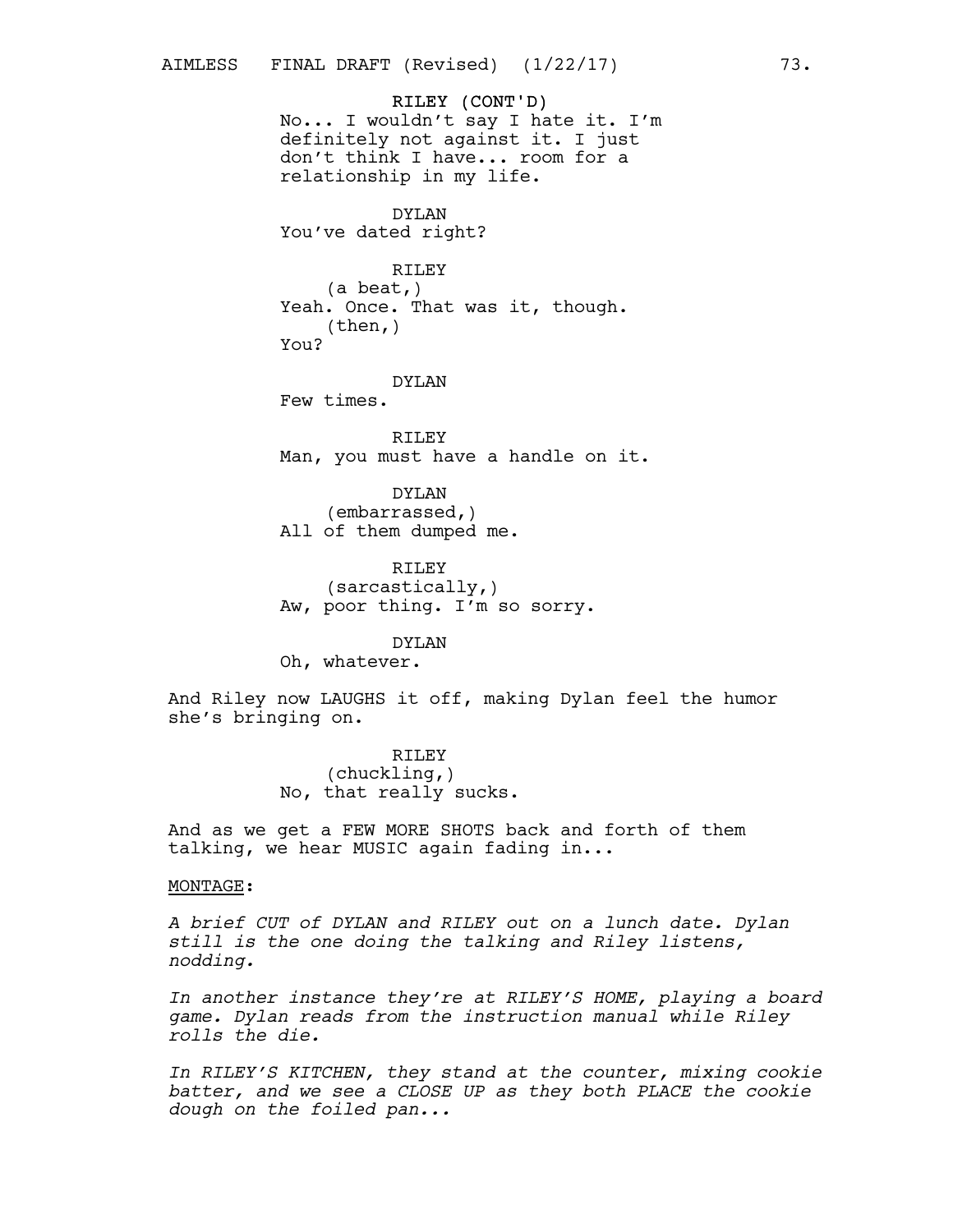*We get a shot of them two in the car, talking. Riley, seeming to be explaining something DEEP as Dylan listens.*

*They both STUDY together.*

43 INT. DYLAN'S BEDROOM - NIGHT 43

DYLAN and RILEY are on his bed. They are both on their phones. Riley's laying down. And now as Dylan puts his phone aside and looks at Riley. READY to have some sort of conversation.

> DYLAN Riley...

> RILEY What's up?

DYLAN I have a question.

RTLEY

Shoot.

DYLAN Well I mean it depends if you wanna talk about it too.

RILEY (sits up,) What are we talking about?

DYLAN Um... I think we should... probably talk about where we are. (then,) Or... like what we are.

A beat. And Riley takes a moment. She slyly TURNS her phone over on the bed.

> RILEY Oh. Well -- (then,) Are... you're not asking me out are you?

(MORE) DYLAN Well -- I know you said you haven't dated much so... like I don't want you to be uncomfortable with talking about it...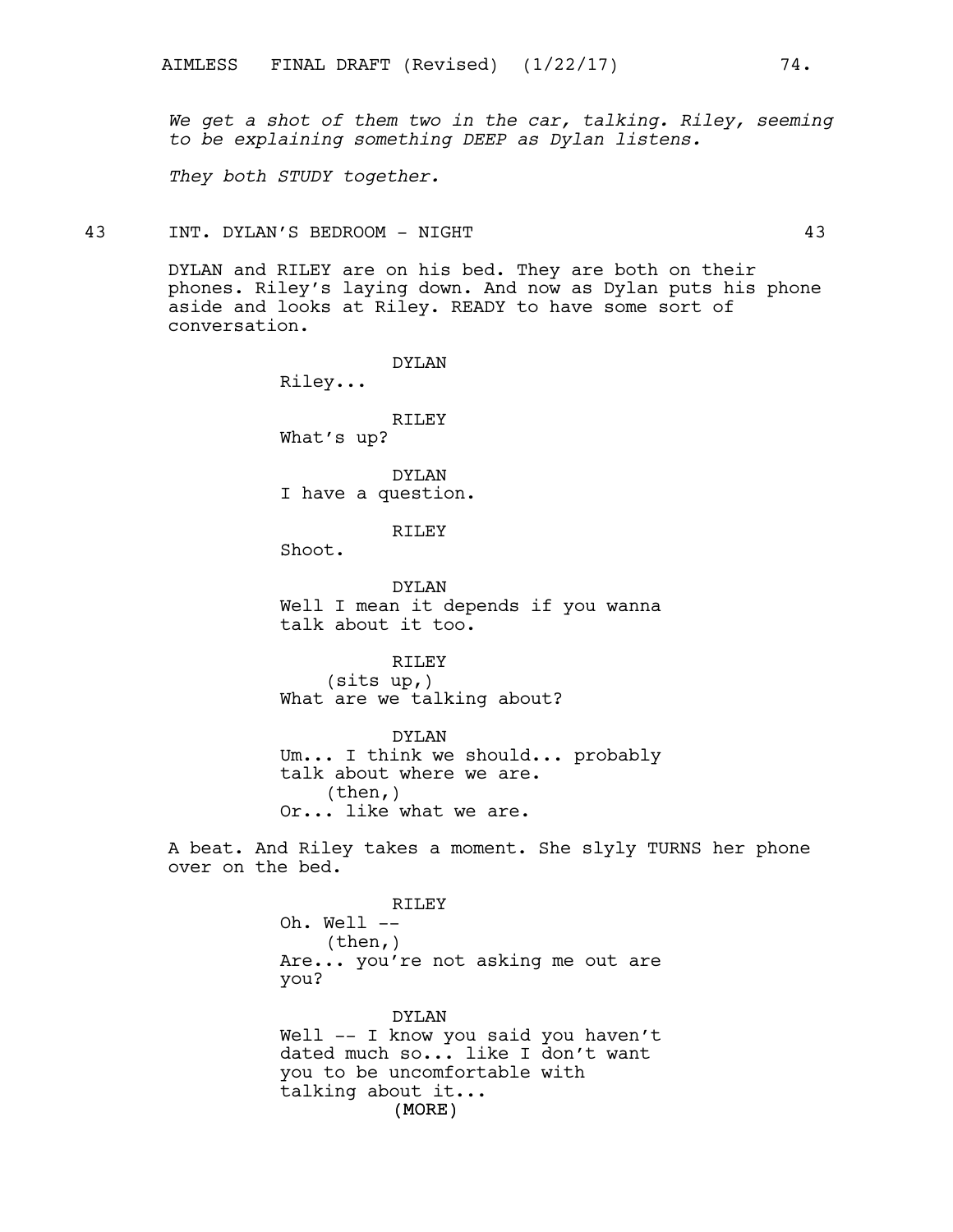### DYLAN (CONT'D)

but I mean, I don't think going on a date -- like an actual date would hurt us...

Riley thinks about how to start this. And then --

#### RILEY

Okay I know we just met a few weeks ago and you were going through your little... you know...

DYLAN

Yeah.

RILEY And I know we've spent a lot of time together.

DYLAN Good times, I hope.

### RILEY

Oh yeah no. Like I'm being serious. You're a really, really nice guy. You're really sweet, and believe me, I like you a lot.

DYLAN

More than a friend?

Of course we saw THAT question coming. But the look in Dylan's eyes IS GENUINE. Maybe his feelings are REAL.

> RILEY But I'm... I just don't think I'm ready for a relationship in my life. I -- at least until now, I didn't think I was.

> DYLAN Did the last guy really hurt your feelings?

RILEY No. He... hurt himself so to speak.

DYLAN What do you mean?

RILEY He passed away eight months ago.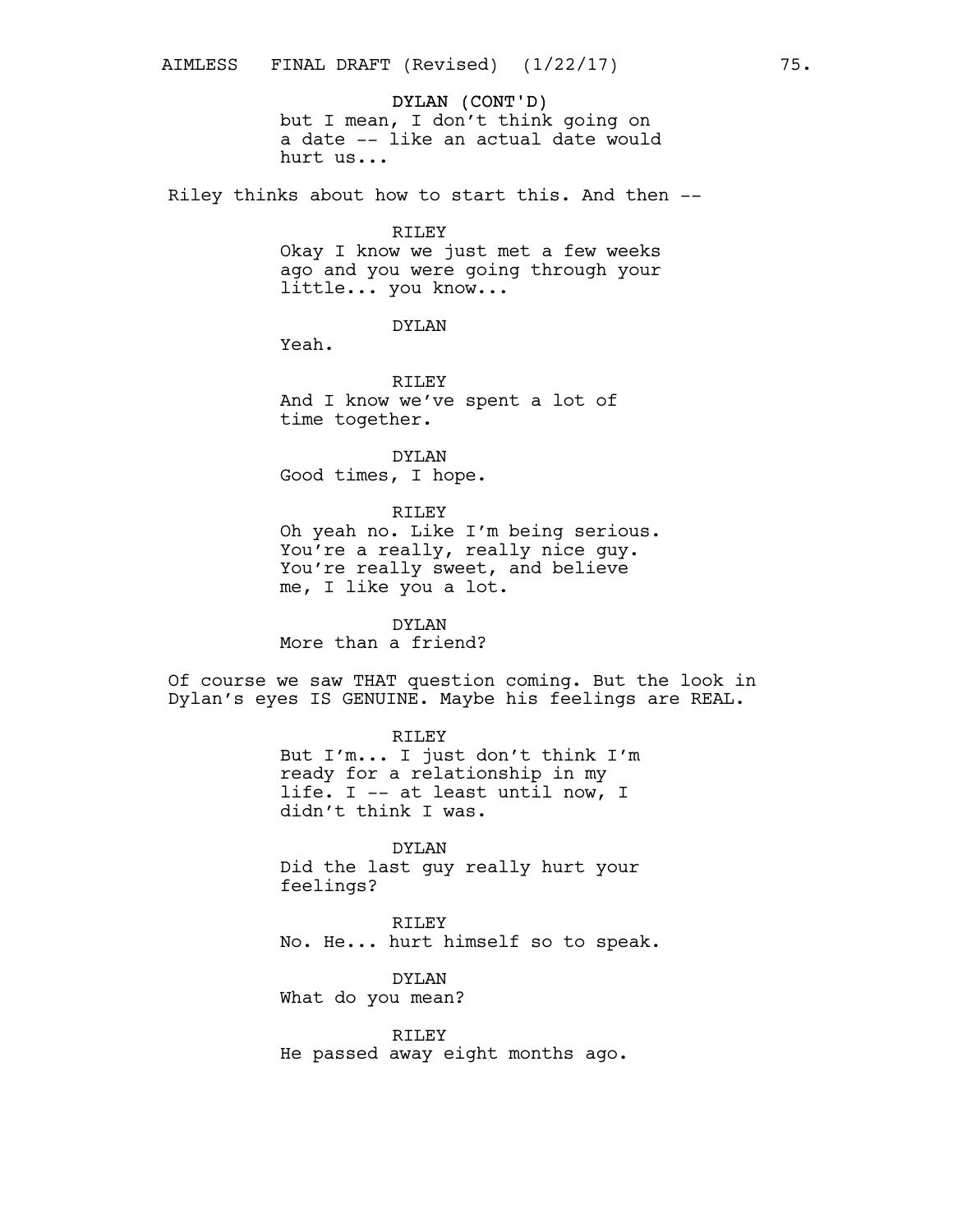BOOM. Shit. We did NOT see that one coming. And so didn't Dylan. And as Riley goes a bit SOMBER, Dylan tries to take a hold of the conversation here...

> DYLAN Oh. Riley, I didn't -- I'm really sorry.

> RILEY Sorry -- I should have mentioned it. I don't exactly talk about it that much --

DYLAN No of course, I get it. Trust me... I feel the same away about my sister. I'm just like you -- When people ask, I just kind of try to push the topic away so that I --

RTLEY No It's not that I can't talk about it, I just... (then,) I've moved on, you know? Even though I still think about it...

And Dylan is STRUCK by something here. He's CURIOUS now.

DYLAN How did you move on?

Hm. And we're GRASPED by his question. Is just trying to talk to her about it? Or -- is HE himself looking for advice her?

And we PUSH IN on Riley...

RILEY I took some time for myself...

*INSERT CUT:*

*CRASHING SURF... RILEY standing before WAVES. FEET SUNK in sand with WAVES slithering up and down the shore. She looks off to the HORIZON...*

> *RILEY (V.O.) ...Time away from other people. People call it isolation, but I call it peace of mind.*

*Riley walks along A PATH, somewhere in a tropical place. On her own. Introspectively.*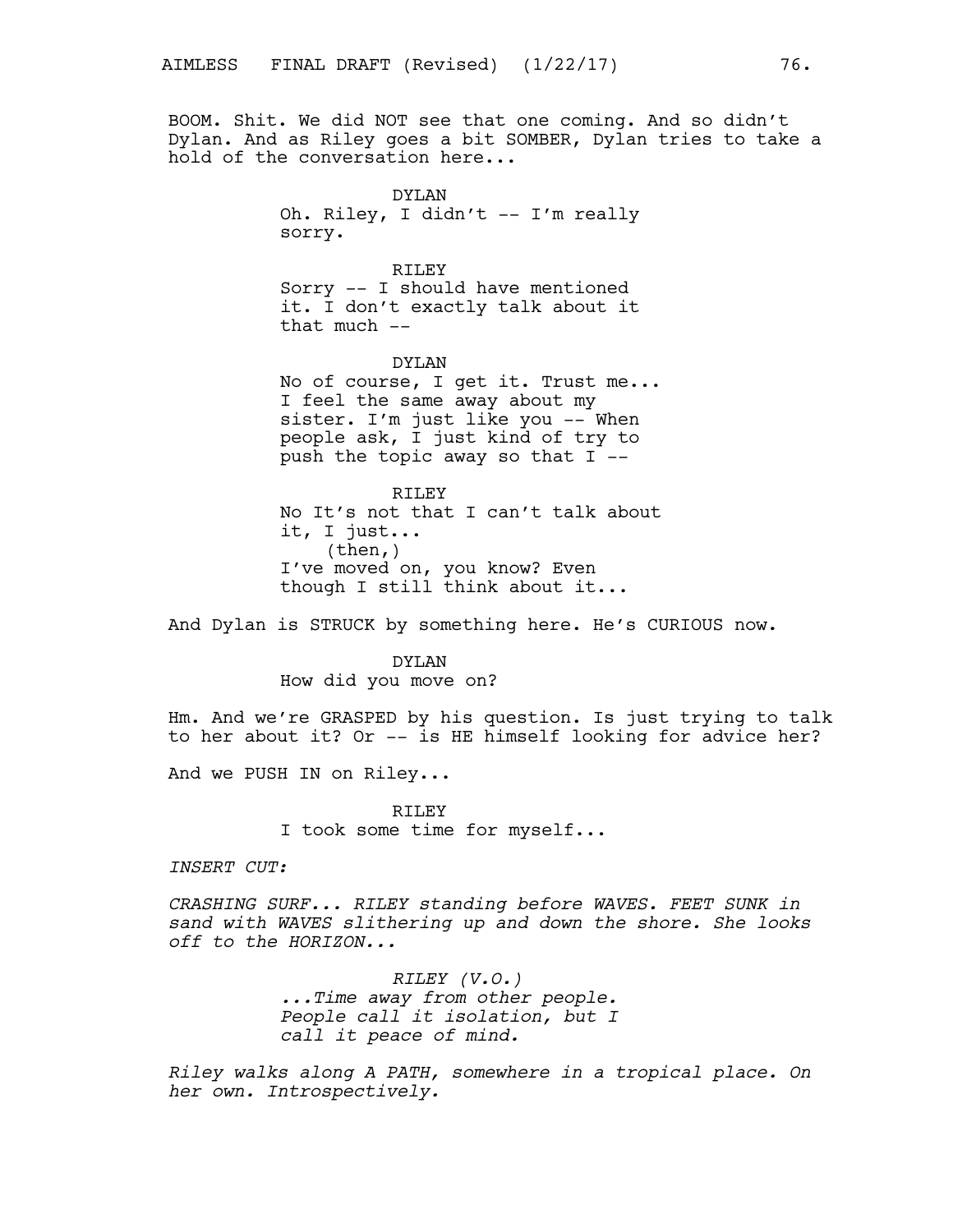*RILEY (V.O.) It was good for me...*

*Riley walks along the beach, alone...*

BACK ON RILEY...

### RILEY

I learned a lot. And when I think about... Brad... that was his name... I get sad... but you know, I learned to be okay with being sad about it. Now, I feel like getting a C on a test would make me more mad than losing him did. But it's okay now. I still have him... That's why I feel... after him, I couldn't have anyone else. Because it wouldn't be the same.  $(then, )$ You know, Dylan, that's why I liked listening to you in the theater. You remind me of what I had. I really felt what you were going through. Still having feelings for someone... but you're the only one with those feelings. I've felt that way before...

A BEAT...

DYLAN Everything happens for a reason, I guess.

And as THOSE words warm the hell out of Riley...

RILEY You know what?

DYLAN

What's up?

RILEY Maybe we should try a date.

DYLAN But you said you're not ready to --

RILEY I never completely shut it down. We only move forwards in life... right?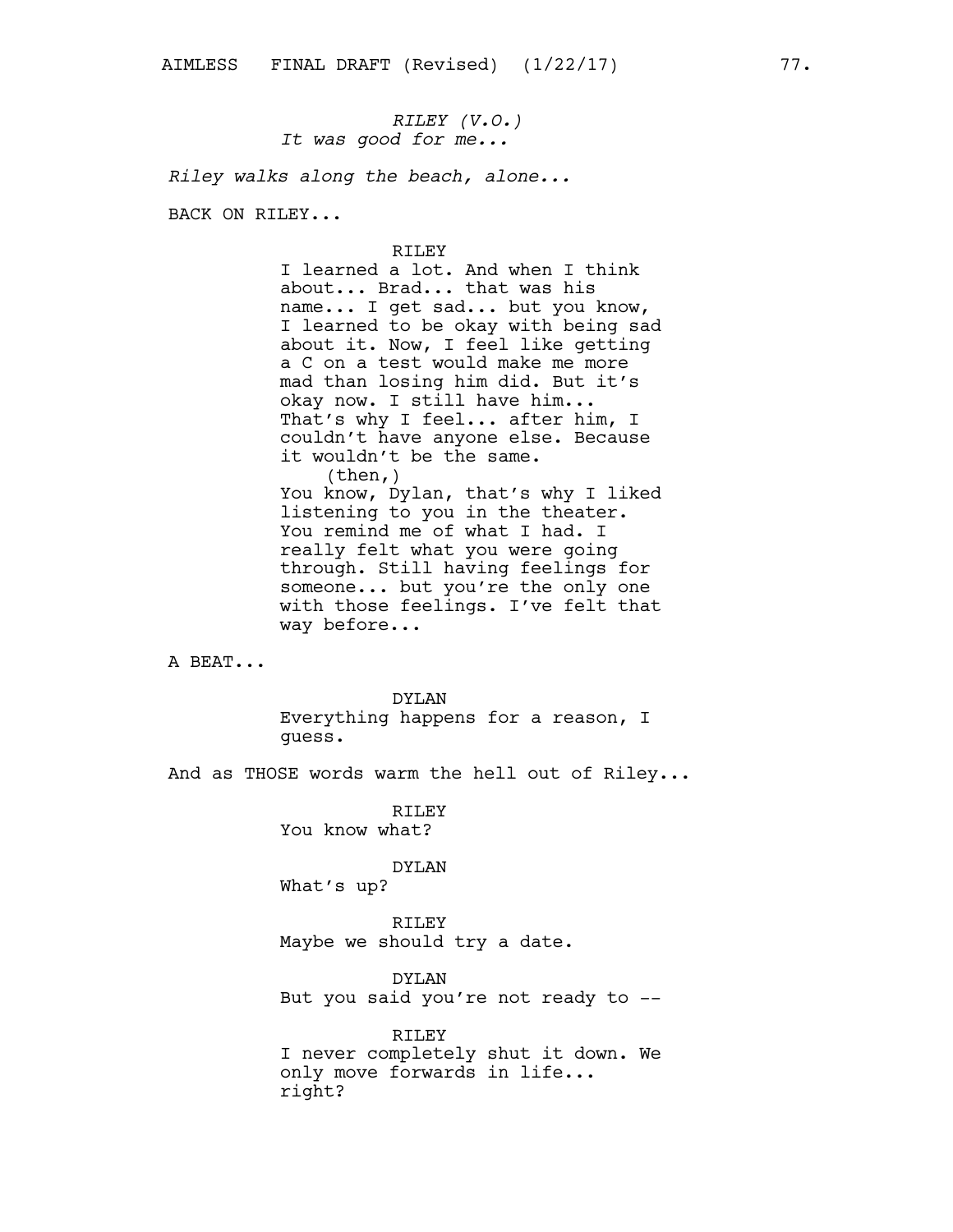## DYLAN Definitely.

RILEY (a glint in her eye,) So... Maybe that's what I need.

The two of them HOLD A LOOK on each other. A STRONG MOMENT here as if there's some sort of underlying CONNECTION between them. We can surely FEEL it.

DYLAN

Date would be good. Yeah.

RILEY

Good.

And then...

RILEY (CONT'D) But I have to ask you...

DYLAN

Ask me..?

RILEY About your sister.

And Dylan doesn't seem bothered by it at all. He nods -- *go ahead, ask.*

DYLAN

Yeah...

RILEY You're... You're okay right? I know you said it was recent and... like, you know. It takes time, right?

A beat. Dylan thinks. Then he looks back up. CONFIDENT --

DYLAN I have depression.  $(then, )$ That's what the doctors said.

RTLEY

Aw.

(MORE) DYLAN I don't talk about it. In fact, a lot of people don't even know. My fifth hour is this counseling session I go to...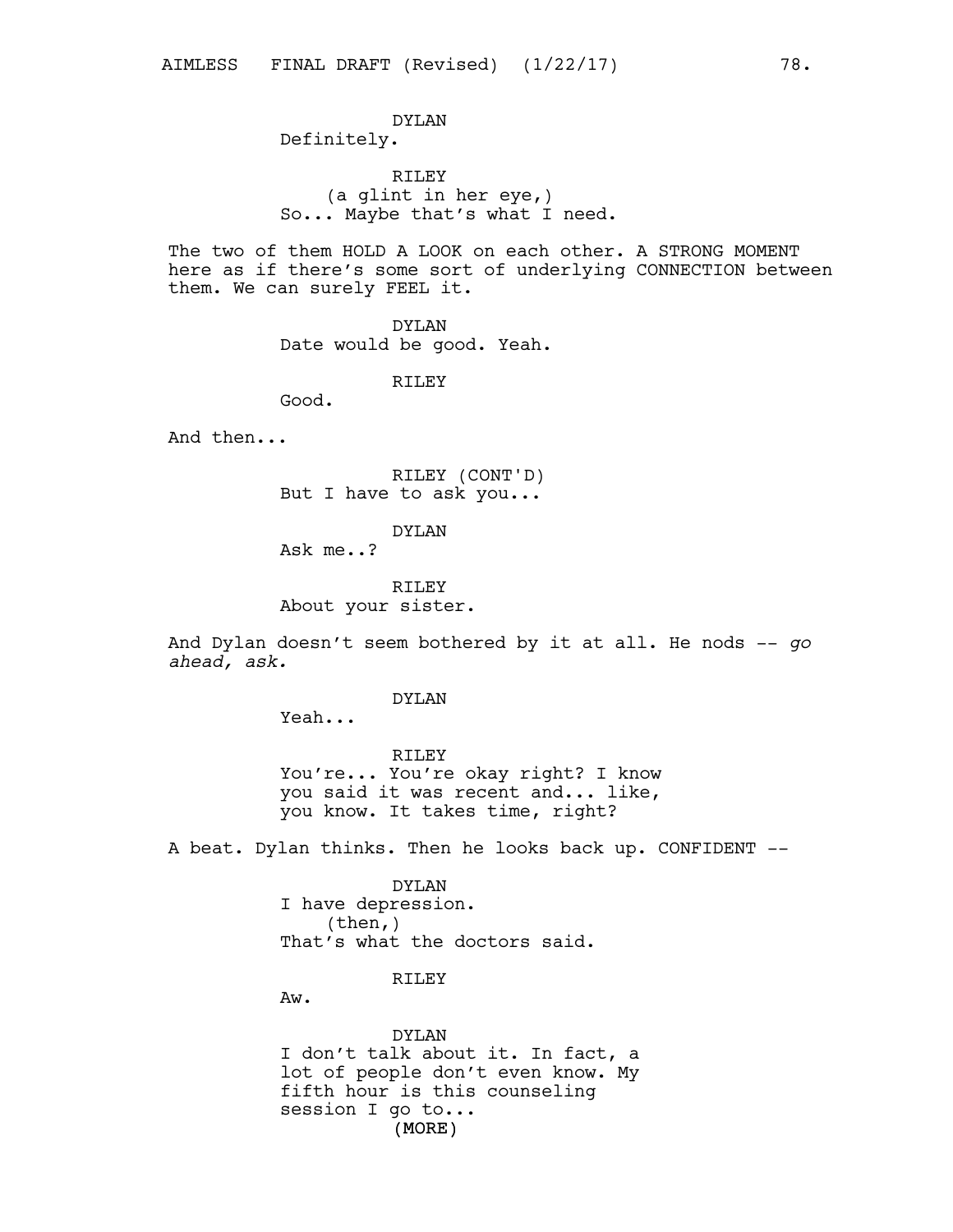# DYLAN (CONT'D)

it's -- because of my parents, but it's really a joke, so...

RILEY

So it doesn't help?

### DYLAN

Not really. But I -- I'm not good with really talking about it in general, so I don't mind just going to it  $-$ 

### RILEY

Well it's meant to help you, so if it's not then you probably should find something that does.

#### DYLAN

Well I -- I feel fine. I'm not like super depressed -- I don't look like I need help.

### RILEY

(shoots him a look,) Okay but when I first met you - you totally looked like it. I'm not kidding. You were moping like a little kid.

DYLAN Okay but I'm over that now.

#### RILEY

Are you?

### DYLAN

Yeah.

And as he says THAT, we're still not assured by that one word answer. Riley may even notice this too, but she lets off - *fine.*

> RILEY Okay. All I'm saying is you should probably not bottle it up and maybe like -- talk about it sometimes. Start helping yourself because until you don't --

DYLAN Riley, my parents don't even say a word about  $it$   $-$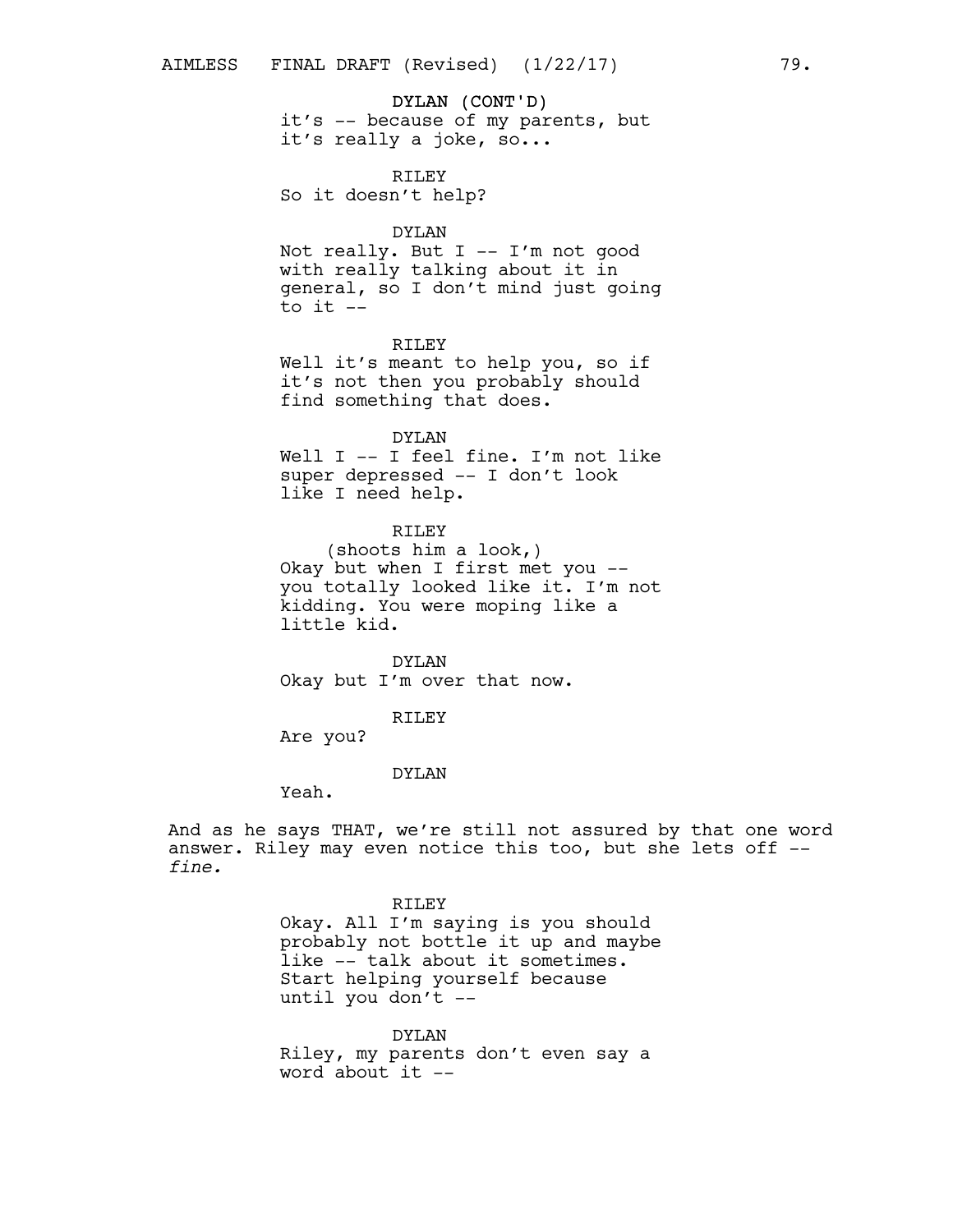RTLEY Okay, but I'm saying you should do it for yourself first, and them second. I've been down your road. I know what it feels like, and you - aren't making it any better for yourself. (then,) Believe me, you're not.

Dylan looks off. Troubled. And then he looks back at her, we PUSH IN on him as we CUT TO:

44 INT. CLASSROOM - SCHOOL - DAY 44

-- DYLAN. Sitting in class. Everyone is HEADING OUT of class. And as he, UNIMPRESSED, UNINTERESTED as ever, gets up...

> MR. CONLEY (O.S.) Hey, Moore -- wait up a second will you?

Dylan stops. Turns to see MR. CONLEY.

DYLAN You want me to stay?

MR. CONLEY Yeah. Sit for a second. I'll write you a pass.

Dylan stays standing there, confused. TIMECUT TO:

LATER...

Dylan sits at his desk as Mr. Conley pulls up a chair across from him. He then sets a sheet of paper down in front of Dylan.

> MR. CONLEY (CONT'D) That's your midterm grade in this class.

Dylan stares at it. Not proud, but still not very caring towards it.

> DYLAN Mr. Conley... I --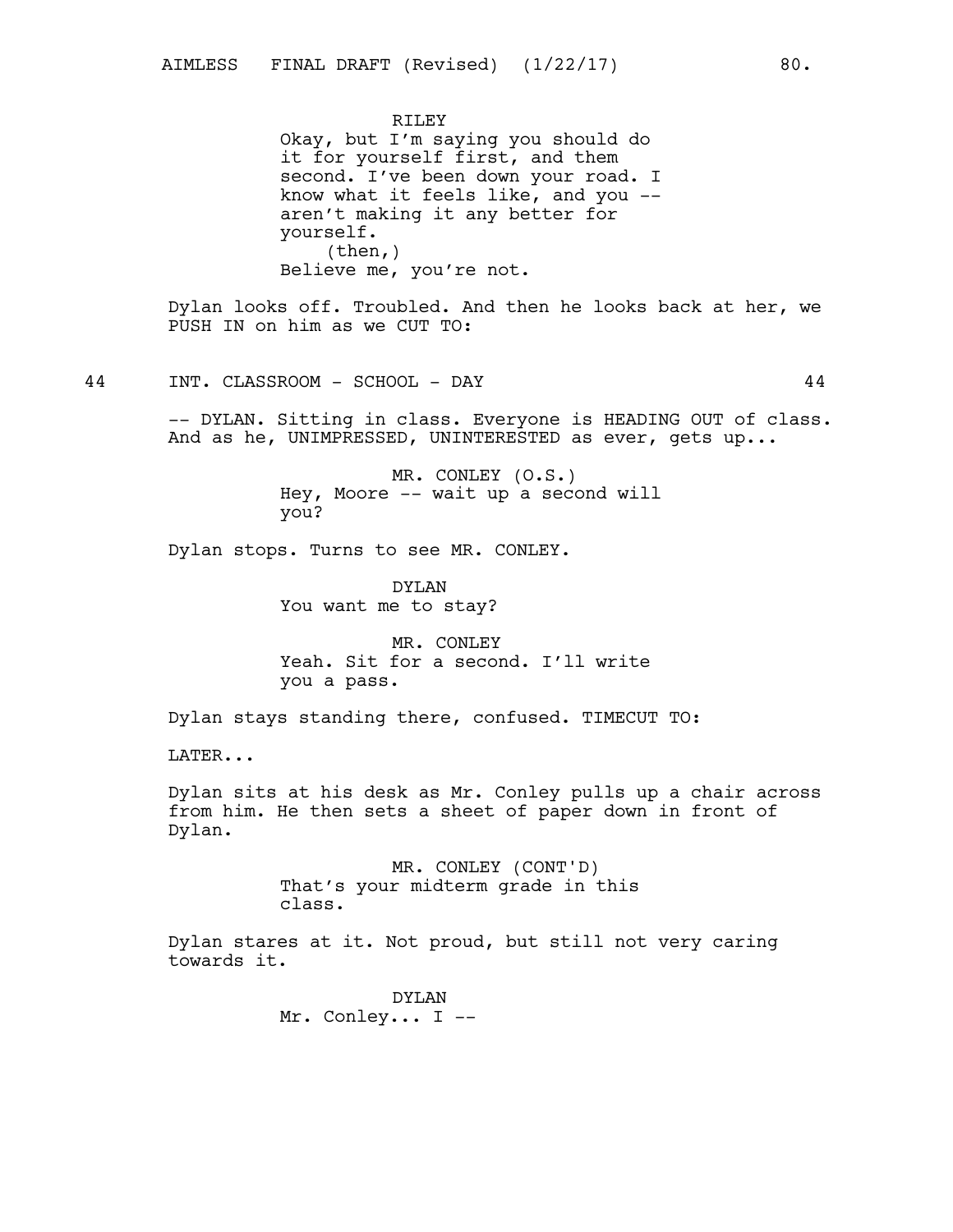MR. CONLEY Funny when the other twenty-eight kids in the room are all rocking and rolling with A's and then there's the slacker like you who just sits there like a roadblock. Not turning in anything. Not doing any of the work. Not even saying anything. (then,) My class really kicking your ass that bad?

And Dylan is still just STARING carelessly. He's really got nothing to say.

> DYLAN I guess I just haven't been focused.

Mr. Conley READS Dylan. Looks for some sort of jumping off point to start talking again. Then --

> MR. CONLEY Look your other teachers might let this kinda stuff slide because of your condition...

Dylan looks up at him, about to say something --

MR. CONLEY (CONT'D) Yeah, that's right, kiddo. Everyone knows about your issues. It's not your biggest secret that you go home and write about your in little diary.  $(then, )$ We're all in the know. There's emails always being tossed back and forth -- how's he holding up? How has he been doing in class? Does he

DYLAN My parents e-mailed you?

seem distant? Is he okay?

(MORE) MR. CONLEY More about what am I going to have to e-mail them... (then,) Your son's just being a stupid rock, failing an easy A class because he doesn't try? (a beat,)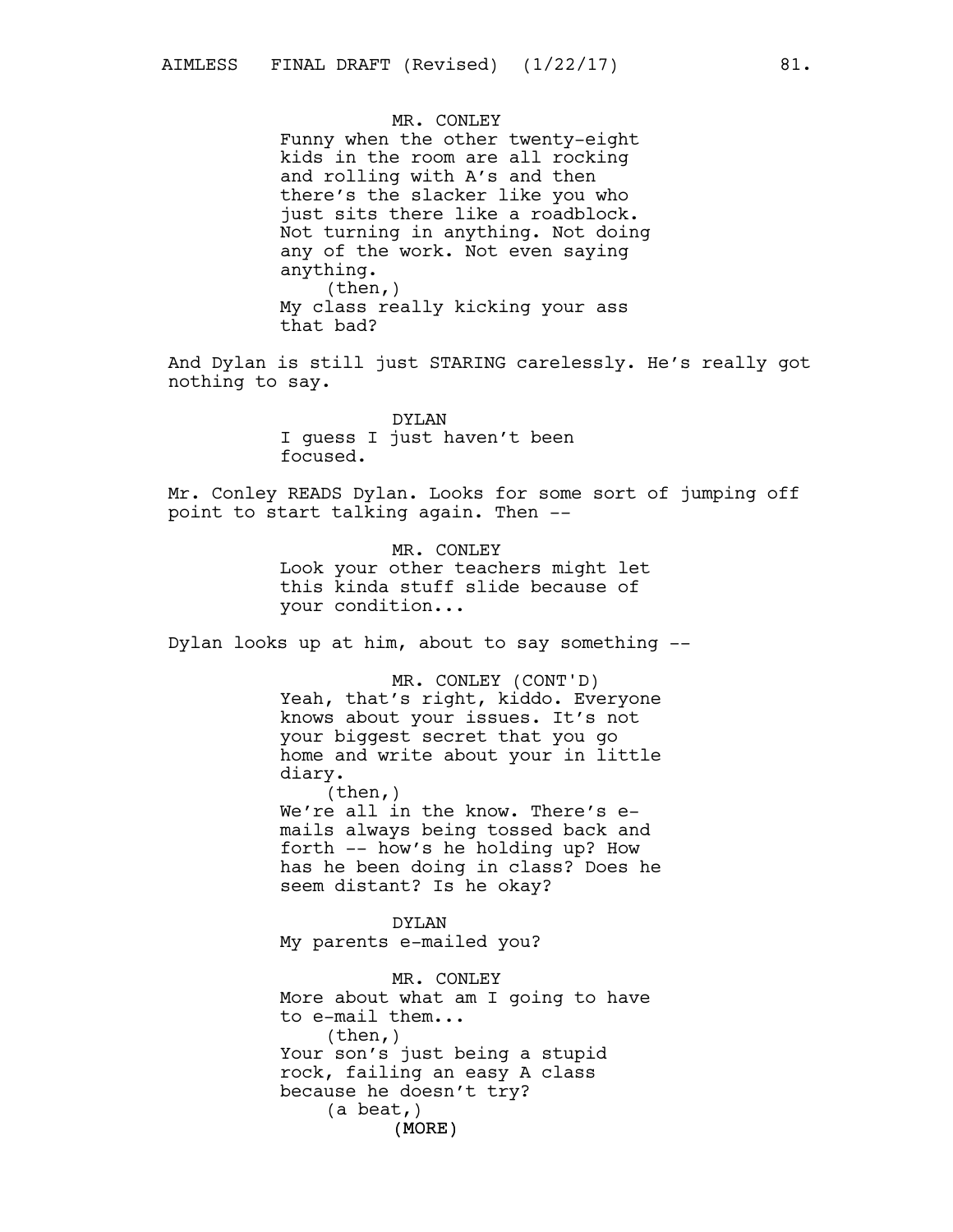### MR. CONLEY (CONT'D)

I mean seriously, clean yourself up a little, pal. Most days when I look over, you look like my nine year old nephew when he found out Santa Clause wasn't real.

#### DYLAN

Okay. I don't really appreciate you throwing all this crap at me. Especially when you say that you're in the know about everything, so then why are you --

MR. CONLEY I'm trying to get you to realize something, kiddo. (then,) You need to brighten up.

#### DYLAN

Maybe your class doesn't do that for me.

MR. CONLEY My class doesn't do anything except for give you credit on that graduation audit... So I say it's time you start involving yourself in life a little bit more and trying.

A BEAT. Dylan processes it. He's been told this before, but this time it may have put a CRACK on that wall of his.

> MR. CONLEY (CONT'D) Now what you've been going through is a tough deal. It's bad, I know. And time's really the only thing that heals this kind of stuff, but you know what? If WE didn't do anything with our lives, we'd be stuck, not having learned anything, not having done anything. (then,)

I don't mean to throw more at your way, but that's what you seem like your bringing onto yourself right now.

(to the paper,) And that makes it show all the more. That's how I know.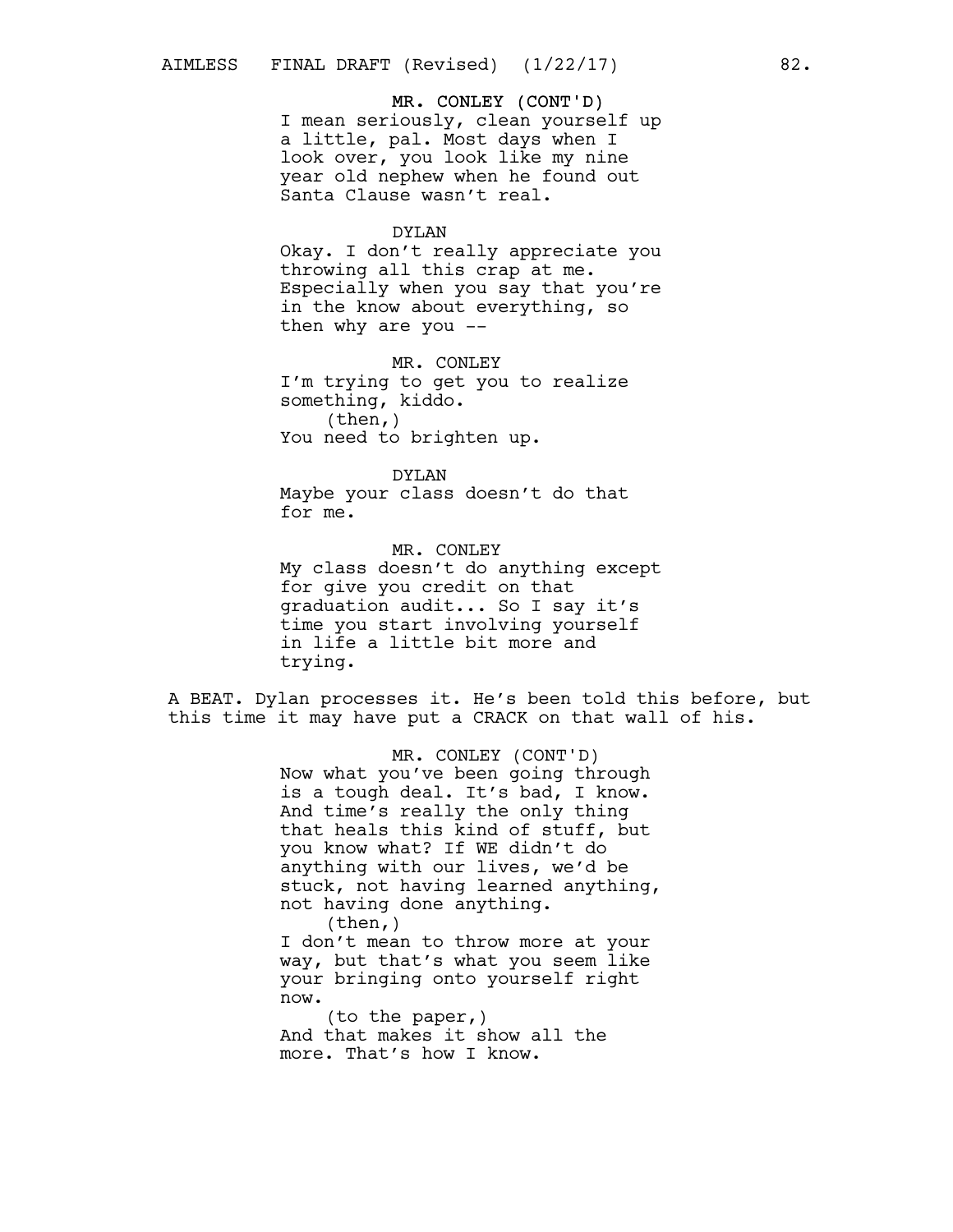DYLAN

You know, honestly, you have no idea what I'm going through inside my mind. Just because you know what happened, or what the situation is... doesn't mean you know what I feel, or what I think.

Conley laughs that one off.

MR. CONLEY Wow, you still don't get it do you?  $(then, )$ I don't need to know what you're thinking or feeling. What are you going to scream it out to me?

Dylan is CAUGHT OFF GUARD listening to that. He furrows his eyebrows, a little offended.

> DYLAN Seriously. You're saying that to a person with depression.

MR. CONLEY You know you and I are more alike than you know.

DYLAN What does that mean?

MR. CONLEY I had depression too.

Dylan is SURPRISED and TAKEN ABACK. Conley goes on...

MR. CONLEY (CONT'D) (a beat,) I've been through the same stuff as you. I was you at one point in my life. And I know it's not fun walking around wearing a dull face, but I dealt with that. And I'm saying you should too.

And there it is. Dylan realizes he's being told THE SAME EXACT THING again. Another LONG BEAT takes over. As Dylan considers something...

> DYLAN You were depressed?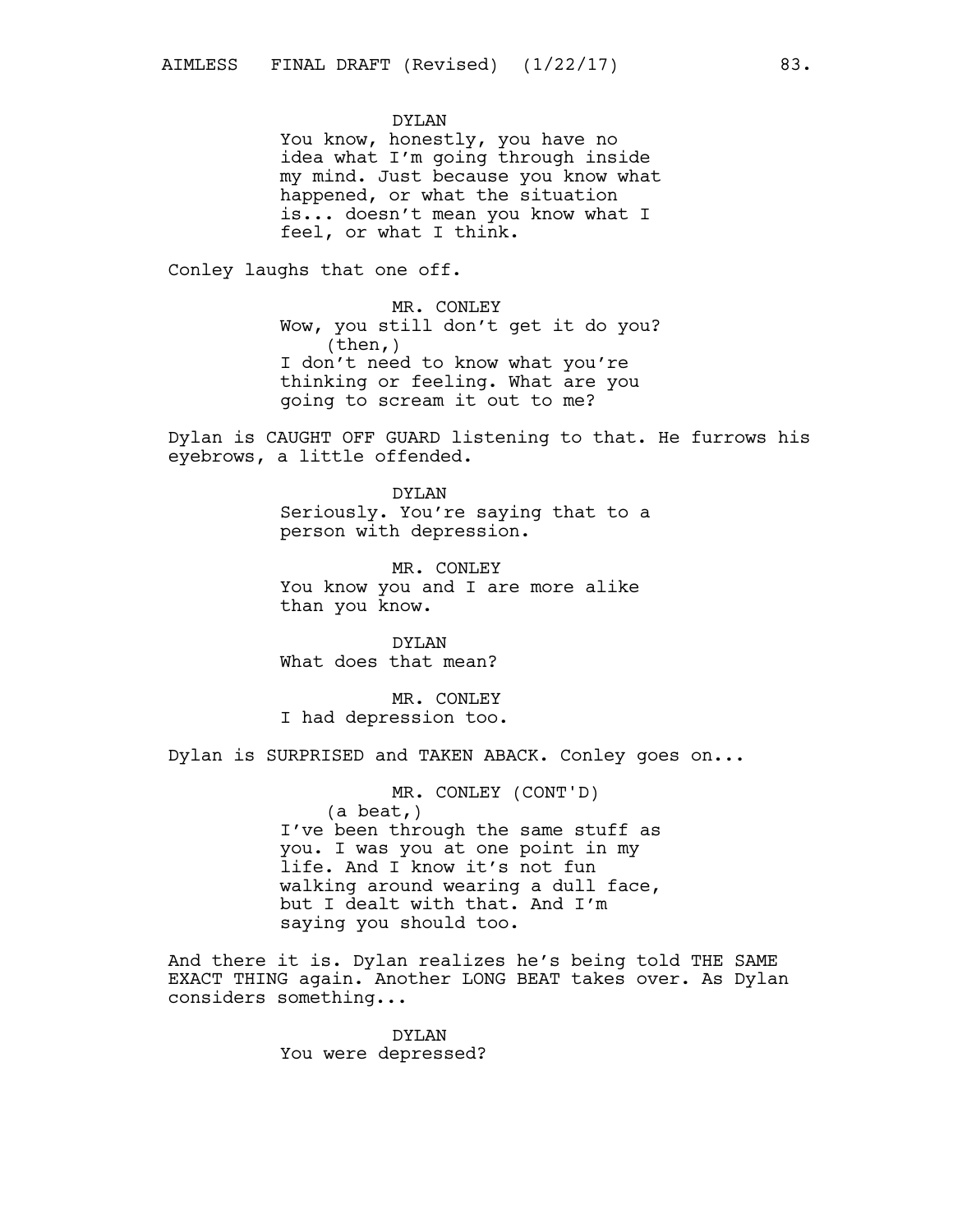MR. CONLEY Your friends not make jokes about me? I'm sure they say all kinds of stuff about me...

DYLAN Not that kind of stuff.

Conley shrugs. Looks off.

DYLAN (CONT'D) Alright, Mr. Conley you're making me feel like a real dick now. So...

MR. CONLEY I'm not looking for sympathy from you.

Now Dylan's the one that looks off. *Not what I meant...*

DYLAN So what's your story? Obviously you know mine already.

MR. CONLEY All of a sudden you're interested in my story?

DYLAN I mean -- you clearly got over it... your... disorder... didn't you?

Conley thinks. Eyes wandering, slowly nodding... as if feelings of the past come rushing back to him.

> MR. CONLEY I finished a year of internship for an advertising company. I ended up liking the company so much I applied for one of the top positions. I was so lucky I got the job... and then even luckier when I got this idea. (then,) Two years later I left that position. Took a loan and opened a start-up in KC. It was a... software advertising and installation business.

DYLAN Entrepreneurship?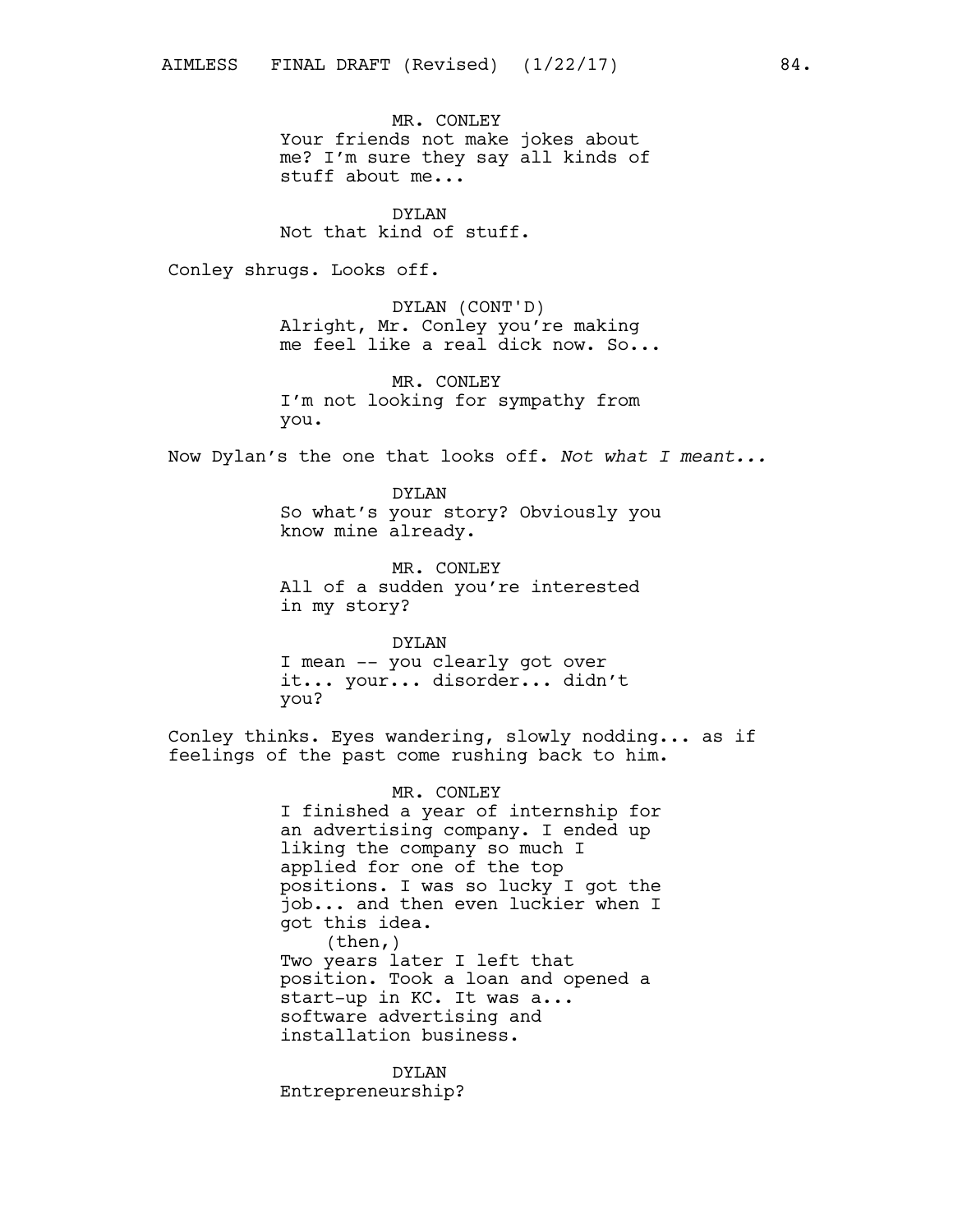MR. CONLEY You bet. Best startup of twothousand-nine. Seven months in, I had a whole office-space of employees... more kept coming... I felt like I had the best job, the best life -- everything.

## DYLAN

What did you quit?

MR. CONLEY No. Apparently, I was doing too good. Was catching up to my success too fast. So I got talked into bringing in a CEO. (a beat; looks at Dylan,) Three days... and then I got a call. They didn't need me anymore.

And the weight of that hits Dylan, now starting to feel for this guy.

> MR. CONLEY (CONT'D) My own idea... my own company... I built it from the ground up... and I was the first one let go.  $(then, )$ So of course that put me at a low. Spent the next year unemployed. Did nothing. My doctor said I should see a psychiatrist. When I did that... First appointment, and boom. Persistent Depressive Disorder. All of a sudden I had a condition.

DYLAN They give you pills?

MR. CONLEY

Alright, I know you're looking for some connection to your case here... so connect to this. (then,)

(MORE) It took me a few months to get out of my couch and go back to school for my teacher's degree... but you wanna know how that happened? It came from me. I told myself it was time to stop moping and do something about myself. So I went, and I kept going.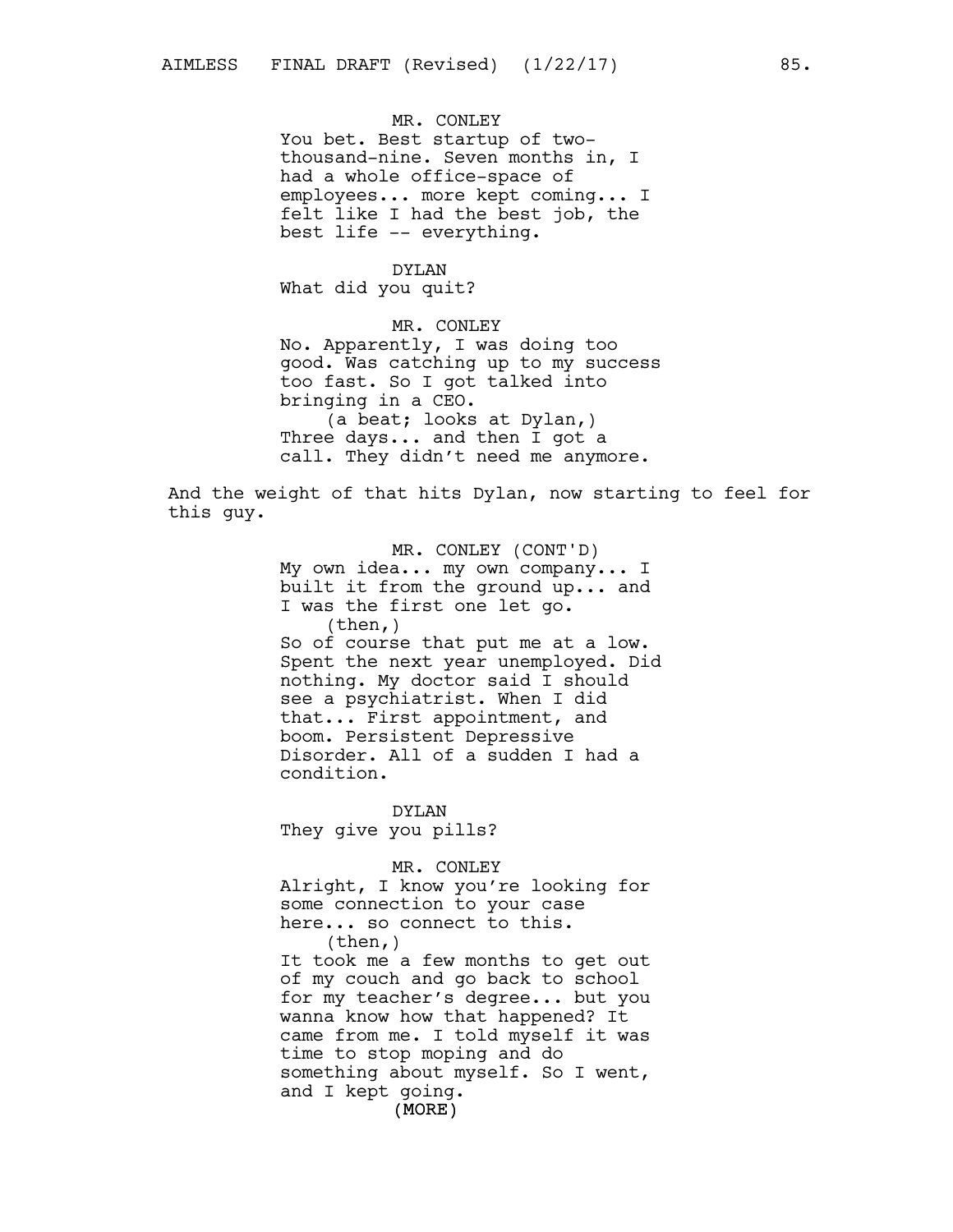## MR. CONLEY (CONT'D)

It may look like I sit here and hate what I do, and sometimes I feel like where I *used* to be was better, but I sure as hell am glad I made *myself* get better.

DYLAN (struck by that,) Yeah... you're right, I quess.

MR. CONLEY So go do something, go find something, hell -- go find *someone* but just make sure it means better for you. Make sure it's YOU who wants to do it -- make sure it's YOU who takes that first step.

Off Dylan, having just taken in a MAJOR LESSON, we CUT TO:

## 45 INT. RILEY'S BASEMENT - NIGHT 45

RILEY comes down to her basement. Finds DYLAN anxiously waiting on the couch.

> RILEY Sorry my mom needed me for a second.

DYLAN It's fine just sit --

Dylan gets up, grabs her, and sits her down.

### RILEY

Uh, Dylan --

#### DYLAN

Okay I really really wanted to come over tonight because -- I need to tell you something. Or -- talk to you about something --

RILEY

Okay, we can talk, just -- maybe let go first?

DYLAN Oh, yeah -- sorry.

He lets off her. Then --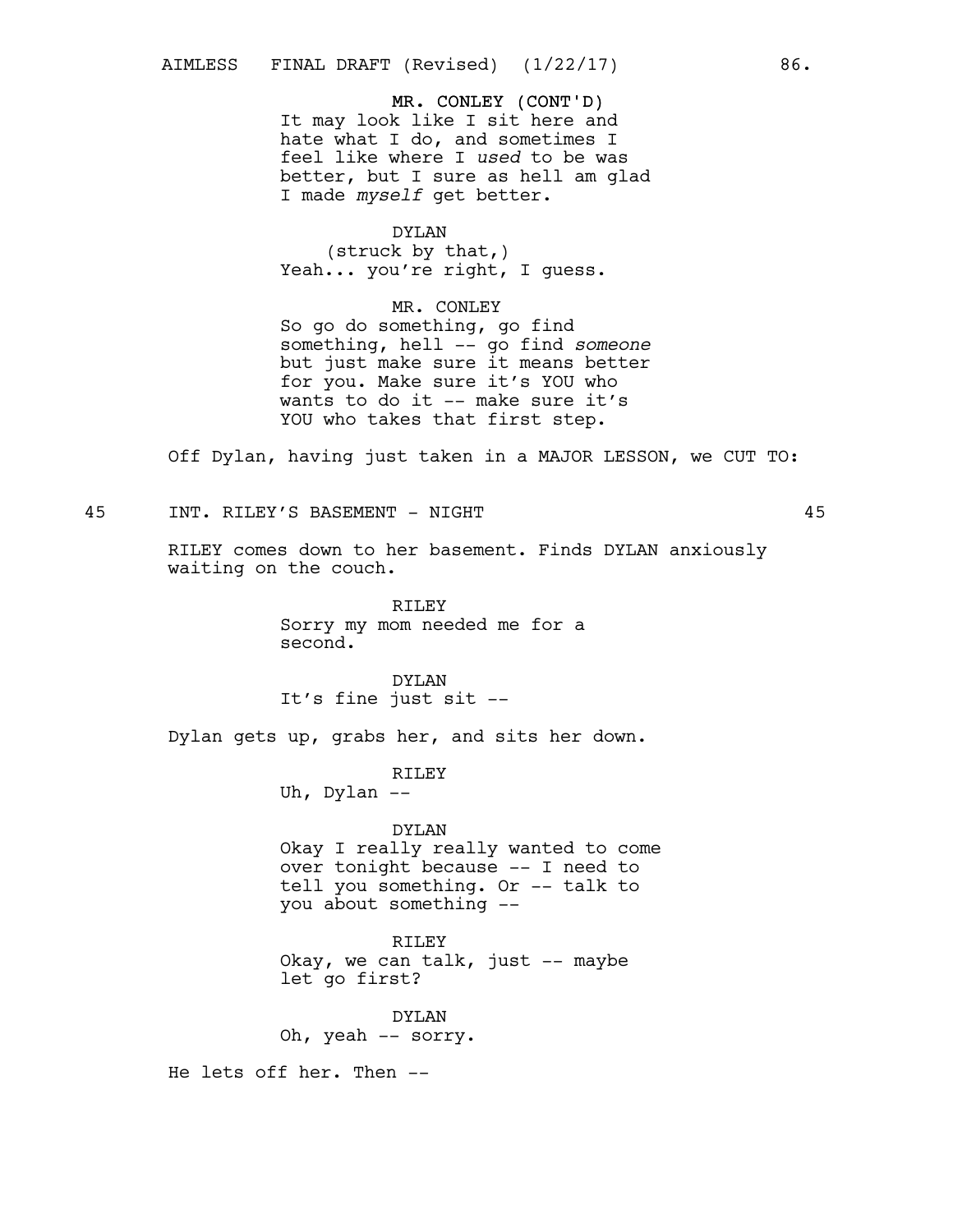## RILEY

Okay, what are we talking about?

DYLAN Well obviously it's about us.

#### RILEY

Is this what we talked about the other night --

#### DYLAN

Yes. And I've thought about it. A lot. Like, a lot, a lot. And - you're right. I do have to. But I'm gonna do it in my own way. Like - you're probably not gonna like this, but it makes sense to me.

### RILEY

Okay -- what are you --

#### DYLAN

Riley. I really like you. I like being around you. You make me feel better about myself. I l like being with you, because when I'm with you, I don't feel like I have to constantly force myself to be happy. I'm -- I'm myself.  $(then, )$ 

And about my depression. You're right that I have to deal with it. And -- right now, I'm just gonna forget it about it.

RILEY You want to *forget* about it?

#### DYLAN

I know that's what you weren't telling me but... If I can not think about it, then... I wouldn't have to bottle it up right? Like... I wouldn't be thinking about it anyway.

RILEY Right... but it still exists.

DYLAN Well maybe this will help it go away. You know?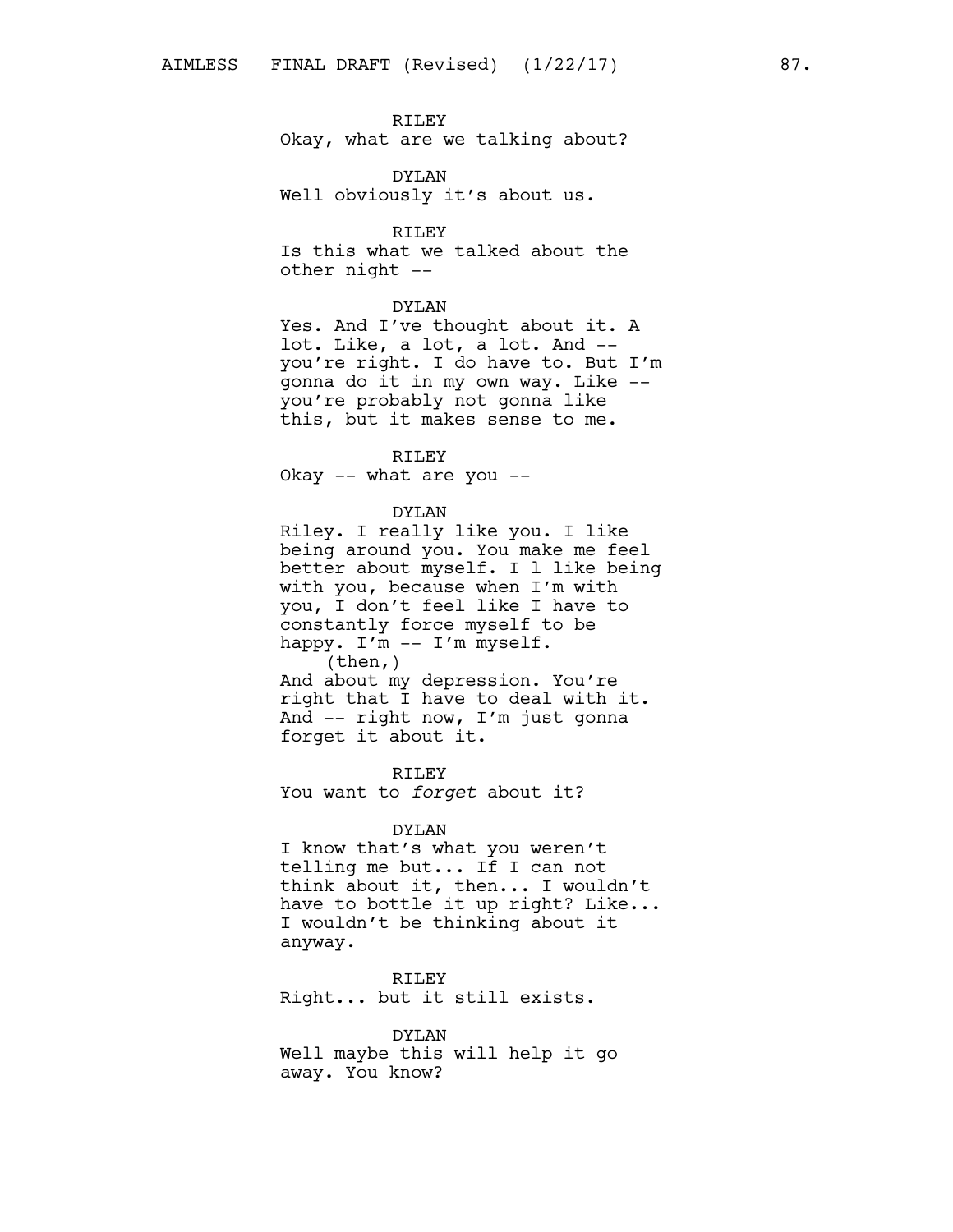# RILEY

Okay.

DYLAN So, I think we should do it. Like, we should just go for it.

Riley takes a second to figure out what he means... And as it HITS her --

## RILEY

Date?

Dylan gets up. Excited --

DYLAN I don't care what anyone thinks. I know it's only been a few weeks but we can do it, right? And  $I$  -- want this. We'd be good together... we are so far.

And Riley is PULLED INTO his words immediately. Her face says it all  $-$ - SHE CONCURS. She too now RISES from the couch.

> RILEY (nears toward him,) So -- you mean us together... boyfriend, girlfriend...

And they are now INCHES APART --

DYLAN Are you down for it?

RTLEY (twinkle in her eye,) Yeah.

Dylan SMILES. Breathes.

DYLAN Okay. Cool. So now if anyone asks, I'll just say yeah she's --

Riley pulls him into a hug. Dylan HUGS BACK blithely.

DYLAN (CONT'D) -- She's my girlfriend!

Riley smiles big and WARM. Off her, we GO ON DYLAN who's even HAPPIER as we go into...

Aaaaaannnndddd.... It's time for another MONTAGE.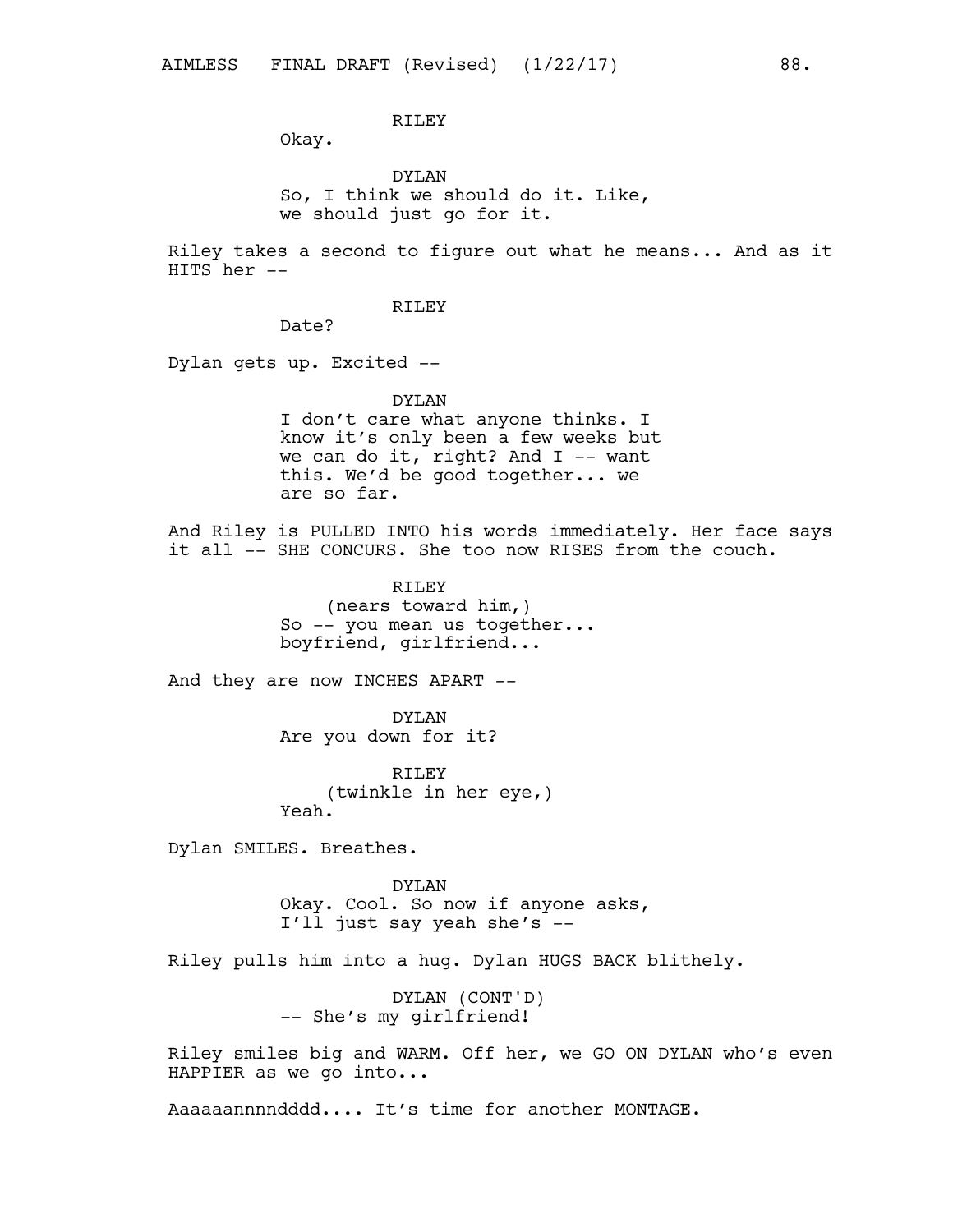### MONTAGE:

*This one belongs ALL to Dylan and Riley. Talking with one another, spending time with one another -- basically just BEING WITH EACH OTHER. This is THEM DATING.*

*DYLAN and RILEY are at a MOVIE THEATER. He puts his hand over hers. Keeps his eyes at the screen. She turns, noticing him. Her hand then slowly WRAPS AROUND his.*

*DYLAN and RILEY in the HALLWAYS, talking...*

*RILEY and DYLAN are cuddling on a bed together. Riley then SMACKS him, scolding him for saying something. And as they both start cracking up...*

*LATER ON, we're seeing DYLAN help RILEY with her lines. She listens closely, and then practices what he tells her...*

*They are in DYLAN'S BATHROOM. He lets her GEL his hair. A beat later, we see Riley has SPIKED UP his hair into a Mohawk. Dylan scoffs, embarrassed. As that cracks both he and Riley up...*

*They BOTH are DANCING (salsa, slow dance, etc.) in RILEY's BASEMENT. We PAN AROUND THEM as they dance joyfully as Riley teaches Dylan how to dance.*

*Dylan is back in his room. He sets his phone down on the desk and walks into the background. A TEXT from JEN comes up. It reads:*

#### *Hey*

## *You Never responded last week... Do you want to meet up for coffee this weekend?*

*Dylan and Riley are CUDDLING under a blanket together, watching a movie and talking at the same time.*

*ON THE TRAILS...*

*And these are the SAME EXACT trails that Dylan and Jen were on earlier, except this time it's Dylan and Riley. And if we remember correctly, this is the SAME couple we saw walking down the trails way back in the opening). They walk and walk, and as Riley goes ahead of Dylan we CLOSE ON Dylan to see...*

*He's remembering something. Something familiar. We FLASH TO:*

*The scene from earlier where Jen and Dylan were on the trails.*

*BACK ON DYLAN... he shakes the feeling off. Walks on.*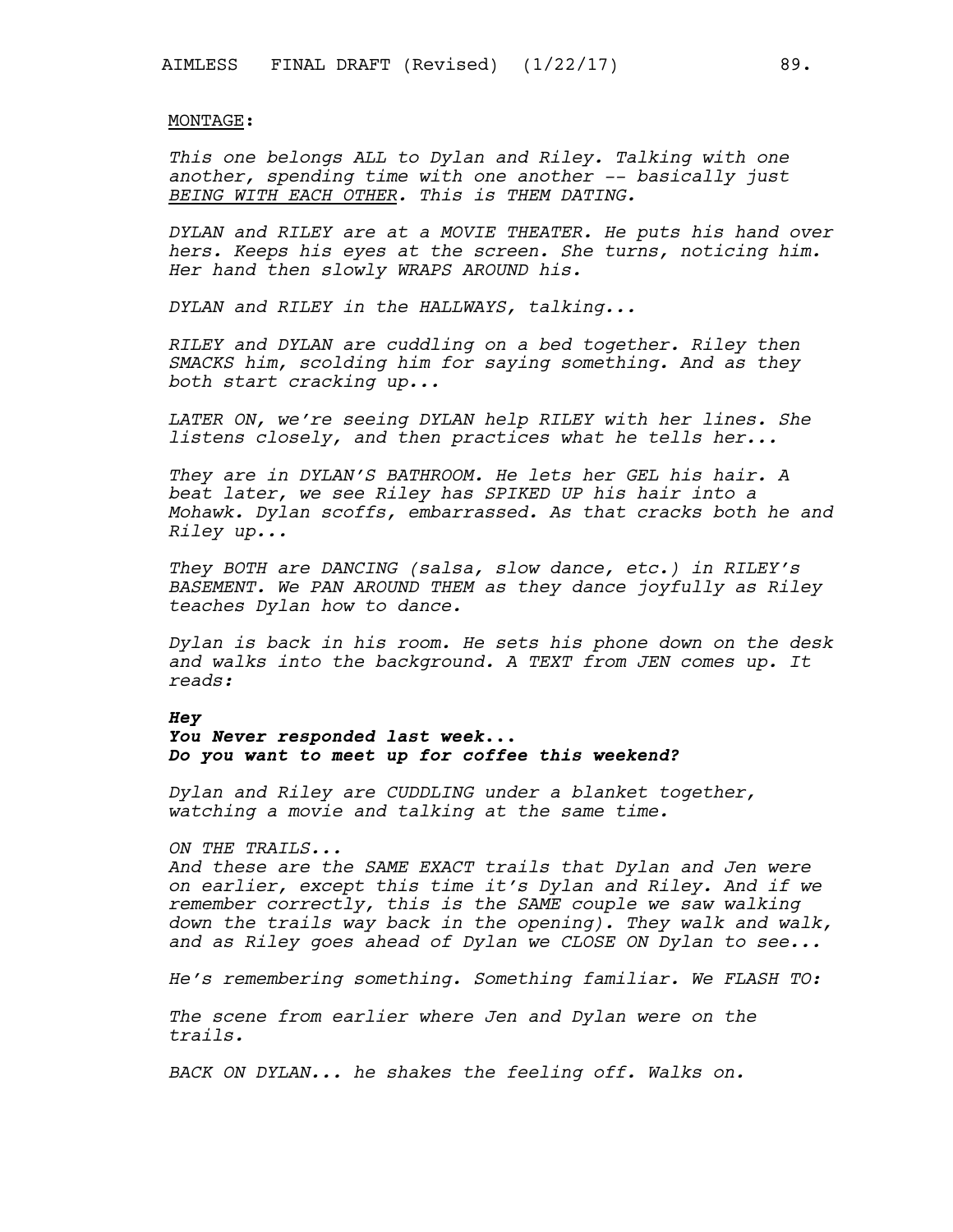*AT NIGHT, Dylan drops Riley off at her home. She HUGS him goodbye. It's a cute moment. As she gets out of the car, her face gives off a happy look. She's CONFIDENT about this boy.*

*ON DYLAN -- perhaps he's not AS happy as she is, but he sure as hell looks like he's changed for the better. He's better.*

FADE TO:

46 INT. DYLAN'S BEDROOM - NIGHT 46

DYLAN lays on his bed, smiling.

*INSERT CUT:*

*From earlier, when Dylan and Riley were at the park. They are on A TOWER of some sort.*

> *DYLAN What's your goal in life?*

> > *RILEY*

*...Always try to happy. Even if it's just for the moment.*

BACK ON DYLAN: Still smiling.

47 EXT. DRIVEWAY - SAM'S HOME - NIGHT 47

Dylan and Riley get out of the car. They WALK toward A HOUSE.

DYLAN Have you ever been to Sam's house?

RILEY Yeah. Couple times.

DYLAN So this isn't his first party?

RTLEY No. It's weird, he doesn't seem like the party guy, but everyone shows up.

DYLAN Is his basement big?

RILEY Not really. It's average.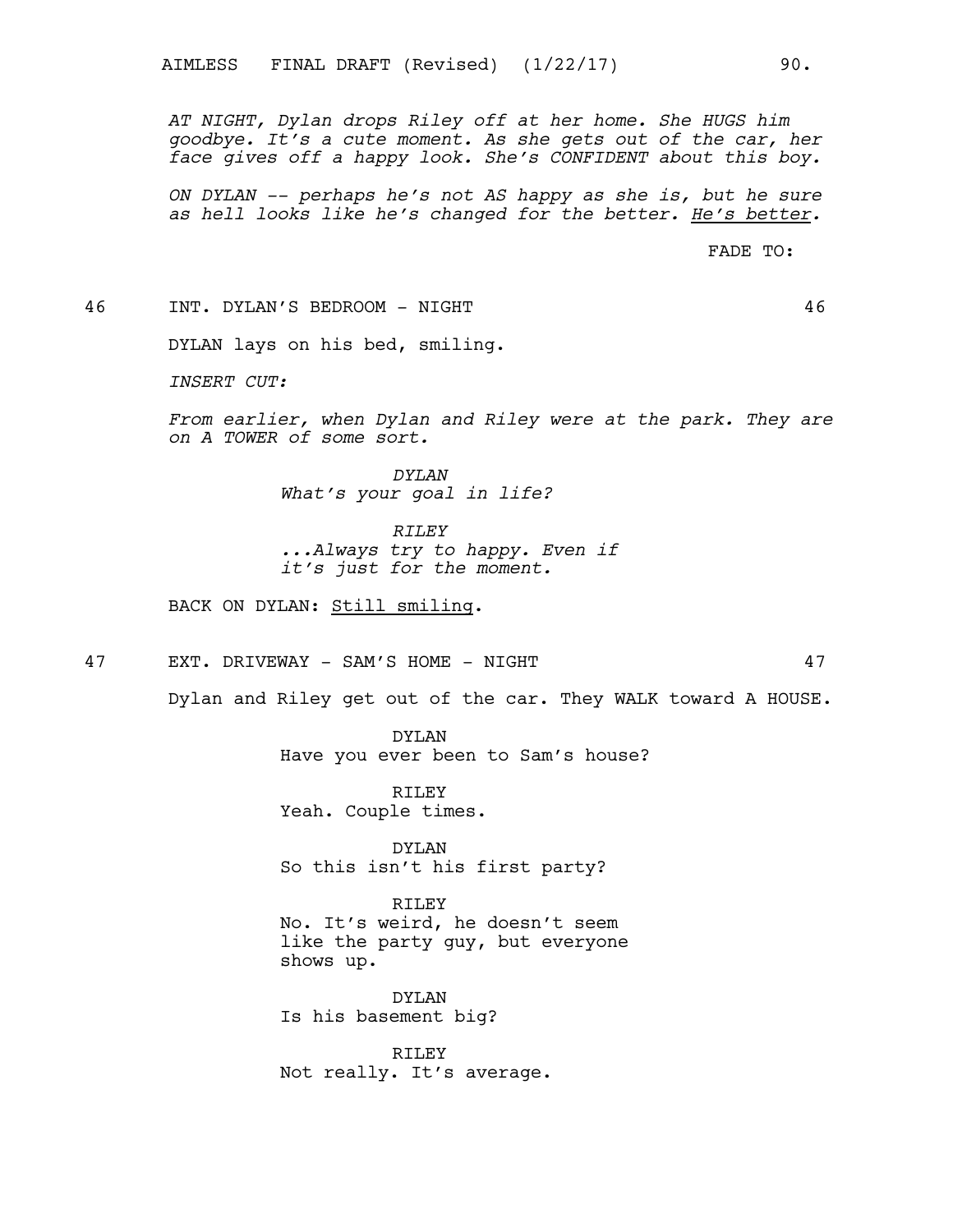GRAHAM (V.O.) Dylan!

Dylan!

Dylan's face goes OBSOLETE. We can't really examine what he is feeling when he sees both JEN and GRAHAM coming their way.

DYLAN

Oh hey!

JEN (V.O.)

RILEY Graham, what's up?

GRAHAM

Hey Riley.

**JEN** Hey bud, what's up?

Jen goes for a hug. Dylan moves away from the hug. Jen is off set by that. She then looks to Riley --

> JEN (CONT'D) Hi -- Riley, right?

RILEY Hey, yeah, hi Jen.

They both exchange smiles. Then, THE DOOR OPENS. A GUY opens the door. THIS is SAM. He greets them --

SAM

Hey guys.

In unison, everyone says "Hey" back.

SAM (CONT'D) Glad you guys are here. Dylan, didn't think you'd come.

Dylan walks in, wondering what that means. Riley comes next - hugs Sam.

SAM (CONT'D)

Riley--!

RILEY Hey, thanks for the invite --

SAM

Of course.

And then comes Graham --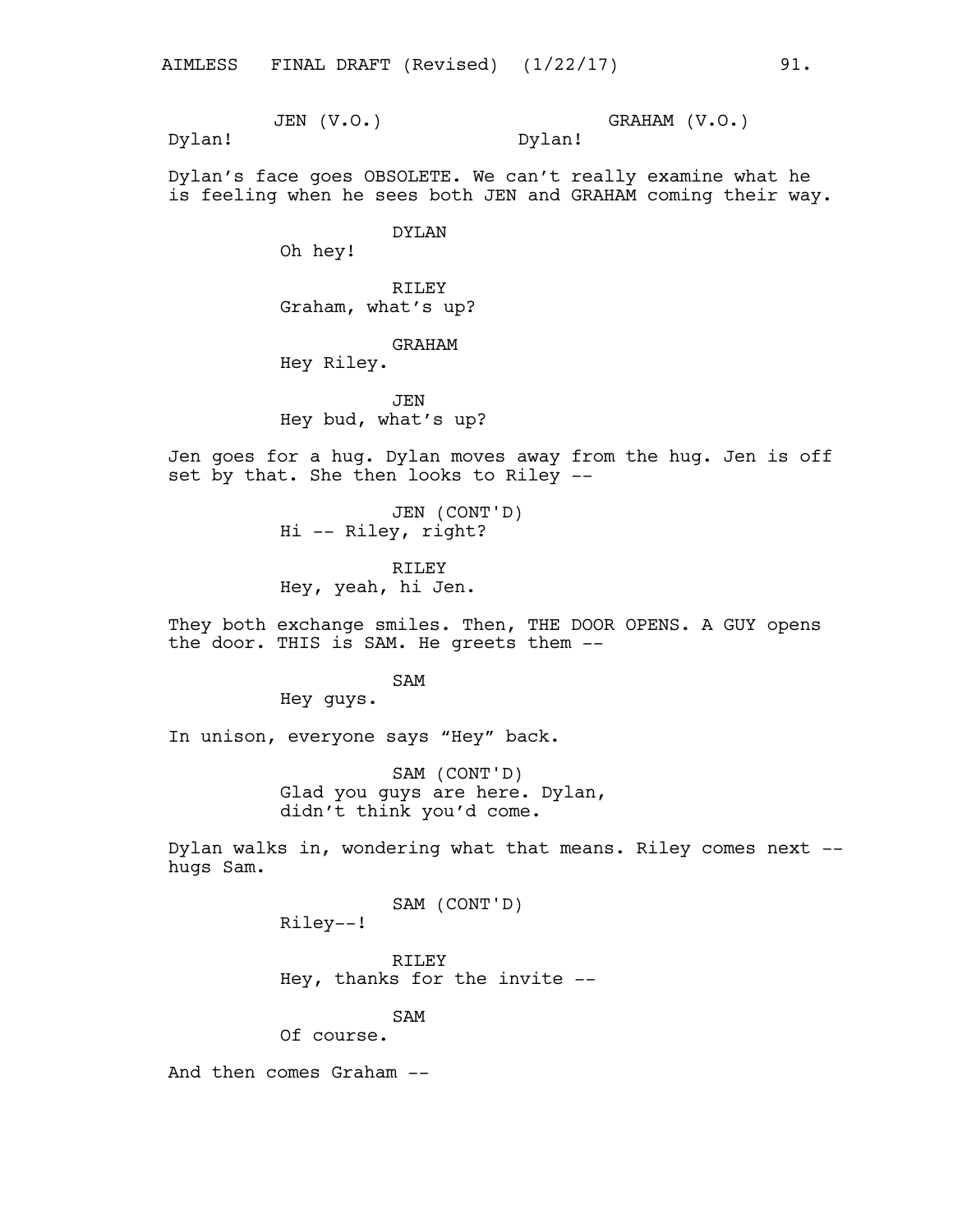GRAHAM What's up bro?

SAM Hey man -- how's it going?

And here comes Jen...

JEN

Hey Sam.

SAM Look who made it.

JEN Told you I would.

SAM (turns to all of them,) Hey if you guys brought anything, just sneak it through the back, otherwise everyone's downstairs.

48 INT. SAM'S BASEMENT - NIGHT 48

A big SPLASHY PARTY SETTING.

OUR CHARACTERS walk in. Flashed by party lights, taken in by the dim lighting, and LOUD MUSIC as WE realize...

Yeah. We're amidst a big HIGH SCHOOL PARTY.

PANNING SHOT -- we pass A GROUP OF GIRLS CHATTING, and then make our way to A GUY and A GIRL secretly talking, and then to A TABLE where water pong is being played. We MOVE ACROSS the table, following the ping pong ball as we go to...

A GUY getting a drink out of the cooler, which then brings us to TWO GIRLS getting pictures, followed A GIRL getting pictures with SIX OTHER GUYS. We then SEE TWO OTHER GIRLS on their phones. We PAN BY the TV, seeing TWO DUDES trying to watch the basketball game, then come around to see TWO GUYS, sipping a can of pop, talking to TWO GIRLS. And suddenly, A GUY IN A ONESIE passes us. We FOLLOW HIM as he walks across the room, and then we TURN OUR WAY back to...

DYLAN. He's struck by all this. Clearly, he hasn't been to many of these.

> DYLAN This is some party.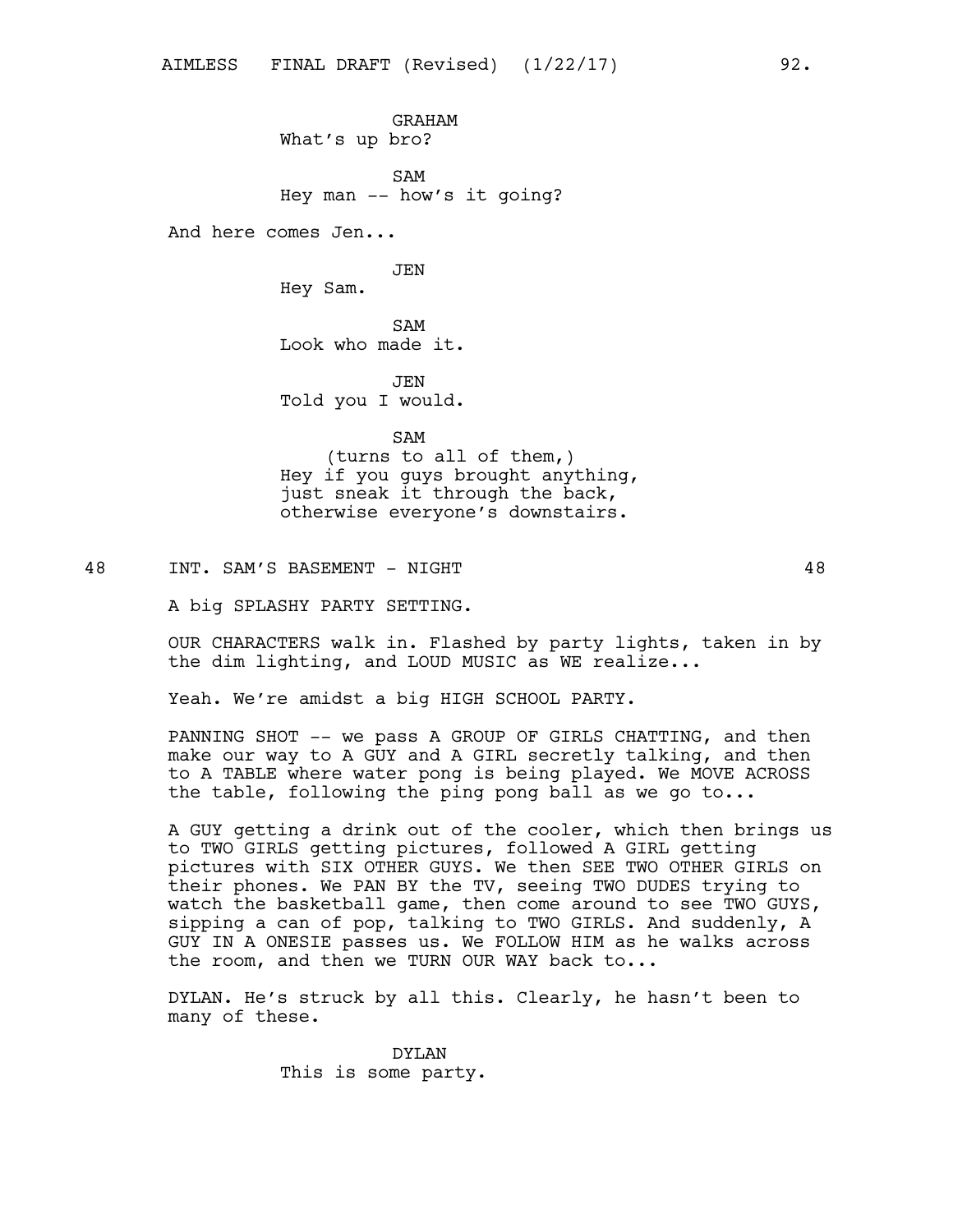JEN (Graham,) Hey let's go say hi to them...

Graham follows Jen, and Dylan glimpses them as they leave. Riley turns to Dylan...

> RILEY I'll be back in a second, I'm gonna go to the bathroom.

> > DYLAN

Yeah okay.

Riley exits frame. Dylan is on his own now.

And now we get A FEW SHOTS of Dylan walking around, taking in the atmosphere of the party. He takes a drink out of the cooler. And as he turns, he BUMPS INTO...

ZOE. She's surprised to see him. Dylan immediately REACTS and tries to get out of her way.

> ZOE Are you seriously not going to say anything?

DYLAN What did you want me to say?

ZOE Anything. It's better than saying nothing.

DYLAN Well... hi.

ZOE It's good to see you too.

DYLAN I didn't know you were friends with Sam.

ZOE I am. Didn't expect to see you here though. (then,) That too, with Riley.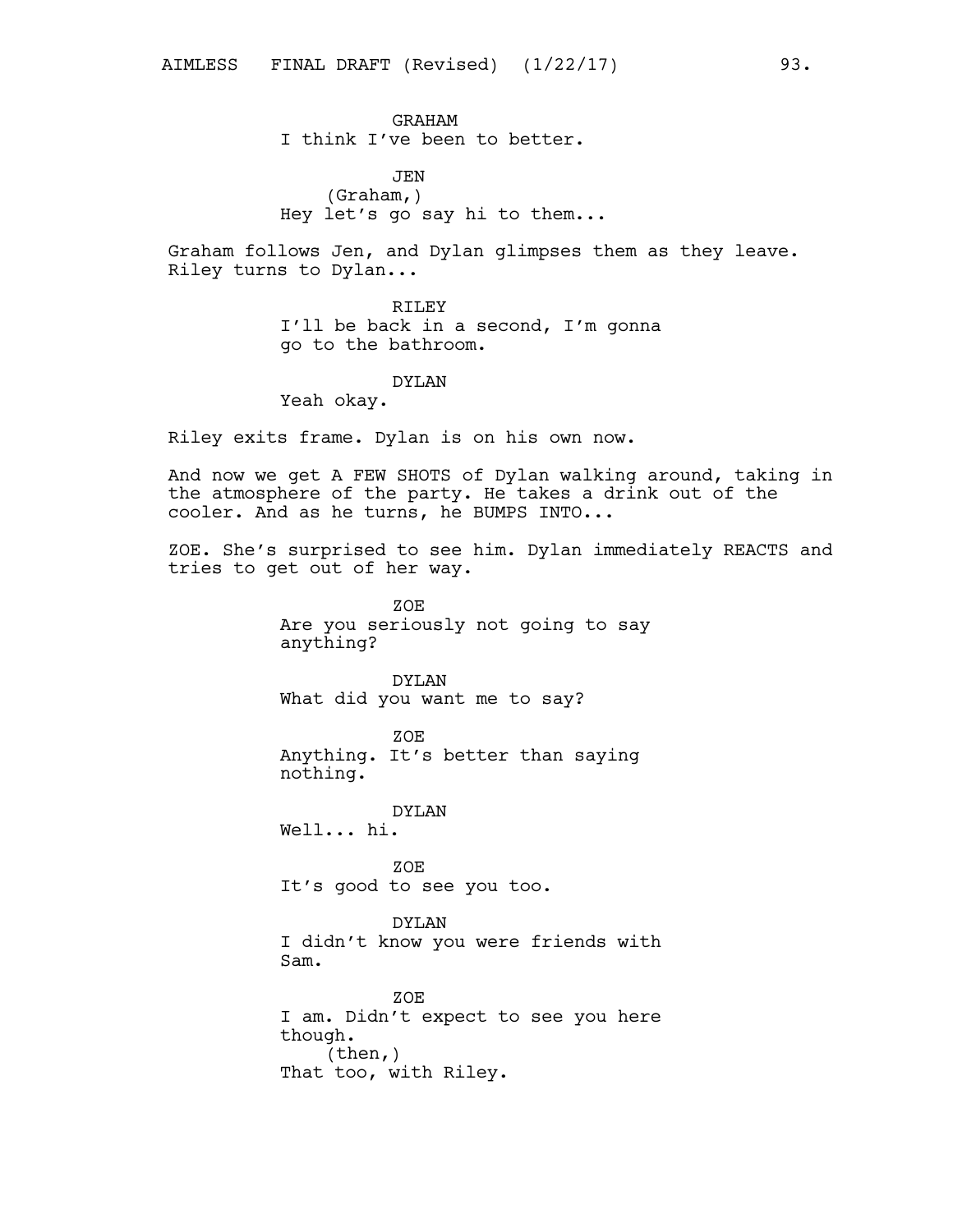DYLAN Ah, yeah. We're dating now. So --

ZOE I heard. (A pause; then,) That's good for you Dylan. I'm glad you're happier now.

And we can tell she's being genuine, however Dylan doesn't really care.

> DYLAN Yeah, I actually was looking for her so  $--$

And Zoe can TOTALLY TELL he's trying to get away from this conversation.

> ZOE You know this is why we never worked.

DYLAN What do you mean?

A beat. As Zoe tries to find the best way to put this...

ZOE If you lost me at a party, you wouldn't look for me. You would've probably just left. (then,) Have fun.

Zoe walks off, leaving Dylan hit by that.

We CUT TO the SNACK TABLE. JEN takes food onto her plate. And now RILEY comes by.

> RILEY Sorry, can I get through?

> JEN Oh of course yeah, sorry.

Jen moves out of the way. Riley grabs some chips. And they both stand there. Riley checks Jen out for a beat. And then --

> RILEY So can I ask you a question...

JEN Sure, yeah...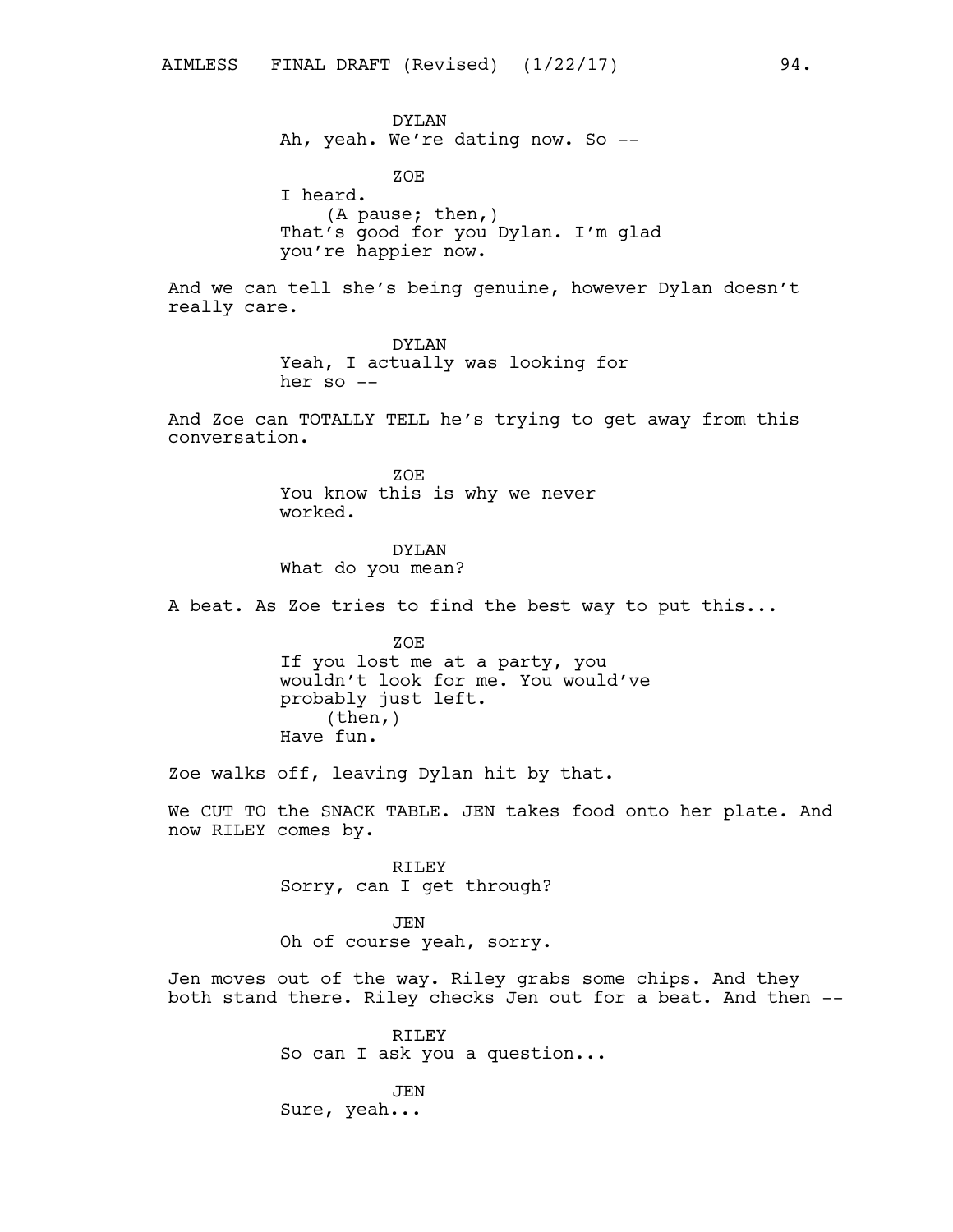never a thing right?

RTLEY

You and Dylan, you guys were...

JEN Me and Dylan? Ah, no... (then,) Why? RILEY Oh -- well, I heard you guys were - like super close, so I didn't know if... JEN No. We never were. I -- he's a really good friend of mine but... yeah, no.

> RILEY Okay. Just wondering...

Riley grabs some more chips in her hands. Goes to leave...

JEN He found a nice girl though.

RILEY (flattered; laughs) Aha! Thanks.

Riley then walks off. Jen is a little confused, but she remains standing by the table.

We now find GRAHAM at the cooler. He opens it. Sees A CAN of BEER. He picks it up, and then double checks it. It's ALCOHOL. Graham keeps it held. He glances at JEN who's across the room, talking to someone. Something DAWNS in him. It's probably hesitation. He puts the can back in the cooler, and as he shuts it, we CUT TO:

DYLAN. We go a full 360 on him. All of a sudden LOST in his thoughts. Lights flashing off his face, all sorts of colors. He's looking across the room to...

JEN. She catches his look. Waves. SMILES. Then turns around. Dylan puts a hand up. Keeps staring solidly. Riley then ENTERS frame. She KISSES him on the cheek, and then gives him a look -- *What's up?*

Dylan glances at Riley, not giving any response. And as she LEAVES FRAME...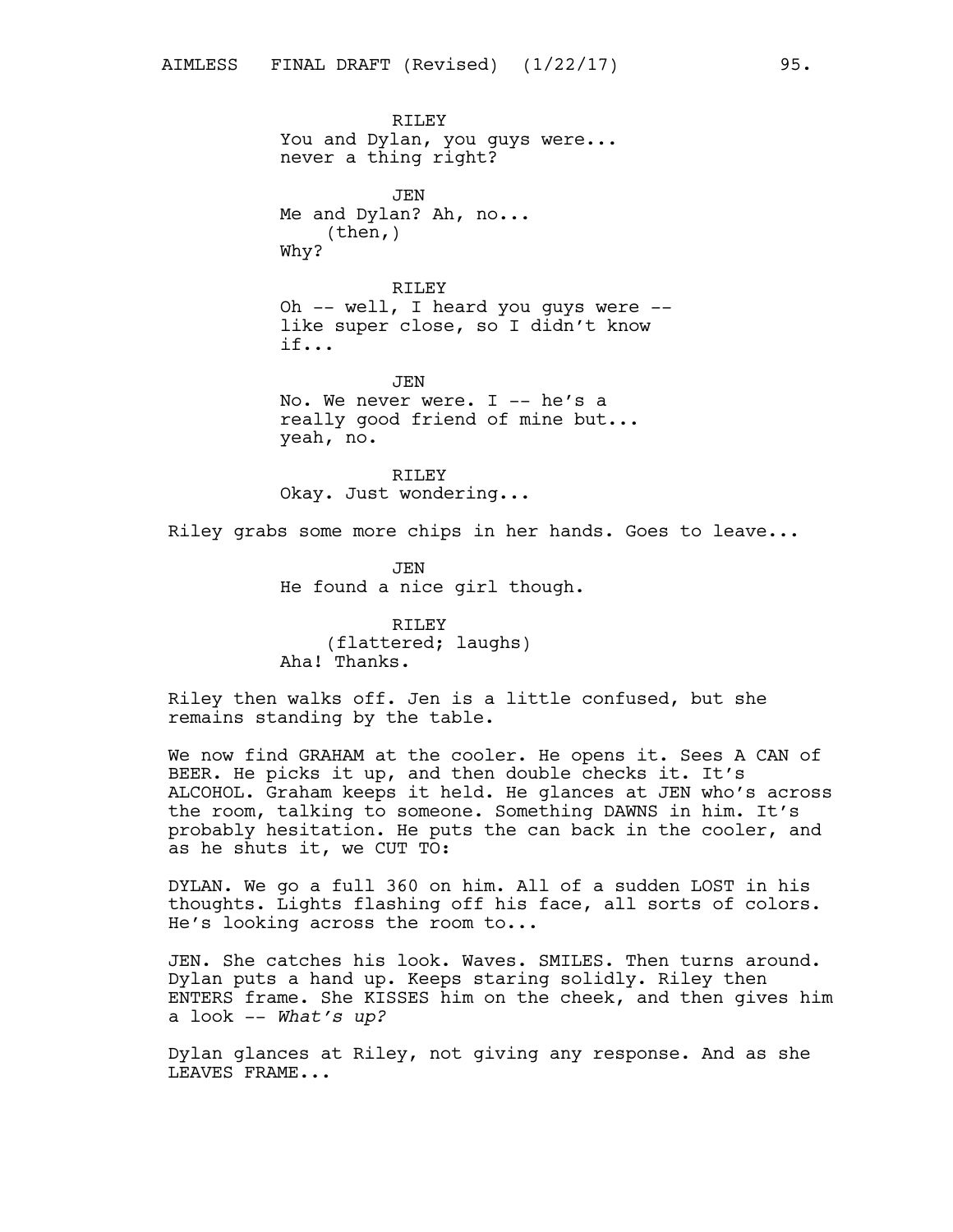We're STILL ON DYLAN. He looks at Jen, who's turned to him. Off him, we CUT TO:

49 EXT. BACKYARD - SAM'S HOME - NIGHT 49

PAN DOWN under THE DECK of the backyard to THE PATIO. Below, we find our MAIN GUYS -- Dylan, Riley, Jen, and Graham. Sitting in a QUAD, talking.

> RILEY No Dylan and I saw this movie the other night -- what was it called?

> > DYLAN

Split.

RILEY Yeah. It was creepy. I wouldn't --I don't know, I'm not a huge fan of like horror and stuff so... (then,) He liked it though.

JEN Yeah no we don't watch horror movies. (laughs) They're not fun for me.

RILEY

So you do you guys hang out a lot outside of school?

GRAHAM I mean, we try. It's... (looks to Jen,) Someone's too busy nowadays...

### JEN

I started a job, and so... like they told me when I'm training I'll be getting random hours, so -- (then,) But we do like -- we try to every week, right?

GRAHAM Yeah. We actually went to target the other night to go get something... and this girl...

JEN Oh god...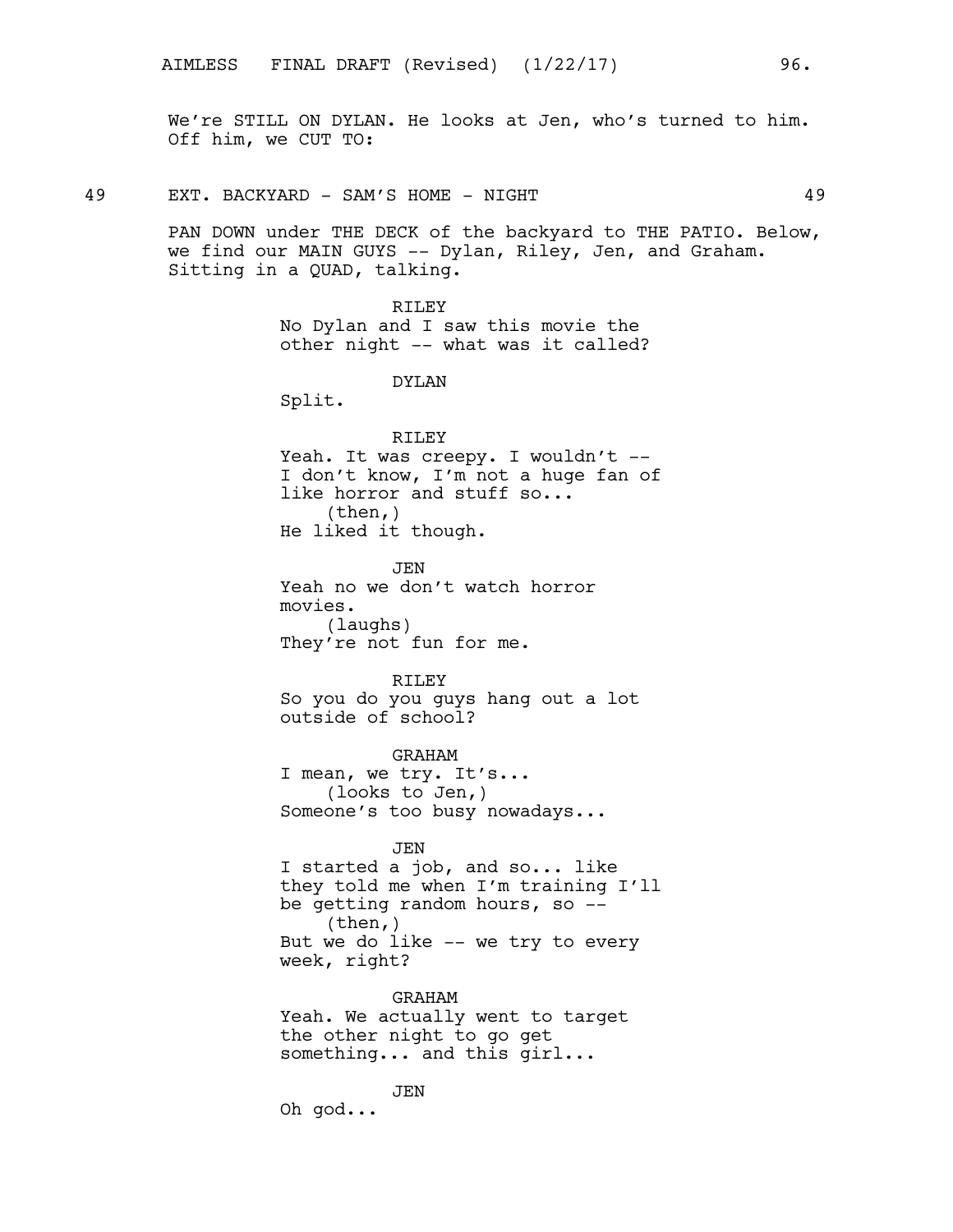GRAHAM She walks out of the boys' Okay, no I was just randomly restroom and I'm like -- JEN (CONT'D) walking -- DYLAN Boys restroom? Did you not read the sign? JEN (shrugs,) I mean... it happens, okay? GRAHAM Riley, you ready for that quiz Monday? RILEY Oh of course. Love English first hour. JEN You guys are in the same hour? RILEY Yes oh my god, it sucks. I swear, if I get Jacobs next year -- I'll --GRAHAM No you probably wouldn't. I don't - cause doesn't he only teach one hour of college prep -- RILEY Well then I ain't taking College Prep, I'll take regular English--! They all chuckle up at that. JEN Gosh I didn't think there would be so many people here tonight. It's kinda packed in there. GRAHAM It's your ex's party. Got a lot of friends.

> JEN (makes eyes,) Oh shut up.

RILEY That's kinda funny though. You and Sam used to date?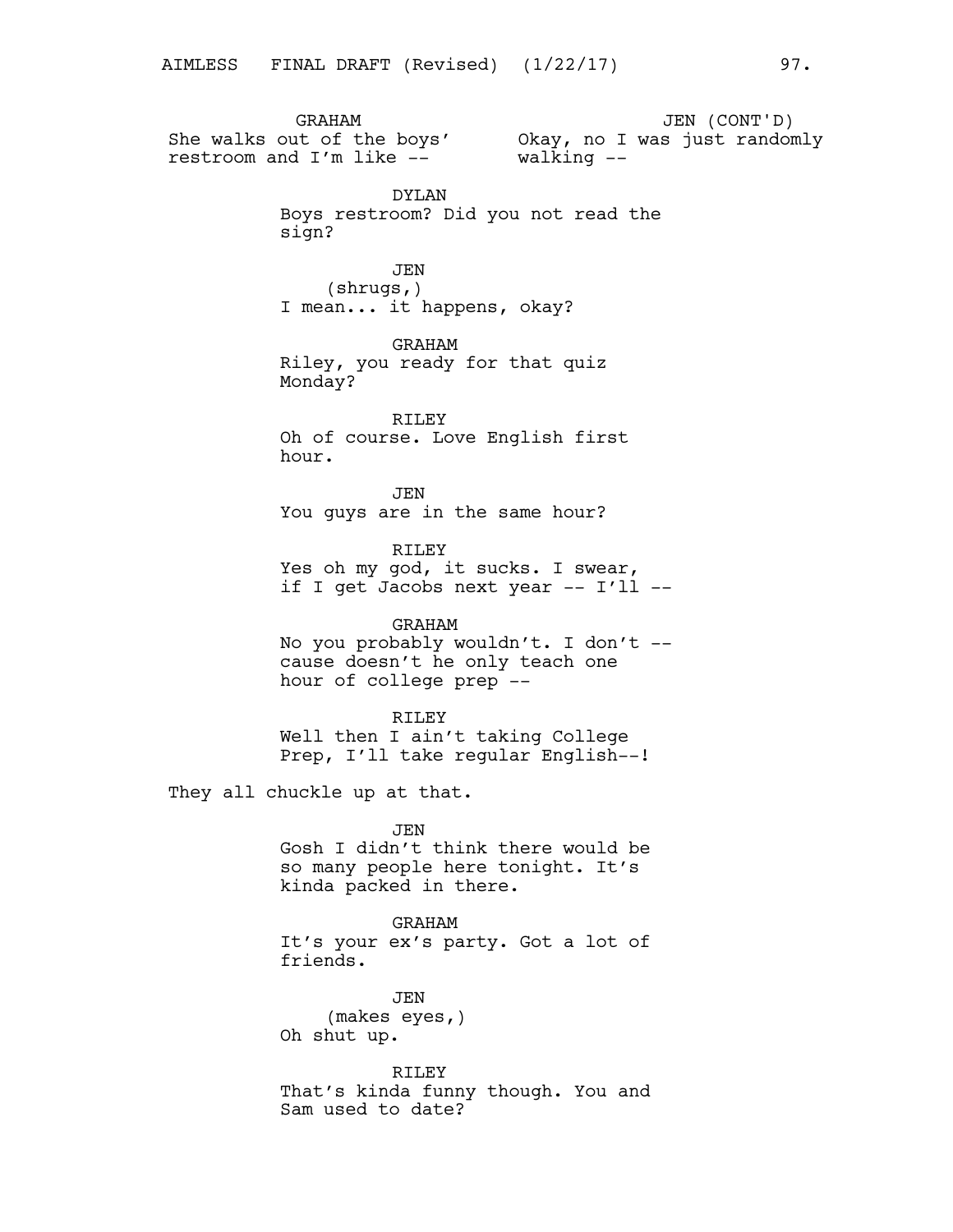JEN Yep. DYLAN So that's the guy you were telling me about. The one you still go to advice for? And it's as if Dylan's calling her out on something. But Jen, being NICE, shrugs it off. JEN Yeah. So? He's still one of my good friends... DYLAN Right. RILEY No yeah, that's actually good though. It's better than... you know... GRAHAM Not talking. DYLAN A lot of people do just stop talking to each other, though. **JEN** See that's what I don't like. RILEY I feel like... just in general, if you're going to date someone - like commit to them -- you should be friends first. 'Cause that's how it starts. (then,) I mean -- I think I can proudly say my first love was my best friend. JEN (echoing her words,) My first love... DYLAN (interrupting,) -- My best friend. ON DYLAN -- he shoots Jen a look. Low-key, but still

noticeable to us -- as if he's throwing some shade at her.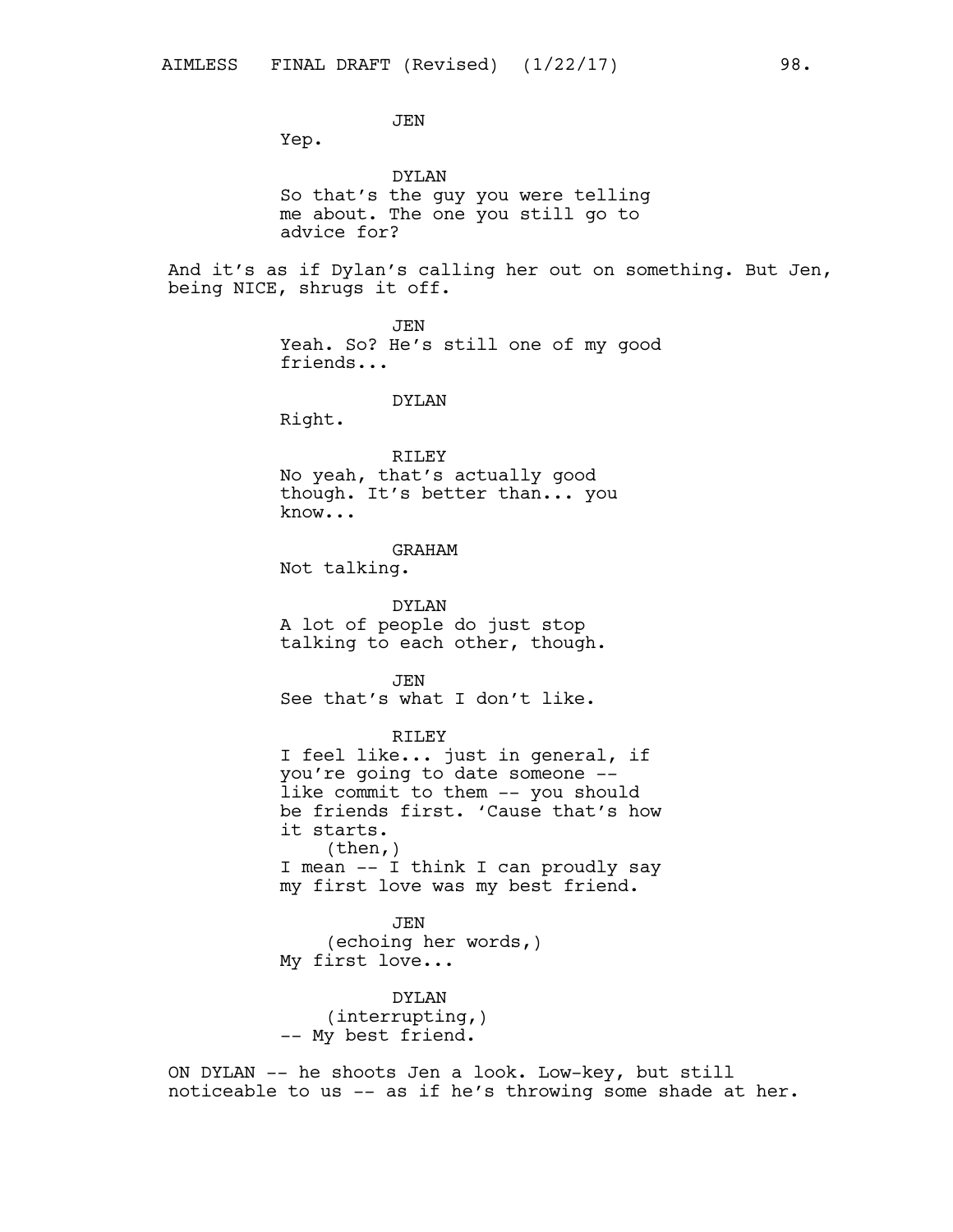ON JEN -- she stops, still interrupted by Dylan. Not knowing what to say. Was he correcting her or trying to say something? She doesn't know.

ON RILEY -- She looks at Dylan. Noticing something's up as he keeps his eyes on Jen.

And now Graham takes a beat, and then RISES from his seat.

GRAHAM Alright... (to Jen,) I'm heading back inside.

JEN

Yeah okay.

Dylan and Riley get up from their seats.

RILEY (to Dylan,) I'm gonna go see what's going on inside too.

DYLAN Yeah I'll be in too.

Graham and Riley both go back into the party. And all we're left with is Dylan and Jen. And it's been A WHILE since we've seen these two together.

**JEN** 

Hey.

DYLAN

Hey.

A BEAT.

JEN Finally talked to me.

DYLAN

(smirks,) I've heard that somewhere before.

**JEN** 

Dude. I haven't seen you in literally forever. Where did you go?

DYLAN We're not in the same class anymore --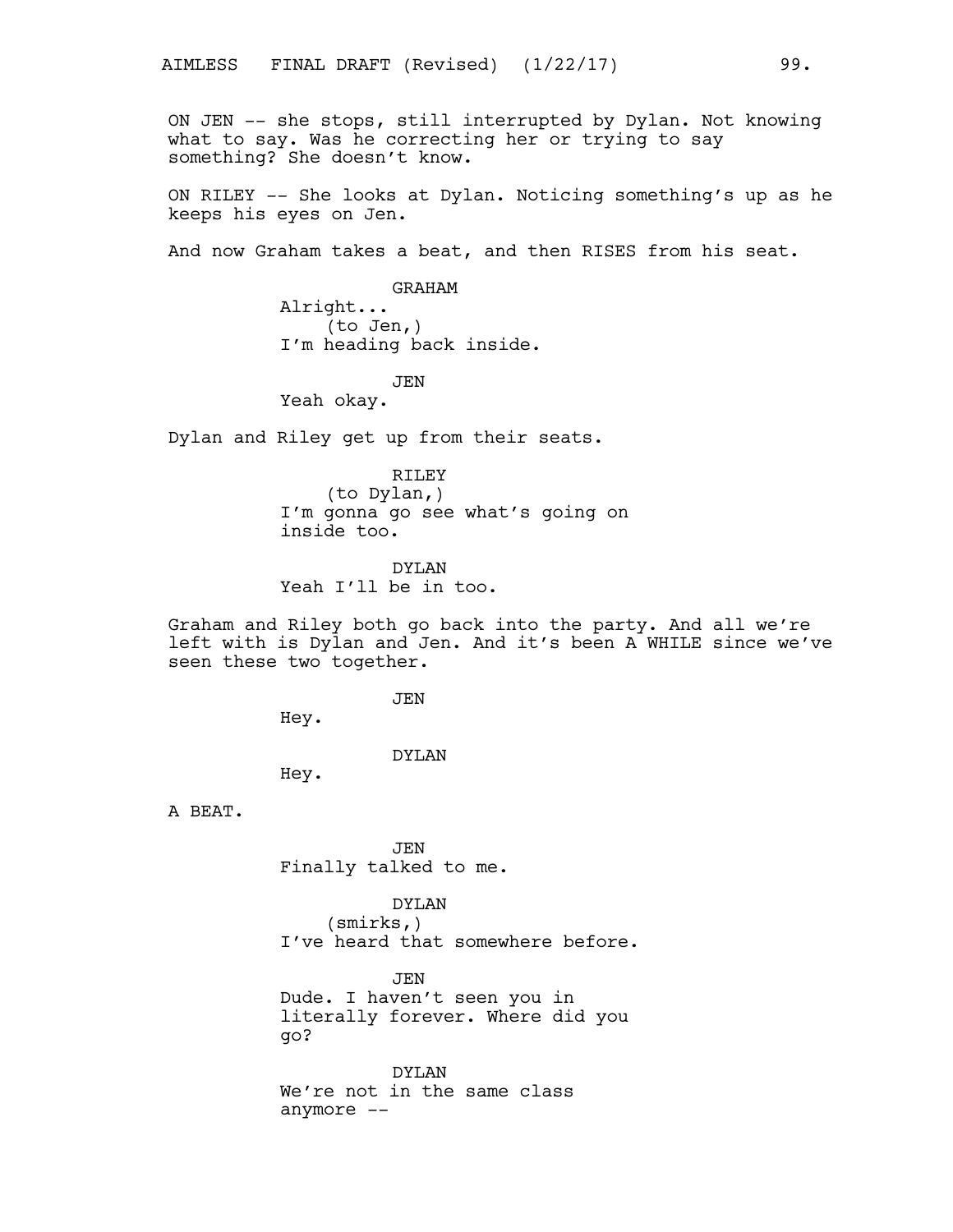**JEN** Yeah but... all my texts. Like --I'm pretty sure I texted you so many times. You never --

DYLAN I know -- I just... I probably forgot. (a beat,) Plus -- my texts delete every day automatically so...

Bullshit. We can so TELL that was a lie. In fact, we KNOW it is.

> JEN Can I at least get a hug?

She opens her arms out. Dylan looks off for a quick second. Then he HUGS HER. And as he does, we HOLD ON him. A feeling returning to him...

> JEN (CONT'D) I really missed you Dylan.

And Dylan fucking MELTS on the inside, hearing that. But all he can manage to say is:

> DYLAN You too Jen.

She lets off him.

DYLAN (CONT'D) I actually need to give Riley her phone. She left it with me. So I'm gonna go inside...

JEN Yeah I'll come in a bit. You go.

Dylan TURNS. We glimpse his face. We take our one look at him and WE KNOW there's so much MORE he COULD HAVE said. Clearly her "I miss you" got to him. But he holds back and HEADS INSIDE, back to the party.

We're NOW ON JEN. She watches Dylan go. Noticing something that was A BIT OFF about that one on one. She looks off, thinking about something, on her own. And then --

SAM (O.S.)

Boo!

Jen shudders, quickly looks behind her to see it's...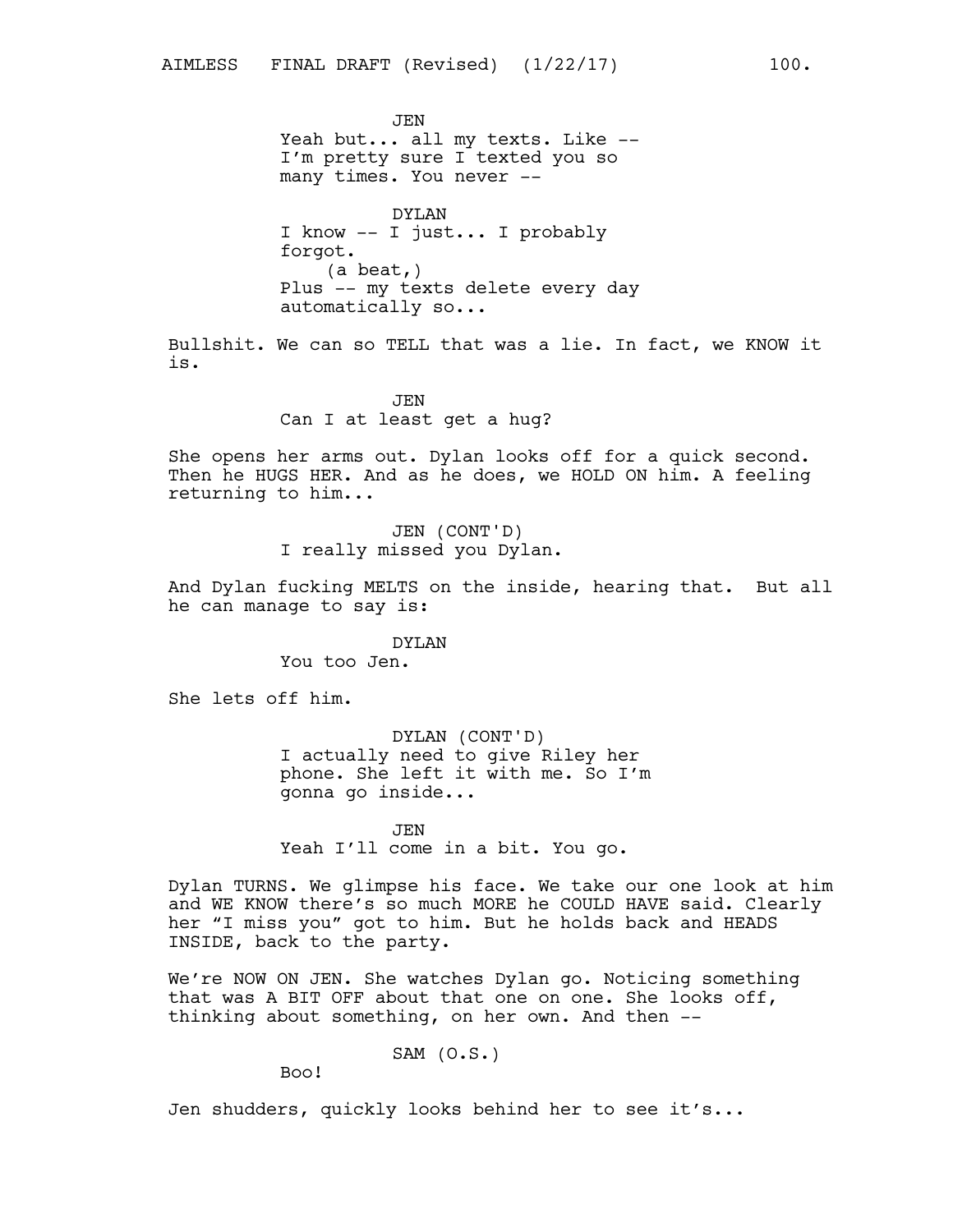SAM. This is her ex-ex -- the dude she was telling us about earlier.

> JEN (*Oh it's you,*) Oh my god...

SAM Happy to see you to.

JEN Mhm. So funny... how come you're not at your party?

SAM I was... but it looked like you had a better party going out here, so...

Jen rolls her eyes. She gets his humor. She then opens her arms out...

> JEN Here. Bring it in...

SAM Aw, how sweet. Look at you.

They hug. It's a warm, friendly embrace. And as they make their way to the stairs of the deck...

> JEN Were you spying on me?

They sit on the bottom steps of the deck.

SAM Ah, no. I just happened to run by, and I saw you and... Dylan...

JEN Me... and Dylan..?

SAM

Oh sorry, you're with Graham now, right. My bad... See you're just with so many guys these days, I can't keep track and I...

Jen smacks his shoulder, scolding him. Friendly humor. And that gives us the sign that these two are still GOOD FRIENDS, and that they're COMFORTABLE with each other.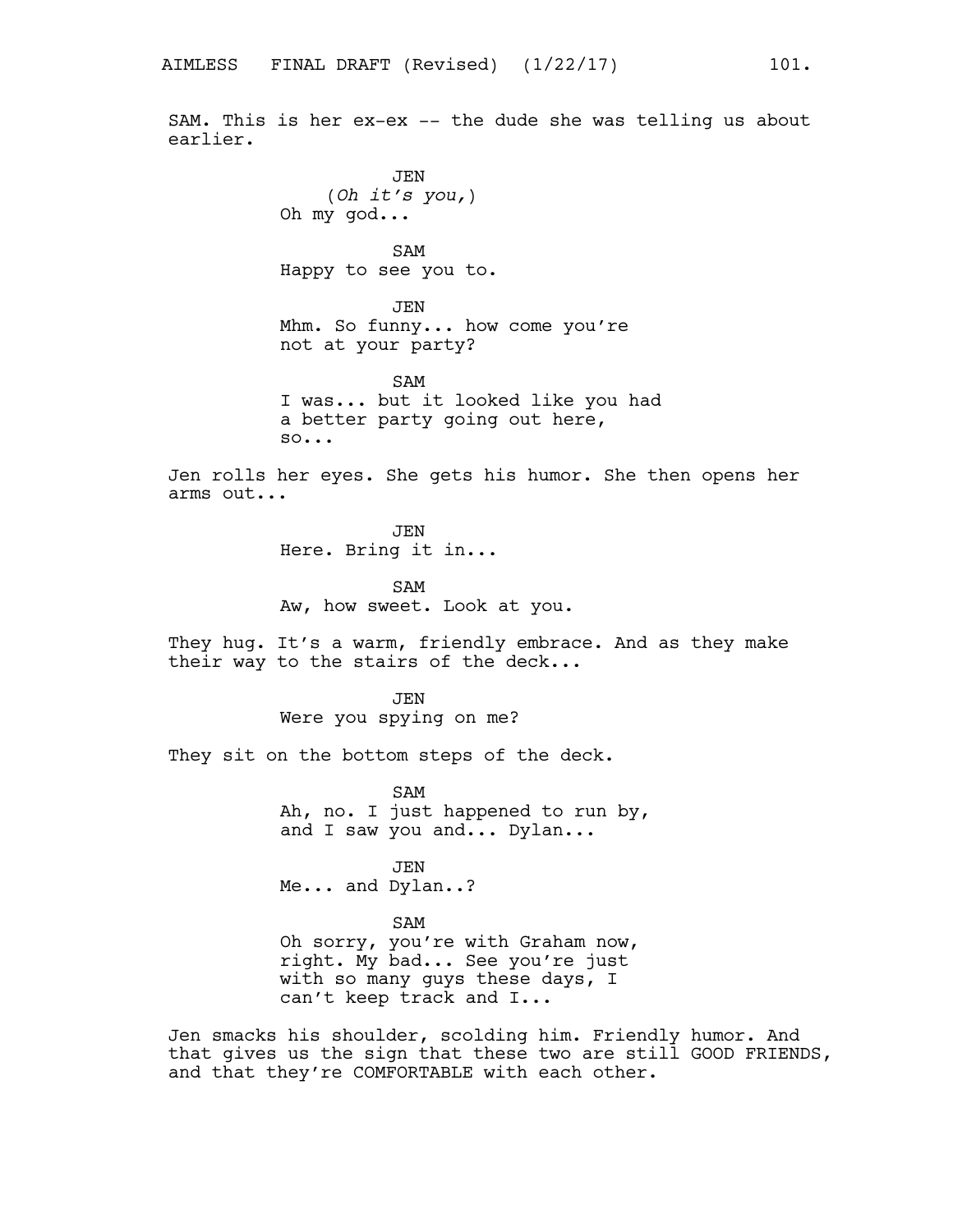JEN You have not changed one bit. SAM (shrugs,) Yep. See, our looks change... but our humor... our attitude stays the same. JEN Our *looks* change? SAM Yeah. I've gotten so much more handsome, right? JEN Of course you would say that. SAM I like this new look by the way... straight hair? JEN I've had it for a while now, thank you very much for noticing. SAM Okay well, I never see you around that much anymore. JEN Yeah you're too busy, I can never reach you. SAM Mhm, you know me... *so* busy. JEN How are you though? SAM I'm good. I'm me. How about you? JEN Yeah I'm alright. Same old life. SAM Miss me? JEN Oh of course. Every day.

Sam laughs at that.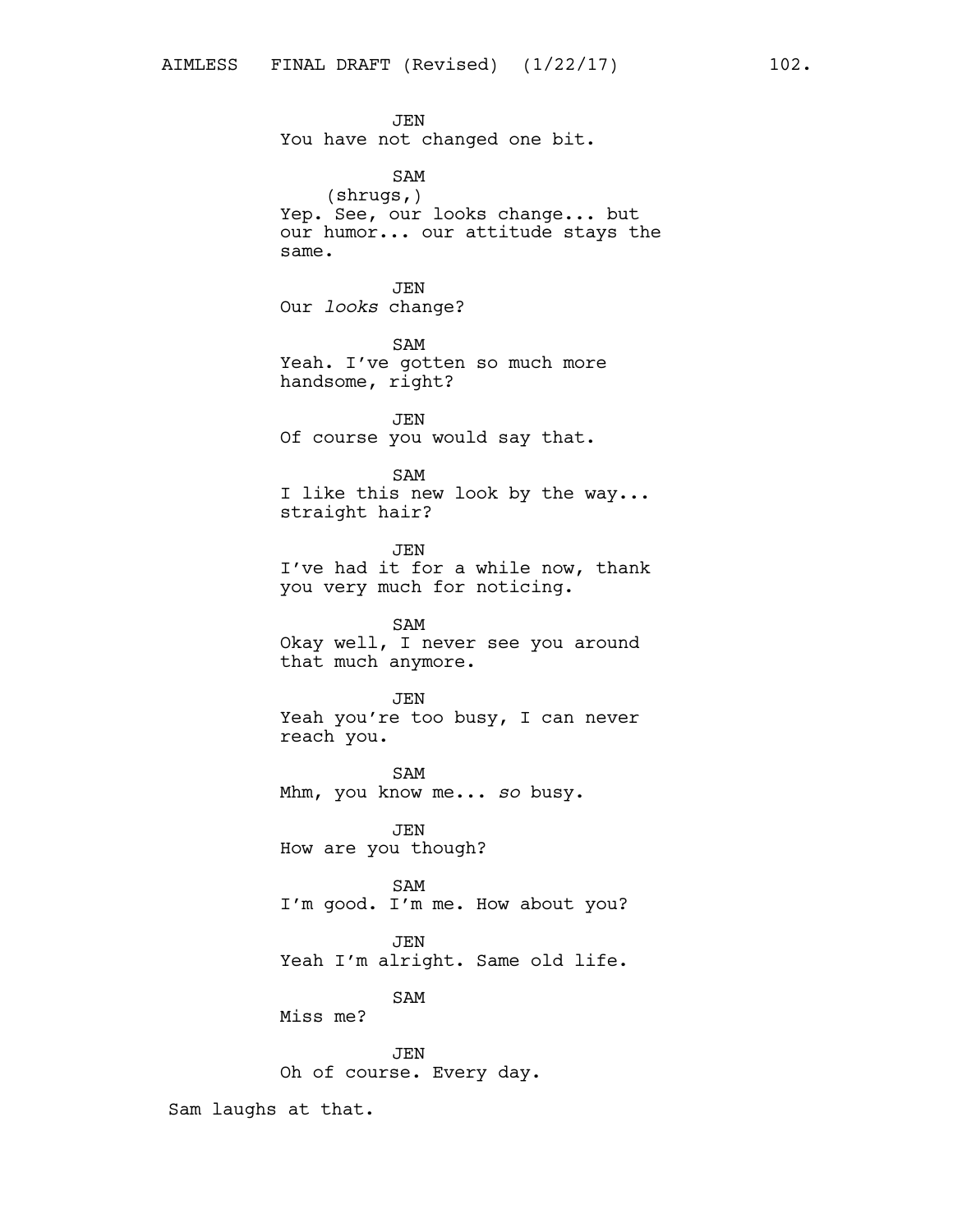SAM Sorry. Can't help myself. JEN I can tell you miss me. SAM (a beat;) Yep. You got that one right. JEN You know actually... I think about... us... sometimes, you know? SAM Yeah? JEN I just feel like it was good while it lasted... like the time we were... (then,) But I mean freshman year, though. We had no cars, no plans -- it was... pretty bad. SAM Doesn't matter. Irrelevant. **JEN** Really? Sam thinks for a second. SAM You know I still feel the same for you now... just like I did then. And to our surprise, Jen doesn't react to that. She takes it in, as if she's KNOWN this forever. And she's cool with it. JEN We just lost something between us... SAM You could tried looking for it... Jen nods. She COULD HAVE. And she KNOWS this too. JEN

(MORE) I didn't. And you didn't either. But you know what I did find though...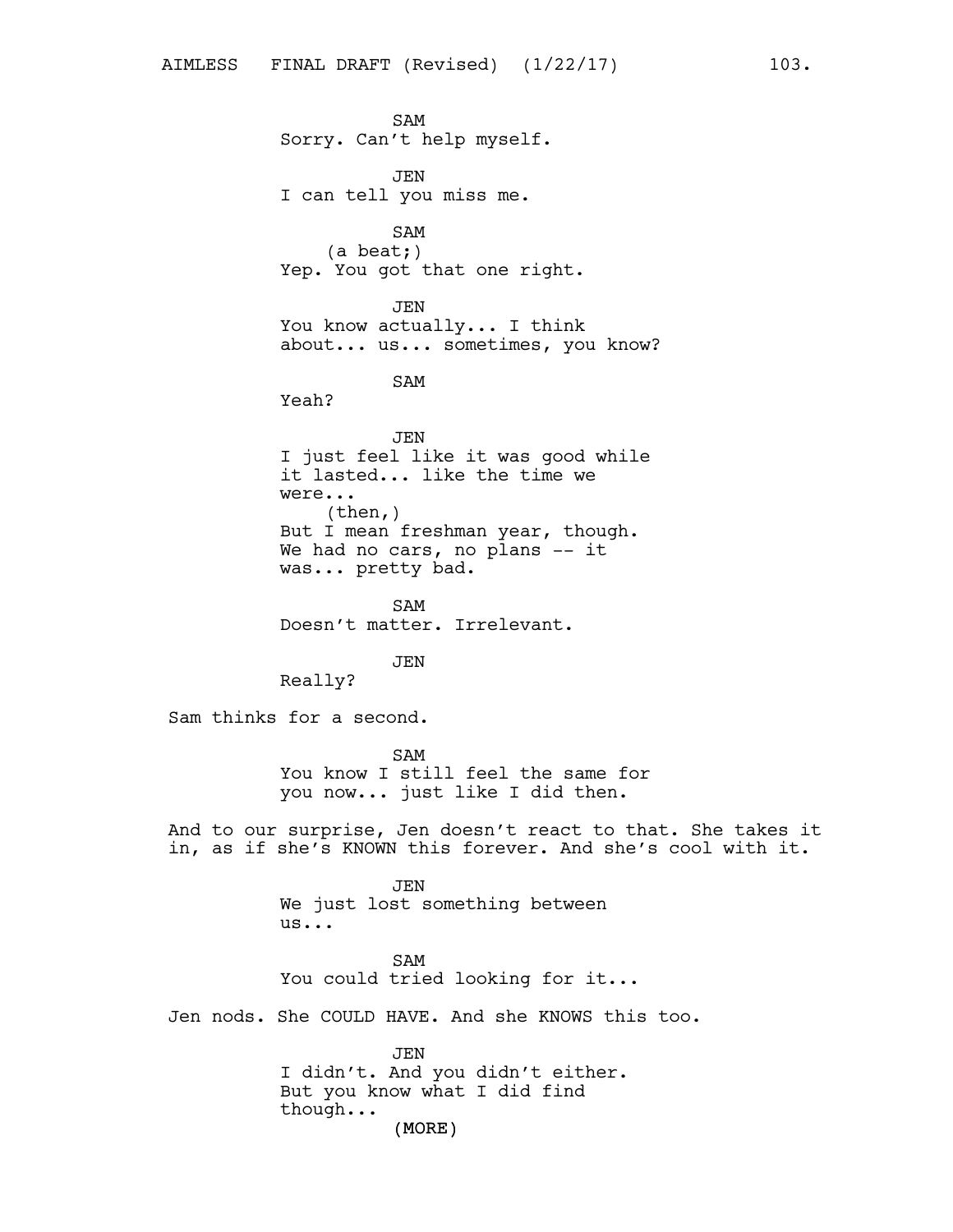## JEN (CONT'D)

was that we can still be friends... and not have it be weird or anything.

SAM Well yeah. That's not going away between us, I'm sure.

JEN (taps his head,) Yep. And we shouldn't ever let it.

And as these two keep their conversation going -- two people, with a past, who are just RECONNECTING in the moment -- we CUT TO:

50 INT. SAM'S BASEMENT - NIGHT 50

DYLAN is maneuvering his way through PEOPLE. And yeah, by his look we can tell he's fucking DONE with this party.

JARED (O.S.)

Hey Dylan!

Dylan turns. SEES JARED coming his way.

DYLAN Jared? You've been here?

JARED Yeah I just came, I was late. I saw Riley on my way in.

DYLAN

Yeah?

JARED So you and her... (then,) You never told me dude.

DYLAN It's been a few weeks now.

JARED Wait so she was the one you were telling me about?

HOLD ON DYLAN -- an irritated look. He just can't be here anymore.

> DYLAN No. Wasn't her.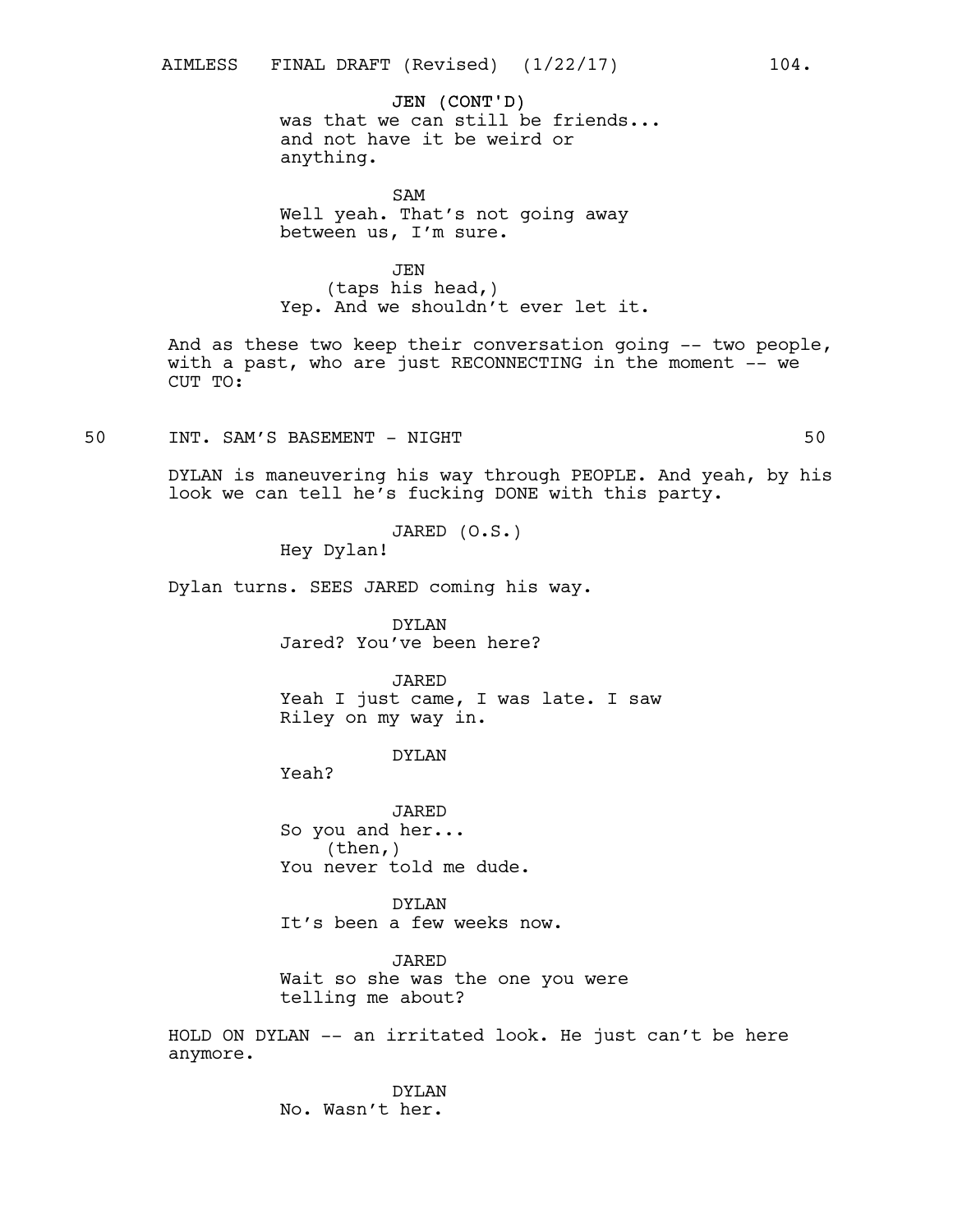51 EXT. DRIVEWAY - SAM'S HOME - DAY 51

JEN and GRAHAM are walking along the driveway to the car. The party's over now.

> JEN What do you think of Riley?

GRAHAM She's... she's kinda bubbly. I mean -- she's nice.

JEN Oh yeah. I think she is. I just didn't know Dylan and her... (then,) He never said anything. Like... I just think he would've talked to me about it. Right? Or you?

GRAHAM He's been distant lately. I'm sure he'll come around though.

JEN Hey. Keys.

GRAHAM Nope. I'm driving.

JEN You can't.

GRAHAM It's literally the next neighborhood over. Nothing's going  $to$   $--$ 

JEN Graham. Revoked license means you can't drive. (then,) What's wrong if I drive?

ON GRAHAM -- defeated.

GRAHAM But what if I want to drive you. For once?

(MORE) JEN Hey. You will. I promise. But for now... let me.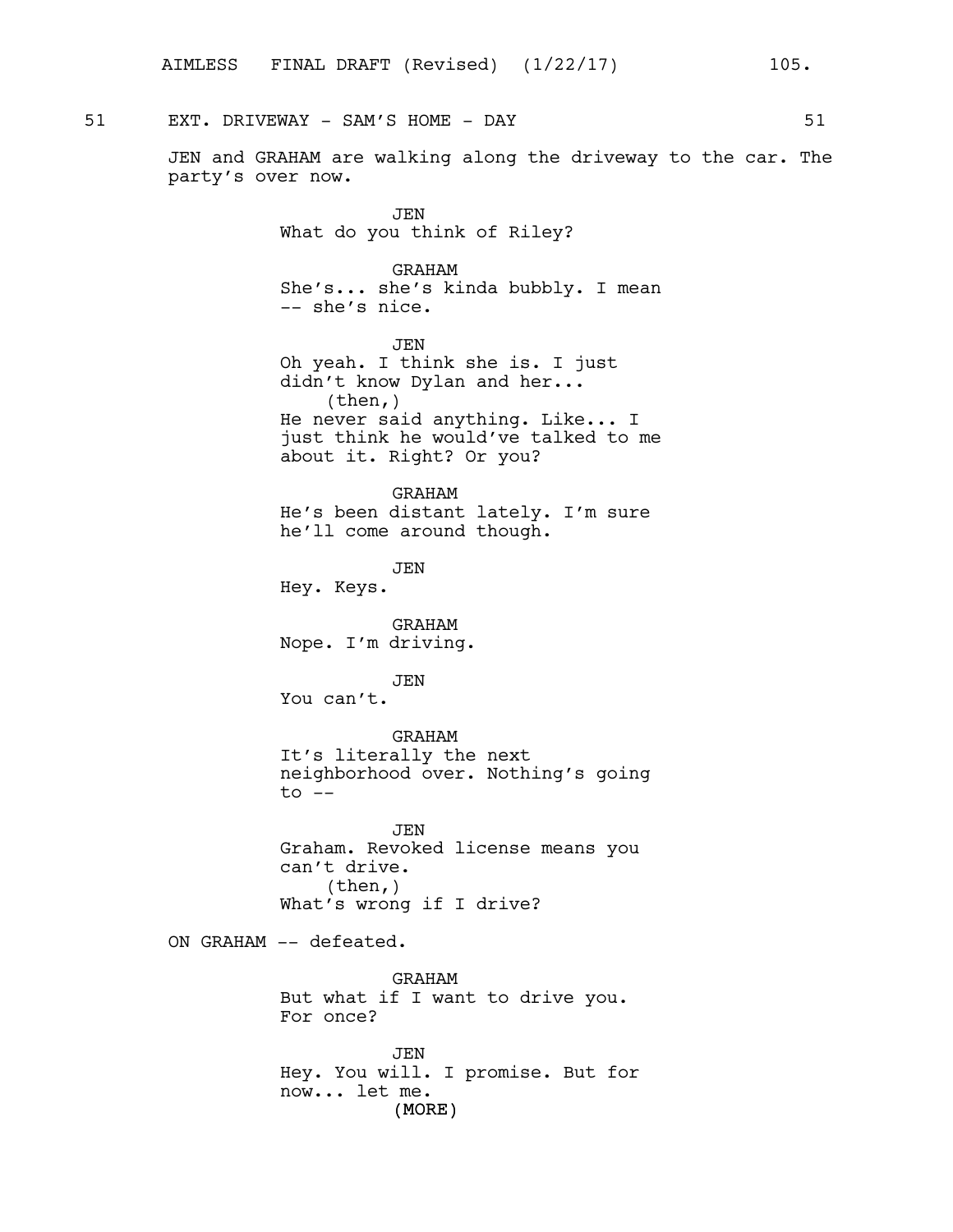```
JEN (CONT'D)
    (then,)
Please?
```
Off Graham's look...

52 INT. SAM'S BASEMENT - NIGHT 52

DYLAN comes up to RILEY, who's talking to one of her friends.

DYLAN

Riley.

RILEY

Hey.

DYLAN Are you ready?

RILEY

What? (then,) To leave?

DYLAN Yeah. I'm... I'm leaving.

RILEY Now? We still have another hour.

DYLAN I'm going now.

Riley studies Dylan. Can't seem to make out what's wrong with him, but she can notice he's disturbed.

> RILEY Okay. You go. I'll... find a ride back.

ON DYLAN -- he feels bad for doing this, but he can't stay. Especially feeling LIKE THIS.

> DYLAN Alright, I'll see you.

Dylan turns. Riley watches him go. A little worried.

We TRACK Dylan as he makes his way passed people and to the door. He's not feeling good. Emotions are PACKED UP. A shitty feeling is lurking in him. He chugs along as we CUT TO: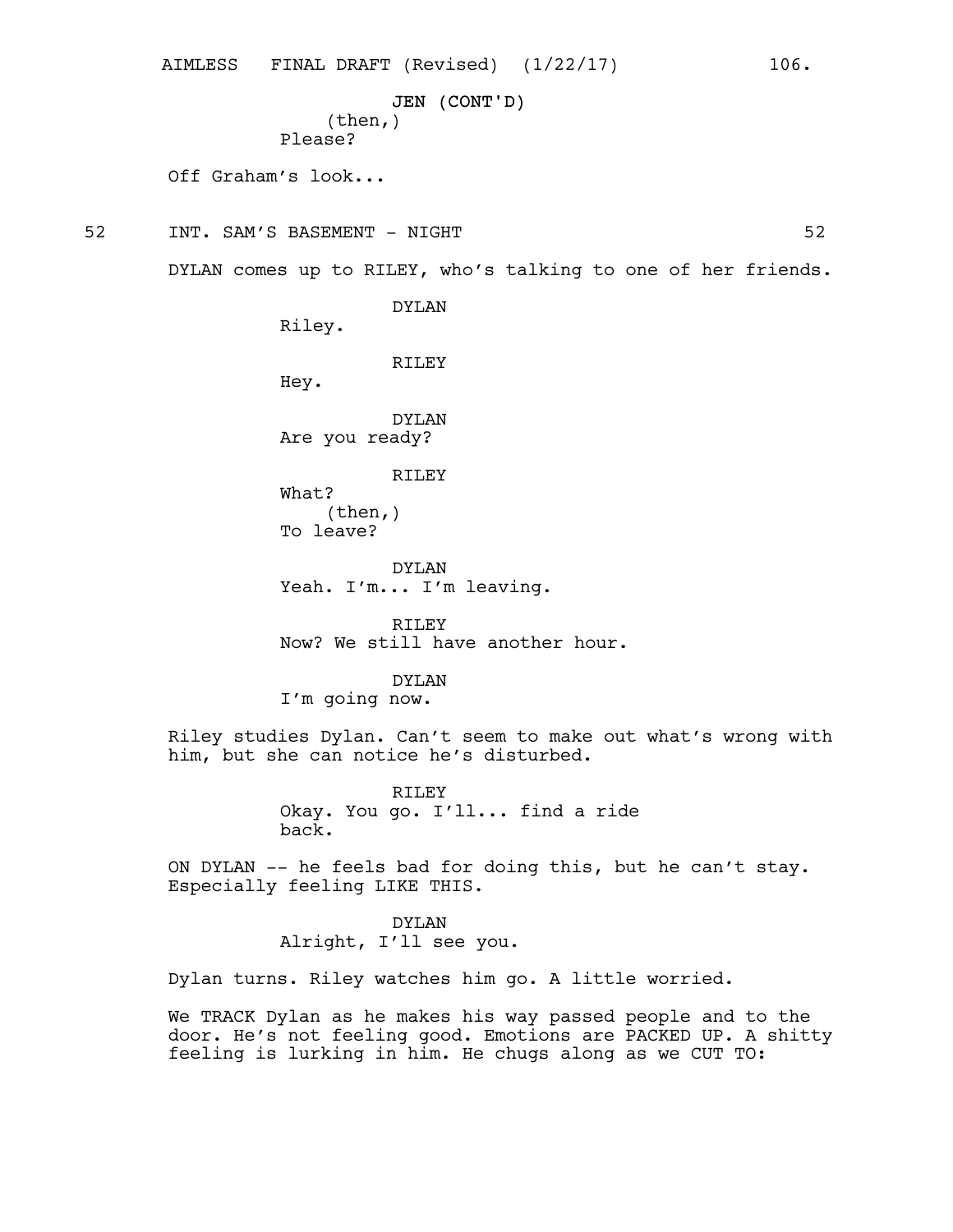53 INT. SCIENCE CLASSROOM - DAY - AFTER SCHOOL 53

We find JEN washing a beaker in the sink. She's done working on some after school project. And behind her, comes...

ZOE. She's got a beaker in her hand as well.

ZOE Hey, ah, can I use that after you?

JEN (turns,) Oh yeah, sure. I'm done, sorry. I'll move.

ZOE Oh you're fine.

Jen moves around to the other side of the lab station. Zoe goes to the sink and starts washing her beaker.

A BEAT. Jen eyes Zoe while she watches her wash her beaker. And then it hits her... *I've seen this chick somewhere before.*

And when it hits her, Jen goes still. Zoe shuts the sink nozzle. Goes on to DRYING the beaker with a paper towel.

> JEN You're... you're Zoe right?

Zoe looks up, baffled.

ZOE

Yeah.

(MORE) JEN Okay, I'm so sorry. I just -- I know I've seen you somewhere, so, I was trying to guess... (awkwardly,) I'm Jen... (laughs,) Sorry, that was really awkward. ZOE No you're good. I know you - you're -- you're Dylan's friend right? JEN Mhm, yeah. You're -- you and him used to date right? (then,)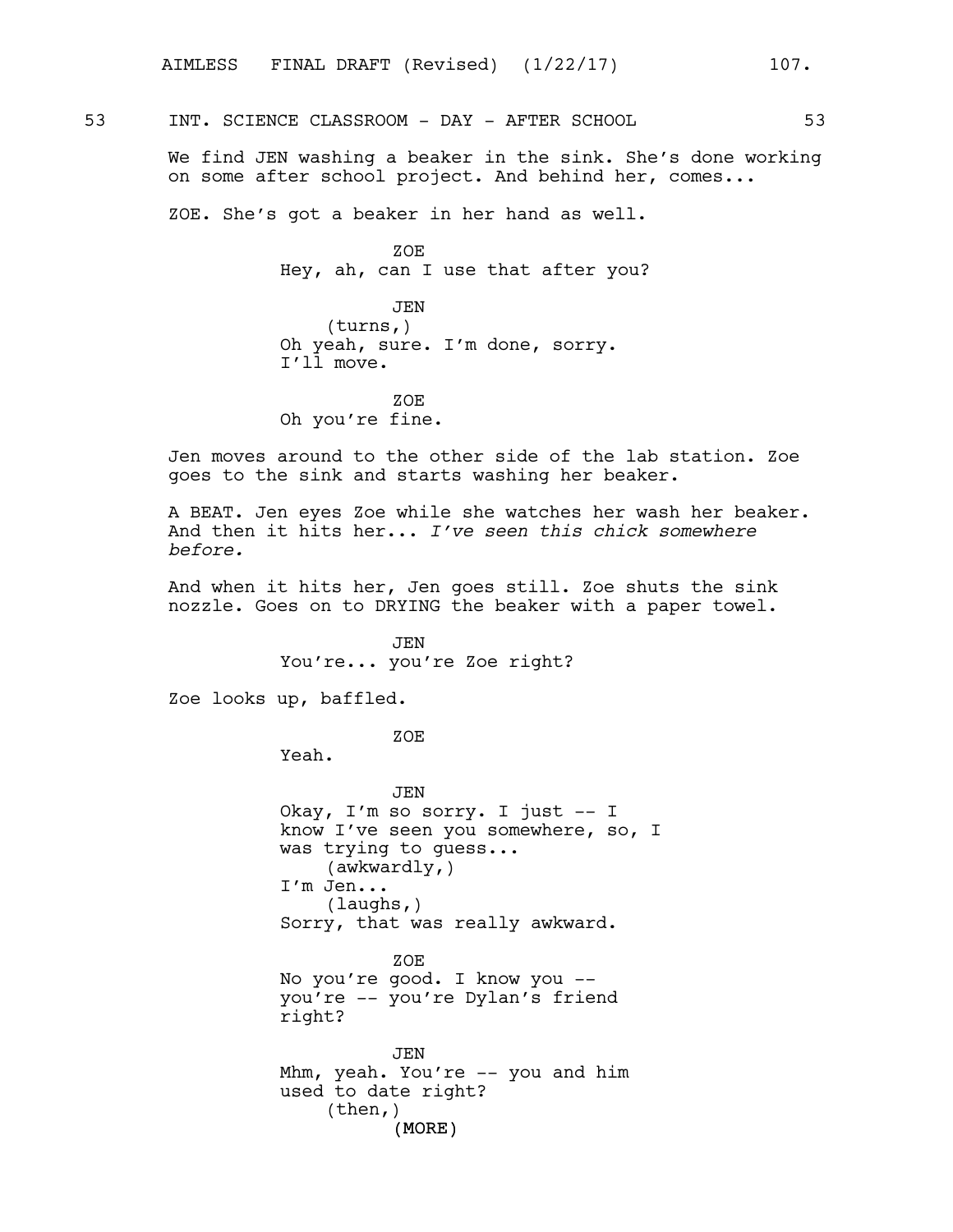JEN (CONT'D) Sorry, that... I think that's just how I know you.

ZOE (chuckles,) Yeah, you probably haven't heard good things about me, then.

JEN Oh no, it's fine. I -- I don't judge unless I know the person...

ZOE Yeah, he hates me, I know.

JEN I couldn't tell you. I -- haven't talked with him in a while myself so...

Zoe goes a bit confused. Then --

ZOE Wait so you guys aren't dating?

Jen puts the beaker down. Looks at Zoe --

JEN

Dating? (then,) Like... You mean me and Dylan?

ZOE

Yeah. You guys dated though... or you were a thing, I thought.

JEN Oh no. No -- I just became really close with him -- and we were really good friends. (then,) And he's with someone else, and so am I so...

ZOE Oh I'm sorry -- I guess I had that wrong, then. (then,) So you and him don't talk anymore...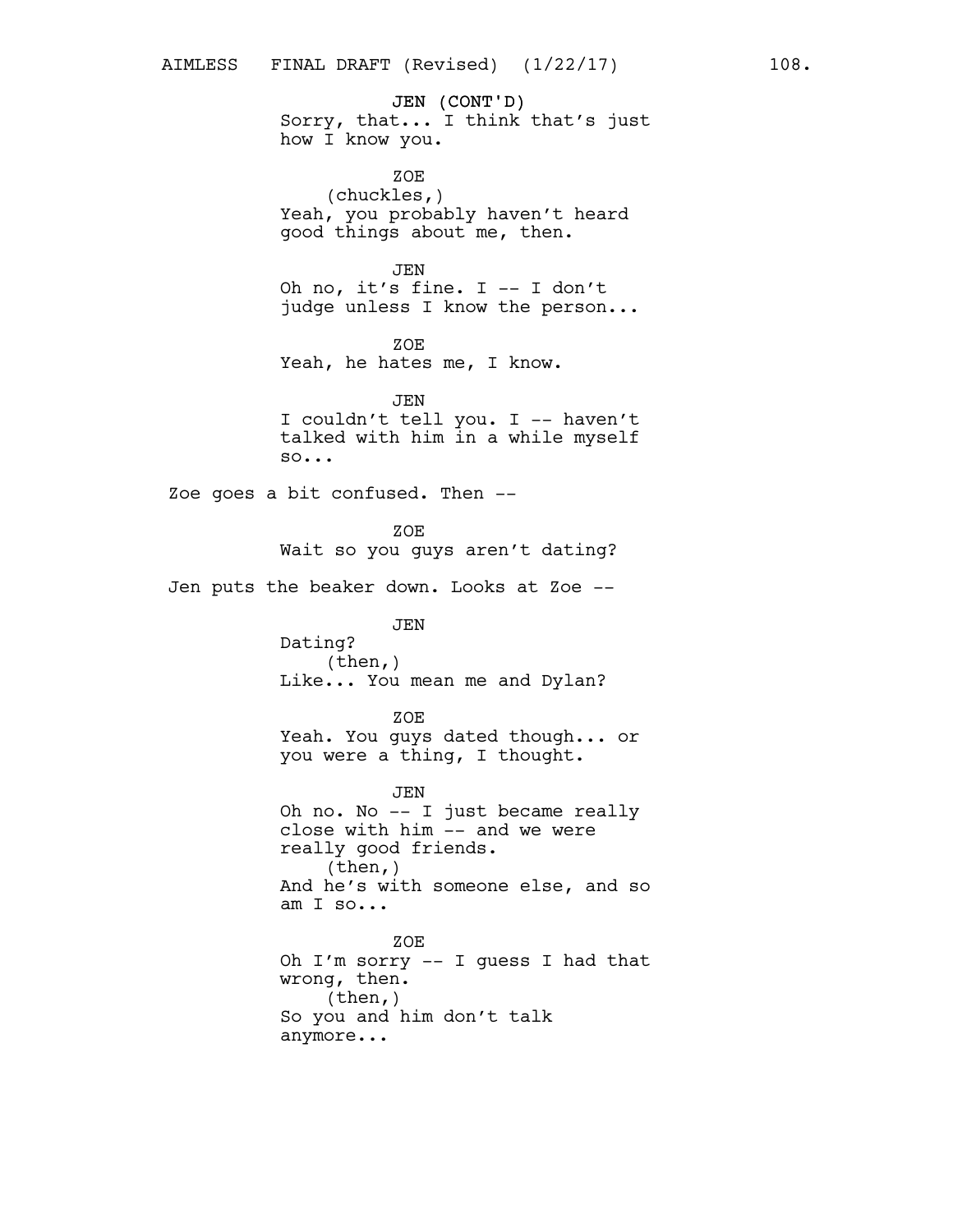JEN Ah... yeah, we lost our class together, and then... yeah, I don't even know what happened. ZOE You were at Sam's party though, right? JEN Yeah. That was like -- I saw him after a long time at that. Zoe nods. A BEAT. She sets her beaker aside. But something's still eating away at Jen... JEN (CONT'D) How did you think we were dating? ZOE Well... he liked you. And I heard you and him were close so... I assumed... JEN Wait what? ZOE What? JEN Dylan liked me? Zoe's eyes glance off Jen's. *Obviously...* ZOE You didn't know? JEN How do you know? ZOE Dylan can't lie to me easily. And plus... a lot of other people could tell, I'm sure. A BEAT. Jen doesn't buy it... JEN Well... I'm sure he would tell me. He... he's close to me.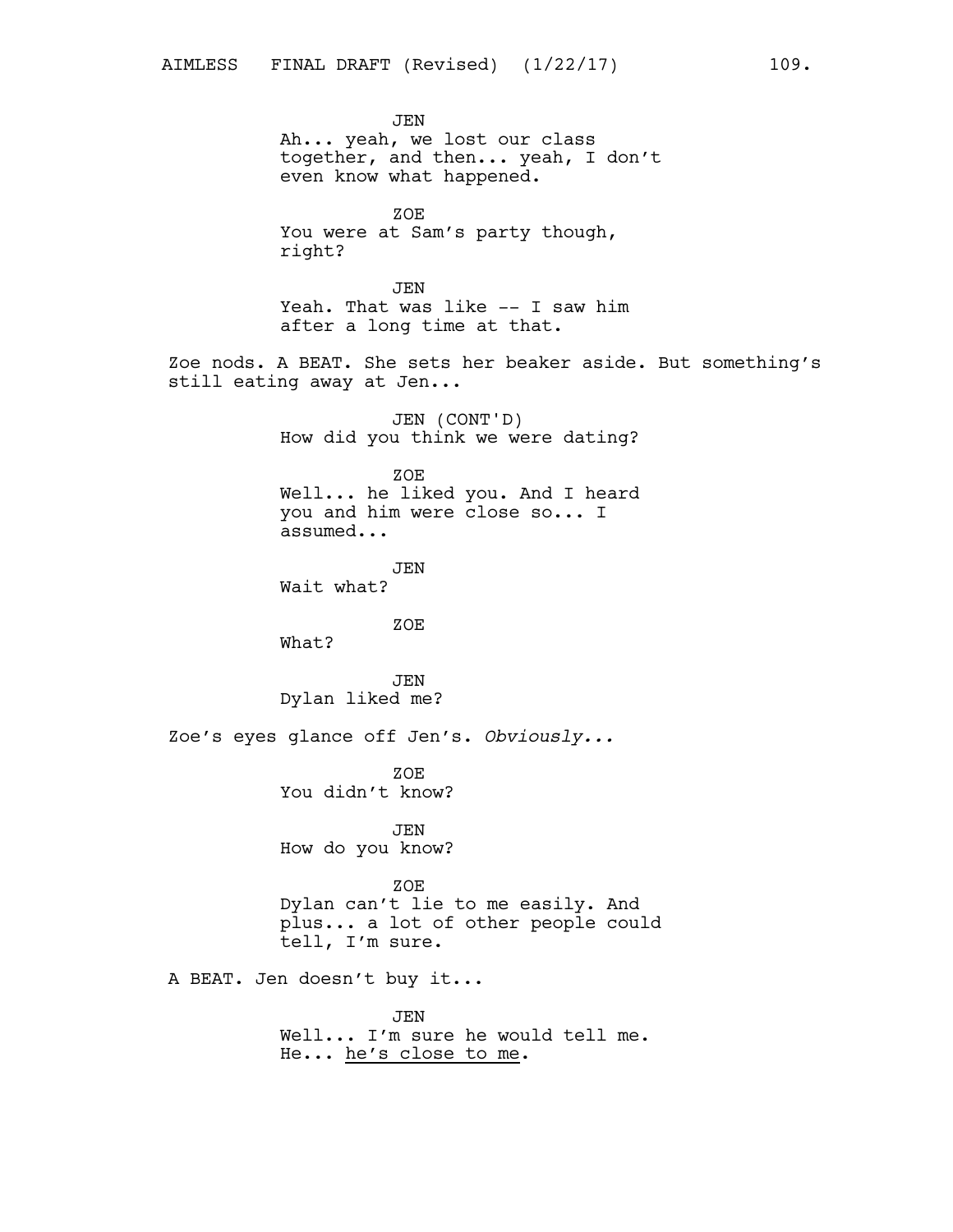And as Jen says that, she says with a little bit of doubt in her voice. She said it, but that last part... she lingers on it, wondering if what she just said is true.

Zoe, meanwhile is treating Jen like she's been oblivious to the fact this whole time...

> ZOE He probably didn't. His depression -- I'm guessing that had something to do with it. JEN His *depression?* ZOE Yeah.

> > JEN

What?

ZOE You don't know about that either? With his sister dying... and his counseling...

JEN No, I didn't know. He never... said anything about his sister, or --

ZOE Wait so he never talked to you about any of that?

And Jen's pretty fucking sure. She never knew about ANY of this.

> JEN No. He didn't and... (trails off; then,) So he's depressed?

ZOE Yeah. He -- he has clinical depression.

And Jen can't even make sense of that. Off her, ready to inquire more about this... but first, she looks off, COMPLETELY BEFUDDLED by it as we CUT TO: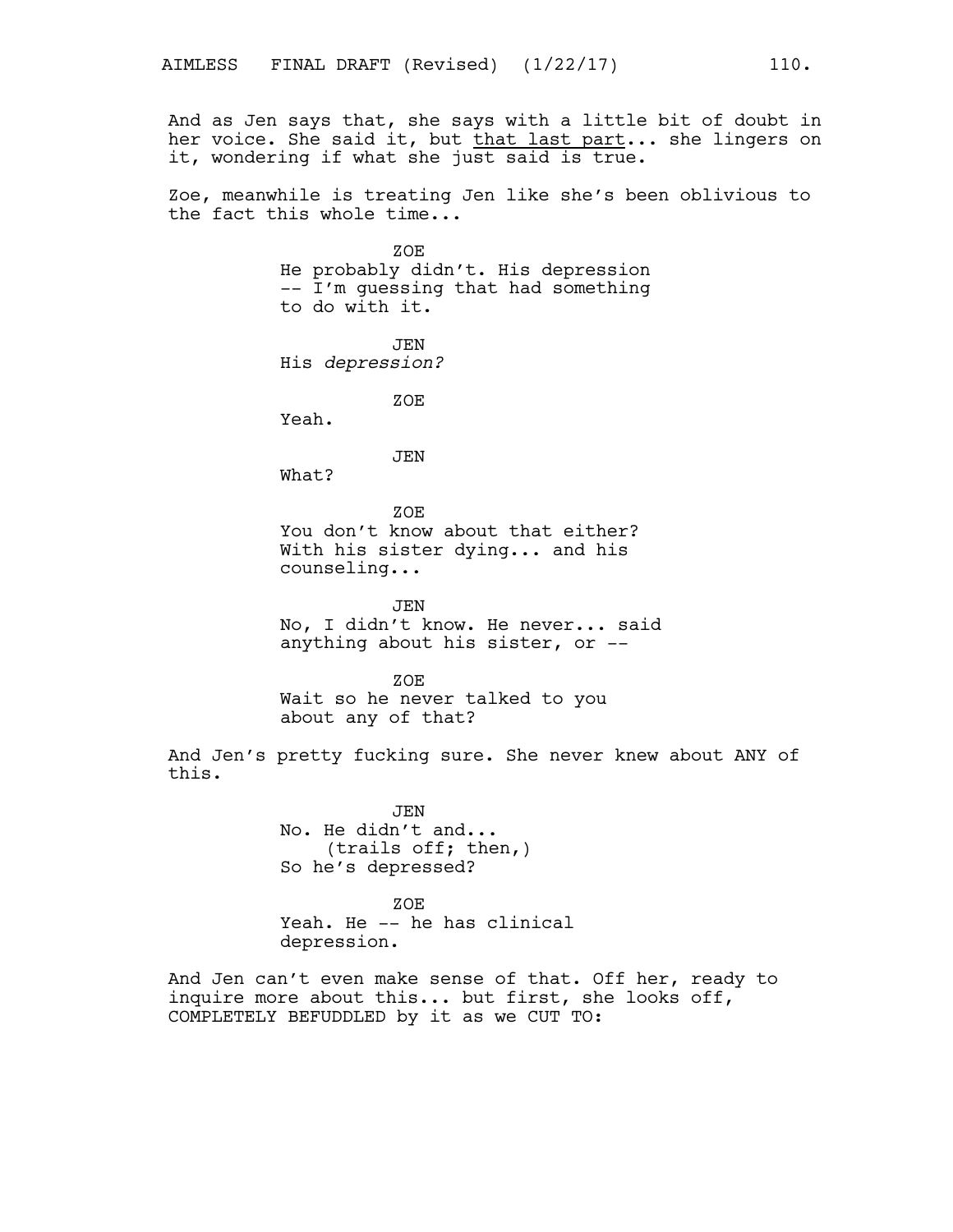54 EXT. RILEY'S DRIVEWAY - DAY 64

DYLAN walks RILEY to her house. They make it to the door. And Riley STOPS.

> DYLAN Do you have your keys?

RILEY Yeah... I do. (then,) How long were you going to stay?

DYLAN Ah -- like an hour. I -- (then,) Is that okay?

A BEAT. Riley is CONFLICTED. Not over him asking to stay, but over something else. And then she takes a breath --

> RILEY Okay, I think I just need to say it. I have the chance, so I might as well.

#### DYLAN

Say what?

A BEAT. Riley goes to say it. She takes another breath --

RILEY I think we need to stop this.  $(then, )$ This. Us. It's... it's not working.

And Dylan is TAKEN ABACK --

DYLAN What do you mean?

RILEY Dylan. Come one.

#### DYLAN

Riley...

## RILEY

(MORE) I went back on my word for you. I - told you I didn't think I had space for a relationship in my life, and... and then I took a chance with you... (a beat;)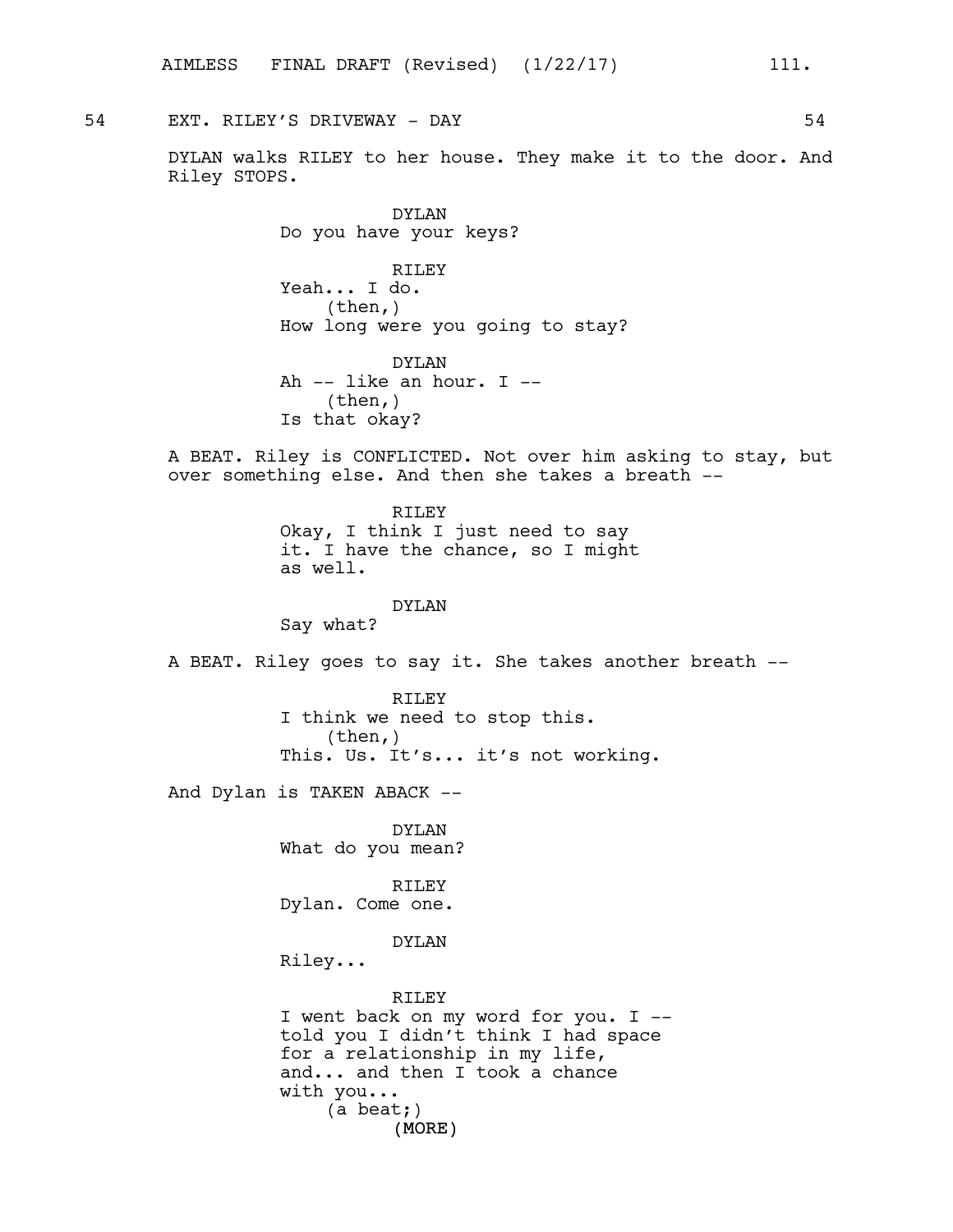RILEY (CONT'D) Because I liked you. I genuinely liked you. I fell in love with you.

Riley's eyes are swelling with tears. She's not sobbing, but THIS IS HARD ON HER --

## DYLAN

Riley...

RILEY I know you're going to say you like me, and you love me, and that I was --

DYLAN I do like you. You know that.

RILEY I know you do. (then,) But not as much as you like Jen.

And THAT gets to Dylan. Before he can go to deny it, Riley goes on.

> RILEY (CONT'D) At the party, I could see how you reacted to her. You -- you miss her.

DYLAN How does that affect us, though? She and  $I$  --

RILEY You remember when we first met, you told me about your friend... and how you fell for her... and she was with someone... (then,) You still like Jen. You -- you love her.

Dylan looks off. He can't deny it. Not now.

DYLAN She'll never feel that way for me. (then,) Not like you do.

Riley sits Dylan down on the front step. She takes his hand...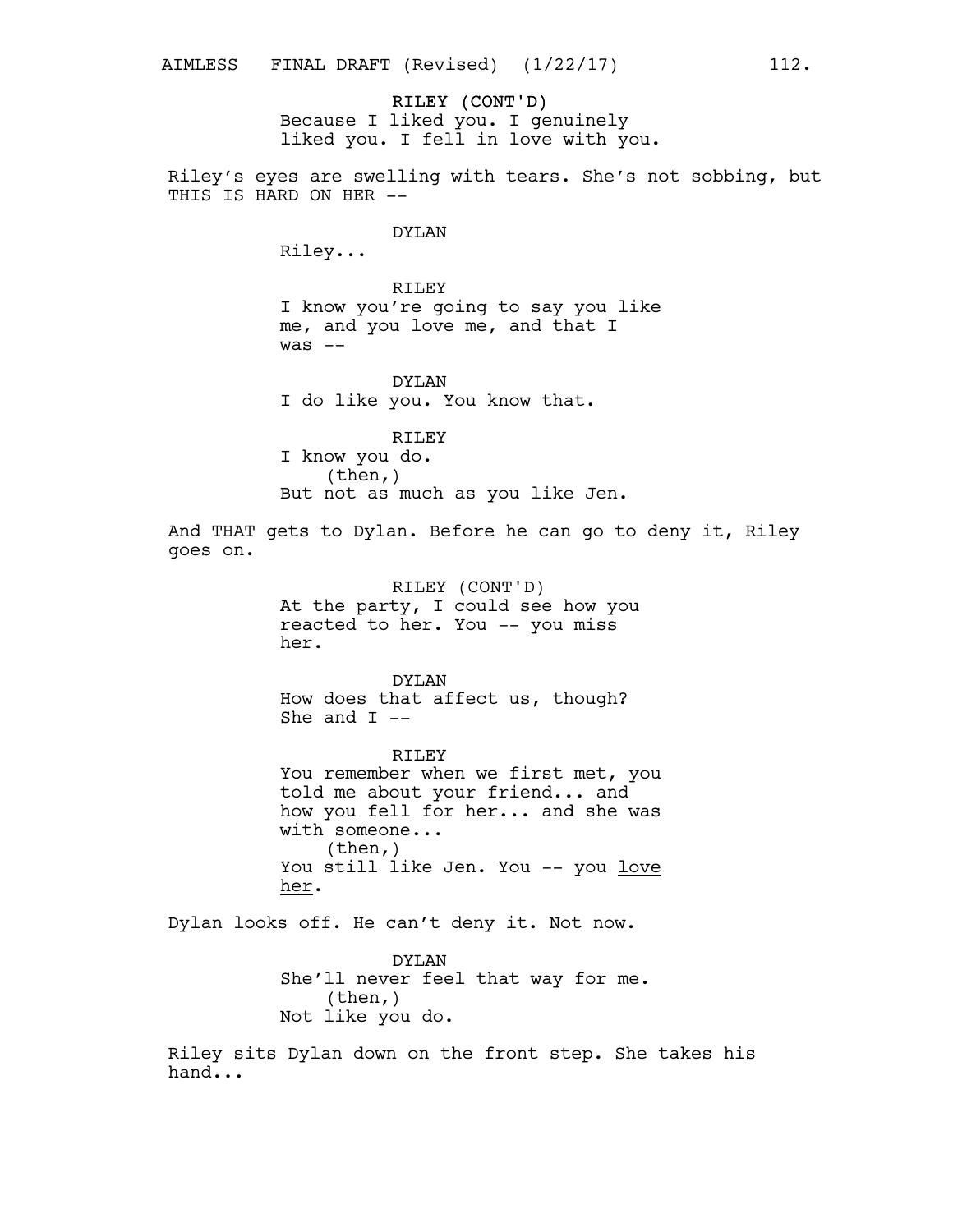RILEY I know how you feel. I'm feeling like that right now. But... we can't do this anymore. You have to be real about this --

DYLAN Riley, we did have something real.

RILEY I know we did. And, I've gained a really, really good friend in you, and I even like you -- but -- (then,) It's one sided. And we *both* know that.

## DYLAN

(tear-eyed,) I don't want you to feel like I used you. You were there for me, and I appreciated that.

RILEY I will always be here for you. I promise, and I want you to know that. But... I can't feel like this anymore. (a beat,) If I stay with you... then I'll just be weak.

Dylan remains. Realizing that Riley is RIGHT about everything.

> DYLAN You're just walking away?

RILEY (with conviction,) Sometimes we can't help what we want... but to let go of what we want... that's what we *can* do.

Wow. That was deep. As that gets to both Dylan and US...

Riley puts her arms around Dylan. Dylan hugs back. This one lasts LONG. We CUT ON BOTH of their FACES. Both deeply SAD and DEVASTATED about this.

> (MORE) RILEY (CONT'D) (emotional) You ever need anything, come to me... okay?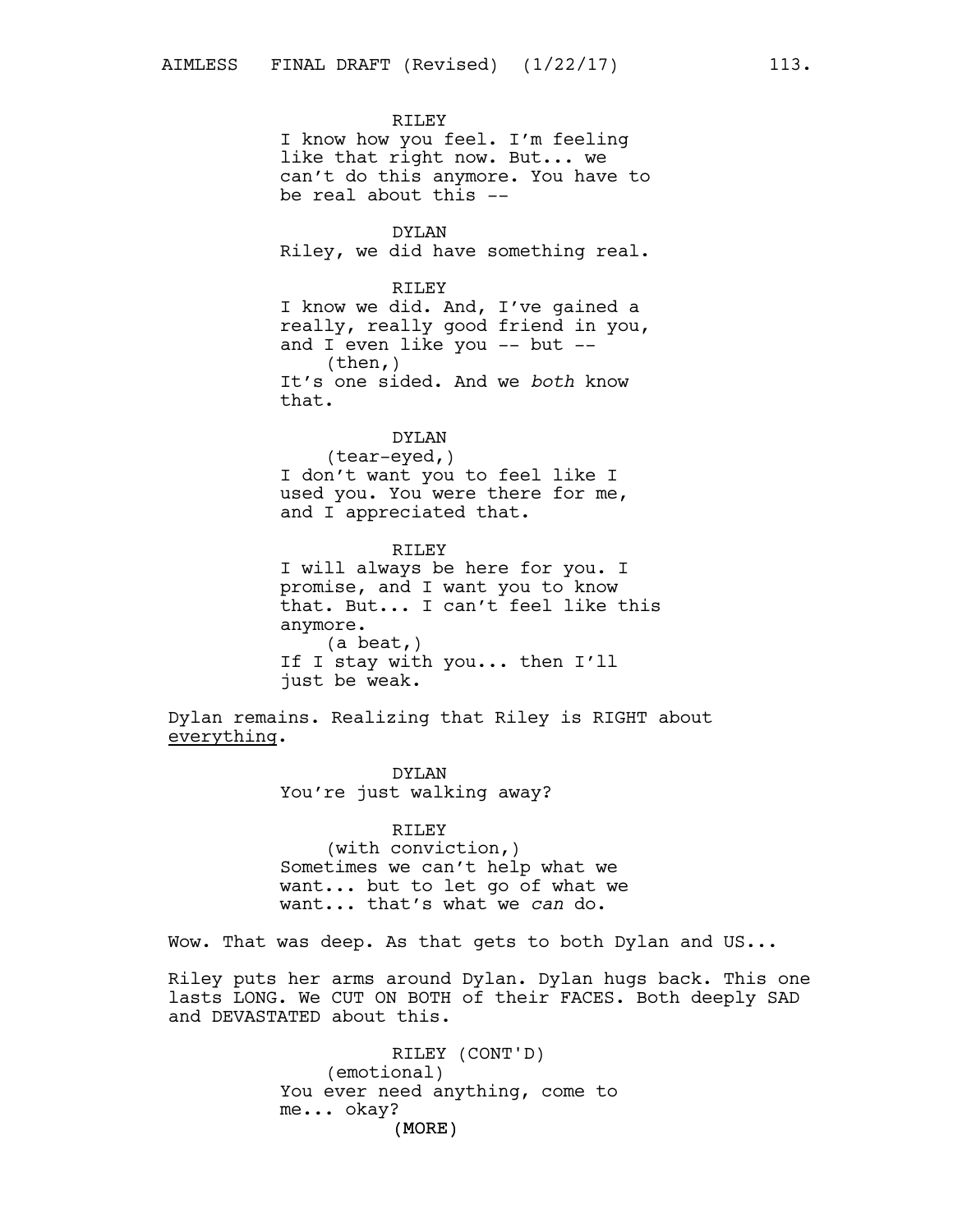RILEY (CONT'D) (then,) Okay?

DYLAN Okay...  $(then, )$ I love you.

And that fucking CRUSHES Riley. She does love him -- even MORE than he does her. But she's not turning back. She lets off of Dylan.

> RILEY Go, Dylan. Go tell her.

Off Dylan, we CUT TO:

55 INT. DYLAN'S CAR - DAY 55

-- DYLAN. In his car. ANGER BUILDING UP. He doesn't know what to do. It's like we're in one of those moments before a dam floods.

And finally... Dylan TURNS his car on. HE DRIVES as we SMASHCUT TO:

56 EXT. HIGHWAY - DAY 56

Dylan's car SPEEDS ALONG the highway. We follow along as --

57 INT. DYLAN'S CAR - DAY - CONTINUOUS 57

DYLAN accelerates. BREATHING HEAVILY. Emotions are RUNNING HIGH (And trust us, they look like they're about to run EVEN higher).

58 EXT. BRIDGE - DAY 58

We're back at the bridge, people.

DYLAN comes running along and comes around to the arch way of the bridge. And lo and behold...

He sees JEN. We CUT TO HER, who's going through some DEEP THOUGHTS and as soon as she sees him, she's SURPRISED.

A LONG BEAT. They both stand there. Far, far apart. Looking at each other. It feels like they both JUST KNEW that the other was going to be HERE (Of all the places). CUT TO: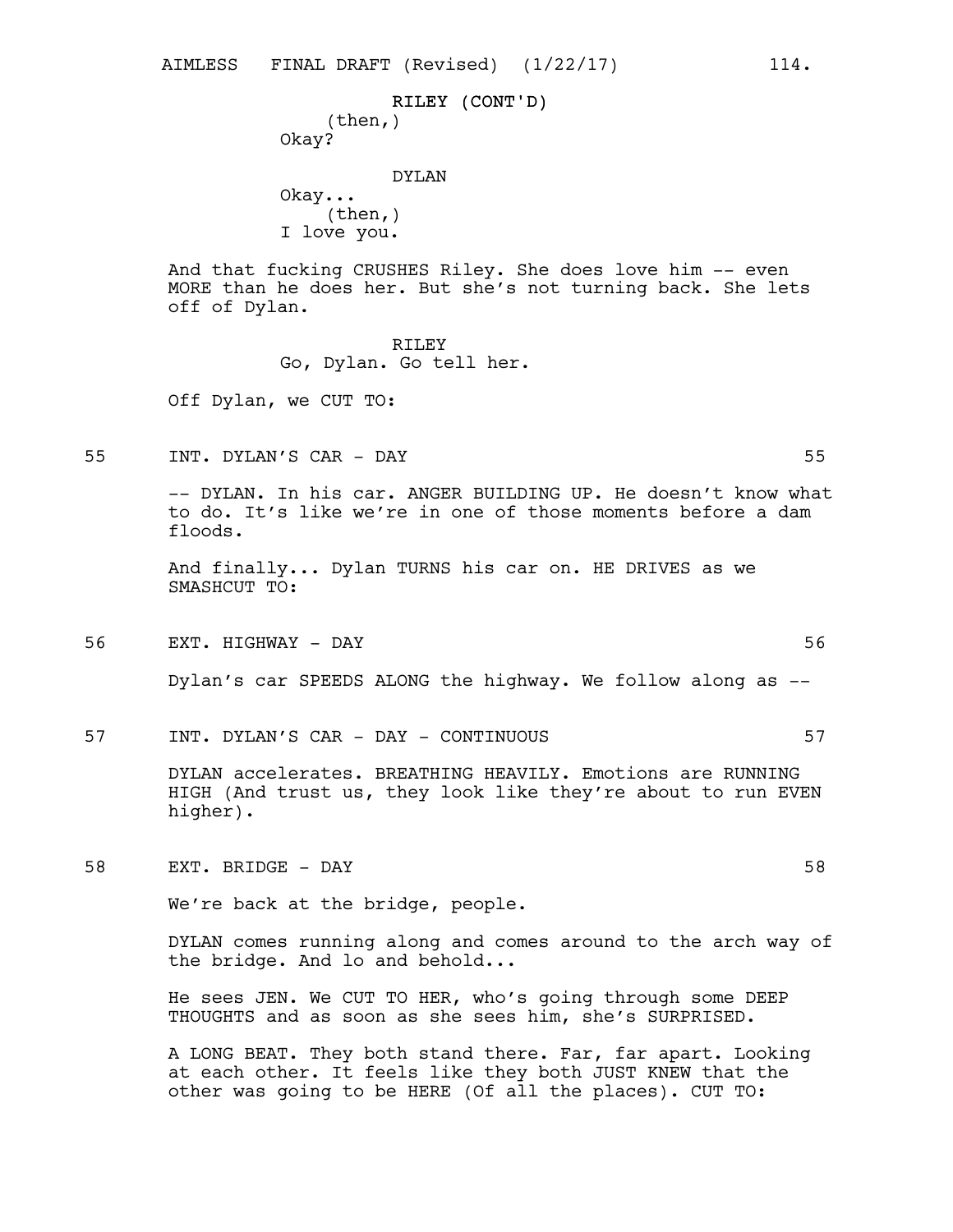Dylan comes onto the bridge. Jen nears toward him. And here we are. It's confrontation time.

> DYLAN Did you come here to think?

> > JEN

Did you?

DYLAN (a long pause; then,) ....I just came.

And now Jen feels like SHE just has to be the one to start it...

> JEN You didn't tell me. You didn't say anything. The whole time -- (then,) You're my best friend. Dylan. I really, really liked you, and you... (a beat,) You never said a thing. Nothing about your depression! You didn't even say anything about your sister! And then you stopped talking to me. You... you shut me out!

> > DYLAN

I had to.

JEN What did it make you feel better? I mean... what the fuck was wrong? Why didn't you just say it, say that you liked me?!

And Dylan fucking EXPLODES --

DYLAN Because you liked someone else! You -- you would never feel that way about me and I was scared! There! I said it! I WAS SCARED, Jen! I was scared to tell you! And when I really wanted to... (tears coming out,) You already were with him, and I couldn't...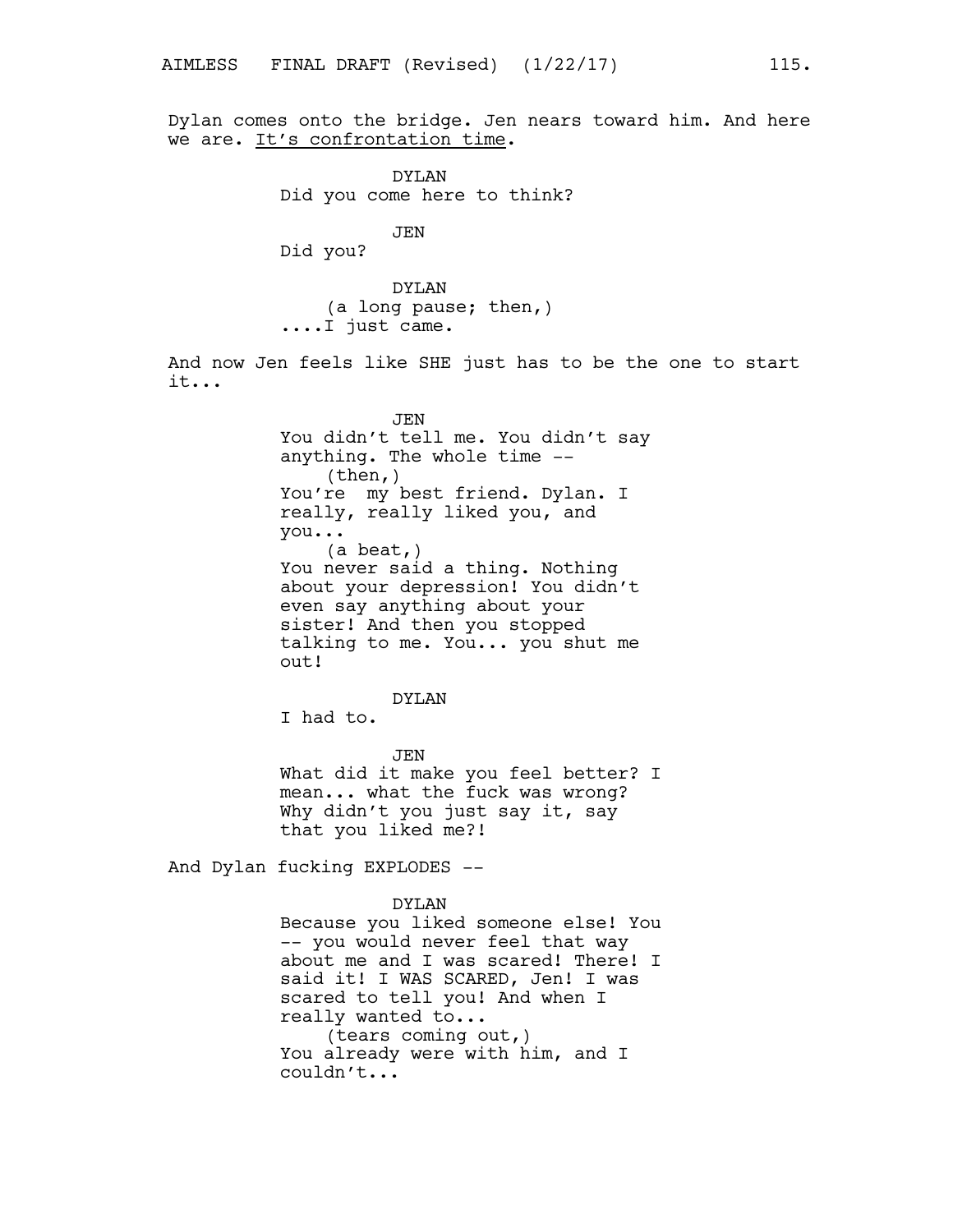Dylan looks off. He lets his tears come out. Jen starts to tear up here as well.

JEN

Dylan --

But Dylan's already sobbing it all out --

DYLAN

You know -- I just -- I just wanted him to leave you so that you could be sad -- your life could suck just like mine and then you would feel just like me! (then,) Do you wanna know how much I was hurting?!

JEN You have better than me. You have Riley, you're happier, right?

DYLAN She left me. (then,) She left me because she was smart. She knew I still had feelings for you. (a beat,) But you still don't feel the same do you?

Jen's got TEARS SWELLING in her eyes. Trying to put this the best she can --

> JEN Dylan -- I won't be able to have that with you. Not the way that --

And Dylan backs off from Jen. Agitated.

#### DYLAN

No... Jen...

(MORE) JEN Dylan -- I do feel for you. It's not the way you want me to, I know. But... this. This is what is better for me! I like this better between us! (then,) I don't want to lose you ever. I meant that when I said it!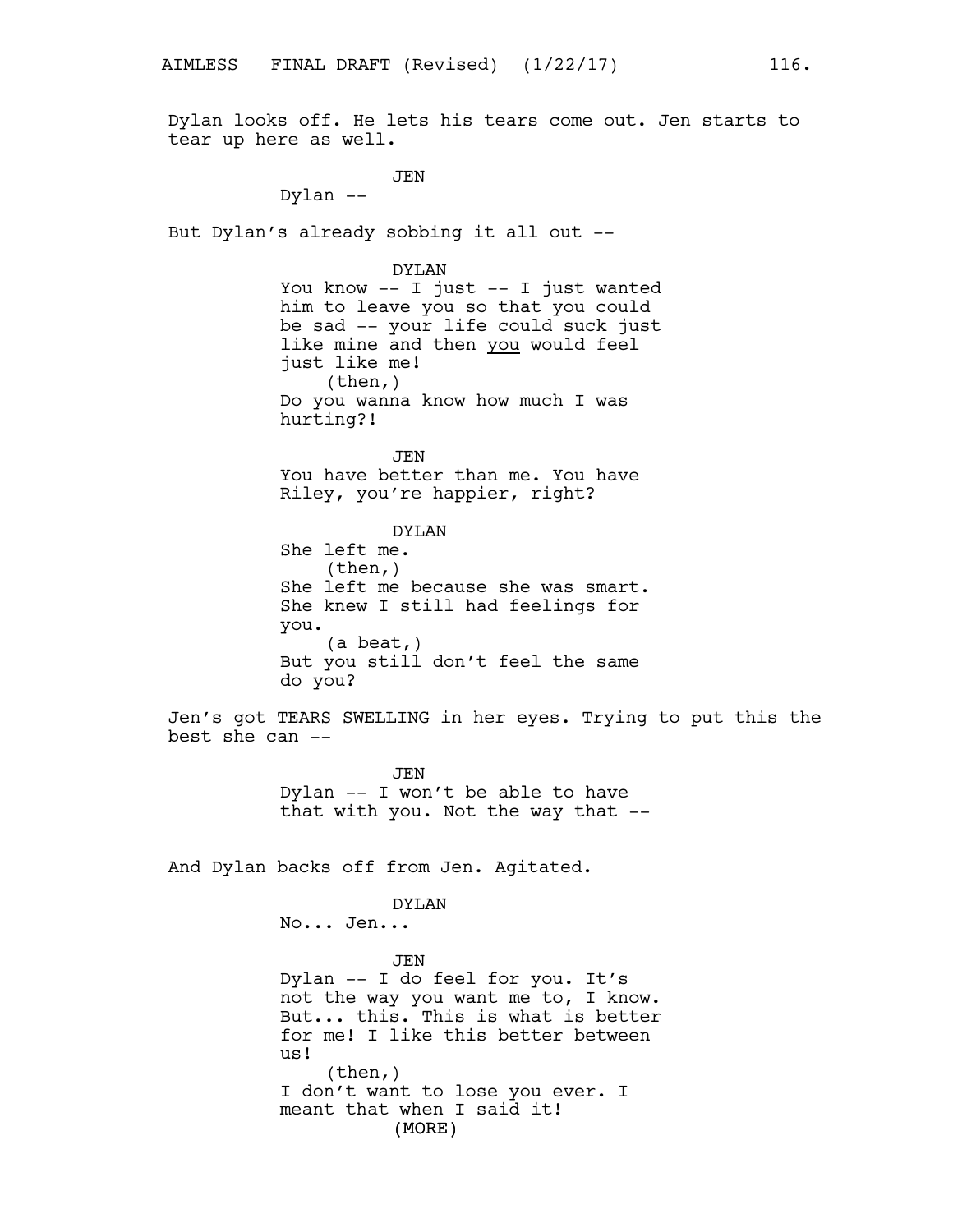JEN (CONT'D) I love you, but I want that to stay as friendship!

Dylan is hit by that. And he doesn't take it well.

# DYLAN

Come on--!

#### JEN

Come on what?! What do you want? Ask me out, I say yes, we hook up, and then later we get enough of each other so we break up and then you never talk to me again? Is that what you want?

DYLAN So that would never happen with you and Graham?

JEN Dylan -- it's my relationship! I am putting effort into it!

DYLAN Then put in effort with me!

JEN I AM! I'm trying! I told you I missed you, I missed you a lot! But you just ignored me! (then,) You didn't even tell me you had depression!

#### DYLAN

Because you were making it better!!! You! Being with you was better for me, I liked it -- I started liking you, so I didn't say anything! I didn't want to think about it because I was happier!!

Jen moves closer to Dylan. She puts her hands on his shoulder, getting close to him.

> JEN I am here for you for whatever you need. And even if your feelings don't change, I'm still here. I promise.

Dylan looks DEEP into her eyes (this moment is really over the top and cheesy, we know, but we're running with it).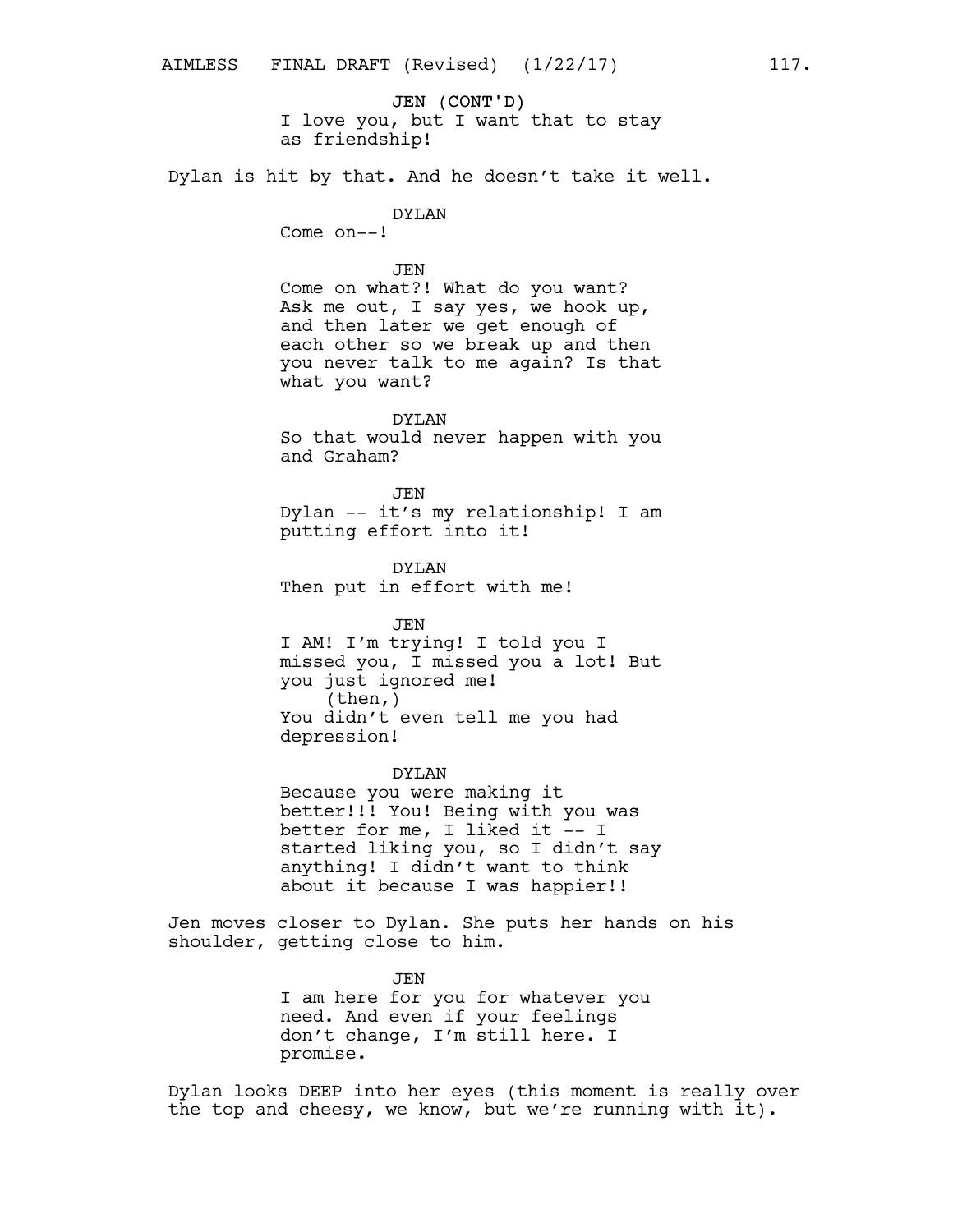DYLAN (pleading,) Why can't you just feel the same for me?

Jen closes her eyes. Looks off. Then looks back at him --

JEN I can't, Dylan. You're my friend. More than anyone else, I trust you. I love you, a lot, but... this is how *I* feel.

Dylan closes his eyes. Her words press like a fucking knife to the heart at him. His tears keep coming --

> DYLAN No -- I can't do that. I'm sorry.

> > JEN

Dylan --

Dylan backs away, trying to push Jen off. Jen tries to grab a hold of him but he pulls away.

> DYLAN I don't want that. I can't feel like this anymore. I don't want to.

JEN Dylan, please --

DYLAN No. I can't, Jen. I --

He can't help it. He keeps crying like a little kid, but this what it's come to.

JEN Dylan -- DYLAN (CONT'D) If this how you want it, then I can't do that. I can't change my feelings -- JEN (CONT'D) DYLAN (CONT'D)

No.

No, Dylan, listen --

Dylan pushes Jen's hand away.

DYLAN (CONT'D) You be happy like this. (then,) If you're happy, then that's what matters. Right?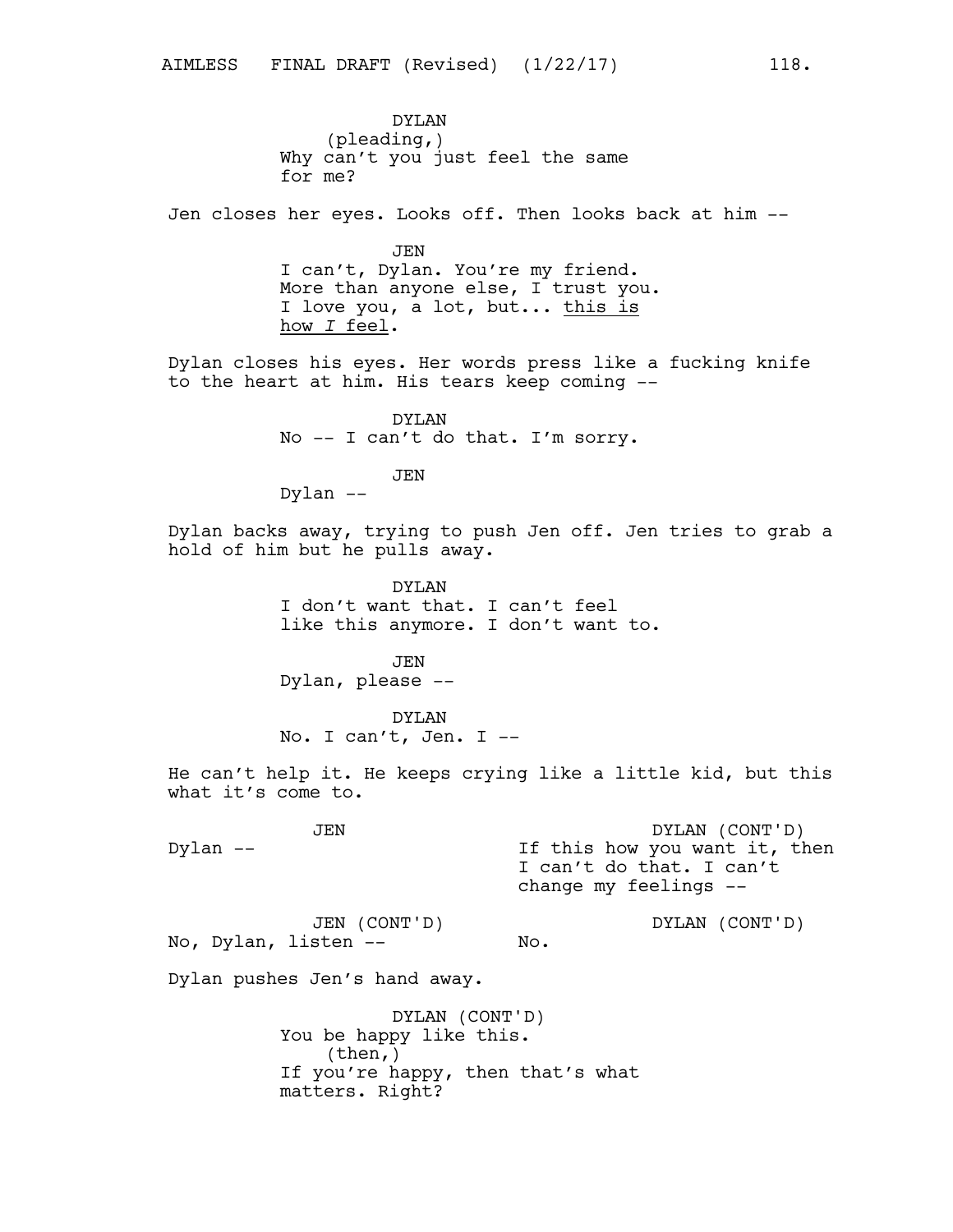And Jen is close to breaking down. She doesn't know what more to say.

JEN

Dylan...

# DYLAN No. I'm sorry.

Jen tries to make one last plea by trying to take his hand, but Dylan walks off, passed her -- now LEAVING HER on the bridge. Our MUSIC BUILDS...

As he walks away, Jen CRIES it out.

ON DYLAN -- He wipes his tears, but his eyes are still bulging with tears.

And now our music gets DRAMATIC as Jen watches Dylan leave behind her, having FAILED to make him understand.

Dylan walks away from the bridge, leaving both it and Jen behind. We TRACK HIM as he walks and walks... having LET his pain and his feelings out.

Dylan gets in his car. And he immediately drives off.

We go back to...

THE BRIDGE. Jen is still there. She watches Dylan go in the car. Off her, filled with emotion...

59 EXT. GRAHAM'S DRIVEWAY - NIGHT 59

DYLAN pulls up. He gets out of the car. Walks to THE DOOR. Knocks. GRAHAM opens the door.

GRAHAM

Dylan...

And he can tell Dylan's been crying and is in a mood. His eyes are DRY but there clearly traces of tears.

> DYLAN We need to talk. Did you get my text?

GRAHAM Yeah. Ah... yeah that's fine. (then,) Are you okay?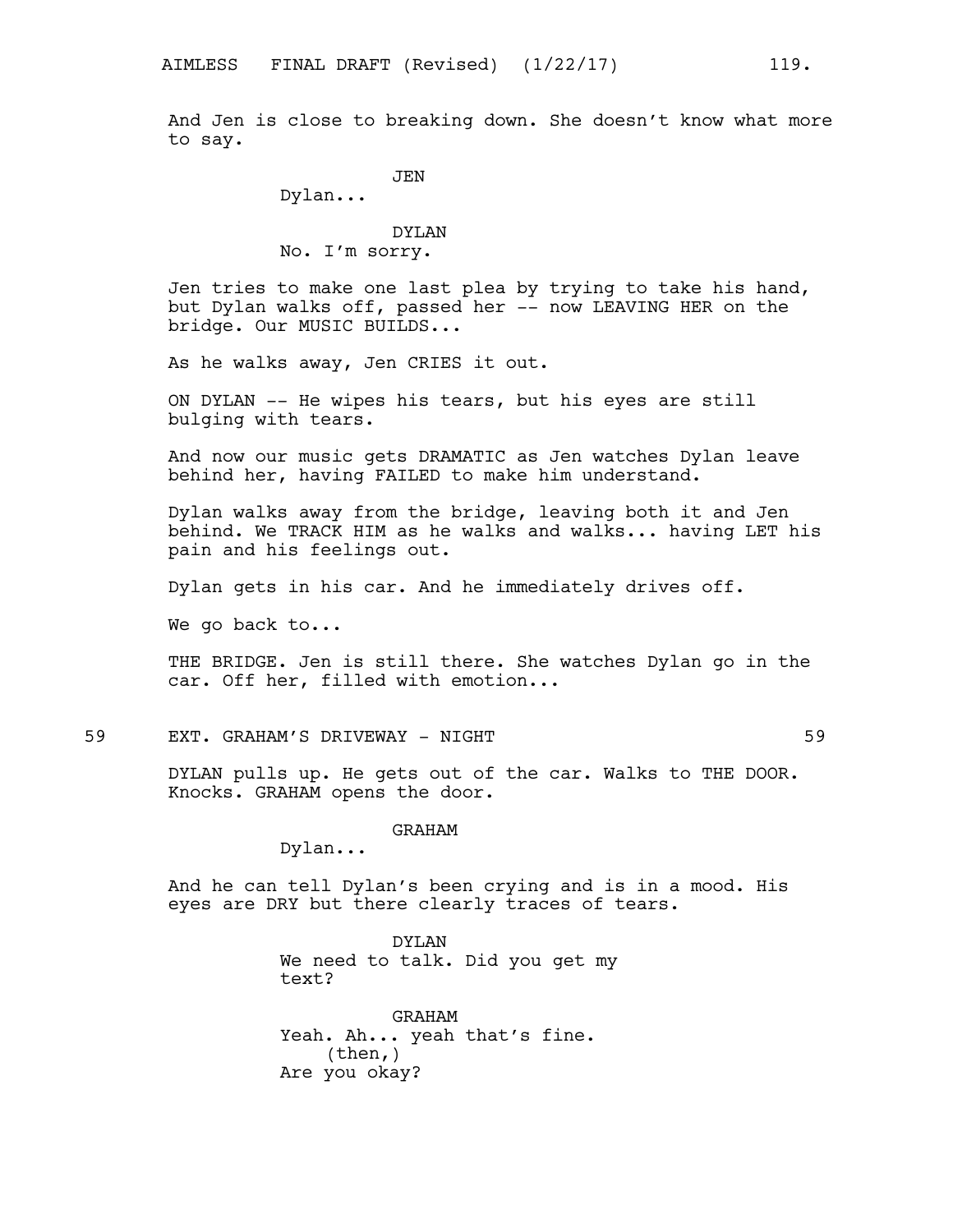## DYLAN

We just need to talk, Graham.

## 60 EXT. GRAHAM'S BACKYARD - NIGHT 60

GRAHAM and DYLAN are sitting face to face. We JUMP INTO the moment --

> DYLAN I don't want you... to think that I'm conning you... going after the person you like... trying to steal her...

GRAHAM She's my girlfriend.

## DYLAN

No -- I know she is. I know she is. Trust me  $--$  I  $--$  I know. (then,) But... the thing is... like when we feel... our feelings aren't just easily erasable. Do you... do you understand what I mean? Like... I can't just get over them overnight. It's...

GRAHAM How long have you liked her?

# DYLAN

Few months. Before -- I swear when we met I didn't know that you and her... (then,) And then when I saw you at her house. I -- I didn't say anything. I was too scared, man.

A LONG BEAT. There's pin-drop silence. And then Graham puts his head in his hands. Dylan notices how awkward and stressful this is.

> DYLAN (CONT'D) Graham. I -- I don't want to make this seem like I'm being a baby or anything. I totally understand that  $--$

GRAHAM (breaths,) That's not it, Dylan.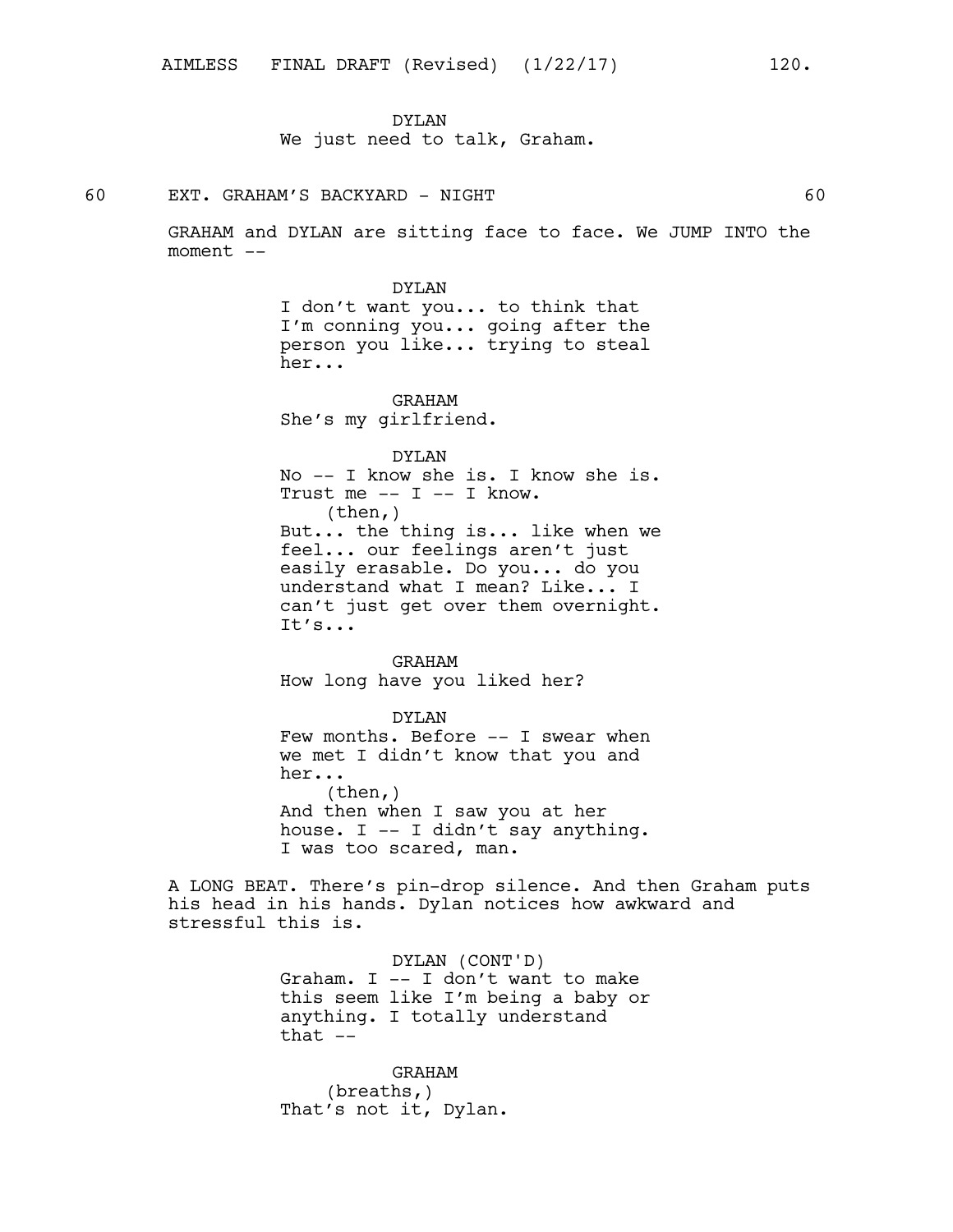## DYLAN

What? What's not it?

A BEAT. Graham doesn't know where to start.

GRAHAM I'm going to tell you something now. I know this is going to shock you. But... (then,) I've known this for a while. I just didn't say anything. I...

## DYLAN

Say what?

A BEAT. Graham's eyes are filling with tears. Whatever he's about to say... it's pretty FUCKING HARD ON HIM.

> GRAHAM Your sister's accident was my fault.

Oh fuck.

Holy shit we did not see that coming.

Dylan blinks. His face goes FROZEN. Paleness. He doesn't know how to react. And even WE are fucking JOLTED by this.

#### DYLAN

What?

GRAHAM My accident I told you about... (then,) It was earlier this summer. Your sister... she had the red Toyota... that was it right? That was her car...

And Graham is now TEARING UP. Emotional.

GRAHAM (CONT'D) I'm so so sorry Dylan. I --

DYLAN You knew this when we met?

(MORE) GRAHAM No. No -- No I promise I didn't. I swear if I did I would have told you right then. But... when we started talking...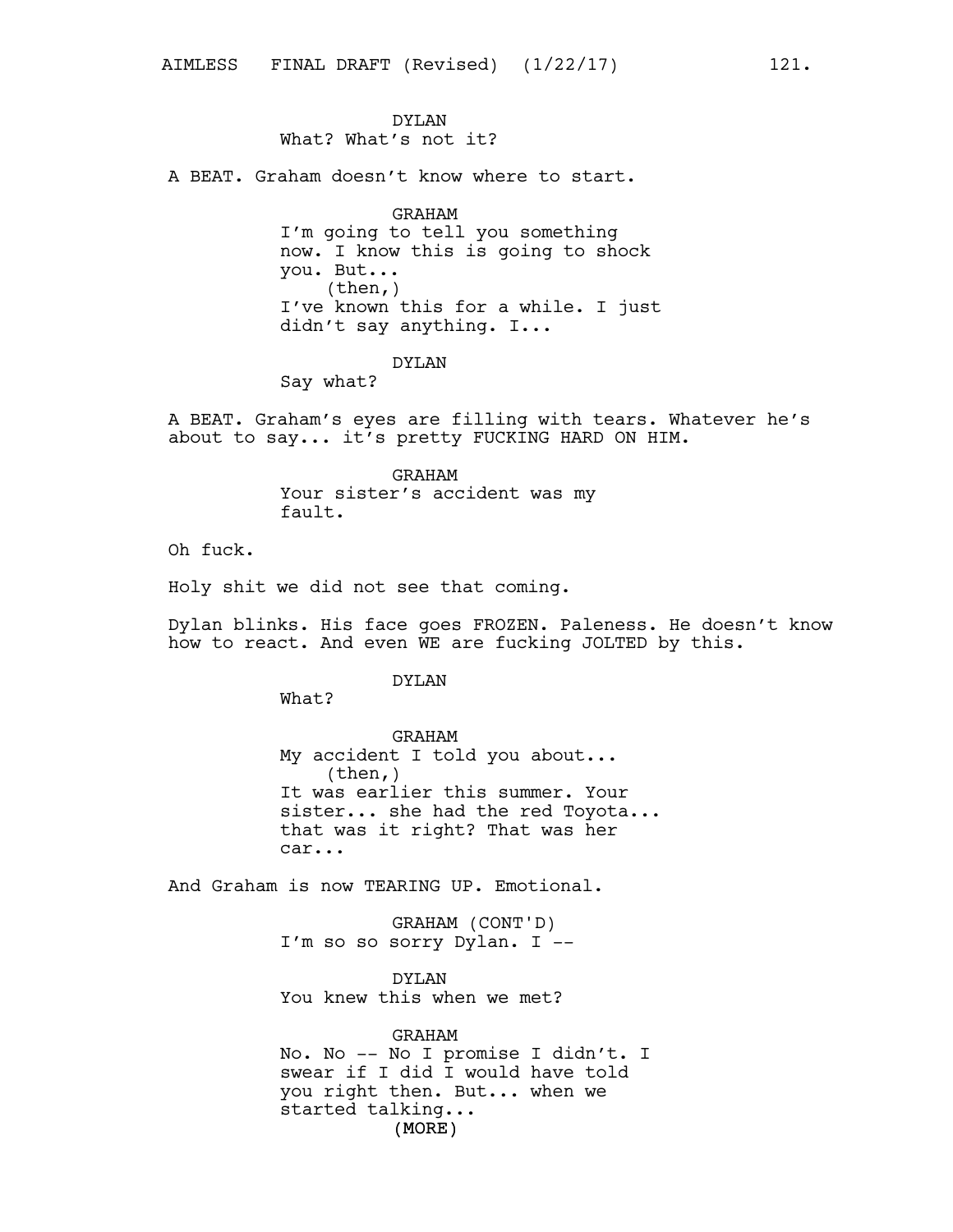GRAHAM (CONT'D) and then we became friends... (then,) I -- I couldn't say it. I was scared you would blow up and then we... we wouldn't be friends anymore.

We take ONE GLANCE at him and we know he means that.

DYLAN So why are you telling me now?

GRAHAM (a beat; then,) Because your feelings for Jen... is nothing compared to this. (then,) And... I can't do this anymore. I can't lie.

Another moment of silence. We CUT ON Graham. Waiting for Dylan's response. And now we PUSH IN on Dylan. Something's brewing in him, and we don't know what. He looks at Graham - his eyes TOO are watery. And we CUT WIDE --

Dylan TACKLES Graham to the ground. They tussle, rolling on the lawn back and forth. We --

CUT CLOSER -- Dylan is ON TOP of Graham, strangling him.

| DYLAN                         | GRAHAM (CONT'D)                |
|-------------------------------|--------------------------------|
| LIAR!! You did it to hurt me! | Dylan!! Let go! Dylan -- get   |
| You thought I couldn't take   | off -- we can talk -- Dylan -- |
| it!                           |                                |
| DYLAN (CONT'D)                | GRAHAM (CONT'D)                |
| You killed my sister!         | I'm sorry! I'm sorry $--$ I    |
|                               | know I should have told you!   |
|                               | I'm sorry!                     |

GRAHAM (CONT'D)

I'm sorry!

Graham pulls Dylan off of him. Dylan goes to THROW A PUNCH. Graham catches it. Dylan lets off of him. They both stare at each other with INTENSITY. Both are mega-emotional and OVERHEATED.

> DYLAN I'm telling my parents. I'll tell the cops. I --

GRAHAM They already know.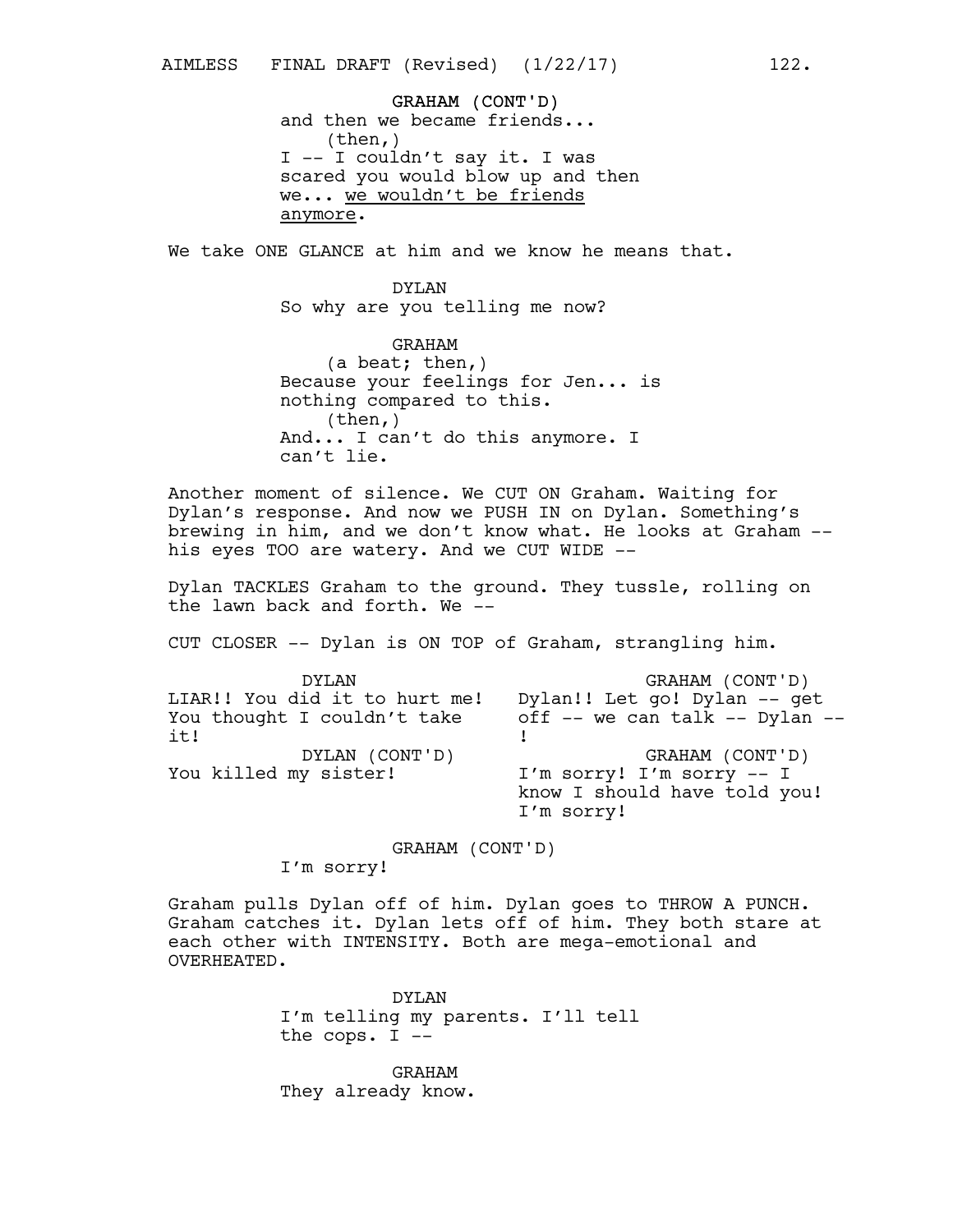ON DYLAN -- the life and the desperation just gets SUCKED OUT of him.

## DYLAN

What?

GRAHAM They already know. They... you weren't supposed to know.

DYLAN

...Why?

GRAHAM Because...  $(then, )$ We're friends.

And Graham says that like HE BELIEVES IT. But Dylan's streaming TEARS.

#### DYLAN

Are we?

Dylan now starts to back away. And he TURNS to run out of the backyard as Graham goes after him --

> GRAHAM Dylan! Hey! Dylan wait! Dylan!

61 INT. DYLAN'S CAR - NIGHT 61

DYLAN gets into his car and quickly drives away.

62 EXT. GRAHAM'S DRIVEWAY - NIGHT 62

Graham runs out of his backyard. Sees Dylan drive off. We PUSH IN on him... SCARRED for life. He breathes. STRESSED and DISCOMFORTED.

63 INT. DYLAN'S ROOM - NIGHT 63

DYLAN enters the room. SLAMS the door shut. He's FRUSTRATED. SAD. ANGRY. He's about ready to fucking GIVE UP.

He JUMPS onto his bed. GRABS his PILLOW and PUNCHES IT. WHAM! WHAM! WHAM! HARD.

> DYLAN (screams,) WHY!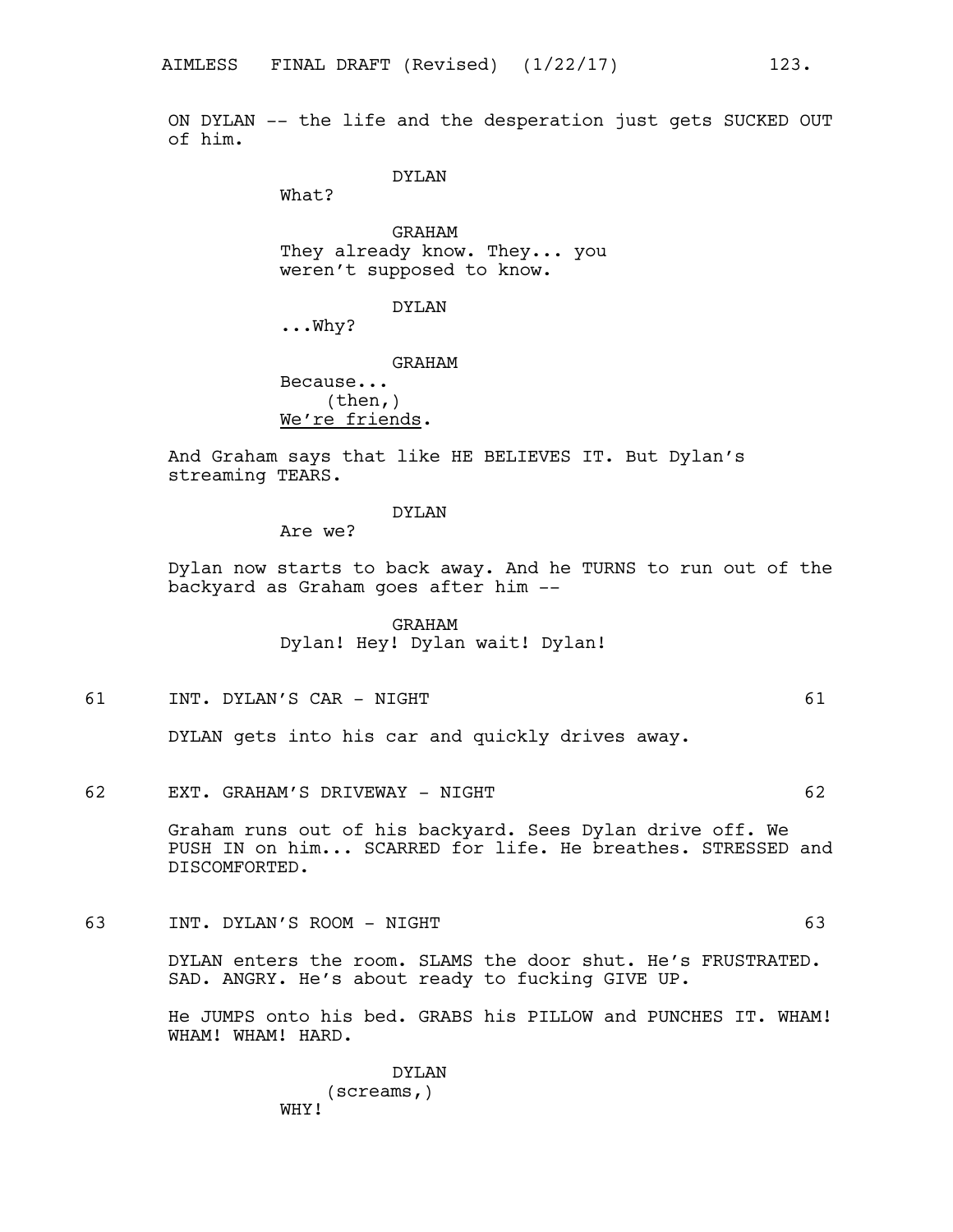He rises from his bed.

DYLAN (CONT'D) (rises from his bed,) So now what? Now what have I done wrong? What have I done to deserve any of this fucking... SHIT! You took my sister from me, and put me through all of this! And when I finally get better -- It happens again! You do it again! Jen doesn't like me! But I still like her! WHY?!? Riley left me! WHY?!? Where are you?! Give me a reason!! (then,) Graham killed my sister! My sister's dead because of my friend! Did you plan that?!? (then,) I'm dying inside! I've been acting like I've been living, my parent's don't even care! Lily's gone, but Dylan's still here! I'm right here! Make every day worse and worse and worse and -- GODDMAN IT!!!! Why?!? Why is my love like this? Why is my LIFE like this?!? (a beat,) I can't... I can't do this! I blew everything -- I blew it with everyone! I can't let the people I care about down anymore! I -- I want to do this! I...

CUT TO:

-- DYLAN drops down, BACKED UP against his wall. SOBBING. CRYING. Letting out that UNBEARABLE PAIN within him. We GO IN ON HIM... pushing CLOSER and CLOSER as --

BOOM TO BLACK.

And we're near the end, people.

Okay. Here we go.

64 EXT. SCHOOL ENTRANCE - DAY 64

TWO DOUBLE DOORS fill our FRAME. And then --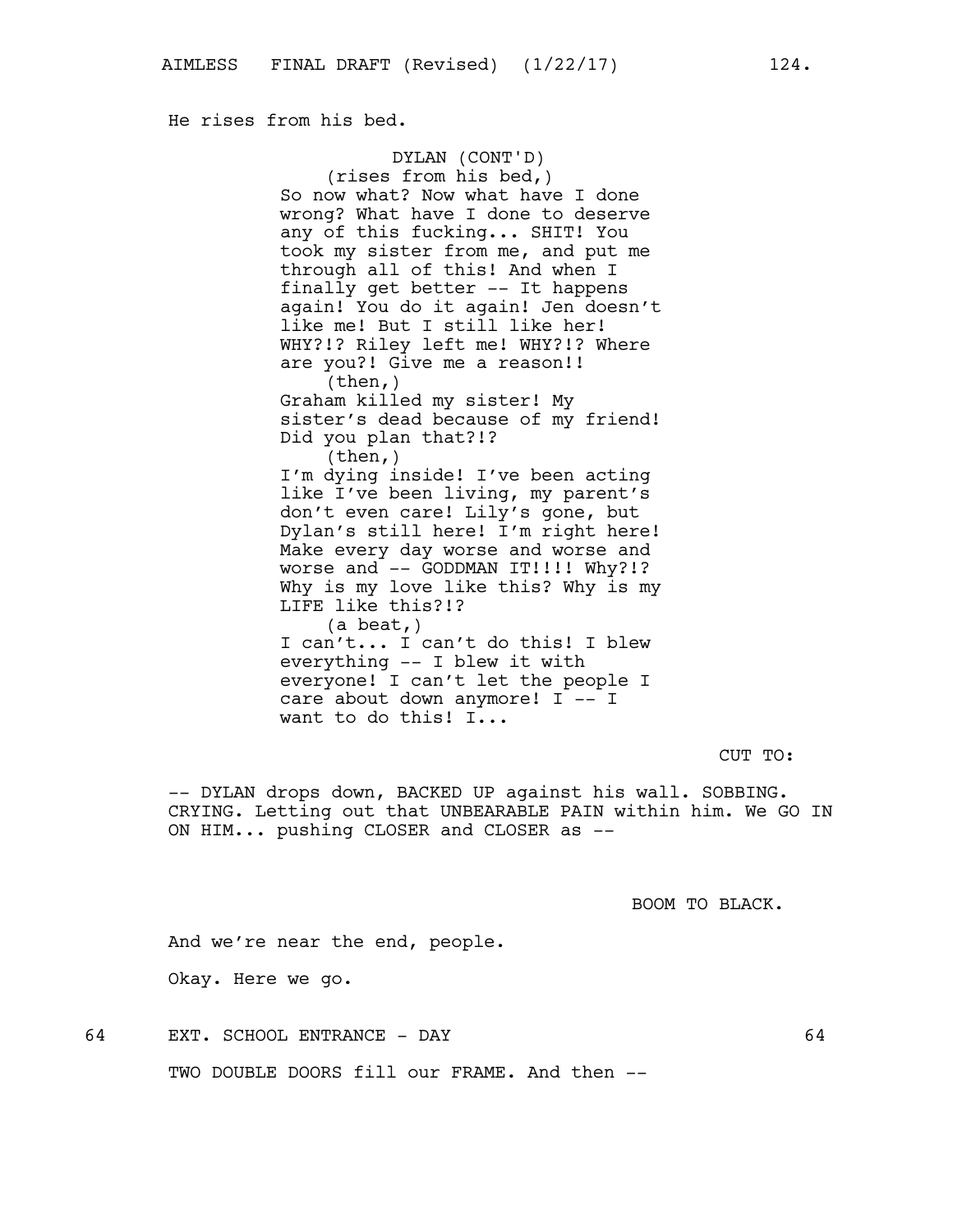MR. FLOYD walks in. He exits the doors. Comes OUTSIDE. His phone rings. He answers.

> FLOYD Hello. (a beat,) Yes this is he. (another beat,) Ah... may I know who's calling? (a beat,) Yes he is one of my students.

And on the other end, clearly some explanation is going on that we're not yet aware of. And as Floyd hears it, a SICK, PALE look goes across him... he is SHOCKED.

> FLOYD (CONT'D) Oh my god... (then,) Oh no, that's terrible. (then,) Ah... yes, I hear you. (then,) Okay. And you -- you said that's - the sixteenth of April... and that's on Friday? One o'clock? (then,) Yes. Okay... oh yeah I will attend, yes.

Mr. Floyd hangs up. Still in that STAGGERED STATE as we CUT TO:

65 INT. COUNSELING ROOM 65

We're in the counseling room. JOSH, JOE, and GRAHAM are sitting in silence. AN EMPTY CHAIR is on the side.

> JOSH So... you're not sad about what happened?

GRAHAM Of course I am. I'm... devastated. But... it's for the best right? (then,) I did the right thing. And that's what holds me up. Even though what happened...

Graham breathes, hinting at a sensitive subject...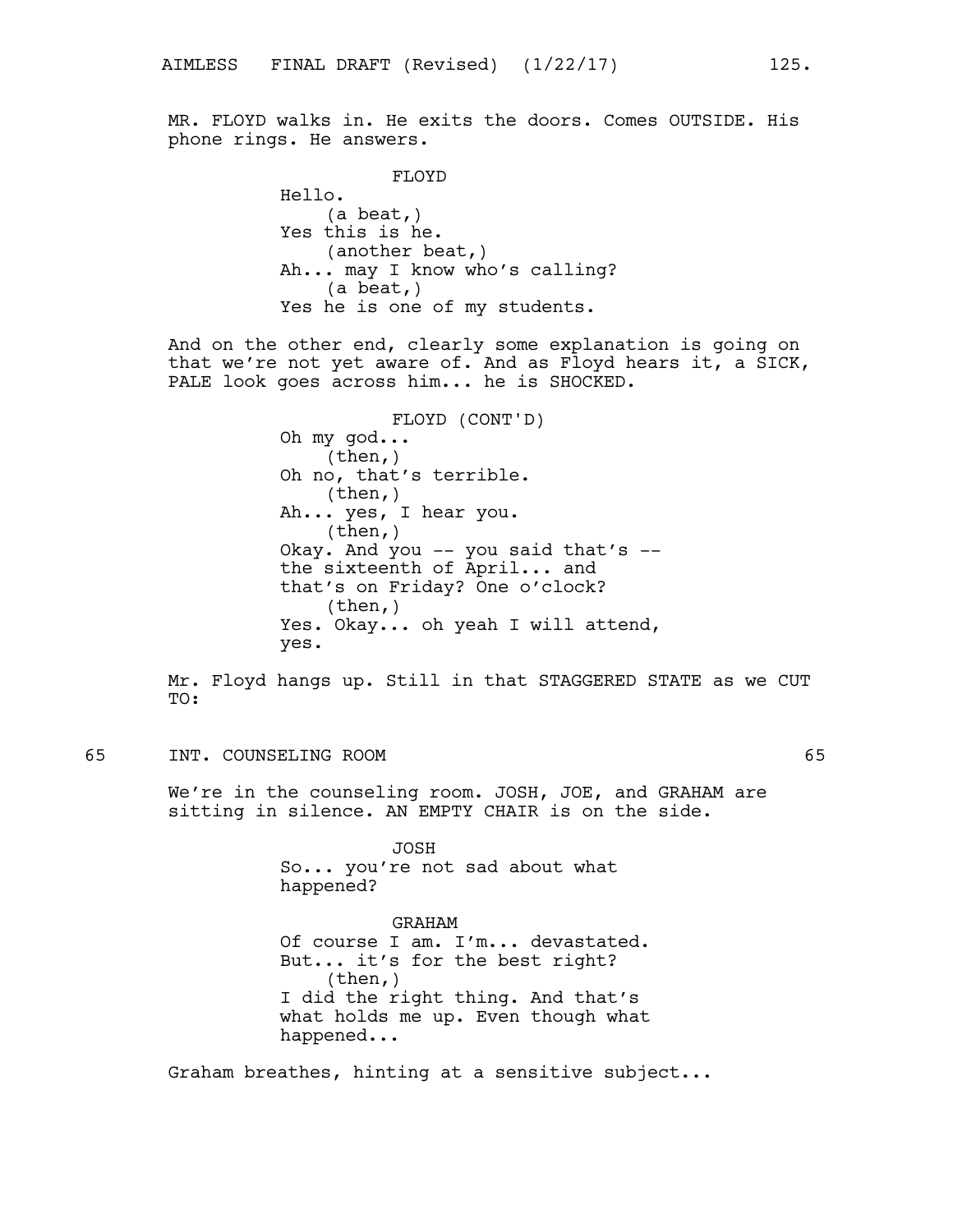66 EXT. CEMETERY - DAY 66

Yep. We're in the aftermath of a funeral.

PEOPLE in the background are leaving. Coming our way is...

JEN. Dressed in formal black. She's LOST. Quiet. Behind her, GRAHAM and RILEY come along. They all stand in a trio now...

And neither of them know how to start this...

RTLEY I can't believe this...

GRAHAM Yeah... he's... gone.

JEN Nothing seemed to be wrong with him. Ever. I --

GRAHAM He liked you. That's why you never saw it.

A BEAT. Jen KNOWS this. But she knows the SAD REALITY of it all.

> RILEY He was alone. I always noticed that... but... I think maybe he's somewhere better now.

They all take that in... HOPING it's true.

JEN (to Riley,) What are you going to do now?

RILEY I'll be fine... It wouldn't be the first time... and... yeah... It'll just take some time.

Graham looks off.

RILEY (CONT'D) I -- I should be going now. (to Jen,) I'll see you around?

Jen nods. Riley puts an arm around Jen. A comforting touch. *It's going to be okay.* Her and Graham then exchange looks as Riley walks off. Leaving.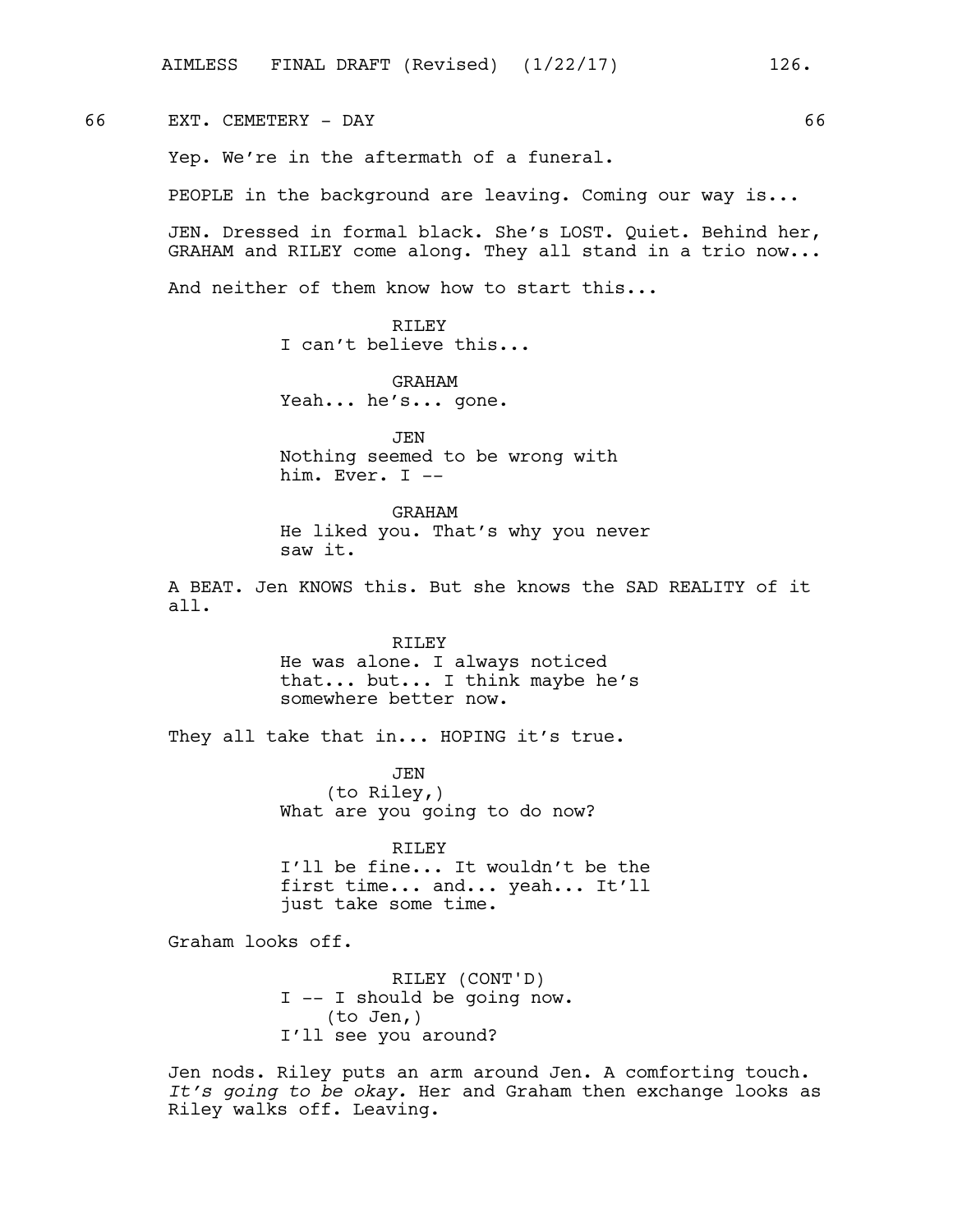It's now just Jen and Graham. GRAHAM So... what now? JEN Huh? GRAHAM ...Us. I mean... we can talk about it later. I -- JEN Graham. I... I don't know yet. Just... with this... it'll... it'll be hard to adjust. GRAHAM (nods,) Yeah. I get it. Jen now goes to leave. JEN Bye. GRAHAM Bye. She then walks off. As she walks away, Graham TURNS, hoping she will turn back around. And then he turns, looking off. JOE (O.S.) Are you and her back together now? GRAHAM (O.S.) Me and her? No. And I knew we weren't going to. But... it's fine now. She's still my friend. 67 INT. JEN'S CAR - DAY 67

JEN sits in her car. She stares. Cold. Thinking. And then... She breaks down. Crying. She has to. She can't help it.

As we PAN AWAY from her car...

GRAHAM (PRE-LAP) See... that's the thing about love...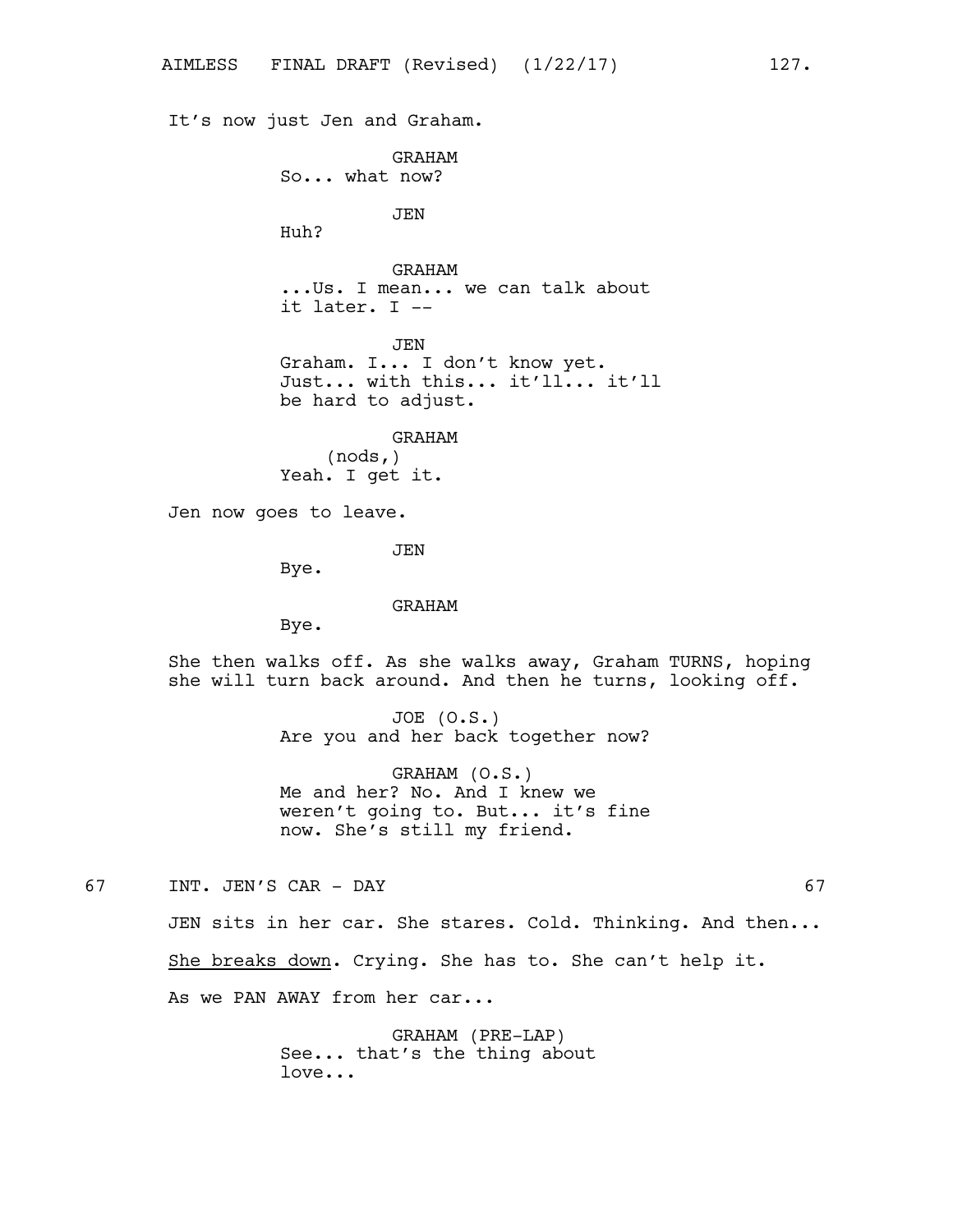# 68 INT. COUNSELING ROOM - DAY 68

And we LOOP our story back around, recognizing that VERY SAME voice from our opening...

It was GRAHAM.

GRAHAM Sometimes... it's not between two people. And it doesn't have to be. Right?

We SPOT the EMPTY CHAIR in the room. JOE an JOSH listen to Graham.

> GRAHAM (CONT'D) But love's a weird thing. It's strange. We never see it coming. And when we do... (a beat; Then,) It's never ours.

Graham's words are emotional, but he seems to have made peace with we know (now) what.

> GRAHAM (CONT'D) That's one thing Jen taught me. Maybe Dylan just didn't understand it. Or he didn't want to... (a beat,) See, we all want it... but, we also want things that we can't have.

69 INT. RILEY'S CAR - DAY 69

RILEY. In the car. Driving. She's shaken, but still in a comfortable place. Off her... moving on...

> GRAHAM (V.O.) Like I said... love's a nice thing to have in our lives... but it's not the only thing...

70 EXT. BRIDGE - DAY 70

JEN steps onto the bridge. She holds the key-chain in her hand. She looks at it...

> GRAHAM (V.O.) But so is friendship...

*INSERT CUT:*